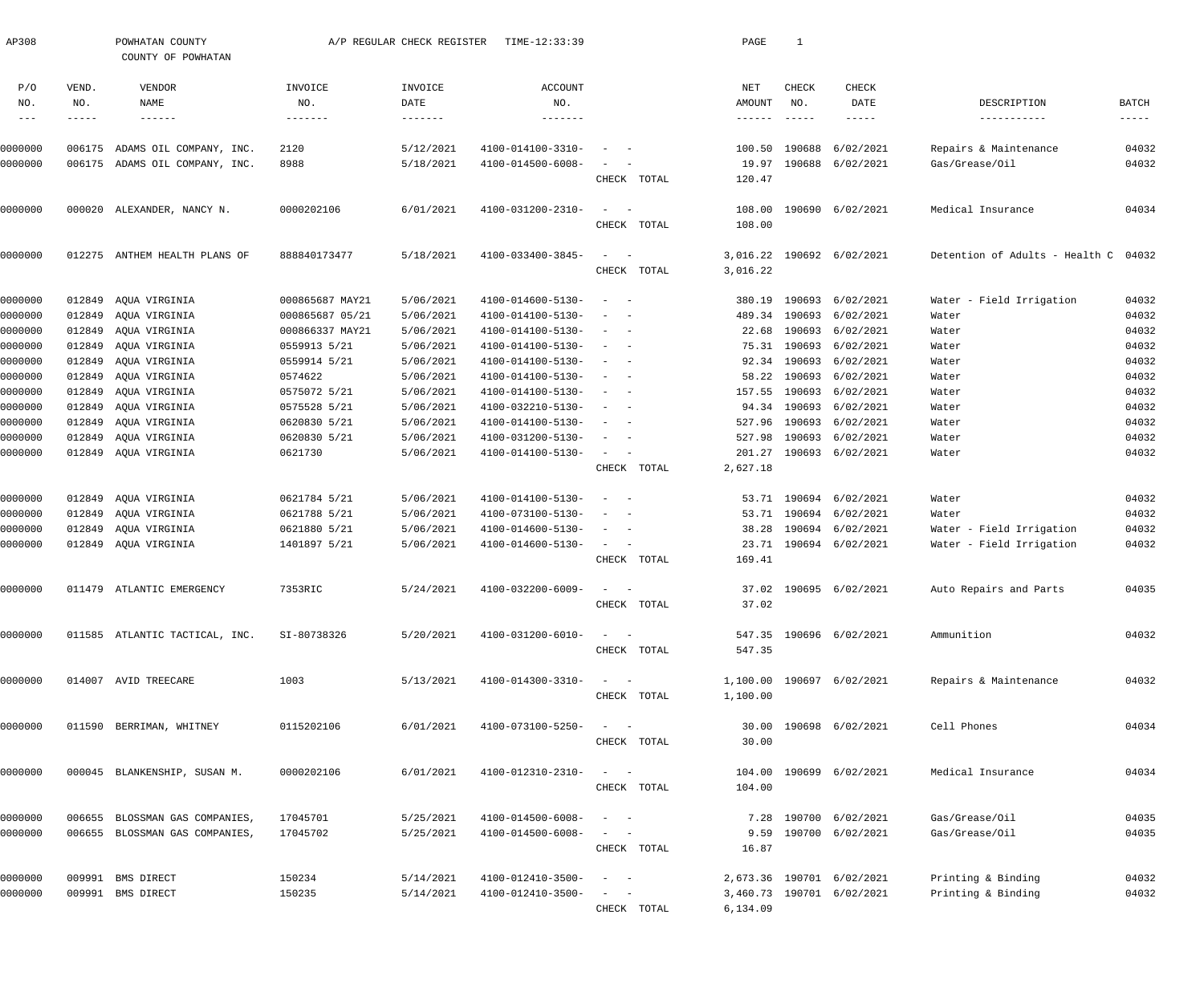| AP308                    |              | POWHATAN COUNTY<br>COUNTY OF POWHATAN              |                       | A/P REGULAR CHECK REGISTER   | TIME-12:33:39                |                                                      |             | PAGE                            | 2             |                                   |                                  |                               |
|--------------------------|--------------|----------------------------------------------------|-----------------------|------------------------------|------------------------------|------------------------------------------------------|-------------|---------------------------------|---------------|-----------------------------------|----------------------------------|-------------------------------|
| P/O<br>NO.               | VEND.<br>NO. | VENDOR<br>NAME                                     | INVOICE<br>NO.        | INVOICE<br>DATE              | <b>ACCOUNT</b><br>NO.        |                                                      |             | NET<br>AMOUNT                   | CHECK<br>NO.  | CHECK<br>DATE                     | DESCRIPTION                      | <b>BATCH</b>                  |
| $\frac{1}{2}$<br>0000000 | -----        | $- - - - - - -$<br>007838 BROUGHTON, THOMAS B. JR. | -------<br>0078202106 | $- - - - - - -$<br>6/01/2021 | -------<br>4100-031200-2310- | $\sim$                                               |             | $- - - - - -$<br>92.00<br>92.00 | $- - - - - -$ | $- - - - - -$<br>190702 6/02/2021 | -----------<br>Medical Insurance | $\cdots\cdots\cdots$<br>04034 |
|                          |              |                                                    |                       | 5/19/2021                    |                              |                                                      | CHECK TOTAL |                                 |               |                                   |                                  |                               |
| 0000000                  |              | 008686 C.W. WILLIAMS & CO., INC.                   | 636158                |                              | 4100-032200-5815-            | $\sim$<br>$\sim$                                     | CHECK TOTAL | 516.18<br>516.18                |               | 190703 6/02/2021                  | Training/Seminars                | 04035                         |
| 0000000                  | 012301       | CAROLINA RECORDING                                 | 291139                | 4/01/2021                    | 4100-031210-3320-            | $\sim$<br>$\hspace{0.1mm}$                           | CHECK TOTAL | 10,070.00<br>10,070.00          |               | 190704 6/02/2021                  | Maintenance and Service Contra   | 04036                         |
| 0000000                  | 008276       | CENGAGE LEARNING INC. - GA                         | 74084998              | 4/01/2021                    | 4100-073100-6012-            | $\sim$ $-$<br>$\overline{\phantom{m}}$               |             |                                 |               | 19.49 190705 6/02/2021            | Books & Subscriptions            | 04032                         |
| 0000000                  | 008276       | CENGAGE LEARNING INC. - GA                         | 74085069              | 4/01/2021                    | 4100-073100-6012-            | $\sim$                                               |             |                                 |               | 19.49 190705 6/02/2021            | Books & Subscriptions            | 04032                         |
| 0000000                  | 008276       | CENGAGE LEARNING INC. - GA 74147043                |                       | 4/14/2021                    | 4100-073100-6012-            | $\overline{\phantom{a}}$<br>$\overline{\phantom{a}}$ |             |                                 |               | 16.25 190705 6/02/2021            | Books & Subscriptions            | 04032                         |
| 0000000                  | 008276       | CENGAGE LEARNING INC. - GA 74214220                |                       | 4/29/2021                    | 4100-073100-6012-            | $\overline{\phantom{a}}$<br>$\sim$                   |             |                                 |               | 14.95 190705 6/02/2021            | Books & Subscriptions            | 04032                         |
| 0000000                  |              | 008276 CENGAGE LEARNING INC. - GA 74319751         |                       | 5/21/2021                    | 4100-073100-6012-            | $\sim$<br>$\overline{\phantom{a}}$                   |             |                                 |               | 230.31 190705 6/02/2021           | Books & Subscriptions            | 04035                         |
|                          |              |                                                    |                       |                              |                              |                                                      | CHECK TOTAL | 300.49                          |               |                                   |                                  |                               |
| 0000000                  | 000540       | CENTRAL VIRGINIA WASTE                             | 26594                 | 5/18/2021                    | 4100-014600-3185-            | $\sim$ $-$                                           |             |                                 |               | 473.77 190706 6/02/2021           | Trash Removal                    | 04035                         |
| 0000000                  | 000540       | CENTRAL VIRGINIA WASTE                             | 26594                 | 5/18/2021                    | 4100-014100-3185-            | $\overline{\phantom{a}}$                             |             |                                 |               | 175.83 190706 6/02/2021           | Trash Removal                    | 04035                         |
| 0000000                  | 000540       | CENTRAL VIRGINIA WASTE                             | 26594                 | 5/18/2021                    | 4100-035100-3185-            | $\overline{\phantom{0}}$<br>$\overline{\phantom{a}}$ |             | 21.98                           |               | 190706 6/02/2021                  | Trash Removal                    | 04035                         |
| 0000000                  | 000540       | CENTRAL VIRGINIA WASTE                             | 26594                 | 5/18/2021                    | 4100-073100-3185-            | $\overline{\phantom{a}}$<br>$\overline{\phantom{a}}$ |             |                                 |               | 43.95 190706 6/02/2021            | Trash Removal                    | 04035                         |
| 0000000                  | 000540       | CENTRAL VIRGINIA WASTE                             | 26594                 | 5/18/2021                    | 4100-032210-3185-            | $\overline{\phantom{a}}$<br>$\overline{\phantom{a}}$ |             | 21.98                           |               | 190706 6/02/2021                  | Trash Removal                    | 04035                         |
| 0000000                  | 000540       | CENTRAL VIRGINIA WASTE                             | 26594                 | 5/18/2021                    | 4100-032220-3185-            | $\overline{\phantom{0}}$<br>$\overline{\phantom{a}}$ |             | 21.98                           |               | 190706 6/02/2021                  | Trash Removal                    | 04035                         |
| 0000000                  | 000540       | CENTRAL VIRGINIA WASTE                             | 26665                 | 5/26/2021                    | 4100-014300-3176-            | $\sim$<br>$\overline{\phantom{a}}$                   |             |                                 |               | 18,366.53 190706 6/02/2021        | Recycling Pulls                  | 04035                         |
| 0000000                  |              | 000540 CENTRAL VIRGINIA WASTE                      | 26665                 | 5/26/2021                    | 4100-014300-3176-            | $\frac{1}{2}$ and $\frac{1}{2}$ and $\frac{1}{2}$    | CHECK TOTAL | 17,494.31                       |               | 1,631.71- 190706 6/02/2021        | Recycling Pulls                  | 04035                         |
|                          |              |                                                    |                       |                              |                              |                                                      |             |                                 |               |                                   |                                  |                               |
| 0000000                  |              | 010808 CERULLO, ROBERT                             | 0108202106            | 6/01/2021                    | 4100-022100-5250-            | $\frac{1}{2}$ and $\frac{1}{2}$ and $\frac{1}{2}$    | CHECK TOTAL | 30.00                           |               | 30.00 190707 6/02/2021            | Cell Phones                      | 04034                         |
| 0000000                  |              | 006965 CINTAS CORPORATION                          | 4084717041            | 5/19/2021                    | 4100-014300-6011-            | $\overline{\phantom{a}}$<br>$\sim$                   |             |                                 |               | 25.41 190708 6/02/2021            | Uniforms                         | 04032                         |
| 0000000                  |              | 006965 CINTAS CORPORATION                          | 4084717041            | 5/19/2021                    | $4100 - 014100 - 6011 - - -$ |                                                      |             |                                 |               | 21.60 190708 6/02/2021            | Uniforms                         | 04032                         |
| 0000000                  |              | 006965 CINTAS CORPORATION                          | 4084717041            | 5/19/2021                    | $4100 - 014500 - 6011 - - -$ |                                                      |             |                                 |               | 25.83 190708 6/02/2021            | Uniforms                         | 04032                         |
| 0000000                  |              | 006965 CINTAS CORPORATION                          | 4085266979            | 5/25/2021                    | 4100-014300-6011-            | $\sim$ $ -$                                          |             |                                 |               | 25.59 190708 6/02/2021            | Uniforms                         | 04035                         |
| 0000000                  |              | 006965 CINTAS CORPORATION                          | 4085266979            | 5/25/2021                    | 4100-014100-6011-            | $\alpha = 0.00000$                                   |             |                                 |               | 22.29 190708 6/02/2021            | Uniforms                         | 04035                         |
| 0000000                  |              | 006965 CINTAS CORPORATION                          | 4085266979            | 5/25/2021                    | $4100 - 014500 - 6011 -$     | $\alpha = 1, \ldots, n-1$                            |             |                                 |               | 26.02 190708 6/02/2021            | Uniforms                         | 04035                         |
|                          |              |                                                    |                       |                              |                              |                                                      | CHECK TOTAL | 146.74                          |               |                                   |                                  |                               |
| 0000000                  |              | 013491 COMMONWEALTH DRUG AND ALC 184               |                       | 3/29/2021                    | 4100-012220-3141-            | $\sigma_{\rm{max}}=0.5$                              |             |                                 |               | 150.00 190709 6/02/2021           | Drug Testing                     | 04032                         |
|                          |              |                                                    |                       |                              |                              |                                                      | CHECK TOTAL | 150.00                          |               |                                   |                                  |                               |
| 0000000                  |              | 006240 DIAMOND SPRINGS WATER, INC 0001290448       |                       | 5/07/2021                    | 4100-014100-5130-            | $\sim$ $  -$                                         |             |                                 |               | 9.95 190712 6/02/2021             | Water                            | 04032                         |
| 0000000                  |              | 006240 DIAMOND SPRINGS WATER, INC 0001317325       |                       | 5/17/2021                    | 4100-014100-5130-            | $\sim$ $  -$                                         |             |                                 |               | 22.47 190712 6/02/2021            | Water                            | 04032                         |
| 0000000                  |              | 006240 DIAMOND SPRINGS WATER, INC 0001290148       |                       | 5/07/2021                    | 4100-014300-5130-            | $\sigma_{\rm{max}}=0.5$                              |             |                                 |               | 23.90 190712 6/02/2021            | Water                            | 04035                         |
|                          |              |                                                    |                       |                              |                              |                                                      | CHECK TOTAL | 56.32                           |               |                                   |                                  |                               |
| 0000000                  |              | 001910 DUNN GAS COMPANY                            | 72493                 | 5/11/2021                    | 4100-014100-5120-            | $\frac{1}{2}$ and $\frac{1}{2}$ and $\frac{1}{2}$    |             |                                 |               | 1,858.11 190713 6/02/2021         | Fuel                             | 04035                         |
|                          |              |                                                    |                       |                              |                              |                                                      | CHECK TOTAL | 1,858.11                        |               |                                   |                                  |                               |
| 0000000                  |              | 006842 EAGLE FIRE INC.                             | IN00009516            | 5/20/2021                    | 4100-032220-3310-            | $\frac{1}{2}$ and $\frac{1}{2}$ and $\frac{1}{2}$    |             |                                 |               | 1,568.00 190714 6/02/2021         | Repairs & Maintenance            | 04035                         |
| 0000000                  |              | 006842 EAGLE FIRE INC.                             | IN00009564            | 5/20/2021                    | 4100-032220-3310-            | $\sigma_{\rm{max}}=0.5$                              |             |                                 |               | 1,479.01 190714 6/02/2021         | Repairs & Maintenance            | 04035                         |
|                          |              |                                                    |                       |                              |                              |                                                      | CHECK TOTAL | 3,047.01                        |               |                                   |                                  |                               |
|                          |              |                                                    |                       |                              |                              |                                                      |             |                                 |               |                                   |                                  |                               |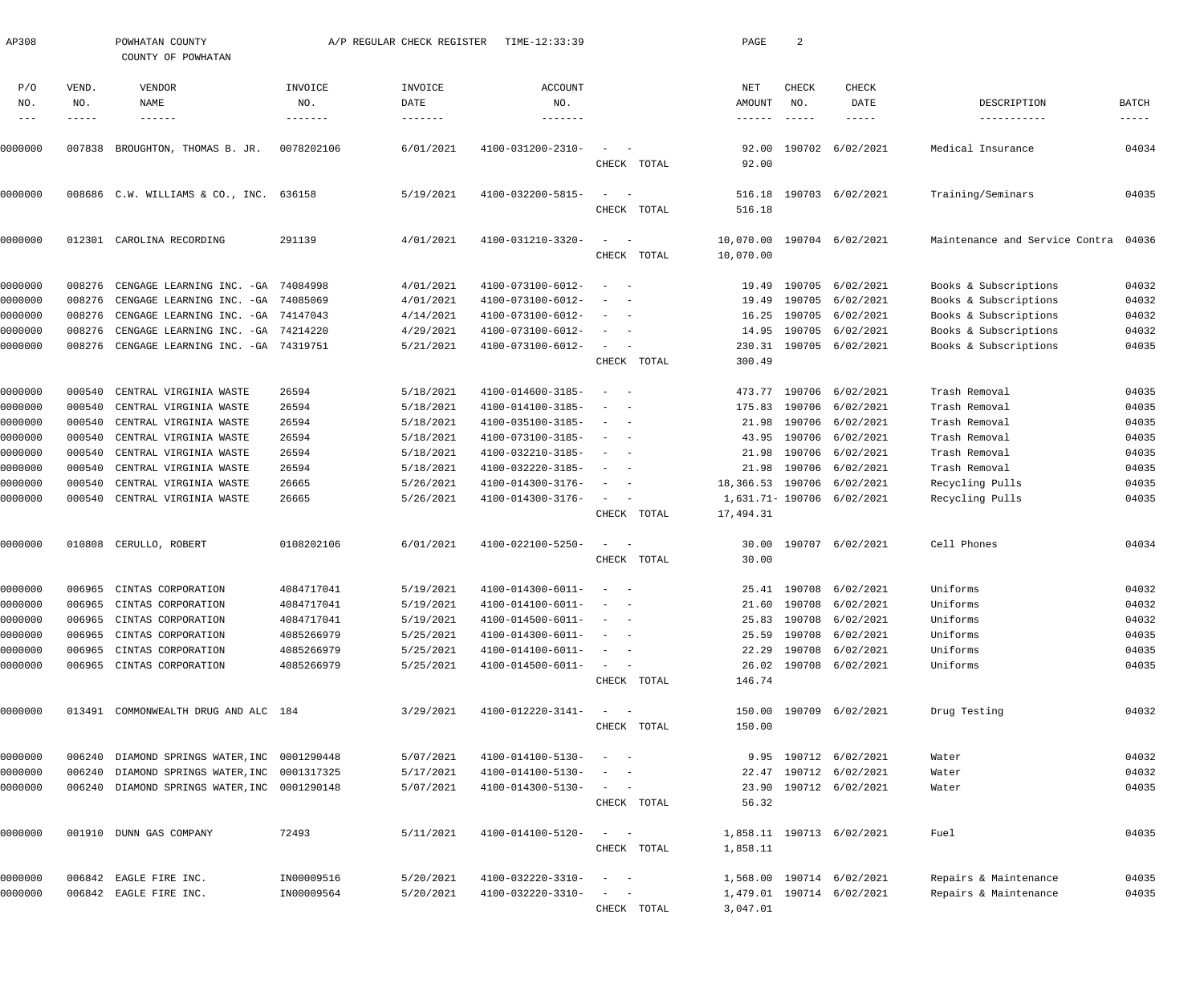| AP308         |        | POWHATAN COUNTY<br>COUNTY OF POWHATAN |                 | A/P REGULAR CHECK REGISTER | TIME-12:33:39     |                                                                                                                           |             | PAGE            | $\overline{\mathbf{3}}$ |                            |                                      |                      |
|---------------|--------|---------------------------------------|-----------------|----------------------------|-------------------|---------------------------------------------------------------------------------------------------------------------------|-------------|-----------------|-------------------------|----------------------------|--------------------------------------|----------------------|
| P/O           | VEND.  | VENDOR                                | INVOICE         | INVOICE                    | <b>ACCOUNT</b>    |                                                                                                                           |             | NET             | CHECK                   | CHECK                      |                                      |                      |
| NO.           | NO.    | NAME                                  | NO.             | DATE                       | NO.               |                                                                                                                           |             | AMOUNT          | NO.                     | DATE                       | DESCRIPTION                          | BATCH                |
| $\frac{1}{2}$ | -----  | $- - - - - - -$                       |                 |                            |                   |                                                                                                                           |             | $- - - - - - -$ | $- - - - - -$           | -----                      | -----------                          | $\cdots\cdots\cdots$ |
| 0000000       | 006606 | FLATROCK GLASS & DOOR INC 21130       |                 | 5/17/2021                  | 4100-014100-3310- | $\sim$                                                                                                                    |             |                 |                         | 165.00 190715 6/02/2021    | Repairs & Maintenance                | 04032                |
|               |        |                                       |                 |                            |                   | CHECK TOTAL                                                                                                               |             | 165.00          |                         |                            |                                      |                      |
| 0000000       |        | 001380 FORD, SUSAN P.                 | 0013202106      | 6/01/2021                  | 4100-012310-2310- | $\equiv$                                                                                                                  |             |                 |                         | 104.00 190716 6/02/2021    | Medical Insurance                    | 04034                |
|               |        |                                       |                 |                            |                   | CHECK TOTAL                                                                                                               |             | 104.00          |                         |                            |                                      |                      |
| 0000000       | 013518 | FROEHLING & ROBERTSON, IN 191097      |                 | 5/06/2021                  | 4100-034100-3140- |                                                                                                                           |             |                 |                         | 4, 150.63 190717 6/02/2021 | Professional Services                | 04032                |
|               |        |                                       |                 |                            |                   | CHECK TOTAL                                                                                                               |             | 4,150.63        |                         |                            |                                      |                      |
| 0000000       | 006013 | GRAINGER                              | 9890973549      | 5/05/2021                  | 4100-014100-3310- | $\overline{\phantom{a}}$<br>$\sim$ $-$                                                                                    |             | 186.99          |                         | 190718 6/02/2021           | Repairs & Maintenance                | 04032                |
| 0000000       | 006013 | GRAINGER                              | 9891335375      | 5/05/2021                  | 4100-014100-3310- |                                                                                                                           |             |                 |                         | 21.61 190718 6/02/2021     | Repairs & Maintenance                | 04032                |
| 0000000       | 006013 | GRAINGER                              | 9891335383      | 5/05/2021                  | 4100-014100-3310- | $\sim$<br>$\sim$ $-$                                                                                                      |             |                 |                         | 51.90 190718 6/02/2021     | Repairs & Maintenance                | 04032                |
| 0000000       |        | 006013 GRAINGER                       | 9892368102      | 5/06/2021                  | 4100-014100-3310- | $\sim$                                                                                                                    |             |                 |                         | 21.61 190718 6/02/2021     | Repairs & Maintenance                | 04035                |
|               |        |                                       |                 |                            |                   | CHECK TOTAL                                                                                                               |             | 282.11          |                         |                            |                                      |                      |
| 0000000       | 006763 | GREENBERG AND ASSOCIATES,             | 1783            | 5/18/2021                  | 4100-031200-3110- | $\sim$ $-$                                                                                                                |             |                 |                         | 400.00 190719 6/02/2021    | Professional Health Services         | 04032                |
| 0000000       | 006763 | GREENBERG AND ASSOCIATES, 1782        |                 | 5/18/2021                  | 4100-032200-5308- |                                                                                                                           |             |                 |                         | 200.00 190719 6/02/2021    | Insurance                            | 04035                |
|               |        |                                       |                 |                            |                   | CHECK TOTAL                                                                                                               |             | 600.00          |                         |                            |                                      |                      |
| 0000000       | 007563 | HASTINGS, THOMAS G.                   | REIMB 05212021  | 5/21/2021                  | 4100-031200-6001- | $\overline{\phantom{a}}$                                                                                                  |             |                 | 63.35 190720            | 6/02/2021                  | Office Supplies                      | 04032                |
| 0000000       |        | 007563 HASTINGS, THOMAS G.            | REIMB 05212021  | 5/21/2021                  | 4100-031200-6001- | $\overline{\phantom{a}}$                                                                                                  |             |                 |                         | 36.30 190720 6/02/2021     | Office Supplies                      | 04032                |
|               |        |                                       |                 |                            |                   | CHECK TOTAL                                                                                                               |             | 99.65           |                         |                            |                                      |                      |
| 0000000       |        | 008675 HOLT, GEORGE                   | 121051673       | 5/19/2021                  | 4100-032200-5815- | $\sim$                                                                                                                    |             |                 |                         | 48.00 190721 6/02/2021     | Training/Seminars                    | 04032                |
|               |        |                                       |                 |                            |                   | CHECK TOTAL                                                                                                               |             | 48.00           |                         |                            |                                      |                      |
| 0000000       |        | 010755 INNOVATIVE TURF                | 5032            | 5/20/2021                  | 4100-014600-3320- | $\sim$                                                                                                                    |             |                 |                         | 1,580.95 190722 6/02/2021  | Maintenance/Service Contracts        | 04035                |
|               |        |                                       |                 |                            |                   | CHECK TOTAL                                                                                                               |             | 1,580.95        |                         |                            |                                      |                      |
| 0000000       | 008805 | INTERSTATE RESCUE                     | 35125           | 5/07/2021                  | 4100-032200-3320- |                                                                                                                           |             |                 |                         | 666.00 190723 6/02/2021    | Maintenance & Service Contract 04032 |                      |
|               |        |                                       |                 |                            |                   |                                                                                                                           | CHECK TOTAL | 666.00          |                         |                            |                                      |                      |
| 0000000       | 000120 | JAMES RIVER AIR                       | S191585 CREDIT  | 12/21/2020                 | 4100-014100-3308- |                                                                                                                           |             |                 |                         | 267.00-190724 6/02/2021    | HVAC Service and Repairs             | 04035                |
| 0000000       | 000120 | JAMES RIVER AIR                       | S204699         | 5/17/2021                  | 4100-032220-3310- |                                                                                                                           |             |                 |                         | 703.23 190724 6/02/2021    | Repairs & Maintenance                | 04035                |
| 0000000       | 000120 | JAMES RIVER AIR                       | S206758         | 5/17/2021                  | 4100-014100-3308- | $\sim$<br>$\sim$ $-$                                                                                                      |             |                 |                         | 1,043.94 190724 6/02/2021  | HVAC Service and Repairs             | 04035                |
| 0000000       | 000120 | JAMES RIVER AIR                       | S208386         | 5/17/2021                  | 4100-014100-3308- | $\overline{\phantom{a}}$<br>$\sim$ $-$                                                                                    |             |                 |                         | 893.35 190724 6/02/2021    | HVAC Service and Repairs             | 04035                |
| 0000000       | 000120 | JAMES RIVER AIR                       | S208471         | 5/17/2021                  | 4100-014100-3308- | $\sim$                                                                                                                    |             |                 |                         | 384.00 190724 6/02/2021    | HVAC Service and Repairs             | 04035                |
|               |        |                                       |                 |                            |                   | CHECK TOTAL                                                                                                               |             | 2,757.52        |                         |                            |                                      |                      |
| 0000000       | 012950 | KNAPKE, TONY                          | REIMB 5/18/2021 | 5/18/2021                  | 4100-031200-6008- | $\frac{1}{2} \left( \frac{1}{2} \right) \left( \frac{1}{2} \right) \left( \frac{1}{2} \right) \left( \frac{1}{2} \right)$ |             |                 |                         | 38.00 190726 6/02/2021     | Gas/Grease/Oil                       | 04032                |
| 0000000       | 012950 | KNAPKE, TONY                          | REIMB 5/18/2021 | 5/18/2021                  | 4100-031200-6008- |                                                                                                                           |             | 20.00           |                         | 190726 6/02/2021           | Gas/Grease/Oil                       | 04032                |
| 0000000       |        | 012950 KNAPKE, TONY                   | REIMB 5/18/2021 | 5/18/2021                  | 4100-031200-6008- | $\sim$ 100 $\mu$<br>$\overline{\phantom{a}}$                                                                              |             |                 |                         | 40.00 190726 6/02/2021     | Gas/Grease/Oil                       | 04032                |
|               |        |                                       |                 |                            |                   | CHECK TOTAL                                                                                                               |             | 98.00           |                         |                            |                                      |                      |
| 0000000       |        | 010811 LAND AND COATES, INC           | 3557251         | 5/24/2021                  | 4100-014500-6004- | $\frac{1}{2} \left( \frac{1}{2} \right) \left( \frac{1}{2} \right) \left( \frac{1}{2} \right) \left( \frac{1}{2} \right)$ |             |                 |                         | 399.99 190727 6/02/2021    | Tools and Equipment                  | 04035                |
|               |        |                                       |                 |                            |                   | CHECK TOTAL                                                                                                               |             | 399.99          |                         |                            |                                      |                      |
| 0000000       |        | 013108 LAWN AND GOLF CO., INC.        | 52530           | 5/25/2021                  | 4100-014500-3319- | $\sim$ 100 $\mu$                                                                                                          |             |                 |                         | 66.41 190728 6/02/2021     | Equipment Repairs and Maintena 04035 |                      |
|               |        |                                       |                 |                            |                   | CHECK TOTAL                                                                                                               |             | 66.41           |                         |                            |                                      |                      |
| 0000000       |        | 009552 MANSFIELD OIL COMPANY          | SQLCD-675957-R  | 4/01/2021                  | 4100-032200-5120- | $\alpha = 1, \ldots, n-1$                                                                                                 |             |                 |                         | 91.78 190729 6/02/2021     | Apparatus Fuel                       | 04032                |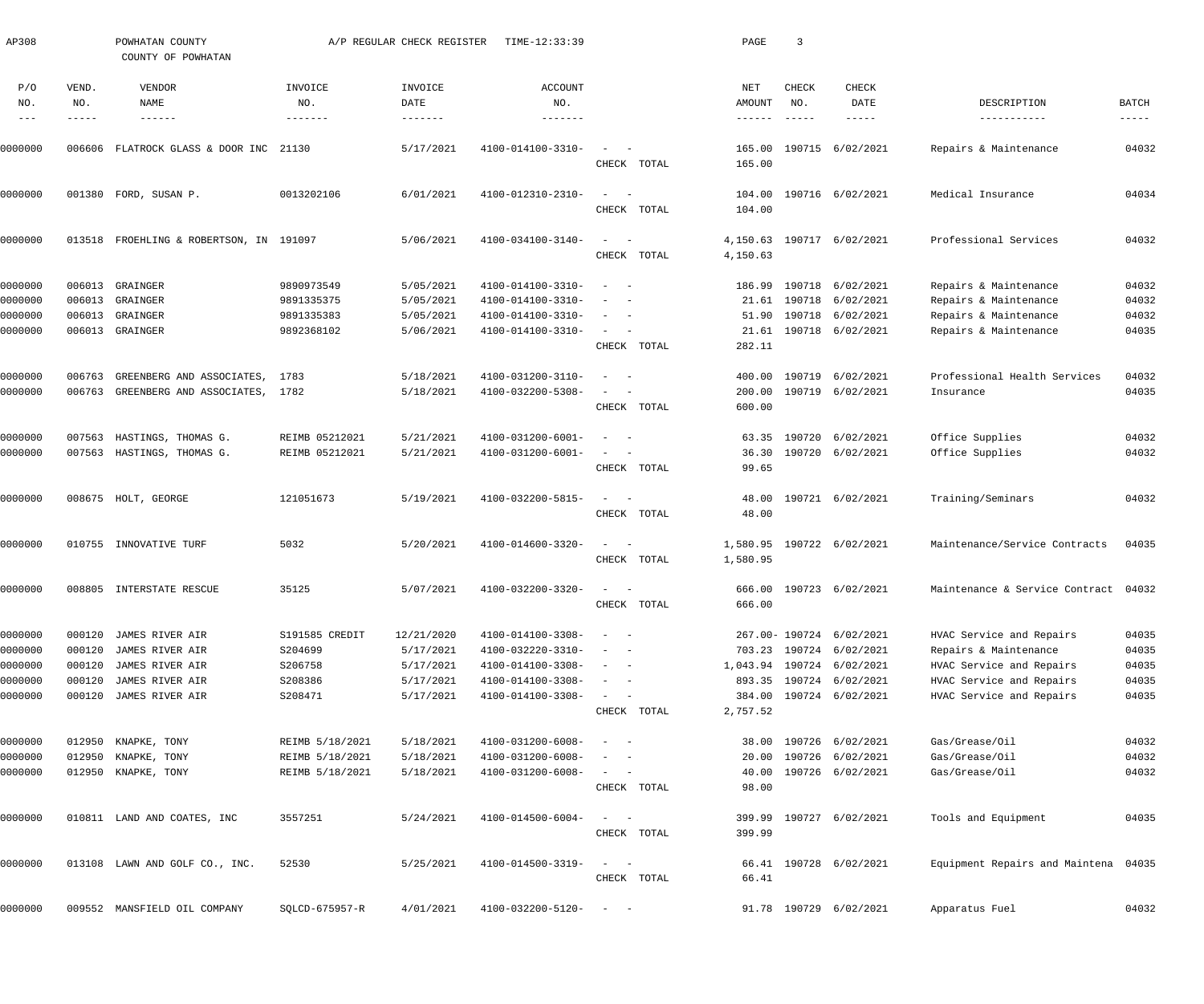| AP308                         |              | POWHATAN COUNTY<br>COUNTY OF POWHATAN                                                  |                                     | A/P REGULAR CHECK REGISTER          | TIME-12:33:39                                               |                                                                                                              | PAGE                       | $\overline{4}$ |                                                                |                                                                         |                         |
|-------------------------------|--------------|----------------------------------------------------------------------------------------|-------------------------------------|-------------------------------------|-------------------------------------------------------------|--------------------------------------------------------------------------------------------------------------|----------------------------|----------------|----------------------------------------------------------------|-------------------------------------------------------------------------|-------------------------|
| P/O<br>NO.                    | VEND.<br>NO. | VENDOR<br><b>NAME</b>                                                                  | INVOICE<br>NO.                      | INVOICE<br>DATE                     | <b>ACCOUNT</b><br>NO.                                       |                                                                                                              | NET<br>AMOUNT              | CHECK<br>NO.   | <b>CHECK</b><br>DATE                                           | DESCRIPTION                                                             | BATCH                   |
|                               | -----        | $- - - - - - -$                                                                        | -------                             | $- - - - - - -$                     | -------                                                     |                                                                                                              | $- - - - - - -$            | $- - - - - -$  | $- - - - - -$                                                  | -----------                                                             | $------$                |
| 0000000                       |              | 009552 MANSFIELD OIL COMPANY                                                           | SQLCD-676285-R                      | 4/15/2021                           | 4100-032200-5120-                                           | CHECK TOTAL                                                                                                  | 237.21                     | 145.43 190729  | 6/02/2021                                                      | Apparatus Fuel                                                          | 04032                   |
| 0000000                       |              | 013529 MARTIN, CARY                                                                    | 0135202106                          | 6/01/2021                           | 4100-031210-5421-                                           | CHECK TOTAL                                                                                                  | 700.00<br>700.00           |                | 190730 6/02/2021                                               | Rent - Towers                                                           | 04034                   |
| 0000000<br>0000000            |              | 011354 MATTHEW BENDER & CO, INC. 25193511<br>011354 MATTHEW BENDER & CO, INC. 25192914 |                                     | 5/13/2021<br>5/13/2021              | 4100-031200-5810-<br>4100-011010-3002-                      | CHECK TOTAL                                                                                                  | 76.68<br>76.68<br>153.36   |                | 190731 6/02/2021<br>190731 6/02/2021                           | Dues/Association Memberships<br>County Code                             | 04032<br>04035          |
| 0000000                       |              | 009276 MCCREIGHT, FRAN                                                                 | 0092202106                          | 6/01/2021                           | 4100-073100-5250-                                           | $\sim$ $-$<br>CHECK TOTAL                                                                                    | 30.00<br>30.00             |                | 190732 6/02/2021                                               | Cell Phones                                                             | 04034                   |
| 0000000                       |              | 011840 MCI COMM SERVICE                                                                | 2DG98147 5/21                       | 5/17/2021                           | 4100-021100-5230-                                           | $\sim$ $-$<br>CHECK TOTAL                                                                                    | 36.14                      |                | 36.14 190733 6/02/2021                                         | Telephone Services                                                      | 04032                   |
| 0000000<br>0000000<br>0000000 |              | 013176 MIDWEST TAPE, LLC<br>013176 MIDWEST TAPE, LLC<br>013176 MIDWEST TAPE, LLC       | 500395049<br>500423308<br>500460281 | 5/04/2021<br>5/11/2021<br>5/18/2021 | 4100-073100-6012-<br>4100-073100-6012-<br>4100-073100-6012- | $\sim$ $-$<br>$\sim$<br>$\sim$<br>$\sim$ $-$                                                                 | 58.47<br>37.48             |                | 22.49 190734 6/02/2021<br>190734 6/02/2021<br>190734 6/02/2021 | Books & Subscriptions<br>Books & Subscriptions<br>Books & Subscriptions | 04032<br>04032<br>04035 |
| 0000000                       |              | 007297 NAFECO, INC.                                                                    | 1088594                             | 5/17/2021                           | 4100-032200-6009-                                           | CHECK TOTAL<br>$\sim$ $-$<br>$\overline{\phantom{a}}$<br>CHECK TOTAL                                         | 118.44<br>383.00<br>383.00 |                | 190735 6/02/2021                                               | Auto Repairs and Parts                                                  | 04035                   |
| 0000000                       |              | 009543 NATIONAL SECURITY & DOOR                                                        | 116071                              | 5/14/2021                           | 4100-012510-6014-                                           | $\sim$<br>$\sim$ $-$<br>CHECK TOTAL                                                                          | 885.00<br>885.00           |                | 190736 6/02/2021                                               | Other Operating Supplies                                                | 04032                   |
| 0000000                       |              | 009281 OVERDRIVE, INC.                                                                 | 01369CO21239843                     | 5/25/2021                           | 4100-073100-6012-                                           | $\sim$ $-$<br>CHECK TOTAL                                                                                    | 570.94                     |                | 570.94 190739 6/02/2021                                        | Books & Subscriptions                                                   | 04035                   |
| 0000000                       |              | 009638 POE, INEZ L                                                                     | 0096202106                          |                                     | $6/01/2021$ $4100-013200-2310-$                             | CHECK TOTAL                                                                                                  | 120.00                     |                | 120.00 190740 6/02/2021                                        | Medical Insurance                                                       | 04034                   |
| 0000000                       |              | 011929 POMPEI, ANDREW                                                                  | 0119202106                          | 6/01/2021                           | 4100-081100-5250-                                           | $\begin{array}{cccccccccc} - & & & & & & & - \end{array}$<br>CHECK TOTAL                                     | 30.00                      |                | 30.00 190741 6/02/2021                                         | Cell Phones                                                             | 04034                   |
| 0000000                       |              | 001980 POORE, FRANCES                                                                  | 0019202106                          | 6/01/2021                           | 4100-012100-2310-                                           | $\begin{array}{cccccccccc} - & & & & & & & - \end{array}$<br>CHECK TOTAL                                     | 88.00<br>88.00             |                | 190742 6/02/2021                                               | Medical Insurance                                                       | 04034                   |
| 0000000                       |              | 006043 POWERS, KATHRYN C.                                                              | 0060202106                          | 6/01/2021                           | 4100-021600-2310-                                           | $\begin{array}{cccccccccc} - & & & & & & & - \end{array}$<br>CHECK TOTAL                                     | 120.00                     |                | 120.00 190743 6/02/2021                                        | Medical Insurance                                                       | 04034                   |
| 0000000                       |              | 008294 POWHATAN COUNTY PUBLIC                                                          | 0082202106                          | 6/01/2021                           | 4100-031200-2310-                                           | $\begin{array}{cccccccccc} - & & & & & & & - \end{array}$<br>CHECK TOTAL                                     | 718.00                     |                | 718.00 190744 6/02/2021                                        | Medical Insurance                                                       | 04034                   |
| 0000000                       |              | 007314 POWHATAN OVERHEAD DOORS,                                                        | 10291                               | 5/02/2021                           | 4100-032210-3310-                                           | $\sim$ $-$<br>$\overline{\phantom{a}}$                                                                       |                            |                | 430.00 190746 6/02/2021                                        | Repairs & Maintenance                                                   | 04032                   |
| 0000000                       |              | 007314 POWHATAN OVERHEAD DOORS,                                                        | 10435                               | 5/18/2021                           | 4100-032210-3310-                                           | $\frac{1}{2} \left( \frac{1}{2} \right) \left( \frac{1}{2} \right) = \frac{1}{2} \left( \frac{1}{2} \right)$ | 145.00                     |                | 190746 6/02/2021                                               | Repairs & Maintenance                                                   | 04032                   |
| 0000000                       |              | 007314 POWHATAN OVERHEAD DOORS,                                                        | 10436                               | 5/07/2021                           | 4100-032220-3310-                                           | $\qquad \qquad -$<br>CHECK TOTAL                                                                             | 125.00<br>700.00           |                | 190746 6/02/2021                                               | Repairs & Maintenance                                                   | 04032                   |
| 0000000                       |              | 012000 PRINCE CONSTRUCTION, INC                                                        | 306-2021                            | 5/25/2021                           | 3100-013030-0008-                                           | $\sim$ $-$<br>CHECK TOTAL                                                                                    | 1,360.50                   |                | 1,360.50 190747 6/02/2021                                      | Building Permits                                                        | 04035                   |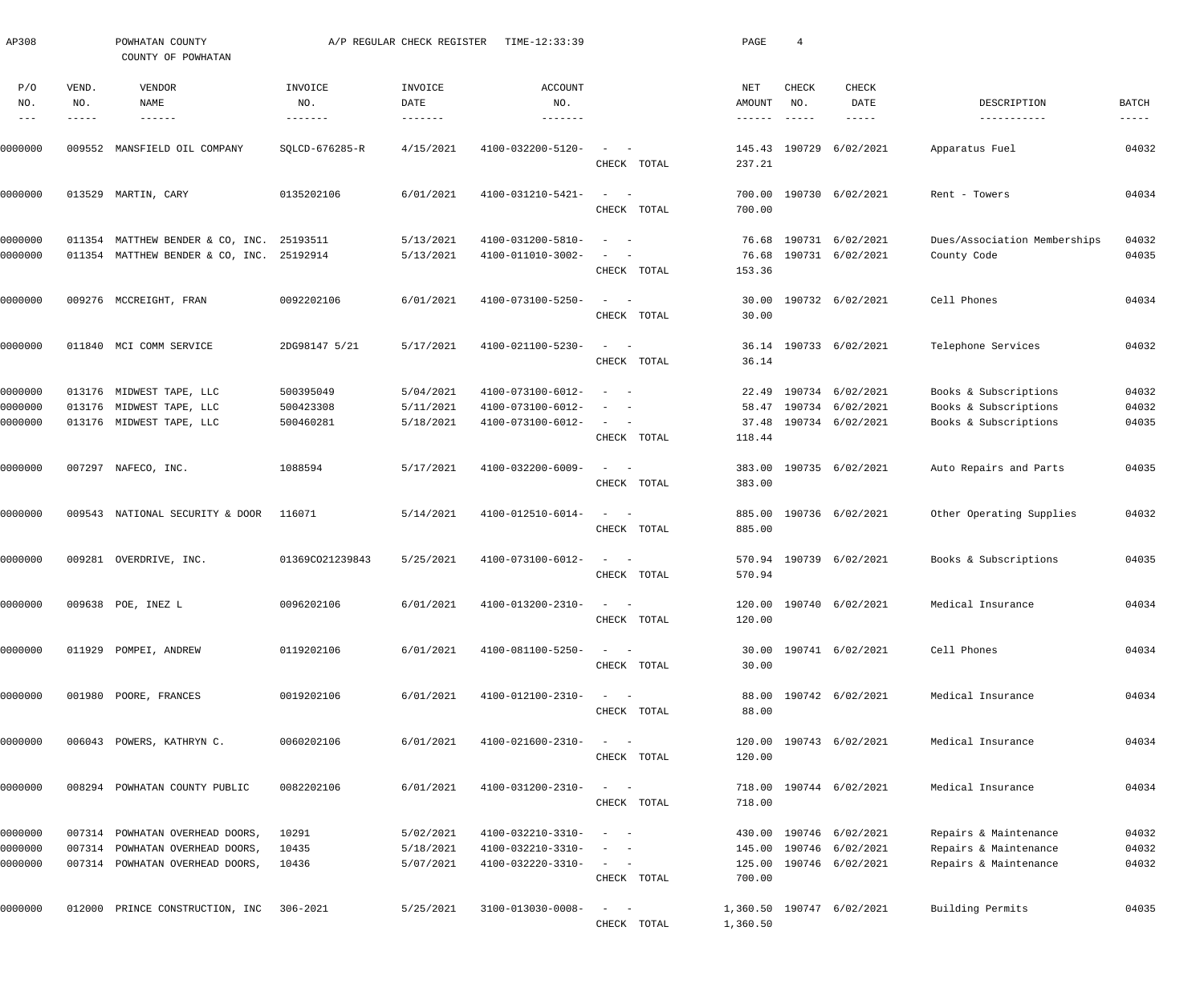| AP308               |              | POWHATAN COUNTY<br>COUNTY OF POWHATAN    |                | A/P REGULAR CHECK REGISTER | TIME-12:33:39                |                                                                                                   | PAGE             | 5             |                           |                                      |                      |
|---------------------|--------------|------------------------------------------|----------------|----------------------------|------------------------------|---------------------------------------------------------------------------------------------------|------------------|---------------|---------------------------|--------------------------------------|----------------------|
| P/O<br>NO.          | VEND.<br>NO. | VENDOR<br>NAME                           | INVOICE<br>NO. | INVOICE<br>DATE            | <b>ACCOUNT</b><br>NO.        |                                                                                                   | NET<br>AMOUNT    | CHECK<br>NO.  | CHECK<br>DATE             | DESCRIPTION                          | BATCH                |
| $\qquad \qquad - -$ | -----        | $- - - - - - -$                          | -------        | $- - - - - - -$            | $- - - - - - - -$            |                                                                                                   | $- - - - - - -$  | $- - - - - -$ | -----                     | -----------                          | $\cdots\cdots\cdots$ |
| 0000000             | 013548       | PRODUCTIVE AV                            | 001319         | 6/12/2020                  | 4100-011010-5840-            |                                                                                                   | 1,231.59         | 190748        | 6/02/2021                 | Meeting Expense                      | 04032                |
|                     |              |                                          |                |                            |                              | CHECK TOTAL                                                                                       | 1,231.59         |               |                           |                                      |                      |
| 0000000             | 000780       | QUILL CORPORATION                        | 16667163       | 5/11/2021                  | 4100-012310-6001-            | $\sim$ $-$                                                                                        | 118.12           | 190749        | 6/02/2021                 | Office Supplies                      | 04032                |
| 0000000             |              | 000780 QUILL CORPORATION                 | 16721797       | 5/13/2021                  | 4100-012310-6001-            | $\overline{\phantom{a}}$                                                                          | 29.00            |               | 190749 6/02/2021          | Office Supplies                      | 04032                |
|                     |              |                                          |                |                            |                              | CHECK TOTAL                                                                                       | 147.12           |               |                           |                                      |                      |
| 0000000             |              | 000620 R. C. GOODWYN & SONS, INC         | 0958644        | 5/05/2021                  | 4100-014100-3310-            | $\sim$<br>$\sim$ $-$                                                                              | 7.60             | 190750        | 6/02/2021                 | Repairs & Maintenance                | 04032                |
| 0000000             |              | 000620 R. C. GOODWYN & SONS, INC         | 0959507        | 5/11/2021                  | 4100-014500-3190-            | $\overline{\phantom{a}}$<br>$\overline{\phantom{a}}$                                              | 24.36            |               | 190750 6/02/2021          | Grounds Maintenance                  | 04032                |
| 0000000             |              | 000620 R. C. GOODWYN & SONS, INC         | 0959507        | 5/11/2021                  | 4100-014500-6004-            | $\overline{\phantom{m}}$<br>$\overline{\phantom{0}}$                                              | 9.99             |               | 190750 6/02/2021          | Tools and Equipment                  | 04032                |
| 0000000             |              | 000620 R. C. GOODWYN & SONS, INC         | 0961122        | 5/20/2021                  | $4100 - 014500 - 6004 -$     | $\sim$<br>$\sim$                                                                                  | 13.99            |               | 190750 6/02/2021          | Tools and Equipment                  | 04035                |
|                     |              |                                          |                |                            |                              | CHECK TOTAL                                                                                       | 55.94            |               |                           |                                      |                      |
| 0000000             | 012509       | RICHMOND SUBURBAN NEWS                   | 3272193 5/21   | 5/02/2021                  | 4100-081100-3600-            | $\sim$                                                                                            | 995.75           | 190751        | 6/02/2021                 | Advertising                          | 04032                |
| 0000000             | 012509       | RICHMOND SUBURBAN NEWS                   | 3267848 5/2/21 | 5/02/2021                  | 4100-011010-3600-            | $\overline{\phantom{a}}$<br>$\overline{\phantom{0}}$                                              | 2,000.00         |               | 190751 6/02/2021          | Advertising                          | 04035                |
|                     |              |                                          |                |                            |                              | CHECK TOTAL                                                                                       | 2,995.75         |               |                           |                                      |                      |
| 0000000             |              | 007062 RUTHERFORD JANITOR SUPPLY 1208632 |                | 5/26/2021                  | 4100-032220-6005-            | $\sim$<br>$\sim$ $-$                                                                              | 138.50           |               | 190752 6/02/2021          | Cleaning Supplies                    | 04035                |
|                     |              |                                          |                |                            |                              | CHECK TOTAL                                                                                       | 138.50           |               |                           |                                      |                      |
| 0000000             |              | 011800 SCHARDEIN, BRET                   | 0118202106     | 6/01/2021                  | 4100-081100-5250-            | $\sim$<br>$\sim$ $-$                                                                              | 30.00            |               | 190753 6/02/2021          | Cell Phones                          | 04034                |
|                     |              |                                          |                |                            |                              | CHECK TOTAL                                                                                       | 30.00            |               |                           |                                      |                      |
| 0000000             |              | 010282 SCHUBERT, CHARLA                  | 0102202106     | 6/01/2021                  | 4100-012200-5250-            | $\sim$<br>$\sim$ $-$                                                                              | 30.00            |               | 190754 6/02/2021          | Cell Phones                          | 04034                |
|                     |              |                                          |                |                            |                              | CHECK TOTAL                                                                                       | 30.00            |               |                           |                                      |                      |
|                     |              |                                          |                | 5/19/2021                  |                              | $\sim$<br>$\sim$ $-$                                                                              |                  |               |                           |                                      | 04032                |
| 0000000             |              | 008654 SEAY'S TOWING                     | 5192021        |                            | 4100-031200-6014-            | CHECK TOTAL                                                                                       | 125.00<br>125.00 |               | 190755 6/02/2021          | Other Operating Supplies             |                      |
|                     |              |                                          |                |                            |                              |                                                                                                   |                  |               |                           |                                      |                      |
| 0000000             |              | 006594 SOUTHSIDE ELECTRIC COOP           | 63504006 5/21  | 5/12/2021                  | 4100-014600-5110-            | $\sim$<br>$\sim$ $-$                                                                              |                  |               | 155.69 190757 6/02/2021   | Electricity                          | 04032                |
| 0000000             |              | 006594 SOUTHSIDE ELECTRIC COOP           | 63504008 5/21  | 5/12/2021                  | $4100 - 014600 - 5110 - - -$ |                                                                                                   |                  |               | 480.71 190757 6/02/2021   | Electricity                          | 04032                |
| 0000000             |              | 006594 SOUTHSIDE ELECTRIC COOP           | 63504009 5/21  | 5/12/2021                  | 4100-014600-5110-            | $\alpha$ , and $\alpha$ , and $\alpha$                                                            |                  |               | 3,360.57 190757 6/02/2021 | Electricity                          | 04032                |
| 0000000             |              | 006594 SOUTHSIDE ELECTRIC COOP           | 63504010 05/21 | 5/12/2021                  | 4100-014600-5110-            | $\alpha = 1, \ldots, \alpha$                                                                      |                  |               | 41.86 190757 6/02/2021    | Electricity                          | 04032                |
| 0000000             |              | 006594 SOUTHSIDE ELECTRIC COOP           | 63504011 5/21  | 5/12/2021                  | 4100-014100-5110-            | $\alpha \rightarrow \alpha \beta \gamma \gamma \gamma \gamma \gamma \gamma \gamma$<br>CHECK TOTAL | 4,087.01         |               | 48.18 190757 6/02/2021    | Electricity                          | 04032                |
|                     |              |                                          |                |                            |                              |                                                                                                   |                  |               |                           |                                      |                      |
| 0000000             |              | 001940 STANDBY SYSTEMS, INC.             | 03210494       | 3/25/2021                  | 4100-031210-3310-            | $\alpha = 1, \ldots, n-1$                                                                         |                  |               | 236.28 190758 6/02/2021   | Repairs and Maintenance              | 04036                |
| 0000000             |              | 001940 STANDBY SYSTEMS, INC.             | 03210512       | 3/26/2021                  | 4100-031210-3320-            | $\alpha = 1, \ldots, \alpha$ .                                                                    |                  |               | 140.00 190758 6/02/2021   | Maintenance and Service Contra       | 04036                |
|                     |              |                                          |                |                            |                              | CHECK TOTAL                                                                                       | 376.28           |               |                           |                                      |                      |
| 0000000             |              | 006569 STICKELS, RANDAL LEE              | 0065202106     | 6/01/2021                  | 4100-031200-2310-            | $\alpha = 1, \ldots, \alpha$ .                                                                    |                  |               | 72.00 190759 6/02/2021    | Medical Insurance                    | 04034                |
|                     |              |                                          |                |                            |                              | CHECK TOTAL                                                                                       | 72.00            |               |                           |                                      |                      |
| 0000000             |              | 007115 STOKES, GARLAND KENNETH           | 0071202106     | 6/01/2021                  | 4100-031200-2310-            | $\alpha = 1, \ldots, \alpha$                                                                      |                  |               | 68.00 190760 6/02/2021    | Medical Insurance                    | 04034                |
|                     |              |                                          |                |                            |                              | CHECK TOTAL                                                                                       | 68.00            |               |                           |                                      |                      |
| 0000000             |              | 009520 STONE'S OFFICE EQUIPMENT          | 145566         | 5/18/2021                  | 4100-073100-3320-            | $\mathcal{L}_{\text{max}}$ and $\mathcal{L}_{\text{max}}$                                         |                  |               | 527.43 190761 6/02/2021   | Maintenance & Service Contract 04035 |                      |
|                     |              |                                          |                |                            |                              | CHECK TOTAL                                                                                       | 527.43           |               |                           |                                      |                      |
|                     |              |                                          |                |                            |                              |                                                                                                   |                  |               |                           |                                      |                      |
| 0000000             |              | 008346 SYCOM TECHNOLOGIES                | AT64252        | 4/30/2021                  | 4100-012510-3140-            | $\mathcal{L}_{\text{max}}$ and $\mathcal{L}_{\text{max}}$                                         |                  |               | 571.25 190762 6/02/2021   | Professional Services                | 04032                |
|                     |              |                                          |                |                            |                              | CHECK TOTAL                                                                                       | 571.25           |               |                           |                                      |                      |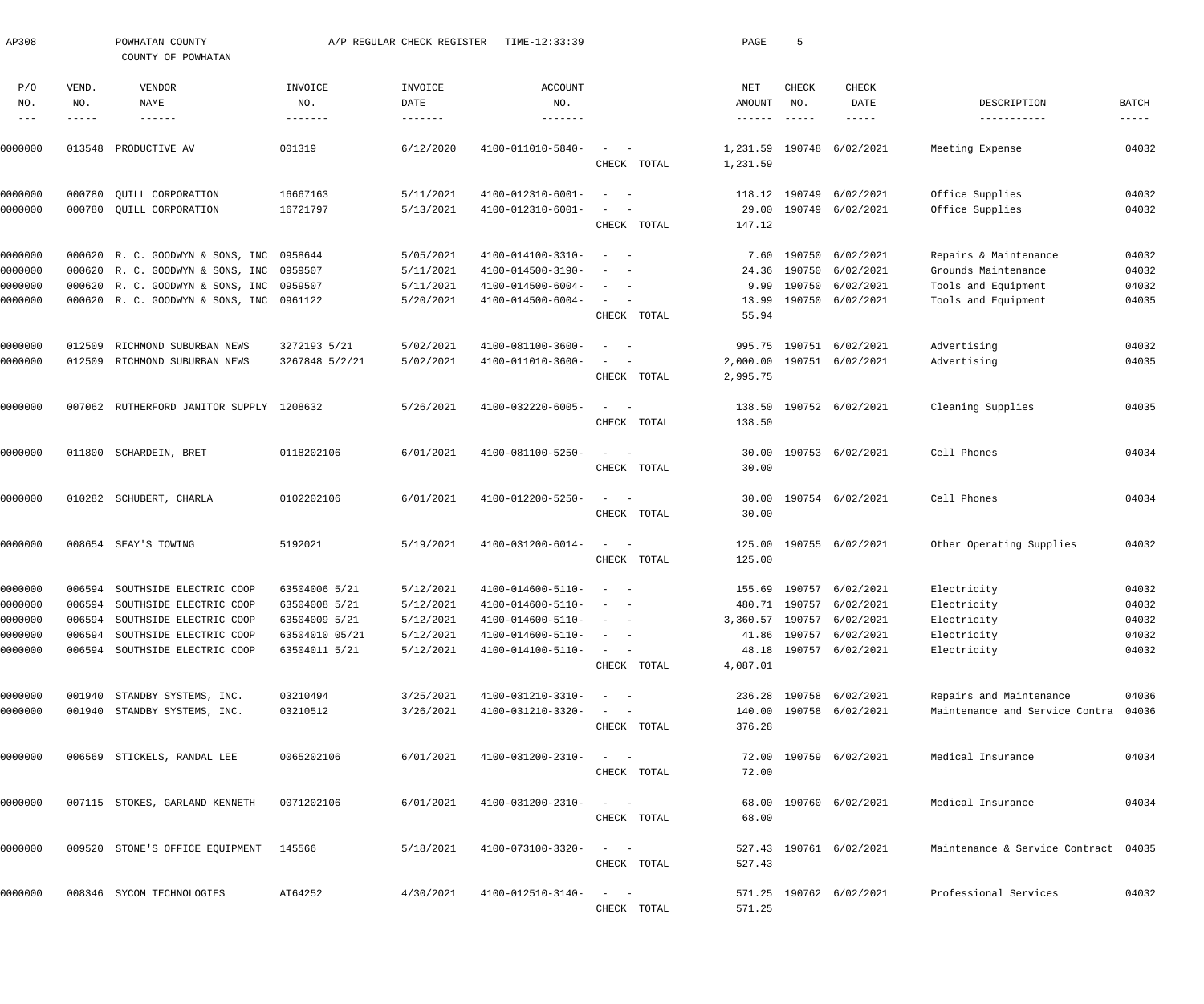| AP308                 |                       | POWHATAN COUNTY<br>COUNTY OF POWHATAN                                  |                           | A/P REGULAR CHECK REGISTER         | TIME-12:33:39                                          |                                                   | PAGE                                        | 6                             |                                                          |                                            |                               |
|-----------------------|-----------------------|------------------------------------------------------------------------|---------------------------|------------------------------------|--------------------------------------------------------|---------------------------------------------------|---------------------------------------------|-------------------------------|----------------------------------------------------------|--------------------------------------------|-------------------------------|
| P/O<br>NO.<br>$- - -$ | VEND.<br>NO.<br>----- | VENDOR<br>NAME<br>$- - - - - - -$                                      | INVOICE<br>NO.<br>------- | INVOICE<br>DATE<br>$- - - - - - -$ | <b>ACCOUNT</b><br>NO.<br>-------                       |                                                   | NET<br>AMOUNT<br>$\cdots\cdots\cdots\cdots$ | CHECK<br>NO.<br>$- - - - - -$ | <b>CHECK</b><br>DATE<br>-----                            | DESCRIPTION<br>-----------                 | <b>BATCH</b><br>$- - - - - -$ |
| 0000000               |                       | 013107 T-MOBILE                                                        | 965938308 5/21            | 5/31/2021                          | 4100-073100-6002-                                      | $\overline{\phantom{a}}$                          | 344.40                                      | 190763                        | 6/02/2021                                                | Computer Equipment-non-capital             | 04035                         |
|                       |                       |                                                                        |                           |                                    |                                                        | CHECK TOTAL                                       | 344.40                                      |                               |                                                          |                                            |                               |
| 0000000               | 013941                | THE LIBRARY CORPORATION                                                | 2021010117                | 5/20/2021                          | 4100-073100-3320-                                      | $\sim$                                            | 819.00                                      |                               | 190764 6/02/2021                                         | Maintenance & Service Contract             | 04032                         |
| 0000000               | 013941                | THE LIBRARY CORPORATION                                                | 65700                     | 5/21/2021                          | 4100-073100-6014-                                      | CHECK TOTAL                                       | 800.00<br>1,619.00                          |                               | 190764 6/02/2021                                         | Library Supplies                           | 04035                         |
| 0000000               |                       | 009105 TIME TECHNOLOGIES, INC.                                         | INV 2021-05-029           | 5/14/2021                          | 4100-014600-3312-                                      | $\sim$<br>$\overline{\phantom{0}}$                | 2,365.00                                    |                               | 190766 6/02/2021                                         | Field Maintenance                          | 04032                         |
|                       |                       |                                                                        |                           |                                    |                                                        | CHECK TOTAL                                       | 2,365.00                                    |                               |                                                          |                                            |                               |
| 0000000               | 010088                | TREASURER                                                              | 05/27/2021                | 5/27/2021                          | 4100-032200-5815-                                      | $\sim$                                            | .00                                         | 190767                        | 6/02/2021                                                | Training/Seminars                          | 04033                         |
| 0000000               | 010088                | TREASURER                                                              | 05/27/2021                | 5/27/2021                          | 4100-032200-5815-                                      |                                                   | 59.20                                       |                               | 190767 6/02/2021                                         | Training/Seminars                          | 04033                         |
|                       |                       |                                                                        |                           |                                    |                                                        | CHECK TOTAL                                       | 59.20                                       |                               |                                                          |                                            |                               |
| 0000000               | 013721                | TREASURER OF VIRGINIA                                                  | MYERS                     | 5/07/2021                          | 4100-035300-3110-                                      | $\sim$<br>$\sim$ $-$                              | 20.00                                       |                               | 190768 6/02/2021                                         | Professional Health Services               | 04035                         |
|                       |                       |                                                                        |                           |                                    |                                                        | CHECK TOTAL                                       | 20.00                                       |                               |                                                          |                                            |                               |
| 0000000               | 009954                | ULLOA, SANDRA                                                          | 8885600                   | 5/14/2021                          | 4100-021200-3150-                                      | - -                                               | 120.00                                      | 190769                        | 6/02/2021                                                | Outside Counsel                            | 04032                         |
| 0000000               |                       | 009954 ULLOA, SANDRA                                                   | 8885648                   | 5/14/2021                          | 4100-021200-3150-                                      | $\overline{\phantom{a}}$<br>$\sim$                | 360.00                                      |                               | 190769 6/02/2021                                         | Outside Counsel                            | 04032                         |
|                       |                       |                                                                        |                           |                                    |                                                        | CHECK TOTAL                                       | 480.00                                      |                               |                                                          |                                            |                               |
| 0000000               | 007578 VEPGA          |                                                                        | 1278                      | 5/18/2021                          | 4100-014100-5810-                                      | $\frac{1}{2}$ and $\frac{1}{2}$ and $\frac{1}{2}$ | 220.00                                      |                               | 190770 6/02/2021                                         | Dues/Association Memberships               | 04035                         |
|                       |                       |                                                                        |                           |                                    |                                                        | CHECK TOTAL                                       | 220.00                                      |                               |                                                          |                                            |                               |
| 0000000               |                       | 010158 VIRGINIA LIBRARY                                                | 9334                      | 5/27/2021                          | 4100-073100-3600-                                      | $\sim$<br>$\sim$                                  | 125.00                                      |                               | 190771 6/02/2021                                         | Advertising                                | 04035                         |
|                       |                       |                                                                        |                           |                                    |                                                        | CHECK TOTAL                                       | 125.00                                      |                               |                                                          |                                            |                               |
| 0000000               |                       | 006302 VITA - VIRGINIA INFORMATI T439136                               |                           | 4/01/2021                          | 4100-031210-5230-                                      | $\overline{\phantom{a}}$                          | 2.94                                        |                               | 190772 6/02/2021                                         | Telephone Services                         | 04036                         |
|                       |                       |                                                                        |                           |                                    |                                                        | CHECK TOTAL                                       | 2.94                                        |                               |                                                          |                                            |                               |
|                       |                       |                                                                        |                           |                                    |                                                        |                                                   |                                             |                               |                                                          |                                            |                               |
| 0000000<br>0000000    |                       | 009768 WAMPLER EANES APPRAISAL<br>009768 WAMPLER EANES APPRAISAL 04-22 | 04-22                     | 5/03/2021<br>5/03/2021             | $100-000200-0009-$ - -<br>$4100 - 012320 - 3160 - - -$ |                                                   |                                             |                               | 1,806.80- 190773 6/02/2021<br>18,068.00 190773 6/02/2021 | Retainage Payable<br>Reassessment Services | 04035<br>04035                |
|                       |                       |                                                                        |                           |                                    |                                                        | CHECK TOTAL                                       | 16,261.20                                   |                               |                                                          |                                            |                               |
|                       |                       |                                                                        |                           |                                    |                                                        |                                                   |                                             |                               |                                                          |                                            |                               |
| 0000000               |                       | 007368 WARNER, PHIL                                                    | 0073202106                | 6/01/2021                          | $4100 - 032200 - 5250 - - -$                           | CHECK TOTAL                                       | 30.00                                       |                               | 30.00 190774 6/02/2021                                   | Cell Phones                                | 04034                         |
|                       |                       |                                                                        |                           |                                    |                                                        |                                                   |                                             |                               |                                                          |                                            |                               |
| 0000000               |                       | 011181 WELLS FARGO FINANCIAL                                           | 5015038990                | 5/07/2021                          | $4100 - 012100 - 3320 - - -$                           |                                                   |                                             |                               | 85.11 190775 6/02/2021                                   | Maintenance & Service Contract 04032       |                               |
|                       |                       |                                                                        |                           |                                    |                                                        | CHECK TOTAL                                       | 85.11                                       |                               |                                                          |                                            |                               |
| 0000000               |                       | 007755 WITMER PUBLIC SAFETY                                            | E2059359                  | 5/27/2021                          | $4100 - 032200 - 6017 - - -$                           |                                                   |                                             |                               | 200.00 190776 6/02/2021                                  | Uniforms - Volunteers                      | 04035                         |
| 0000000               |                       | 007755 WITMER PUBLIC SAFETY                                            | E2059693                  | 5/27/2021                          | $4100 - 032200 - 6017 - - -$                           |                                                   |                                             |                               | 188.54 190776 6/02/2021                                  | Uniforms - Volunteers                      | 04035                         |
|                       |                       |                                                                        |                           |                                    |                                                        | CHECK TOTAL                                       | 388.54                                      |                               |                                                          |                                            |                               |
| 0000000               |                       | 002080 WOODCOCK, LYNN T.                                               | 0020202106                | 6/01/2021                          | $4100 - 031200 - 2310 - - -$                           |                                                   |                                             |                               | 108.00 190777 6/02/2021                                  | Medical Insurance                          | 04034                         |
|                       |                       |                                                                        |                           |                                    |                                                        | CHECK TOTAL                                       | 108.00                                      |                               |                                                          |                                            |                               |
| 0000000               |                       | 006175 ADAMS OIL COMPANY, INC.                                         | 2152                      | 5/28/2021                          | $4100 - 014500 - 6008 - - -$                           |                                                   |                                             |                               | 19.97 190778 6/09/2021                                   | Gas/Grease/Oil                             | 04037                         |
|                       |                       |                                                                        |                           |                                    |                                                        | CHECK TOTAL                                       | 19.97                                       |                               |                                                          |                                            |                               |
|                       |                       |                                                                        |                           |                                    |                                                        |                                                   |                                             |                               |                                                          |                                            |                               |
| 0000000               |                       | 013806 BIGEYE DIRECT, INC.                                             | 107868                    | 5/28/2021                          | $4100 - 013200 - 5210 - - -$                           |                                                   |                                             |                               | 3,943.50 190780 6/09/2021                                | Postage                                    | 04037                         |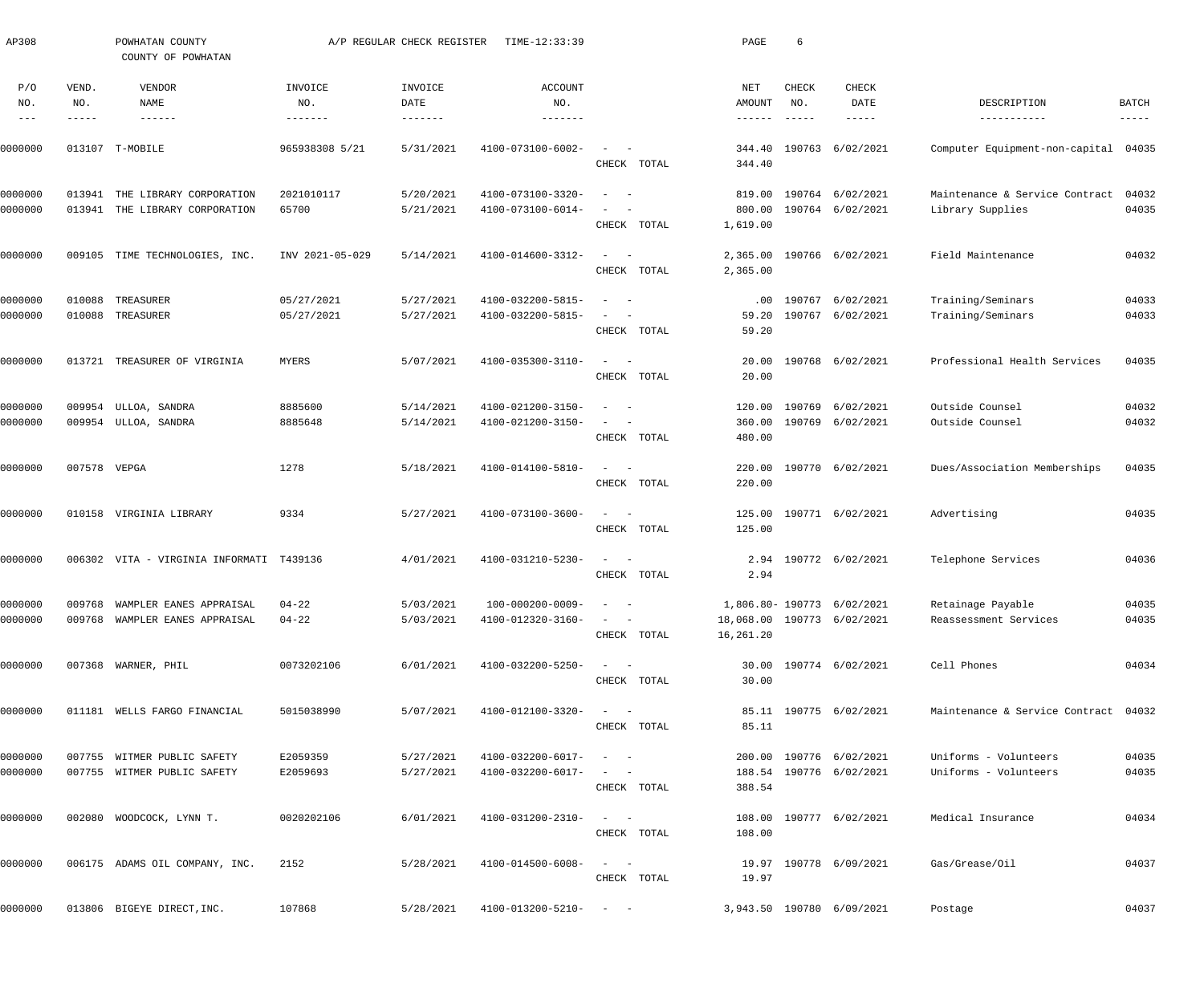| AP308                         |                       | POWHATAN COUNTY<br>COUNTY OF POWHATAN                                    |                            | A/P REGULAR CHECK REGISTER          | TIME-12:33:39                                               |                                                                                                                                                                                                    | PAGE                      | 7                                    |                                                                           |                                                                       |                               |
|-------------------------------|-----------------------|--------------------------------------------------------------------------|----------------------------|-------------------------------------|-------------------------------------------------------------|----------------------------------------------------------------------------------------------------------------------------------------------------------------------------------------------------|---------------------------|--------------------------------------|---------------------------------------------------------------------------|-----------------------------------------------------------------------|-------------------------------|
| P/O<br>NO.<br>$\frac{1}{2}$   | VEND.<br>NO.<br>----- | VENDOR<br>NAME<br>$- - - - - - -$                                        | INVOICE<br>NO.<br>-------- | INVOICE<br>DATE                     | <b>ACCOUNT</b><br>NO.<br>$- - - - - - -$                    |                                                                                                                                                                                                    | NET<br>AMOUNT<br>-------  | <b>CHECK</b><br>NO.<br>$- - - - - -$ | CHECK<br>DATE<br>$- - - - - -$                                            | DESCRIPTION<br>-----------                                            | BATCH<br>$\cdots\cdots\cdots$ |
| 0000000                       |                       | 013806 BIGEYE DIRECT, INC.                                               | 107868                     | 5/28/2021                           | 4100-013200-3500-                                           | $\sim$<br>$\sim$ $-$<br>CHECK TOTAL                                                                                                                                                                | 3,284.40<br>7,227.90      |                                      | 190780 6/09/2021                                                          | Printing & Binding                                                    | 04037                         |
| 0000000                       |                       | 008239 BLAIR, TROY                                                       | 411-2116                   | 5/08/2021                           | 4100-032200-5815-                                           | $\sim$<br>$\sim$ $-$<br>CHECK TOTAL                                                                                                                                                                | 120.80<br>120.80          |                                      | 190781 6/09/2021                                                          | Training/Seminars                                                     | 04037                         |
| 0000000<br>0000000            | 006655                | BLOSSMAN GAS COMPANIES,<br>006655 BLOSSMAN GAS COMPANIES,                | 16996488<br>17045796       | 5/18/2021<br>5/26/2021              | 4100-014500-6008-<br>4100-032220-5120-                      | $\sim$ $-$<br>$\overline{\phantom{a}}$<br>$\overline{\phantom{a}}$<br>$\sim$<br>CHECK TOTAL                                                                                                        | 31.97<br>391.70<br>423.67 |                                      | 190782 6/09/2021<br>190782 6/09/2021                                      | Gas/Grease/Oil<br>Fuel                                                | 04037<br>04037                |
| 0000000                       |                       | 008713 BLUE RIDGE RESCUE                                                 | 51061                      | 5/27/2021                           | 4100-032200-6011-                                           | $\sim$ $-$<br>$\sim$ $-$<br>CHECK TOTAL                                                                                                                                                            | 181.29<br>181.29          |                                      | 190783 6/09/2021                                                          | Protective Gear/Uniforms                                              | 04037                         |
| 0000000                       |                       | 011996 CLERK OF CIRCUIT COURT                                            | M-17130283A-008            | 5/14/2021                           | 4100-021600-5210-                                           | $\frac{1}{2}$ and $\frac{1}{2}$ and $\frac{1}{2}$<br>CHECK TOTAL                                                                                                                                   | 400.00<br>400.00          |                                      | 190785 6/09/2021                                                          | Postage                                                               | 04037                         |
| 0000000                       |                       | 010949 COMCAST                                                           | 123729544                  | 6/01/2021                           | 4100-012510-5260-                                           | $\sim$<br>$\sim$ $-$<br>CHECK TOTAL                                                                                                                                                                | 1,127.00<br>1,127.00      |                                      | 190786 6/09/2021                                                          | Internet Usage                                                        | 04037                         |
| 0000000<br>0000000            | 008445                | COMMONWEALTH OF VIRGINIA<br>008445 COMMONWEALTH OF VIRGINIA              | T441160<br>T441317         | 6/02/2021<br>6/02/2021              | 4100-031210-5230-<br>4100-012510-5260-                      | $\sim$ $-$<br>$\overline{\phantom{a}}$<br>$\overline{\phantom{m}}$<br>$\sim$<br>CHECK TOTAL                                                                                                        | 15.25<br>317.02           | 190787                               | 6/09/2021<br>301.77 190787 6/09/2021                                      | Telephone Services<br>Internet Usage                                  | 04037<br>04037                |
| 0000000<br>0000000            | 007294                | CUMBERLAND FARM & AUTO<br>007294 CUMBERLAND FARM & AUTO                  | 84210<br>87364             | 5/26/2021<br>5/25/2021              | 4100-032200-6009-<br>4100-032200-6009-                      | $\sim$ $-$<br>$\overline{\phantom{a}}$<br>$\qquad \qquad -$<br>CHECK TOTAL                                                                                                                         | 10.69<br>10.49<br>21.18   | 190788                               | 6/09/2021<br>190788 6/09/2021                                             | Auto Repairs and Parts<br>Auto Repairs and Parts                      | 04037<br>04037                |
| 0000000                       |                       | 006240 DIAMOND SPRINGS WATER, INC 0001358452                             |                            | 5/28/2021                           | 4100-014100-5130-                                           | $\frac{1}{2}$ and $\frac{1}{2}$ and $\frac{1}{2}$<br>CHECK TOTAL                                                                                                                                   | 14.98<br>14.98            |                                      | 190789 6/09/2021                                                          | Water                                                                 | 04037                         |
| 0000000                       |                       | 000860 DOMINION ENERGY VIRGINIA                                          | 9206227754 5/21            | 5/20/2021                           | $4100 - 031210 - 5110 - - -$                                | CHECK TOTAL                                                                                                                                                                                        | 77.20                     |                                      | 77.20 190790 6/09/2021                                                    | Electricity - Communications H 04037                                  |                               |
| 0000000                       |                       | 006510 EMERGENCY SERVICES                                                | 497                        | 6/02/2021                           | 4100-032200-3140-                                           | $\qquad \qquad -$<br>CHECK TOTAL                                                                                                                                                                   | 16,178.40                 |                                      | 16, 178.40 190791 6/09/2021                                               | Professional Services                                                 | 04037                         |
| 0000000<br>0000000<br>0000000 | 009093<br>009093      | FARMVILLE WHOLESALE<br>FARMVILLE WHOLESALE<br>009093 FARMVILLE WHOLESALE | 714404<br>714490<br>714542 | 5/11/2021<br>5/11/2021<br>5/11/2021 | 4100-032210-3310-<br>4100-014100-3310-<br>4100-014100-6004- | $\frac{1}{2}$ and $\frac{1}{2}$ and $\frac{1}{2}$<br>$\frac{1}{2} \left( \frac{1}{2} \right) \left( \frac{1}{2} \right) = \frac{1}{2} \left( \frac{1}{2} \right)$<br>$\sim$ $ \sim$<br>CHECK TOTAL | 154.86                    |                                      | 97.00 190792 6/09/2021<br>7.67 190792 6/09/2021<br>50.19 190792 6/09/2021 | Repairs & Maintenance<br>Repairs & Maintenance<br>Tools and Equipment | 04037<br>04037<br>04037       |
| 0000000                       |                       | 006013 GRAINGER                                                          | 9906780276                 | 5/19/2021                           | 4100-014100-3310-                                           | $\qquad \qquad -$<br>CHECK TOTAL                                                                                                                                                                   | 9.60                      |                                      | 9.60 190793 6/09/2021                                                     | Repairs & Maintenance                                                 | 04037                         |
| 0000000                       |                       | 013549 HOSTED BACKBONE, LLC                                              | HB17-9384                  | 5/01/2021                           | 4100-012510-5260-                                           | $\frac{1}{2}$ and $\frac{1}{2}$ and $\frac{1}{2}$<br>CHECK TOTAL                                                                                                                                   | 1,975.00                  |                                      | 1,975.00 190794 6/09/2021                                                 | Internet Usage                                                        | 04037                         |
| 0000000<br>0000000            |                       | 010811 LAND AND COATES, INC<br>010811 LAND AND COATES, INC               | 3561113<br>3561122         | 6/02/2021<br>6/02/2021              | 4100-014500-6004-<br>4100-014500-6008-                      | $\frac{1}{2} \left( \frac{1}{2} \right) \left( \frac{1}{2} \right) = \frac{1}{2} \left( \frac{1}{2} \right)$<br>$\frac{1}{2}$ and $\frac{1}{2}$ and $\frac{1}{2}$<br>CHECK TOTAL                   | 8,378.01                  |                                      | 8,359.23 190795 6/09/2021<br>18.78 190795 6/09/2021                       | Tools and Equipment<br>Gas/Grease/Oil                                 | 04037<br>04037                |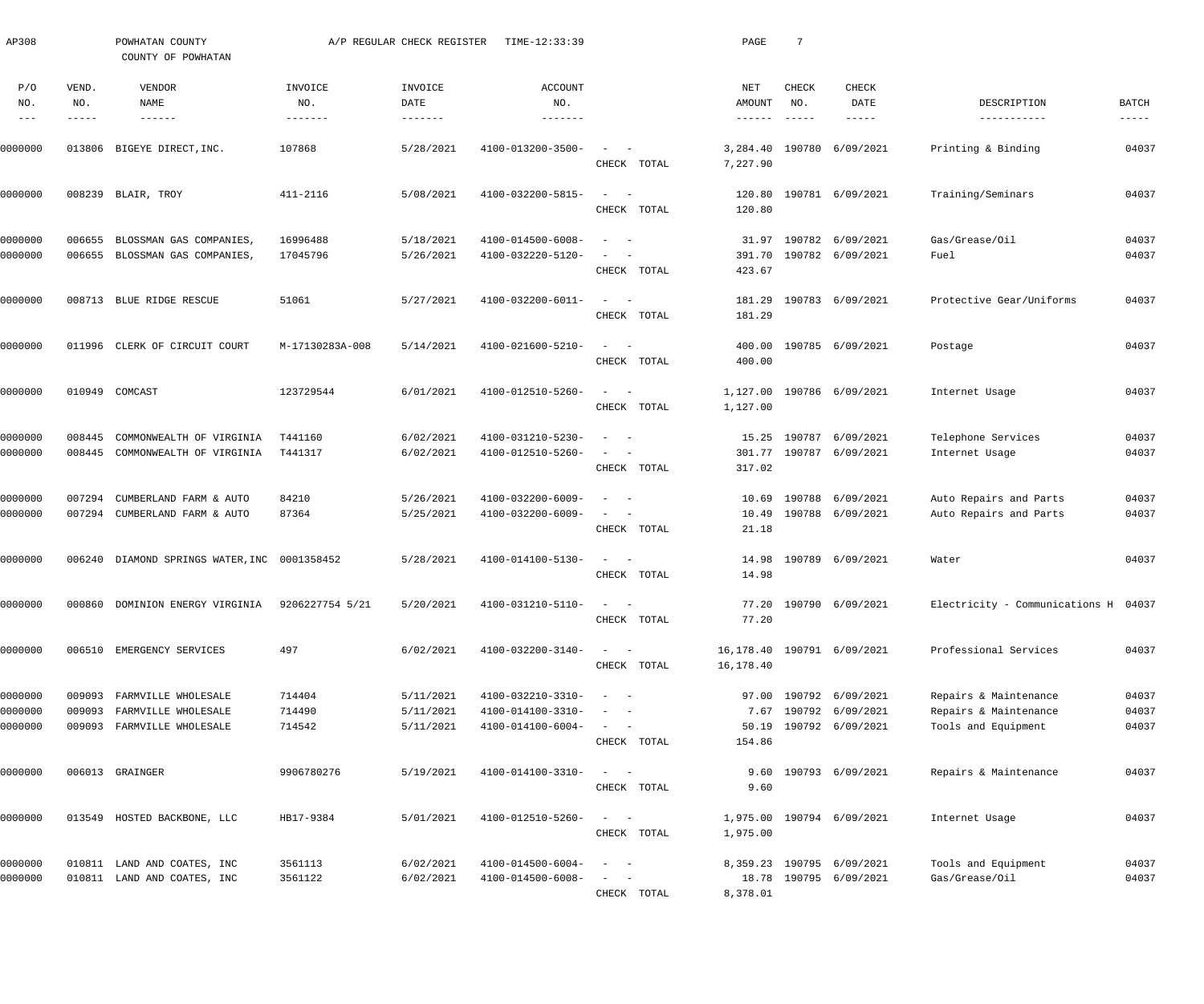| AP308         |              | POWHATAN COUNTY<br>COUNTY OF POWHATAN        |                | A/P REGULAR CHECK REGISTER | TIME-12:33:39                |                                                                       |             | PAGE          | 8            |                         |                                      |              |
|---------------|--------------|----------------------------------------------|----------------|----------------------------|------------------------------|-----------------------------------------------------------------------|-------------|---------------|--------------|-------------------------|--------------------------------------|--------------|
| P/O<br>NO.    | VEND.<br>NO. | VENDOR<br>NAME                               | INVOICE<br>NO. | INVOICE<br>DATE            | <b>ACCOUNT</b><br>NO.        |                                                                       |             | NET<br>AMOUNT | CHECK<br>NO. | CHECK<br>DATE           | DESCRIPTION                          | <b>BATCH</b> |
| $\frac{1}{2}$ | -----        | $- - - - - - -$                              | -------        | $- - - - - - - - -$        | -------                      |                                                                       |             | ------        | ------       | -----                   | -----------                          | $- - - - -$  |
|               |              |                                              |                |                            |                              |                                                                       |             |               |              |                         |                                      |              |
| 0000000       |              | 009543 NATIONAL SECURITY & DOOR              | 116090         | 5/24/2021                  | 4100-014100-3310-            | $\sim$ .                                                              | CHECK TOTAL | 157.00        |              | 157.00 190799 6/09/2021 | Repairs & Maintenance                | 04037        |
|               |              |                                              |                |                            |                              |                                                                       |             |               |              |                         |                                      |              |
| 0000000       |              | 006985 NUNNALLY, BRADFORD W.                 | REIM 06082021  | 6/08/2021                  | 4100-031200-5540-            | $\sim$ .<br>$\overline{\phantom{a}}$                                  |             |               |              | 213.50 190800 6/09/2021 | Conferences & Training               | 04037        |
|               |              |                                              |                |                            |                              |                                                                       | CHECK TOTAL | 213.50        |              |                         |                                      |              |
| 0000000       | 013989       | OVERHEAD DOOR OF CENTRAL                     | 181693         | 3/25/2021                  | 4100-014100-3310-            | $\sim$ .<br>$\overline{\phantom{a}}$                                  |             | 2,052.58      |              | 190801 6/09/2021        | Repairs & Maintenance                | 04037        |
|               |              |                                              |                |                            |                              |                                                                       | CHECK TOTAL | 2,052.58      |              |                         |                                      |              |
| 0000000       | 012064       | POWHATAN COUNTY TREASURER 113 5/21           |                | 5/19/2021                  | 4100-032220-5130-            | $\sim$                                                                |             |               |              | 334.56 190803 6/09/2021 | Water                                | 04037        |
| 0000000       | 012064       | POWHATAN COUNTY TREASURER 113 5/21           |                | 5/19/2021                  | 4100-032220-5140-            |                                                                       |             |               |              | 376.67 190803 6/09/2021 | Sewer                                | 04037        |
| 0000000       | 012064       | POWHATAN COUNTY TREASURER 150 5/21           |                | 5/19/2021                  | 4100-032200-5140-            | $\sim$                                                                |             |               |              | 135.75 190803 6/09/2021 | Sewer                                | 04037        |
| 0000000       | 012064       | POWHATAN COUNTY TREASURER 152 5/21           |                | 5/19/2021                  | 4100-014100-5140-            | $\sim$                                                                |             |               |              | 99.59 190803 6/09/2021  | Sewer                                | 04037        |
| 0000000       | 012064       | POWHATAN COUNTY TREASURER 153 05/21          |                | 5/19/2021                  | 4100-032210-5140-            | $-$<br>$\sim$                                                         |             |               |              | 174.55 190803 6/09/2021 | Sewer                                | 04037        |
| 0000000       | 012064       | POWHATAN COUNTY TREASURER 161 5/21           |                | 5/19/2021                  | 4100-031200-5140-            |                                                                       |             |               |              | 191.18 190803 6/09/2021 | Sewer                                | 04037        |
| 0000000       | 012064       | POWHATAN COUNTY TREASURER 161 5/21           |                | 5/19/2021                  | 4100-014100-5140-            | $\sim$                                                                |             |               |              | 191.17 190803 6/09/2021 | Sewer                                | 04037        |
| 0000000       | 012064       | POWHATAN COUNTY TREASURER 162 5/21           |                | 5/19/2021                  | 4100-031200-5140-            | $\sim$                                                                |             |               |              | 17.00 190803 6/09/2021  | Sewer                                | 04037        |
| 0000000       | 012064       | POWHATAN COUNTY TREASURER 162 5/21           |                | 5/19/2021                  | 4100-014100-5140-            |                                                                       |             |               |              | 17.00 190803 6/09/2021  | Sewer                                | 04037        |
| 0000000       | 012064       | POWHATAN COUNTY TREASURER 193 5/21           |                | 5/19/2021                  | 4100-014100-5140-            | $\overline{\phantom{a}}$                                              |             |               |              | 168.82 190803 6/09/2021 | Sewer                                | 04037        |
| 0000000       |              | 012064 POWHATAN COUNTY TREASURER 94 5/21     |                | 5/19/2021                  | 4100-014100-5140-            | $\sim$ 100 $\mu$<br>$\overline{\phantom{a}}$                          |             |               |              | 333.04 190803 6/09/2021 | Sewer                                | 04037        |
|               |              |                                              |                |                            |                              |                                                                       | CHECK TOTAL | 2,039.33      |              |                         |                                      |              |
| 0000000       | 012340       | PRICE SUPPLY COMPANY, INC                    | 2104-106070    | 4/28/2021                  | 4100-032210-3310-            | $\sim$                                                                |             |               |              | 210.91 190804 6/09/2021 | Repairs & Maintenance                | 04037        |
| 0000000       | 012340       | PRICE SUPPLY COMPANY, INC                    | 2105-106652    | 5/05/2021                  | 4100-014100-3310-            | $\overline{\phantom{a}}$                                              |             |               |              | 38.13 190804 6/09/2021  | Repairs & Maintenance                | 04037        |
| 0000000       |              | 012340 PRICE SUPPLY COMPANY, INC             | 2105-107194    | 5/12/2021                  | 4100-032210-3310-            | $\frac{1}{2}$ and $\frac{1}{2}$<br>$\overline{\phantom{a}}$           |             |               |              | 30.54 190804 6/09/2021  | Repairs & Maintenance                | 04037        |
|               |              |                                              |                |                            |                              |                                                                       | CHECK TOTAL | 279.58        |              |                         |                                      |              |
| 0000000       |              | 009518 QUARLES PETROLEUM, INC.               | CT-1378443     | 5/31/2021                  | 4100-031200-6008-            | $\sim$                                                                |             |               |              | 210.06 190805 6/09/2021 | Gas/Grease/Oil                       | 04037        |
|               |              |                                              |                |                            |                              |                                                                       | CHECK TOTAL | 210.06        |              |                         |                                      |              |
| 0000000       |              | 000620 R. C. GOODWYN & SONS, INC 0961146     |                | 5/20/2021                  | $4100 - 014100 - 3310 - - -$ |                                                                       |             |               |              | 24.98 190806 6/09/2021  | Repairs & Maintenance                | 04037        |
| 0000000       |              | 000620 R. C. GOODWYN & SONS, INC 0961898     |                | 5/25/2021                  | 4100-014100-3310-            | $\sim$ $  -$                                                          |             |               |              | 77.94 190806 6/09/2021  | Repairs & Maintenance                | 04037        |
| 0000000       |              | 000620 R. C. GOODWYN & SONS, INC 0962007     |                | 5/25/2021                  | 4100-014100-3310-            |                                                                       |             |               |              | 2.45 190806 6/09/2021   | Repairs & Maintenance                | 04037        |
|               |              |                                              |                |                            |                              |                                                                       | CHECK TOTAL | 105.37        |              |                         |                                      |              |
|               |              |                                              |                |                            |                              | $\sim$ $  -$                                                          |             |               |              |                         | Auto Repairs and Parts               | 04037        |
| 0000000       |              | 006466 RADIO COMMUNICATION OF VA 602002053-1 |                | 6/03/2021                  | 4100-032200-6009-            |                                                                       | CHECK TOTAL | 187.50        |              | 187.50 190807 6/09/2021 |                                      |              |
|               |              |                                              |                |                            |                              |                                                                       |             |               |              |                         |                                      |              |
| 0000000       |              | 007325 RICHMOND OXYGEN CO.                   | 364737         | 5/31/2021                  | 4100-032200-3320-            | $\sim$ $  -$                                                          |             |               |              | 296.50 190808 6/09/2021 | Maintenance & Service Contract 04037 |              |
|               |              |                                              |                |                            |                              |                                                                       | CHECK TOTAL | 296.50        |              |                         |                                      |              |
| 0000000       |              | 007895 SEARFOSS, JEFFERY                     | REIM 6/8/21    | 6/08/2021                  | 4100-031200-5540-            | $\sim$ $  -$                                                          |             |               |              | 213.50 190810 6/09/2021 | Conferences & Training               | 04037        |
|               |              |                                              |                |                            |                              |                                                                       | CHECK TOTAL | 213.50        |              |                         |                                      |              |
| 0000000       |              | 006594 SOUTHSIDE ELECTRIC COOP               | 63504005 5/21  | 5/12/2021                  | 4100-031210-5110-            | $\sim$ $  -$                                                          |             |               |              | 210.88 190812 6/09/2021 | Electricity - Communications H 04037 |              |
|               |              |                                              |                |                            |                              |                                                                       | CHECK TOTAL | 210.88        |              |                         |                                      |              |
| 0000000       |              | 013682 STAPLES BUSINESS CREDIT               | 7329593114-0-1 | 4/28/2021                  | 4100-021600-6001-            | $\sim$ $  -$                                                          |             |               |              | 10.49 190813 6/09/2021  | Office Supplies                      | 04037        |
| 0000000       |              | 013682 STAPLES BUSINESS CREDIT               | 7329593114-0-2 | 4/27/2021                  | 4100-021600-6001-            | $\qquad \qquad -$                                                     |             |               |              | 15.14 190813 6/09/2021  | Office Supplies                      | 04037        |
| 0000000       |              | 013682 STAPLES BUSINESS CREDIT               | 7329593114-0-3 | 4/27/2021                  | 4100-021600-6001-            | $\sim$ $  -$                                                          |             |               |              | 6.18 190813 6/09/2021   | Office Supplies                      | 04037        |
| 0000000       |              | 013682 STAPLES BUSINESS CREDIT               | 7329753605-0-1 | 5/11/2021                  | 4100-022100-6001-            | $\alpha\rightarrow\alpha\gamma$ , and $\alpha\rightarrow\alpha\gamma$ |             |               |              | 20.82 190813 6/09/2021  | Office Supplies                      | 04037        |
|               |              |                                              |                |                            |                              |                                                                       |             |               |              |                         |                                      |              |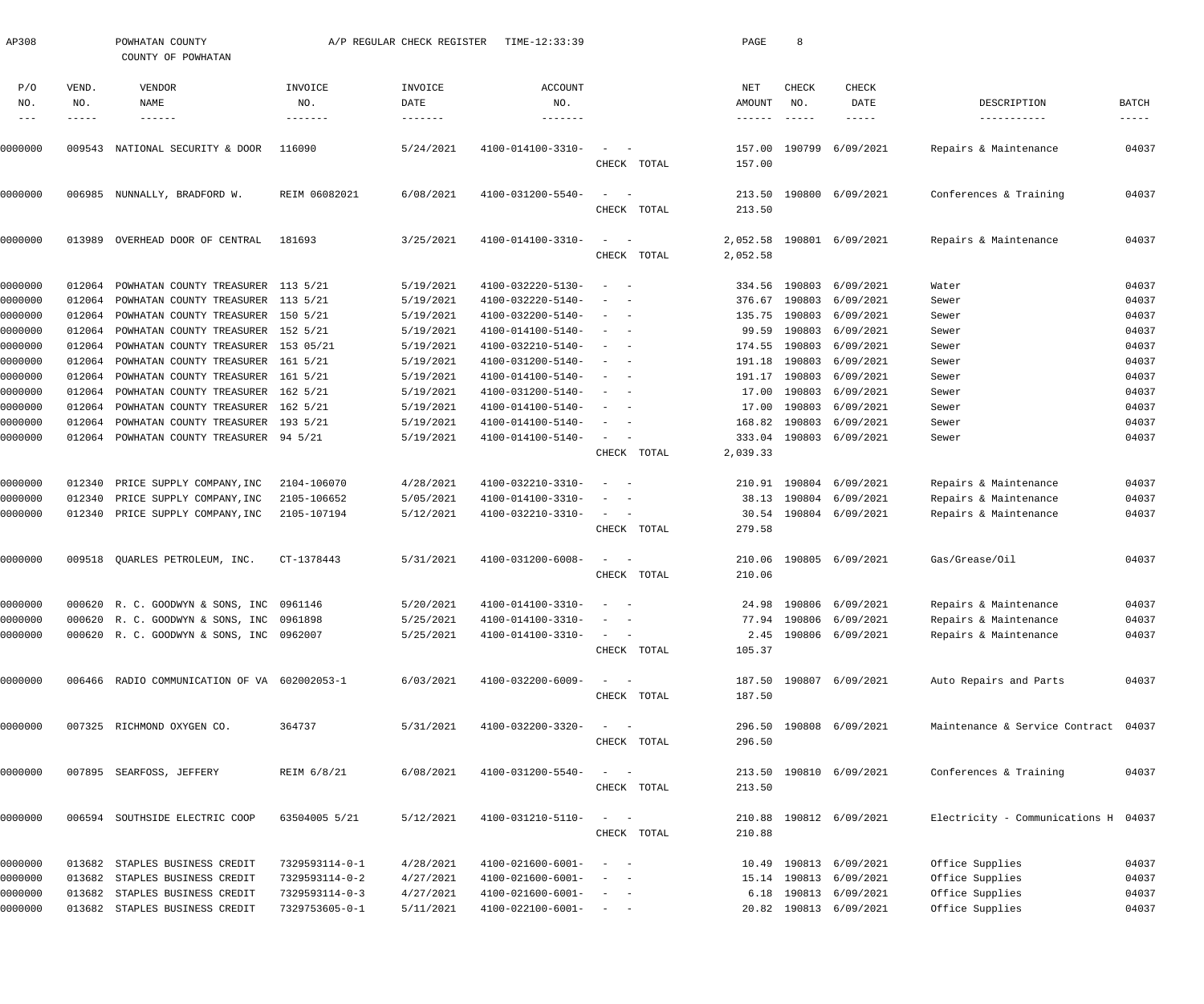| AP308   |        | POWHATAN COUNTY<br>COUNTY OF POWHATAN |                | A/P REGULAR CHECK REGISTER | TIME-12:33:39     |                                                                                                                           |             | PAGE     | 9                           |                         |                                      |             |
|---------|--------|---------------------------------------|----------------|----------------------------|-------------------|---------------------------------------------------------------------------------------------------------------------------|-------------|----------|-----------------------------|-------------------------|--------------------------------------|-------------|
|         |        |                                       |                |                            |                   |                                                                                                                           |             |          |                             |                         |                                      |             |
| P/O     | VEND.  | VENDOR                                | INVOICE        | INVOICE                    | <b>ACCOUNT</b>    |                                                                                                                           |             | NET      | CHECK                       | CHECK                   |                                      |             |
| NO.     | NO.    | NAME                                  | NO.            | DATE                       | NO.               |                                                                                                                           |             | AMOUNT   | NO.                         | DATE                    | DESCRIPTION                          | BATCH       |
| $---$   | -----  | $- - - - - - -$                       | -------        | $- - - - - - - -$          | $- - - - - - -$   |                                                                                                                           |             | ------   | $\qquad \qquad - - - - - -$ | $- - - - -$             | -----------                          | $--- - - -$ |
| 0000000 | 013682 | STAPLES BUSINESS CREDIT               | 7329753605-0-2 | 4/29/2021                  | 4100-022100-6001- | $\sim$ $-$                                                                                                                |             | 186.29   | 190813                      | 6/09/2021               | Office Supplies                      | 04037       |
| 0000000 | 013682 | STAPLES BUSINESS CREDIT               | 7330239709-0-1 | 5/24/2021                  | 4100-012220-6001- | $\frac{1}{2} \left( \frac{1}{2} \right) \left( \frac{1}{2} \right) \left( \frac{1}{2} \right) \left( \frac{1}{2} \right)$ |             | 5.76     |                             | 190813 6/09/2021        | Supplies                             | 04037       |
| 0000000 | 013682 | STAPLES BUSINESS CREDIT               | 7330239709-0-1 | 5/24/2021                  | 4100-012200-6001- | $\frac{1}{2}$ and $\frac{1}{2}$ and $\frac{1}{2}$                                                                         |             | 5.76     |                             | 190813 6/09/2021        | Office Supplies                      | 04037       |
| 0000000 | 013682 | STAPLES BUSINESS CREDIT               | 7330239709-0-2 | 5/24/2021                  | 4100-012220-6001- | $\frac{1}{2}$ and $\frac{1}{2}$ and $\frac{1}{2}$                                                                         |             | 5.63     |                             | 190813 6/09/2021        | Supplies                             | 04037       |
| 0000000 | 013682 | STAPLES BUSINESS CREDIT               | 7330239709-0-2 | 5/24/2021                  | 4100-012200-6001- | $\frac{1}{2}$ and $\frac{1}{2}$ and $\frac{1}{2}$                                                                         |             | 29.95    |                             | 190813 6/09/2021        | Office Supplies                      | 04037       |
| 0000000 | 013682 | STAPLES BUSINESS CREDIT               | 7330771512-0-1 | 5/24/2021                  | 4100-021600-6001- | $\sim$<br>$\sim$ $-$                                                                                                      |             | 197.80   |                             | 190813 6/09/2021        | Office Supplies                      | 04037       |
| 0000000 | 013682 | STAPLES BUSINESS CREDIT               | 7331302524-0-1 | 5/24/2021                  | 4100-022100-6001- | $\sim$<br>$\sim$ $-$                                                                                                      |             | 65.75    |                             | 190813 6/09/2021        | Office Supplies                      | 04037       |
| 0000000 | 013682 | STAPLES BUSINESS CREDIT               | 7331736304-0-1 | 5/27/2021                  | 4100-031200-6001- | $\sim$                                                                                                                    |             | 100.59   |                             | 190813 6/09/2021        | Office Supplies                      | 04037       |
|         |        |                                       |                |                            |                   |                                                                                                                           | CHECK TOTAL | 650.16   |                             |                         |                                      |             |
| 0000000 | 013682 | STAPLES BUSINESS CREDIT               | 7331905931-0-1 | 6/01/2021                  | 4100-021600-6001- | $\sim$<br>$\sim$ $-$                                                                                                      |             | 34.60    |                             | 190814 6/09/2021        | Office Supplies                      | 04037       |
|         |        |                                       |                |                            |                   |                                                                                                                           | CHECK TOTAL | 34.60    |                             |                         |                                      |             |
| 0000000 | 008346 | SYCOM TECHNOLOGIES                    | AT64495        | 5/26/2021                  | 4100-012510-3320- |                                                                                                                           |             | 2,746.00 |                             | 190815 6/09/2021        | Maintenance & Service Contract       | 04037       |
|         |        |                                       |                |                            |                   |                                                                                                                           | CHECK TOTAL | 2,746.00 |                             |                         |                                      |             |
| 0000000 | 007450 | THOMSON REUTERS -                     | 84450889       | 5/31/2021                  | 4100-021600-3320- | $\sim$<br>$\sim$ $-$                                                                                                      |             | 132.08   |                             | 190816 6/09/2021        | Maintenance & Service Contract       | 04037       |
|         |        |                                       |                |                            |                   |                                                                                                                           | CHECK TOTAL | 132.08   |                             |                         |                                      |             |
| 0000000 | 011193 | VERIZON                               | 13574714 5/21  | 5/27/2021                  | 100-000100-0006-  | $\sim$<br>$\sim$ $-$                                                                                                      |             | 126.70   | 190817                      | 6/09/2021               | Due from Other Agencies              | 04037       |
| 0000000 |        | 011193 VERIZON                        | 13574714 5/21  | 5/27/2021                  | 4100-012310-5230- | $\frac{1}{2} \left( \frac{1}{2} \right) \left( \frac{1}{2} \right) \left( \frac{1}{2} \right) \left( \frac{1}{2} \right)$ |             | 53.71    |                             | 190817 6/09/2021        | Telephone Services                   | 04037       |
| 0000000 |        | 011193 VERIZON                        | 13574714 5/21  | 5/27/2021                  | 4100-012510-5230- | $\frac{1}{2}$ and $\frac{1}{2}$ and $\frac{1}{2}$                                                                         |             | 44.56    |                             | 190817 6/09/2021        | Telephone Services                   | 04037       |
| 0000000 |        | 011193 VERIZON                        | 13574714 5/21  | 5/27/2021                  | 4100-014100-5230- | $\frac{1}{2}$ and $\frac{1}{2}$ and $\frac{1}{2}$                                                                         |             | 223.73   |                             | 190817 6/09/2021        | Telephone Services                   | 04037       |
| 0000000 |        | 011193 VERIZON                        | 13574714 5/21  | 5/27/2021                  | 4100-014300-5230- | $\frac{1}{2}$ and $\frac{1}{2}$ and $\frac{1}{2}$                                                                         |             | 88.39    |                             | 190817 6/09/2021        | Telephone Services                   | 04037       |
| 0000000 |        | 011193 VERIZON                        | 13574714 5/21  | 5/27/2021                  | 4100-021200-5230- | $\sim$<br>$\sim$ $-$                                                                                                      |             | 47.24    |                             | 190817 6/09/2021        | Telephone Services                   | 04037       |
| 0000000 |        | 011193 VERIZON                        | 13574714 5/21  | 5/27/2021                  | 4100-031200-5230- | $\frac{1}{2}$ and $\frac{1}{2}$ and $\frac{1}{2}$                                                                         |             | 173.34   |                             | 190817 6/09/2021        | Telephone Services                   | 04037       |
| 0000000 |        | 011193 VERIZON                        | 13574714 5/21  | 5/27/2021                  | 4100-031710-5230- | $\frac{1}{2}$ and $\frac{1}{2}$ and $\frac{1}{2}$                                                                         |             | 52.62    |                             | 190817 6/09/2021        | Telephone Services                   | 04037       |
| 0000000 |        | 011193 VERIZON                        | 13574714 5/21  | 5/27/2021                  | 4100-021200-5230- | $\frac{1}{2}$ and $\frac{1}{2}$ and $\frac{1}{2}$                                                                         |             | 15.82    |                             | 190817 6/09/2021        | Telephone Services                   | 04037       |
| 0000000 |        | 011193 VERIZON                        | 13574714 5/21  | 5/27/2021                  | 4100-031210-5230- |                                                                                                                           |             | 48.79    |                             | 190817 6/09/2021        | Telephone Services                   | 04037       |
| 0000000 |        | 011193 VERIZON                        | 13574714 5/21  | 5/27/2021                  | 4100-032200-5230- | $\sim$ $  -$                                                                                                              |             |          |                             | 316.94 190817 6/09/2021 | Telephone Services                   | 04037       |
| 0000000 | 011193 | VERIZON                               | 13574714 5/21  | 5/27/2021                  | 4100-032200-5260- |                                                                                                                           |             | 213.62   |                             | 190817 6/09/2021        | Internet                             | 04037       |
| 0000000 |        | 011193 VERIZON                        | 13574714 5/21  | 5/27/2021                  | 4100-032210-5230- | $\overline{\phantom{m}}$                                                                                                  |             | 87.31    |                             | 190817 6/09/2021        | Telephone Services                   | 04037       |
| 0000000 |        | 011193 VERIZON                        | 13574714 5/21  | 5/27/2021                  | 4100-035500-5230- | $\sim$<br>$\sim$ $-$                                                                                                      |             | 46.62    |                             | 190817 6/09/2021        | Telephone Services                   | 04037       |
| 0000000 |        | 011193 VERIZON                        | 13574714 5/21  | 5/27/2021                  | 4100-071110-5230- | $\frac{1}{2}$ and $\frac{1}{2}$ and $\frac{1}{2}$                                                                         |             | 48.95    |                             | 190817 6/09/2021        | Telephone Services                   | 04037       |
| 0000000 |        | 011193 VERIZON                        | 13574714 5/21  | 5/27/2021                  | 4100-073100-5230- | $\frac{1}{2}$ and $\frac{1}{2}$ and $\frac{1}{2}$                                                                         |             | 107.73   |                             | 190817 6/09/2021        | Telephone Services                   | 04037       |
| 0000000 |        | 011193 VERIZON                        | 63108448 5/21  | 5/27/2021                  | 4100-031200-5230- | $\frac{1}{2}$ and $\frac{1}{2}$ and $\frac{1}{2}$                                                                         |             | 70.80    |                             | 190817 6/09/2021        | Telephone Services                   | 04037       |
| 0000000 |        | 011193 VERIZON                        | 63108448 5/21  | 5/27/2021                  | 4100-031210-5230- | $\frac{1}{2}$ and $\frac{1}{2}$ and $\frac{1}{2}$                                                                         |             | 521.26   |                             | 190817 6/09/2021        | Telephone Services                   | 04037       |
| 0000000 |        | 011193 VERIZON                        | 878401797 5/21 | 5/27/2021                  | 4100-022100-5230- | $\sim$<br>$\sim$ $-$                                                                                                      |             | 53.89    |                             | 190817 6/09/2021        | Telephone Services                   | 04037       |
| 0000000 |        | 011193 VERIZON                        | 921422421 5/21 | 5/24/2021                  | 4100-032220-5230- | $\sim$                                                                                                                    |             | 91.81    |                             | 190817 6/09/2021        | Telephone System                     | 04037       |
|         |        |                                       |                |                            |                   |                                                                                                                           | CHECK TOTAL | 2,433.83 |                             |                         |                                      |             |
| 0000000 |        | 014010 VO, THOMAS                     | REIMBURSE 6/21 | 6/04/2021                  | 4100-012200-6001- | $\sim$ .<br>$\sim$ $-$                                                                                                    |             | 254.39   |                             | 190818 6/09/2021        | Office Supplies                      | 04037       |
|         |        |                                       |                |                            |                   |                                                                                                                           | CHECK TOTAL | 254.39   |                             |                         |                                      |             |
| 0000000 | 011181 | WELLS FARGO FINANCIAL                 | 5015182400     | 5/20/2021                  | 4100-012100-3320- | $\sim$<br>$\sim$ $-$                                                                                                      |             | 48.19    | 190819                      | 6/09/2021               | Maintenance & Service Contract       | 04037       |
| 0000000 | 011181 | WELLS FARGO FINANCIAL                 | 5015182400     | 5/20/2021                  | 4100-011010-3320- | $\frac{1}{2} \left( \frac{1}{2} \right) \left( \frac{1}{2} \right) \left( \frac{1}{2} \right) \left( \frac{1}{2} \right)$ |             | 455.13   |                             | 190819 6/09/2021        | Maintenance & Service Contract       | 04037       |
| 0000000 | 011181 | WELLS FARGO FINANCIAL                 | 5015182400     | 5/20/2021                  | 4100-012200-3320- | $\frac{1}{2}$ and $\frac{1}{2}$ and $\frac{1}{2}$                                                                         |             | 87.63    |                             | 190819 6/09/2021        | Maintenance & Service Contract       | 04037       |
| 0000000 | 011181 | WELLS FARGO FINANCIAL                 | 5015182400     | 5/20/2021                  | 4100-012310-3320- | $\frac{1}{2}$ and $\frac{1}{2}$ and $\frac{1}{2}$                                                                         |             | 62.26    | 190819                      | 6/09/2021               | Maintenance & Service Contract       | 04037       |
| 0000000 | 011181 | WELLS FARGO FINANCIAL                 | 5015182400     | 5/20/2021                  | 4100-012410-3320- | $\frac{1}{2}$ and $\frac{1}{2}$ and $\frac{1}{2}$                                                                         |             | 10.53    | 190819                      | 6/09/2021               | Maintenance & Service Contract       | 04037       |
| 0000000 | 011181 | WELLS FARGO FINANCIAL                 | 5015182400     | 5/20/2021                  | 4100-012510-3320- | $\frac{1}{2}$ and $\frac{1}{2}$ and $\frac{1}{2}$                                                                         |             | 1.90     |                             | 190819 6/09/2021        | Maintenance & Service Contract       | 04037       |
| 0000000 |        | 011181 WELLS FARGO FINANCIAL          | 5015182400     | 5/20/2021                  | 4100-013200-3320- | $\alpha = 1, \ldots, \alpha$                                                                                              |             |          |                             | 63.72 190819 6/09/2021  | Maintenance & Service Contract 04037 |             |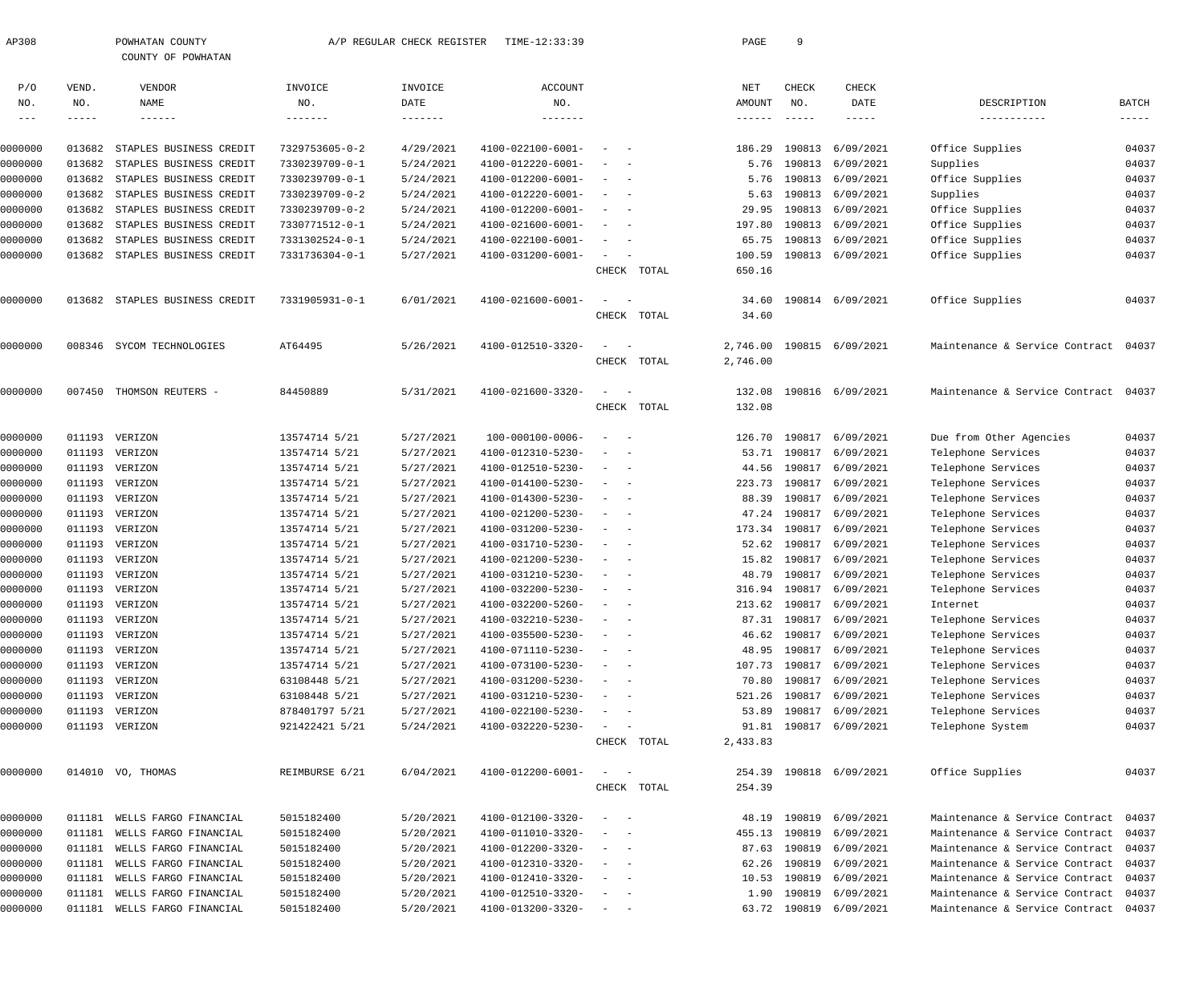| AP308             |             | POWHATAN COUNTY<br>COUNTY OF POWHATAN |                | A/P REGULAR CHECK REGISTER | TIME-12:33:39              |                                        |             | PAGE     | 10                          |                        |                                |              |
|-------------------|-------------|---------------------------------------|----------------|----------------------------|----------------------------|----------------------------------------|-------------|----------|-----------------------------|------------------------|--------------------------------|--------------|
| P/O               | VEND.       | VENDOR                                | INVOICE        | INVOICE                    | ACCOUNT                    |                                        |             | NET      | CHECK                       | CHECK                  |                                |              |
| NO.               | NO.         | <b>NAME</b>                           | NO.            | DATE                       | NO.                        |                                        |             | AMOUNT   | NO.                         | DATE                   | DESCRIPTION                    | <b>BATCH</b> |
| $\qquad \qquad -$ | $- - - - -$ | $- - - - - - -$                       | -------        | $- - - - - - - -$          | $\cdots\cdots\cdots\cdots$ |                                        |             | ------   | $\qquad \qquad - - - - - -$ | $- - - - - -$          | -----------                    | $- - - - -$  |
| 0000000           | 011181      | WELLS FARGO FINANCIAL                 | 5015182400     | 5/20/2021                  | 4100-022100-3320-          | $\sim$                                 |             | 179.56   | 190819                      | 6/09/2021              | Maintenance & Service Contract | 04037        |
| 0000000           | 011181      | WELLS FARGO FINANCIAL                 | 5015182400     | 5/20/2021                  | 4100-031200-3320-          |                                        |             | 204.78   | 190819                      | 6/09/2021              | Maintenance & Service Contract | 04037        |
| 0000000           | 011181      | WELLS FARGO FINANCIAL                 | 5015182400     | 5/20/2021                  | 4100-031200-3320-          | $\overline{\phantom{a}}$<br>$\sim$     |             | 204.78   | 190819                      | 6/09/2021              | Maintenance & Service Contract | 04037        |
| 0000000           | 011181      | WELLS FARGO FINANCIAL                 | 5015182400     | 5/20/2021                  | 4100-032200-3320-          | $\overline{\phantom{a}}$               |             | 298.14   | 190819                      | 6/09/2021              | Maintenance & Service Contract | 04037        |
| 0000000           | 011181      | WELLS FARGO FINANCIAL                 | 5015182400     | 5/20/2021                  | 4100-034100-3320-          |                                        |             | 74.49    | 190819                      | 6/09/2021              | Maintenance & Service Contract | 04037        |
| 0000000           | 011181      | WELLS FARGO FINANCIAL                 | 5015182400     | 5/20/2021                  | 4100-035100-3320-          | $\overline{\phantom{0}}$<br>$\sim$     |             | 61.54    | 190819                      | 6/09/2021              | Landscaping - Animal Control   | 04037        |
| 0000000           | 011181      | WELLS FARGO FINANCIAL                 | 5015182400     | 5/20/2021                  | 4100-053120-3320-          | $\overline{\phantom{a}}$               |             | 96.63    | 190819                      | 6/09/2021              | Maint/Service Contract/Copying | 04037        |
| 0000000           | 011181      | WELLS FARGO FINANCIAL                 | 5015182400     | 5/20/2021                  | 4100-081100-3320-          | $\overline{\phantom{a}}$               |             | 284.06   | 190819                      | 6/09/2021              | Maintenance & Service Contract | 04037        |
| 0000000           | 011181      | WELLS FARGO FINANCIAL                 | 5015182400     | 5/20/2021                  | 4100-081500-3320-          |                                        |             | 12.81    | 190819                      | 6/09/2021              | Maintenance & Service Contract | 04037        |
| 0000000           | 011181      | WELLS FARGO FINANCIAL                 | 5015182400     | 5/20/2021                  | 4100-021200-8002-          |                                        |             | 190.66   | 190819                      | 6/09/2021              | Copier Lease Agreement         | 04037        |
| 0000000           | 011181      | WELLS FARGO FINANCIAL                 | 5015249170     | 5/26/2021                  | 4100-021600-8002-          |                                        |             | 262.63   |                             | 190819 6/09/2021       | Copier Lease                   | 04037        |
|                   |             |                                       |                |                            |                            |                                        | CHECK TOTAL | 2,599.44 |                             |                        |                                |              |
| 0000000           |             | 012063 WINDSTREAM                     | 012272474 5/21 | 5/27/2021                  | 4100-012510-5230-          | $\sim$ $-$<br>$\overline{\phantom{0}}$ |             | 775.84   |                             | 190820 6/09/2021       | Telephone Services             | 04037        |
|                   |             |                                       |                |                            |                            |                                        | CHECK TOTAL | 775.84   |                             |                        |                                |              |
| 0000000           | 007755      | WITMER PUBLIC SAFETY                  | E2056520       | 5/27/2021                  | 4100-032200-6017-          | $\sim$                                 |             | 200.00   | 190821                      | 6/09/2021              | Uniforms - Volunteers          | 04037        |
| 0000000           | 007755      | WITMER PUBLIC SAFETY                  | E2058071.001   | 6/03/2021                  | 4100-032200-6017-          |                                        |             | 75.00    | 190821                      | 6/09/2021              | Uniforms - Volunteers          | 04037        |
| 0000000           |             | 007755 WITMER PUBLIC SAFETY           | E2065216       | 5/27/2021                  | 4100-032200-6017-          | $\sim$ $-$                             |             | 169.00   |                             | 190821 6/09/2021       | Uniforms - Volunteers          | 04037        |
|                   |             |                                       |                |                            |                            |                                        | CHECK TOTAL | 444.00   |                             |                        |                                |              |
| 0000000           |             | 006175 ADAMS OIL COMPANY, INC.        | 46022          | 5/13/2021                  | 4100-035500-6008-          | $\sim$ $-$                             |             | 69.60    |                             | 190822 6/15/2021       | Gas/Grease/Oil                 | 04039        |
|                   |             |                                       |                |                            |                            |                                        | CHECK TOTAL | 69.60    |                             |                        |                                |              |
| 0000000           |             | 011434 AGA JANITORIAL SOLUTIONS, 1792 |                | 6/04/2021                  | 4100-014100-3180-          | $\sim$ $-$                             |             | 965.00   |                             | 190823 6/15/2021       | Cleaning Service               | 04039        |
|                   |             |                                       |                |                            |                            |                                        | CHECK TOTAL | 965.00   |                             |                        |                                |              |
| 0000000           |             | 008851 BABCOCK, JAMES                 | ELECT 2021     | 6/14/2021                  | 4100-013200-1015-          | $\sim$ $-$                             |             | 200.00   |                             | 190825 6/15/2021       | COMP: Election Officials       | 04040        |
|                   |             |                                       |                |                            |                            |                                        | CHECK TOTAL | 200.00   |                             |                        |                                |              |
| 0000000           | 007941      | BAKER & TAYLOR                        | H55386890      | 5/14/2021                  | 4100-073100-6012-          |                                        |             | 7.58     |                             | 190826 6/15/2021       | Books & Subscriptions          | 04039        |
| 0000000           | 007941      | BAKER & TAYLOR                        | 5016937628     | 5/05/2021                  | 4100-073100-6012-          |                                        |             | 217.49   | 190826                      | 6/15/2021              | Books & Subscriptions          | 04039        |
| 0000000           | 007941      | BAKER & TAYLOR                        | 5016962354     | 5/12/2021                  | 4100-073100-6012-          | $\overline{\phantom{a}}$<br>$\sim$     |             | 337.61   | 190826                      | 6/15/2021              | Books & Subscriptions          | 04039        |
| 0000000           | 007941      | BAKER & TAYLOR                        | 5016974211     | 5/14/2021                  | 4100-073100-6012-          | $\sim$<br>$\sim$                       |             | 173.43   | 190826                      | 6/15/2021              | Books & Subscriptions          | 04039        |
| 0000000           | 007941      | BAKER & TAYLOR                        | 5016979115     | 5/15/2021                  | 4100-073100-6012-          | $\sim$<br>$\sim$ $-$                   |             | 397.39   | 190826                      | 6/15/2021              | Books & Subscriptions          | 04039        |
| 0000000           | 007941      | BAKER & TAYLOR                        | 5016979935     | 5/15/2021                  | 4100-073100-6012-          | $\overline{\phantom{a}}$<br>$\sim$     |             | 272.00   | 190826                      | 6/15/2021              | Books & Subscriptions          | 04039        |
| 0000000           | 007941      | BAKER & TAYLOR                        | 5016983085     | 5/15/2021                  | 4100-073100-6012-          | $\sim$<br>$\sim$                       |             | 1,538.72 | 190826                      | 6/15/2021              | Books & Subscriptions          | 04039        |
| 0000000           | 007941      | BAKER & TAYLOR                        | 5016992791     | 5/19/2021                  | 4100-073100-6012-          | $\sim$<br>$\sim$ $-$                   |             | 241.56   | 190826                      | 6/15/2021              | Books & Subscriptions          | 04039        |
| 0000000           | 007941      | BAKER & TAYLOR                        | 5017003916     | 5/24/2021                  | 4100-073100-6012-          | $\sim$<br>$\sim$ $-$                   |             | 242.55   | 190826                      | 6/15/2021              | Books & Subscriptions          | 04039        |
| 0000000           | 007941      | BAKER & TAYLOR                        | 5017010744     | 5/26/2021                  | 4100-073100-6012-          | $\sim$<br>$\sim$                       |             | 73.00    |                             | 190826 6/15/2021       | Books & Subscriptions          | 04039        |
|                   |             |                                       |                |                            |                            |                                        | CHECK TOTAL | 3,501.33 |                             |                        |                                |              |
| 0000000           | 008668      | BANK OF AMERICA                       | 06/01/2021     | 6/01/2021                  | 4100-081500-5540-          | $\sim$                                 |             | $.00 \,$ | 190827                      | 6/15/2021              | Conferences & Training         | 04042        |
| 0000000           | 008668      | BANK OF AMERICA                       | 06/01/2021     | 6/01/2021                  | 4100-081500-5540-          | $\overline{\phantom{a}}$<br>$\sim$     |             | 12.00    | 190827                      | 6/15/2021              | Conferences & Training         | 04042        |
| 0000000           | 008668      | BANK OF AMERICA                       | 06/01/2021     | 6/01/2021                  | 4100-081500-5540-          | $\sim$<br>$\overline{\phantom{0}}$     |             | 24.00    | 190827                      | 6/15/2021              | Conferences & Training         | 04042        |
| 0000000           | 008668      | BANK OF AMERICA                       | 06/01/2021     | 6/01/2021                  | 4100-081500-3600-          | $\sim$<br>$\sim$ $-$                   |             | 410.00   | 190827                      | 6/15/2021              | Advertising                    | 04042        |
| 0000000           | 008668      | BANK OF AMERICA                       | 06/01/2021     | 6/01/2021                  | 4100-012200-5210-          | $\sim$<br>$\sim$                       |             | 7.20     | 190827                      | 6/15/2021              | Postage                        | 04042        |
| 0000000           | 008668      | BANK OF AMERICA                       | 06/01/2021     | 6/01/2021                  | 4100-013200-5210-          | $\sim$ .<br>$\overline{\phantom{0}}$   |             | 110.00   | 190827                      | 6/15/2021              | Postage                        | 04042        |
| 0000000           | 008668      | BANK OF AMERICA                       | 06/01/2021     | 6/01/2021                  | 4100-073100-5210-          | $\sim$<br>$\sim$ $-$                   |             | 9.84     | 190827                      | 6/15/2021              | Postage                        | 04042        |
| 0000000           | 008668      | BANK OF AMERICA                       | 06/01/2021     | 6/01/2021                  | 4100-073100-5210-          | $\sim$<br>$\sim$ $-$                   |             | 1.20     | 190827                      | 6/15/2021              | Postage                        | 04042        |
| 0000000           | 008668      | BANK OF AMERICA                       | 06/01/2021     | 6/01/2021                  | 4100-032200-5815-          | $\sim$ $ -$                            |             |          |                             | 35.59 190827 6/15/2021 | Training/Seminars              | 04042        |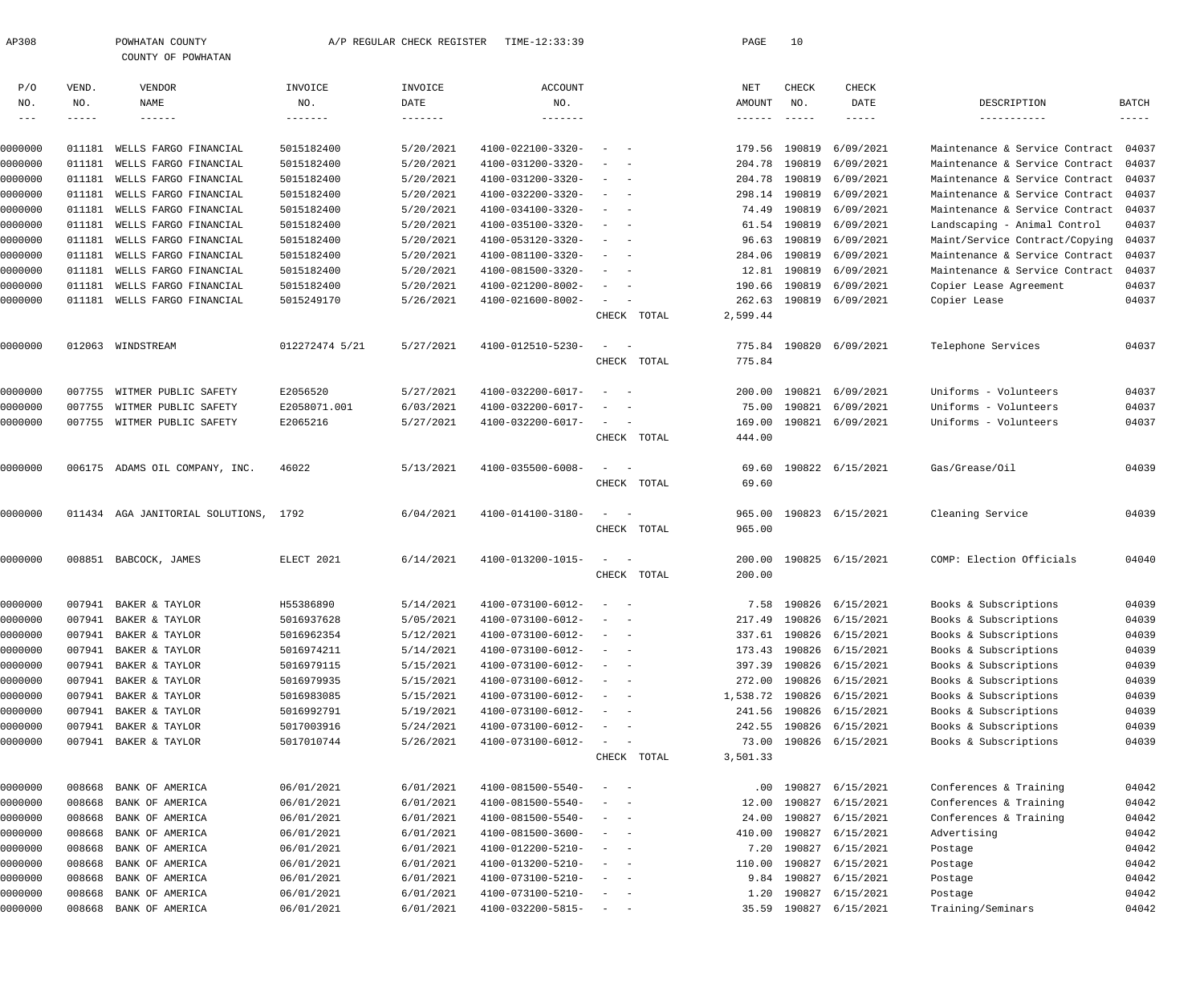| 308 | POWHATAN COUNTY |  |                    |  |  |  |  |  |
|-----|-----------------|--|--------------------|--|--|--|--|--|
|     |                 |  | COUNTY OF POWHATAN |  |  |  |  |  |

| P/O                | VEND.         | VENDOR                             | INVOICE                  | INVOICE           | <b>ACCOUNT</b>                         |                          |                           | NET               | CHECK                     | CHECK                  |                               |                         |
|--------------------|---------------|------------------------------------|--------------------------|-------------------|----------------------------------------|--------------------------|---------------------------|-------------------|---------------------------|------------------------|-------------------------------|-------------------------|
| NO.                | NO.           | NAME                               | NO.                      | DATE              | $_{\rm NO}$ .                          |                          |                           | AMOUNT            | NO.                       | DATE                   | DESCRIPTION                   | BATCH                   |
| $--\,$ $-$         | $- - - - - -$ | $\qquad \qquad - - - - - -$        | -------                  | $- - - - - - - -$ | $- - - - - - - -$                      |                          |                           | $- - - - - - -$   | $\qquad \qquad - - - - -$ | ------                 | -----------                   | $\qquad \qquad - - - -$ |
|                    |               |                                    |                          |                   |                                        |                          |                           |                   |                           |                        |                               |                         |
| 0000000            | 008668        | BANK OF AMERICA                    | 06/01/2021               | 6/01/2021         | 4100-032200-5815-                      |                          | $\sim$ $-$                | 25.42             | 190827                    | 6/15/2021              | Training/Seminars             | 04042                   |
| 0000000            | 008668        | BANK OF AMERICA                    | 06/01/2021               | 6/01/2021         | 4100-032200-5815-                      | $\overline{\phantom{a}}$ | $\sim$ $-$                | 71.18             | 190827                    | 6/15/2021              | Training/Seminars             | 04042                   |
| 0000000            | 008668        | BANK OF AMERICA                    | 06/01/2021               | 6/01/2021         | 4100-081500-6001-                      | $\sim$                   | $\sim$ $-$                | 13.08             | 190827                    | 6/15/2021              | Office Supplies               | 04042                   |
| 0000000            | 008668        | BANK OF AMERICA                    | 06/01/2021               | 6/01/2021         | 4100-012220-6001-                      | $\sim$                   | $\sim$ $-$                | 8.45              | 190827                    | 6/15/2021              | Supplies                      | 04042                   |
| 0000000            | 008668        | BANK OF AMERICA                    | 06/01/2021               | 6/01/2021         | 4100-012410-6001-                      | $\sim$                   | $\sim$ $-$                | 33.62             | 190827                    | 6/15/2021              | Office Supplies               | 04042                   |
| 0000000            | 008668        | BANK OF AMERICA                    | 06/01/2021               | 6/01/2021         | 4100-012510-6001-                      | $\sim$                   | $\sim$ $-$                | 13.74             | 190827                    | 6/15/2021              | Office Supplies               | 04042                   |
| 0000000            | 008668        | BANK OF AMERICA                    | 06/01/2021               | 6/01/2021         | 4100-012510-6014-                      | $\sim$                   | $\sim$ $-$                | 1,889.90          | 190827                    | 6/15/2021              | Other Operating Supplies      | 04042                   |
| 0000000            | 008668        | BANK OF AMERICA                    | 06/01/2021               | 6/01/2021         | 4100-012510-6014-                      | $\sim$                   | $\sim$                    | 1,429.95          | 190827                    | 6/15/2021              | Other Operating Supplies      | 04042                   |
| 0000000            | 008668        | BANK OF AMERICA                    | 06/01/2021               | 6/01/2021         | 4100-012510-6014-                      | $\overline{\phantom{a}}$ | $\sim$ $-$                | 105.00            | 190827                    | 6/15/2021              | Other Operating Supplies      | 04042                   |
| 0000000            | 008668        | BANK OF AMERICA                    | 06/01/2021               | 6/01/2021         | 4100-012510-6014-                      | $\sim$                   | $\sim$                    | 4,730.14          | 190827                    | 6/15/2021              | Other Operating Supplies      | 04042                   |
| 0000000            | 008668        | BANK OF AMERICA                    | 06/01/2021               | 6/01/2021         | 4100-012510-6014-                      | $\sim$                   | $\sim$ $-$                | 1,876.50          | 190827                    | 6/15/2021              | Other Operating Supplies      | 04042                   |
| 0000000            | 008668        | BANK OF AMERICA                    | 06/01/2021               | 6/01/2021         | 4100-012510-6014-                      | $\sim$                   | $\sim$ $-$                | 191.71            | 190827                    | 6/15/2021              | Other Operating Supplies      | 04042                   |
| 0000000            | 008668        | BANK OF AMERICA                    | 06/01/2021               | 6/01/2021         | 4100-014100-3310-                      | $\sim$                   | $\sim$ $-$                | 85.99             | 190827                    | 6/15/2021              | Repairs & Maintenance         | 04042                   |
| 0000000            | 008668        | BANK OF AMERICA                    | 06/01/2021               | 6/01/2021         | 4100-014500-6100-                      | $\sim$                   | $\sim$ $-$                | 132.75            | 190827                    | 6/15/2021              | Personal Protective Equipment | 04042                   |
| 0000000            | 008668        | BANK OF AMERICA                    | 06/01/2021               | 6/01/2021         | 4100-021600-6001-                      | $\sim$                   | $\sim$ $-$                | 15.36             | 190827                    | 6/15/2021              | Office Supplies               | 04042                   |
| 0000000            | 008668        | BANK OF AMERICA                    | 06/01/2021               | 6/01/2021         | 4100-021600-6001-                      | $\sim$                   | $\sim$ $-$                | 29.59             | 190827                    | 6/15/2021              | Office Supplies               | 04042                   |
| 0000000            | 008668        | BANK OF AMERICA                    | 06/01/2021               | 6/01/2021         | 4100-021600-6001-                      | $\sim$                   | $\sim$ $-$                | 68.46             | 190827                    | 6/15/2021              | Office Supplies               | 04042                   |
| 0000000            | 008668        | BANK OF AMERICA                    | 06/01/2021               | 6/01/2021         | 4100-021600-6001-                      | $\sim$                   | $\sim$ $-$                | 42.38             | 190827                    | 6/15/2021              | Office Supplies               | 04042                   |
| 0000000            | 008668        | BANK OF AMERICA                    | 06/01/2021               | 6/01/2021         | 4100-031210-6001-                      | $\sim$                   | $\sim$                    | 23.48             | 190827                    | 6/15/2021              | Office Supplies               | 04042                   |
| 0000000            | 008668        | BANK OF AMERICA                    | 06/01/2021               | 6/01/2021         | 4100-031210-6001-                      | $\sim$                   | $\sim$ $-$                | 42.73             | 190827                    | 6/15/2021              | Office Supplies               | 04042                   |
| 0000000            | 008668        | BANK OF AMERICA                    | 06/01/2021               | 6/01/2021         | 4100-031210-6001-                      | $\equiv$                 | $\sim$                    | 248.00            | 190827                    | 6/15/2021              | Office Supplies               | 04042                   |
| 0000000            | 008668        | BANK OF AMERICA                    | 06/01/2021               | 6/01/2021         | 4100-031210-6001-                      | $\sim$                   | $\sim$ $-$                | 14.98             | 190827                    | 6/15/2021              | Office Supplies               | 04042                   |
| 0000000            | 008668        | BANK OF AMERICA                    | 06/01/2021               | 6/01/2021         | 4100-032200-3310-                      | $\sim$                   | $\sim$ $-$                | 15.97             | 190827                    | 6/15/2021              | Equipment Repair              | 04042                   |
| 0000000            | 008668        | BANK OF AMERICA                    | 06/01/2021               | 6/01/2021         | 4100-032200-3310-                      | $\sim$                   | $\sim$ $-$                | 14.99             | 190827                    | 6/15/2021              | Equipment Repair              | 04042                   |
| 0000000            | 008668        | BANK OF AMERICA                    | 06/01/2021               | 6/01/2021         | 4100-032200-3310-                      | $\sim$                   | $\sim$ $-$                | 208.00            | 190827                    | 6/15/2021              | Equipment Repair              | 04042                   |
|                    | 008668        | BANK OF AMERICA                    |                          | 6/01/2021         | 4100-032200-5815-                      | $\sim$                   | $\sim$ $-$                | 3,297.00          | 190827                    | 6/15/2021              |                               | 04042                   |
| 0000000<br>0000000 | 008668        | BANK OF AMERICA                    | 06/01/2021<br>06/01/2021 | 6/01/2021         | 4100-032200-6001-                      | $\sim$                   | $\sim$ $-$                | 63.78             | 190827                    | 6/15/2021              | Training/Seminars             | 04042                   |
| 0000000            | 008668        |                                    |                          | 6/01/2021         |                                        |                          |                           |                   | 190827                    |                        | Stationery/Office Supplies    | 04042                   |
| 0000000            | 008668        | BANK OF AMERICA<br>BANK OF AMERICA | 06/01/2021               | 6/01/2021         | 4100-032200-6016-<br>4100-035500-6001- | $\sim$<br>$\sim$         | $\sim$ $-$<br>$\sim$ $-$  | 71.98<br>3,852.57 | 190827                    | 6/15/2021<br>6/15/2021 | JET Program                   | 04042                   |
|                    | 008668        |                                    | 06/01/2021               |                   |                                        |                          |                           |                   | 190827                    |                        | Office Supplies               |                         |
| 0000000            |               | BANK OF AMERICA                    | 06/01/2021               | 6/01/2021         | 4100-035500-6003-                      | $\sim$                   | $\sim$ $-$                | 188.99            |                           | 6/15/2021              | EOC Relocation/operations     | 04042                   |
| 0000000            | 008668        | BANK OF AMERICA                    | 06/01/2021               | 6/01/2021         | 4100-035500-6009-                      | $\sim$                   | $\sim$ $-$                | 159.36            | 190827                    | 6/15/2021              | Auto Parts/Repairs            | 04042                   |
| 0000000            | 008668        | BANK OF AMERICA                    | 06/01/2021               | 6/01/2021         | 4100-035500-6009-                      | $\overline{\phantom{a}}$ |                           | 94.63             | 190827                    | 6/15/2021              | Auto Parts/Repairs            | 04042                   |
| 0000000            | 008668        | BANK OF AMERICA                    | 06/01/2021               | 6/01/2021         | 4100-073100-6001-                      | $\sim$                   |                           |                   |                           | 15.94 190827 6/15/2021 | Office Supplies               | 04042                   |
| 0000000            | 008668        | BANK OF AMERICA                    | 06/01/2021               | 6/01/2021         | 4100-073100-6001-                      |                          |                           |                   |                           | 54.86 190827 6/15/2021 | Office Supplies               | 04042                   |
| 0000000            | 008668        | BANK OF AMERICA                    | 06/01/2021               | 6/01/2021         | 4100-073100-6001-                      |                          | $\sim$ $ \sim$ $ -$       | 33.93             | 190827                    | 6/15/2021              | Office Supplies               | 04042                   |
| 0000000            | 008668        | BANK OF AMERICA                    | 06/01/2021               | 6/01/2021         | 4100-073100-6001-                      |                          | $\sim$ $ -$               | 42.99             | 190827                    | 6/15/2021              | Office Supplies               | 04042                   |
| 0000000            | 008668        | BANK OF AMERICA                    | 06/01/2021               | 6/01/2021         | 4100-073100-6001-                      |                          | $\alpha = 1, \ldots, n-1$ | 8.99              | 190827                    | 6/15/2021              | Office Supplies               | 04042                   |
| 0000000            | 008668        | BANK OF AMERICA                    | 06/01/2021               | 6/01/2021         | 4100-073100-6001-                      |                          | $\sim$ $ -$               | 25.90             | 190827                    | 6/15/2021              | Office Supplies               | 04042                   |
| 0000000            | 008668        | BANK OF AMERICA                    | 06/01/2021               | 6/01/2021         | 4100-073100-6001-                      |                          | $\sim$ $ -$               | 12.95             | 190827                    | 6/15/2021              | Office Supplies               | 04042                   |
| 0000000            | 008668        | BANK OF AMERICA                    | 06/01/2021               | 6/01/2021         | 4100-073100-6001-                      |                          | $\sim$ $ -$               | 14.99             | 190827                    | 6/15/2021              | Office Supplies               | 04042                   |
| 0000000            | 008668        | BANK OF AMERICA                    | 06/01/2021               | 6/01/2021         | 4100-073100-6001-                      |                          | $\sim$ $ -$               | 21.95             | 190827                    | 6/15/2021              | Office Supplies               | 04042                   |
| 0000000            | 008668        | BANK OF AMERICA                    | 06/01/2021               | 6/01/2021         | 4100-073100-6001-                      |                          | $\sim$ $ -$               | 11.98             | 190827                    | 6/15/2021              | Office Supplies               | 04042                   |
| 0000000            | 008668        | BANK OF AMERICA                    | 06/01/2021               | 6/01/2021         | 4100-073100-6001-                      |                          | $\sim$ $ -$               | 7.12              | 190827                    | 6/15/2021              | Office Supplies               | 04042                   |
| 0000000            | 008668        | BANK OF AMERICA                    | 06/01/2021               | 6/01/2021         | 4100-073100-6001-                      |                          | $\sim$ $ -$               |                   | 13.99- 190827             | 6/15/2021              | Office Supplies               | 04042                   |
| 0000000            | 008668        | BANK OF AMERICA                    | 06/01/2021               | 6/01/2021         | 4100-073100-6001-                      |                          | $\sim$ $ -$               | 37.98             | 190827                    | 6/15/2021              | Office Supplies               | 04042                   |
| 0000000            | 008668        | BANK OF AMERICA                    | 06/01/2021               | 6/01/2021         | 4100-073100-6004-                      |                          | $\sim$ $ -$               | 8.37              | 190827                    | 6/15/2021              | Friends of Library            | 04042                   |
| 0000000            | 008668        | BANK OF AMERICA                    | 06/01/2021               | 6/01/2021         | 4100-073100-6004-                      |                          | $\sim$ $ -$               | 12.30             | 190827                    | 6/15/2021              | Friends of Library            | 04042                   |
| 0000000            | 008668        | BANK OF AMERICA                    | 06/01/2021               | 6/01/2021         | 4100-073100-6004-                      |                          | $\sim$ $ -$               | 84.45             | 190827                    | 6/15/2021              | Friends of Library            | 04042                   |
| 0000000            | 008668        | BANK OF AMERICA                    | 06/01/2021               | 6/01/2021         | 4100-073100-6004-                      |                          | $\sim$ $ -$               | 16.96             | 190827                    | 6/15/2021              | Friends of Library            | 04042                   |
| 0000000            | 008668        | BANK OF AMERICA                    | 06/01/2021               | 6/01/2021         | 4100-073100-6004-                      |                          | $\sim$ $ -$               | 82.91             |                           | 190827 6/15/2021       | Friends of Library            | 04042                   |
| 0000000            | 008668        | BANK OF AMERICA                    | 06/01/2021               | 6/01/2021         | $4100 - 073100 - 6012 - - -$           |                          |                           |                   |                           | 4.99 190827 6/15/2021  | Books & Subscriptions         | 04042                   |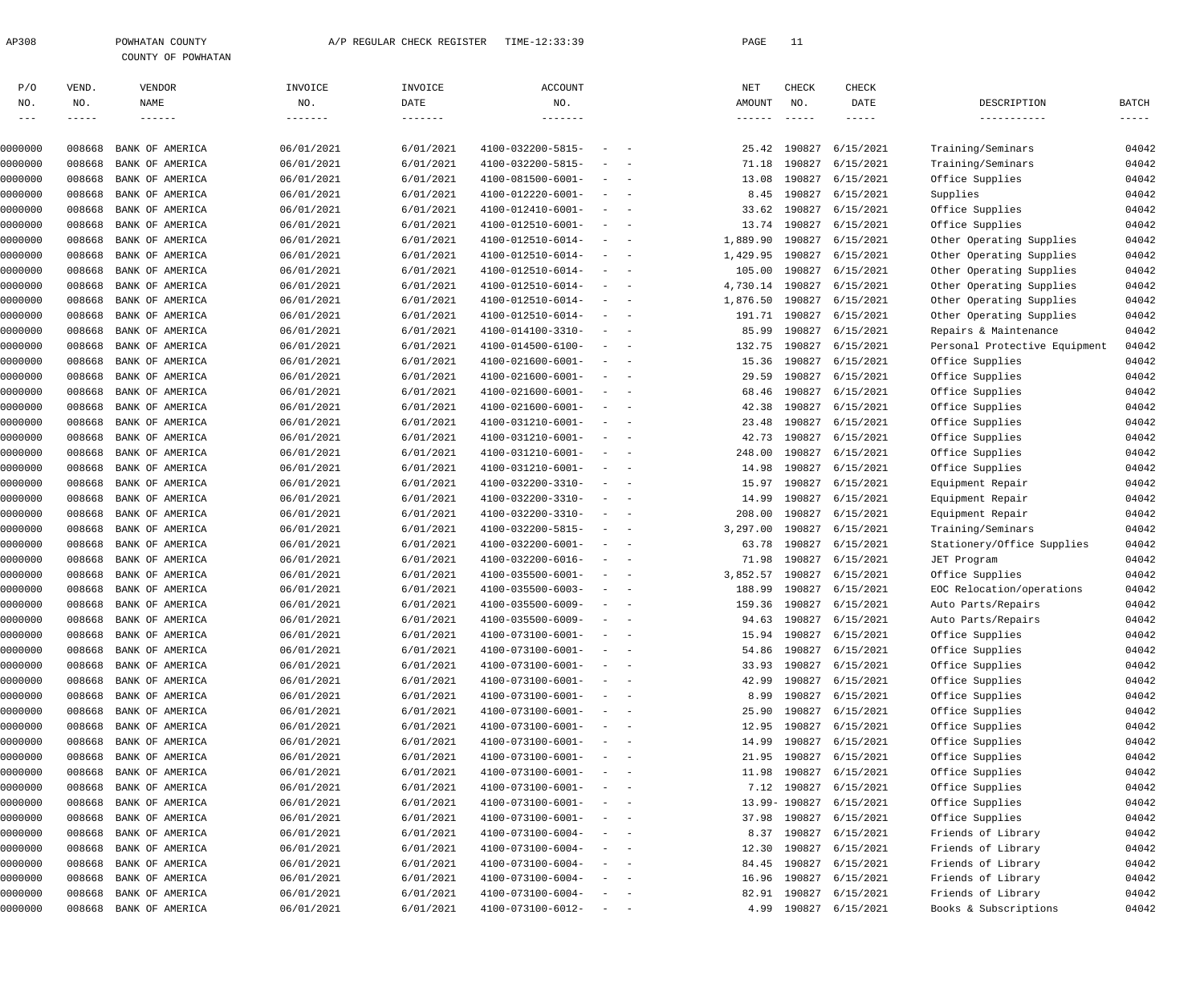| 308 | POWHATAN COUNTY |                    |
|-----|-----------------|--------------------|
|     |                 | COUNTY OF POWHATAN |

| P/O     | VEND.  | VENDOR          | INVOICE    | INVOICE         | <b>ACCOUNT</b>    |                                                                                           |                                                                                                              | NET             | CHECK        | CHECK                   |                                |             |
|---------|--------|-----------------|------------|-----------------|-------------------|-------------------------------------------------------------------------------------------|--------------------------------------------------------------------------------------------------------------|-----------------|--------------|-------------------------|--------------------------------|-------------|
| NO.     | NO.    | NAME            | NO.        | DATE            | NO.               |                                                                                           |                                                                                                              | AMOUNT          | NO.          | DATE                    | DESCRIPTION                    | BATCH       |
| $  -$   | -----  | $- - - - - - -$ |            | $- - - - - - -$ |                   |                                                                                           |                                                                                                              | $- - - - - - -$ | $- - - - -$  | $- - - - -$             | -----------                    | $- - - - -$ |
| 0000000 | 008668 | BANK OF AMERICA | 06/01/2021 | 6/01/2021       | 4100-073100-6012- |                                                                                           | $\qquad \qquad -$                                                                                            | 9.90            | 190827       | 6/15/2021               | Books & Subscriptions          | 04042       |
| 0000000 | 008668 | BANK OF AMERICA | 06/01/2021 | 6/01/2021       | 4100-073100-6012- | $\sim$                                                                                    | $\sim$                                                                                                       | 8.81            | 190827       | 6/15/2021               | Books & Subscriptions          | 04042       |
| 0000000 | 008668 | BANK OF AMERICA | 06/01/2021 | 6/01/2021       | 4100-073100-6012- | $-$                                                                                       | $\sim$                                                                                                       | 9.99            | 190827       | 6/15/2021               | Books & Subscriptions          | 04042       |
| 0000000 | 008668 | BANK OF AMERICA | 06/01/2021 | 6/01/2021       | 4100-073100-6012- |                                                                                           | $\frac{1}{2} \left( \frac{1}{2} \right) \left( \frac{1}{2} \right) = \frac{1}{2} \left( \frac{1}{2} \right)$ | 15.98           | 190827       | 6/15/2021               | Books & Subscriptions          | 04042       |
| 0000000 | 008668 | BANK OF AMERICA | 06/01/2021 | 6/01/2021       | 4100-073100-6012- | $\sim$                                                                                    | $\sim$ $-$                                                                                                   | 19.99           | 190827       | 6/15/2021               | Books & Subscriptions          | 04042       |
| 0000000 | 008668 | BANK OF AMERICA | 06/01/2021 | 6/01/2021       | 4100-073100-6012- | $\sim$                                                                                    | $\sim$                                                                                                       | 21.08           | 190827       | 6/15/2021               | Books & Subscriptions          | 04042       |
| 0000000 | 008668 | BANK OF AMERICA | 06/01/2021 | 6/01/2021       | 4100-073100-6012- |                                                                                           | $\frac{1}{2} \left( \frac{1}{2} \right) \left( \frac{1}{2} \right) = \frac{1}{2} \left( \frac{1}{2} \right)$ | 15.26           | 190827       | 6/15/2021               | Books & Subscriptions          | 04042       |
| 0000000 | 008668 | BANK OF AMERICA | 06/01/2021 | 6/01/2021       | 4100-073100-6012- | $\sim$                                                                                    | $\sim$                                                                                                       | 121.43          | 190827       | 6/15/2021               | Books & Subscriptions          | 04042       |
| 0000000 | 008668 | BANK OF AMERICA | 06/01/2021 | 6/01/2021       | 4100-012220-6001- | $\sim$                                                                                    | $\overline{\phantom{a}}$                                                                                     | 11.95           | 190827       | 6/15/2021               | Supplies                       | 04042       |
| 0000000 | 008668 | BANK OF AMERICA | 06/01/2021 | 6/01/2021       | 4100-083500-6014- | $\sim$                                                                                    | $\overline{\phantom{a}}$                                                                                     | 83.15           | 190827       | 6/15/2021               | Other Operating Supplies       | 04042       |
| 0000000 | 008668 | BANK OF AMERICA | 06/01/2021 | 6/01/2021       | 4100-014500-3190- | $\sim$                                                                                    | $\sim$                                                                                                       | 105.98          | 190827       | 6/15/2021               | Grounds Maintenance            | 04042       |
| 0000000 | 008668 | BANK OF AMERICA | 06/01/2021 | 6/01/2021       | 4100-035500-6009- |                                                                                           | $\frac{1}{2} \left( \frac{1}{2} \right) \left( \frac{1}{2} \right) = \frac{1}{2} \left( \frac{1}{2} \right)$ | 37.58           | 190827       | 6/15/2021               | Auto Parts/Repairs             | 04042       |
| 0000000 | 008668 | BANK OF AMERICA | 06/01/2021 | 6/01/2021       | 4100-011010-5530- |                                                                                           | $\frac{1}{2} \left( \frac{1}{2} \right) \left( \frac{1}{2} \right) = \frac{1}{2} \left( \frac{1}{2} \right)$ | 90.00           | 190827       | 6/15/2021               | Business Meetings & Mileage    | 04042       |
| 0000000 | 008668 | BANK OF AMERICA | 06/01/2021 | 6/01/2021       | 4100-035500-6008- | $\sim$                                                                                    | $\sim$                                                                                                       | 33.48           | 190827       | 6/15/2021               | Gas/Grease/Oil                 | 04042       |
| 0000000 | 008668 | BANK OF AMERICA | 06/01/2021 | 6/01/2021       | 4100-081100-5540- | $\sim$                                                                                    | $\overline{\phantom{a}}$                                                                                     | 160.00          | 190827       | 6/15/2021               | Conferences & Training         | 04042       |
| 0000000 | 008668 | BANK OF AMERICA | 06/01/2021 | 6/01/2021       | 4100-081100-3500- | $\sim$                                                                                    | $\sim$ $-$                                                                                                   | 55.12           | 190827       | 6/15/2021               | Printing & Binding             | 04042       |
| 0000000 | 008668 | BANK OF AMERICA | 06/01/2021 | 6/01/2021       | 4100-032200-6001- | $\sim$                                                                                    | $\overline{\phantom{a}}$                                                                                     | 83.18           | 190827       | 6/15/2021               | Stationery/Office Supplies     | 04042       |
| 0000000 | 008668 | BANK OF AMERICA | 06/01/2021 | 6/01/2021       | 4100-012200-5810- |                                                                                           | $\frac{1}{2} \left( \frac{1}{2} \right) \left( \frac{1}{2} \right) = \frac{1}{2} \left( \frac{1}{2} \right)$ | 60.00           | 190827       | 6/15/2021               | Dues/Association Memberships   | 04042       |
| 0000000 | 008668 | BANK OF AMERICA | 06/01/2021 | 6/01/2021       | 4100-081500-5540- | $\sim$                                                                                    | $\sim$ $-$                                                                                                   | 250.00          | 190827       | 6/15/2021               | Conferences & Training         | 04042       |
| 0000000 | 008668 | BANK OF AMERICA | 06/01/2021 | 6/01/2021       | 4100-081100-5810- | $\sim$                                                                                    | $\sim$                                                                                                       | 564.00          | 190827       | 6/15/2021               | Dues/Association Memberships   | 04042       |
| 0000000 | 008668 | BANK OF AMERICA | 06/01/2021 | 6/01/2021       | 4100-012100-3600- |                                                                                           | $\frac{1}{2} \left( \frac{1}{2} \right) \left( \frac{1}{2} \right) = \frac{1}{2} \left( \frac{1}{2} \right)$ | 295.00          | 190827       | 6/15/2021               | Advertising                    | 04042       |
| 0000000 | 008668 | BANK OF AMERICA | 06/01/2021 | 6/01/2021       | 4100-035500-3320- | $\sim$                                                                                    | $\sim$ $-$                                                                                                   | 31.40           | 190827       | 6/15/2021               | Maintenance & Service Contract | 04042       |
| 0000000 | 008668 | BANK OF AMERICA | 06/01/2021 | 6/01/2021       | 4100-073100-5260- | $\sim$                                                                                    | $\sim$                                                                                                       | 219.90          | 190827       | 6/15/2021               | Internet                       | 04042       |
| 0000000 | 008668 | BANK OF AMERICA | 06/01/2021 | 6/01/2021       | 4100-034100-3320- |                                                                                           | $\frac{1}{2} \left( \frac{1}{2} \right) \left( \frac{1}{2} \right) = \frac{1}{2} \left( \frac{1}{2} \right)$ | 49.00           | 190827       | 6/15/2021               | Maintenance & Service Contract | 04042       |
| 0000000 | 008668 | BANK OF AMERICA | 06/01/2021 | 6/01/2021       | 4100-014100-3310- | $\sim$                                                                                    | $\overline{\phantom{a}}$                                                                                     | 1,510.40        | 190827       | 6/15/2021               | Repairs & Maintenance          | 04042       |
| 0000000 | 008668 | BANK OF AMERICA | 06/01/2021 | 6/01/2021       | 4100-014100-3310- | $\sim$                                                                                    | $\sim$ $-$                                                                                                   |                 | 17.44 190827 | 6/15/2021               | Repairs & Maintenance          | 04042       |
| 0000000 | 008668 | BANK OF AMERICA | 06/01/2021 | 6/01/2021       | 4100-014100-3310- |                                                                                           | $\frac{1}{2} \left( \frac{1}{2} \right) \left( \frac{1}{2} \right) = \frac{1}{2} \left( \frac{1}{2} \right)$ | 62.38           | 190827       | 6/15/2021               | Repairs & Maintenance          | 04042       |
| 0000000 | 008668 | BANK OF AMERICA | 06/01/2021 | 6/01/2021       | 4100-032200-6009- | $\sim$                                                                                    | $\sim$                                                                                                       |                 | 16.54 190827 | 6/15/2021               | Auto Repairs and Parts         | 04042       |
| 0000000 | 008668 | BANK OF AMERICA | 06/01/2021 | 6/01/2021       | 4100-032200-5815- | $\sim$                                                                                    | $\overline{\phantom{a}}$                                                                                     |                 | 25.00 190827 | 6/15/2021               | Training/Seminars              | 04042       |
| 0000000 | 008668 | BANK OF AMERICA | 06/01/2021 | 6/01/2021       | 4100-012510-5260- |                                                                                           | $\frac{1}{2} \left( \frac{1}{2} \right) \left( \frac{1}{2} \right) = \frac{1}{2} \left( \frac{1}{2} \right)$ | 75.00           | 190827       | 6/15/2021               | Internet Usage                 | 04042       |
| 0000000 | 008668 | BANK OF AMERICA | 06/01/2021 | 6/01/2021       | 4100-073100-6001- | $\sim$                                                                                    | $\overline{\phantom{a}}$                                                                                     | 239.05          | 190827       | 6/15/2021               | Office Supplies                | 04042       |
| 0000000 | 008668 | BANK OF AMERICA | 06/01/2021 | 6/01/2021       | 4100-073100-3320- | $-$                                                                                       | $\sim$                                                                                                       | 50.00           | 190827       | 6/15/2021               | Maintenance & Service Contract | 04042       |
| 0000000 | 008668 | BANK OF AMERICA | 06/01/2021 | 6/01/2021       | 4100-032200-5815- | $\sim$                                                                                    |                                                                                                              | 1,798.45        |              | 190827 6/15/2021        | Training/Seminars              | 04042       |
| 0000000 | 008668 | BANK OF AMERICA | 06/01/2021 | 6/01/2021       | 4100-012220-7002- |                                                                                           |                                                                                                              |                 |              | 214.25 190827 6/15/2021 | Criminal Background Checks     | 04042       |
| 0000000 | 008668 | BANK OF AMERICA | 06/01/2021 | 6/01/2021       | 4100-014100-6005- |                                                                                           | $\alpha = 1, \ldots, n-1$                                                                                    |                 |              | 46.78 190827 6/15/2021  | Cleaning Supplies              | 04042       |
| 0000000 | 008668 | BANK OF AMERICA | 06/01/2021 | 6/01/2021       | 4100-014100-3310- |                                                                                           | $\qquad \qquad -$                                                                                            | 105.80          | 190827       | 6/15/2021               | Repairs & Maintenance          | 04042       |
| 0000000 | 008668 | BANK OF AMERICA | 06/01/2021 | 6/01/2021       | 4100-073100-6004- |                                                                                           | $\qquad \qquad -$                                                                                            | 751.60          |              | 190827 6/15/2021        | Friends of Library             | 04042       |
| 0000000 | 008668 | BANK OF AMERICA | 06/01/2021 | 6/01/2021       | 4100-073100-6014- |                                                                                           | $\frac{1}{2}$ and $\frac{1}{2}$ and $\frac{1}{2}$                                                            |                 |              | 29.95 190827 6/15/2021  | Library Supplies               | 04042       |
| 0000000 | 008668 | BANK OF AMERICA | 06/01/2021 | 6/01/2021       | 4100-073100-6012- |                                                                                           | $\sim$ $ -$                                                                                                  | 233.94 190827   |              | 6/15/2021               | Books & Subscriptions          | 04042       |
| 0000000 | 008668 | BANK OF AMERICA | 06/01/2021 | 6/01/2021       | 4100-012510-6014- |                                                                                           | $\sim$ $ -$                                                                                                  | 674.00          |              | 190827 6/15/2021        | Other Operating Supplies       | 04042       |
| 0000000 | 008668 | BANK OF AMERICA | 06/01/2021 | 6/01/2021       | 4100-012510-6014- |                                                                                           | $\frac{1}{2}$ and $\frac{1}{2}$ and $\frac{1}{2}$                                                            | 1,150.00        | 190827       | 6/15/2021               | Other Operating Supplies       | 04042       |
| 0000000 | 008668 | BANK OF AMERICA | 06/01/2021 | 6/01/2021       | 4100-081500-3600- |                                                                                           | $\sim$ $ -$                                                                                                  | 75.00           | 190827       | 6/15/2021               | Advertising                    | 04042       |
| 0000000 | 008668 | BANK OF AMERICA | 06/01/2021 | 6/01/2021       | 4100-012410-3321- |                                                                                           | $\sim$ $ -$                                                                                                  | 19.95           |              | 190827 6/15/2021        | BAI.NET Credit Card Fees       | 04042       |
| 0000000 | 008668 | BANK OF AMERICA | 06/01/2021 | 6/01/2021       | 4100-035500-6014- |                                                                                           | $\sim$ 100 $\sim$ 100 $\sim$                                                                                 | 100.00          | 190827       | 6/15/2021               | Other Operating Supplies       | 04042       |
| 0000000 | 008668 | BANK OF AMERICA | 06/01/2021 | 6/01/2021       | 4100-012200-5540- |                                                                                           | $\qquad \qquad -$                                                                                            | 50.00           | 190827       | 6/15/2021               | Conferences & Training         | 04042       |
| 0000000 | 008668 | BANK OF AMERICA | 06/01/2021 | 6/01/2021       | 4100-012510-5260- |                                                                                           | $\qquad \qquad -$                                                                                            | 256.19          |              | 190827 6/15/2021        | Internet Usage                 | 04042       |
| 0000000 | 008668 | BANK OF AMERICA | 06/01/2021 | 6/01/2021       | 4100-032200-5810- |                                                                                           | $\sim$ 100 $\sim$ 100 $\sim$                                                                                 | 75.00           | 190827       | 6/15/2021               | Dues/Association Memberships   | 04042       |
| 0000000 | 008668 | BANK OF AMERICA | 06/01/2021 | 6/01/2021       | 4100-073100-6012- |                                                                                           | $\sim$ $ -$                                                                                                  | 17.00           | 190827       | 6/15/2021               | Books & Subscriptions          | 04042       |
| 0000000 | 008668 | BANK OF AMERICA | 06/01/2021 | 6/01/2021       | 4100-081500-5812- |                                                                                           | $\qquad \qquad -$                                                                                            | 1,320.00        |              | 190827 6/15/2021        | Website Fees & Monthly Service | 04042       |
| 0000000 | 008668 | BANK OF AMERICA | 06/01/2021 | 6/01/2021       | 4100-073100-6015- |                                                                                           | $\sim$ $ -$                                                                                                  |                 |              | 16.05 190827 6/15/2021  | Summer Reading Program         | 04042       |
| 0000000 | 008668 | BANK OF AMERICA | 06/01/2021 | 6/01/2021       | 4100-073100-6012- | $\alpha \rightarrow \alpha \beta \gamma \gamma \gamma \gamma \gamma \gamma \gamma \gamma$ |                                                                                                              |                 |              | 35.99 190827 6/15/2021  | Books & Subscriptions          | 04042       |
|         |        |                 |            |                 |                   |                                                                                           |                                                                                                              |                 |              |                         |                                |             |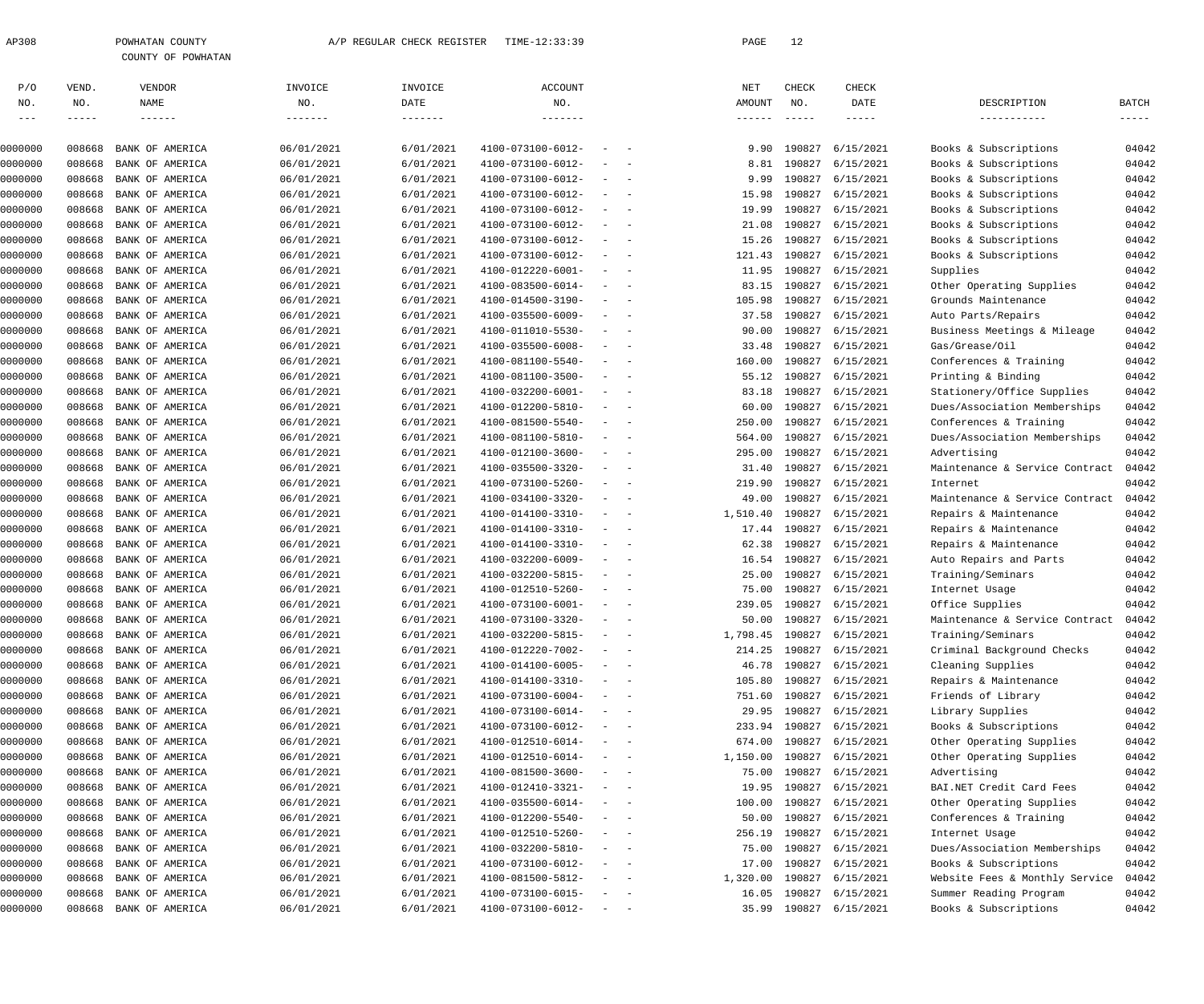| AP308                                    |                               | POWHATAN COUNTY<br>COUNTY OF POWHATAN         |                           | A/P REGULAR CHECK REGISTER           | TIME-12:33:39                          |                                                                                                              |             | PAGE                  | 13                            |                         |                                  |                             |
|------------------------------------------|-------------------------------|-----------------------------------------------|---------------------------|--------------------------------------|----------------------------------------|--------------------------------------------------------------------------------------------------------------|-------------|-----------------------|-------------------------------|-------------------------|----------------------------------|-----------------------------|
| P/O<br>NO.<br>$\qquad \qquad - \qquad -$ | VEND.<br>NO.<br>$- - - - - -$ | VENDOR<br>NAME<br>$\qquad \qquad - - - - - -$ | INVOICE<br>NO.<br>------- | INVOICE<br>DATE<br>$- - - - - - - -$ | <b>ACCOUNT</b><br>NO.<br>-------       |                                                                                                              |             | NET<br>AMOUNT         | CHECK<br>NO.<br>$- - - - - -$ | CHECK<br>DATE<br>-----  | DESCRIPTION<br>-----------       | <b>BATCH</b><br>$- - - - -$ |
| 0000000                                  | 008668                        | BANK OF AMERICA                               | 06/01/2021                | 6/01/2021                            | 4100-034100-6012-                      | $\sim$                                                                                                       |             | 1,546.32              | 190827                        | 6/15/2021               | Books & Subscriptions            | 04042                       |
| 0000000                                  | 008668                        | <b>BANK OF AMERICA</b>                        | 06/01/2021                | 6/01/2021                            | 4100-073100-6004-                      |                                                                                                              |             | 250.00                | 190827                        | 6/15/2021               | Friends of Library               | 04042                       |
| 0000000                                  | 008668                        | BANK OF AMERICA                               | 06/01/2021                | 6/01/2021                            | 4100-012100-6001-                      | $\overline{\phantom{a}}$                                                                                     |             | 31.79                 | 190827                        | 6/15/2021               | Office Supplies                  | 04042                       |
| 0000000                                  | 008668                        | BANK OF AMERICA                               | 06/01/2021                | 6/01/2021                            | 4100-012100-5530-                      |                                                                                                              |             | 133.49                | 190827                        | 6/15/2021               | Business Meetings                | 04042                       |
| 0000000                                  | 008668                        | BANK OF AMERICA                               | 06/01/2021                | 6/01/2021                            | 4100-014100-3310-                      |                                                                                                              |             | 87.68                 | 190827                        | 6/15/2021               | Repairs & Maintenance            | 04042                       |
| 0000000                                  | 008668                        | BANK OF AMERICA                               | 06/01/2021                | 6/01/2021                            | 4100-081500-3600-                      |                                                                                                              |             | 309.12                | 190827                        | 6/15/2021               | Advertising                      | 04042                       |
| 0000000                                  | 008668                        | BANK OF AMERICA                               | 06/01/2021                | 6/01/2021                            | 4100-081500-5510-                      | $\sim$                                                                                                       | CHECK TOTAL | 1,034.39<br>34,865.81 | 190827                        | 6/15/2021               | Travel/Mileage/Parking/Tolls     | 04042                       |
| 0000000                                  | 009501                        | BARRETT, JUDITH                               | ELECT 2021                | 6/14/2021                            | 4100-013200-1015-                      | $\sim$<br>$\overline{\phantom{0}}$                                                                           |             | 150.00                |                               | 190828 6/15/2021        | COMP: Election Officials         | 04040                       |
|                                          |                               |                                               |                           |                                      |                                        |                                                                                                              | CHECK TOTAL | 150.00                |                               |                         |                                  |                             |
| 0000000                                  | 011523                        | BLESSED SACRAMENT                             | ELECT 6/21                | 6/10/2021                            | 4100-013200-5420-                      | $\sim$<br>- -                                                                                                |             | 50.00                 |                               | 190829 6/15/2021        | Rent                             | 04040                       |
|                                          |                               |                                               |                           |                                      |                                        |                                                                                                              | CHECK TOTAL | 50.00                 |                               |                         |                                  |                             |
| 0000000                                  | 006655                        | BLOSSMAN GAS COMPANIES,                       | 17129160                  | 6/01/2021                            | 4100-014500-6008-                      | $\sim$                                                                                                       |             | 22.28                 | 190830                        | 6/15/2021               | Gas/Grease/Oil<br>Gas/Grease/Oil | 04039                       |
| 0000000                                  | 006655                        | BLOSSMAN GAS COMPANIES,                       | 17129161                  | 6/01/2021                            | 4100-014500-6008-                      | $\overline{\phantom{a}}$                                                                                     | CHECK TOTAL | 9.60<br>31.88         |                               | 190830 6/15/2021        |                                  | 04039                       |
| 0000000                                  |                               | 008713 BLUE RIDGE RESCUE                      | 51116                     | 6/04/2021                            | 4100-032200-6011-                      | $\sim$<br>$\sim$ $-$                                                                                         |             | 2,945.26              |                               | 190831 6/15/2021        | Protective Gear/Uniforms         | 04039                       |
|                                          |                               |                                               |                           |                                      |                                        |                                                                                                              | CHECK TOTAL | 2,945.26              |                               |                         |                                  |                             |
| 0000000                                  | 007894                        | BOELT, WILLIAM M.                             | JUNE 2021 REIMB           | 6/08/2021                            | 4100-013200-5510-                      | $\sim$                                                                                                       |             |                       |                               | 19.03 190833 6/15/2021  | Travel/Mileage/Parking/Tolls     | 04039                       |
| 0000000                                  | 007894                        | BOELT, WILLIAM M.                             | ELECT 2021                | 6/14/2021                            | 4100-013200-1015-                      | $\sim$<br>$\overline{\phantom{0}}$                                                                           |             | 150.00                |                               | 190833 6/15/2021        | COMP: Election Officials         | 04040                       |
|                                          |                               |                                               |                           |                                      |                                        |                                                                                                              | CHECK TOTAL | 169.03                |                               |                         |                                  |                             |
| 0000000                                  | 009595                        | BOOKER, GEORGE E.                             | ELECT 2021                | 6/14/2021                            | 4100-013200-1015-                      | $\sim$<br>$\sim$ $-$                                                                                         |             | 150.00                |                               | 190834 6/15/2021        | COMP: Election Officials         | 04040                       |
|                                          |                               |                                               |                           |                                      |                                        |                                                                                                              | CHECK TOTAL | 150.00                |                               |                         |                                  |                             |
| 0000000                                  | 011290                        | BOYKIN, GWENDOLYN M.                          | ELECT 2021                | 6/14/2021                            | 4100-013200-1015-                      | $\overline{\phantom{a}}$                                                                                     |             |                       |                               | 150.00 190837 6/15/2021 | COMP: Election Officials         | 04040                       |
|                                          |                               |                                               |                           |                                      |                                        | CHECK                                                                                                        | TOTAL       | 150.00                |                               |                         |                                  |                             |
| 0000000                                  |                               | 011098 BRANCH, JAMES L.                       | ELECT 2021                | 6/14/2021                            | 4100-013200-1015-                      | $\frac{1}{2}$ and $\frac{1}{2}$ and $\frac{1}{2}$                                                            |             |                       |                               | 200.00 190838 6/15/2021 | COMP: Election Officials         | 04040                       |
|                                          |                               |                                               |                           |                                      |                                        |                                                                                                              | CHECK TOTAL | 200.00                |                               |                         |                                  |                             |
| 0000000                                  |                               | 012719 BUMGARNER, SUZANNE                     | ELECT 2021                | 6/14/2021                            | 4100-013200-1015-                      | $\frac{1}{2} \left( \frac{1}{2} \right) \left( \frac{1}{2} \right) = \frac{1}{2} \left( \frac{1}{2} \right)$ |             |                       |                               | 150.00 190839 6/15/2021 | COMP: Election Officials         | 04040                       |
|                                          |                               |                                               |                           |                                      |                                        |                                                                                                              | CHECK TOTAL | 150.00                |                               |                         |                                  |                             |
| 0000000                                  | 011439                        | BUSINESS CARD                                 | 05/27/2021                | 5/27/2021                            | 4100-031200-5210-                      | $\sim$<br>$\sim$ $-$                                                                                         |             | .00                   |                               | 190840 6/15/2021        | Postage                          | 04046                       |
| 0000000                                  | 011439                        | BUSINESS CARD                                 | 05/27/2021                | 5/27/2021                            | 4100-031200-5210-                      | $\sim$                                                                                                       |             | 100.00                | 190840                        | 6/15/2021               | Postage                          | 04046                       |
| 0000000                                  | 011439                        | BUSINESS CARD                                 | 05/27/2021<br>05/27/2021  | 5/27/2021<br>5/27/2021               | 4100-031200-5210-                      | $\overline{\phantom{m}}$<br>$\sim$ $-$<br>$\sim$<br>$\sim$ $-$                                               |             | 44.00                 | 190840                        | 6/15/2021               | Postage                          | 04046<br>04046              |
| 0000000<br>0000000                       | 011439<br>011439              | BUSINESS CARD<br>BUSINESS CARD                | 05/27/2021                | 5/27/2021                            | 4100-031200-5210-<br>4100-031710-5210- | $\sim$                                                                                                       |             | 17.99<br>17.99        | 190840<br>190840              | 6/15/2021<br>6/15/2021  | Postage<br>Postage               | 04046                       |
| 0000000                                  | 011439                        | BUSINESS CARD                                 | 05/27/2021                | 5/27/2021                            | 4100-031200-6014-                      | $\overline{\phantom{m}}$<br>$\sim$ $-$                                                                       |             |                       | 27.22 190840                  | 6/15/2021               | Other Operating Supplies         | 04046                       |
| 0000000                                  | 011439                        | BUSINESS CARD                                 | 05/27/2021                | 5/27/2021                            | 4100-031200-6001-                      | $\sim$<br>$\sim$ $-$                                                                                         |             | 10.59                 |                               | 190840 6/15/2021        | Office Supplies                  | 04046                       |
| 0000000                                  | 011439                        | BUSINESS CARD                                 | 05/27/2021                | 5/27/2021                            | 4100-031200-6014-                      | $\sim$<br>$\sim$ $-$                                                                                         |             | 63.59                 |                               | 190840 6/15/2021        | Other Operating Supplies         | 04046                       |
| 0000000                                  |                               | 011439 BUSINESS CARD                          | 05/27/2021                | 5/27/2021                            | 4100-031200-5540-                      | $\sim$ $  -$                                                                                                 |             | 550.00                |                               | 190840 6/15/2021        | Conferences & Training           | 04046                       |
|                                          |                               |                                               |                           |                                      |                                        |                                                                                                              | CHECK TOTAL | 831.38                |                               |                         |                                  |                             |
| 0000000                                  |                               | 011610 BUSINESS CARD                          | 05/27/2021                | 5/27/2021                            | 4100-031200-6014-                      | $\sim$<br>$\sim$ $-$                                                                                         |             | $.00 \,$              |                               | 190841 6/15/2021        | Other Operating Supplies         | 04044                       |
| 0000000                                  |                               | 011610 BUSINESS CARD                          | 05/27/2021                | 5/27/2021                            | 4100-031200-6014-                      | $\alpha = 1, \ldots, \alpha$                                                                                 |             |                       |                               | 32.77 190841 6/15/2021  | Other Operating Supplies         | 04044                       |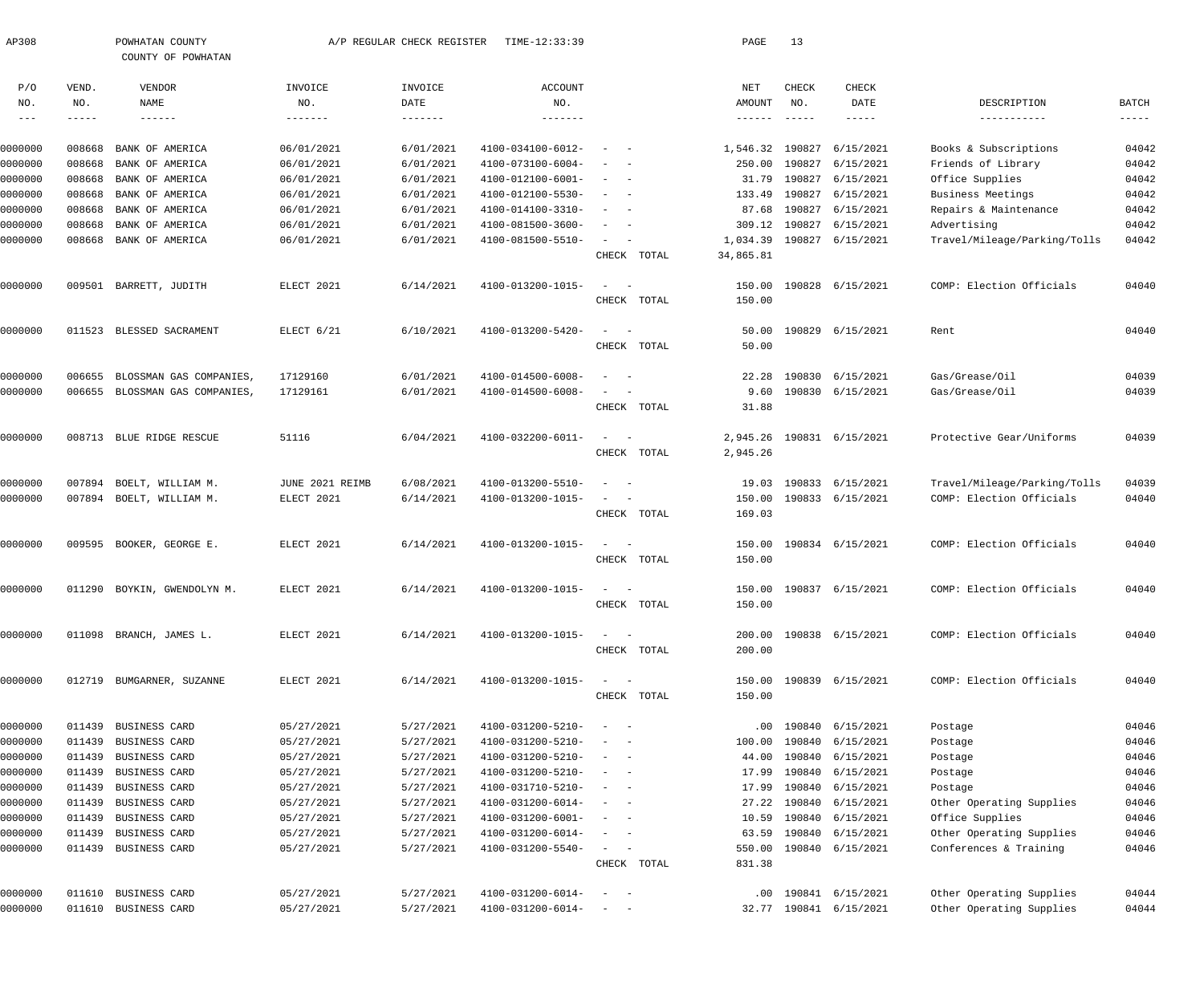| AP308                      |                    | POWHATAN COUNTY<br>COUNTY OF POWHATAN |                | A/P REGULAR CHECK REGISTER | TIME-12:33:39                |                                                         |             | PAGE                                 | 14                   |                           |                                     |                             |
|----------------------------|--------------------|---------------------------------------|----------------|----------------------------|------------------------------|---------------------------------------------------------|-------------|--------------------------------------|----------------------|---------------------------|-------------------------------------|-----------------------------|
| P/O                        | VEND.              | VENDOR                                | INVOICE        | INVOICE                    | <b>ACCOUNT</b>               |                                                         |             | NET                                  | CHECK                | CHECK                     |                                     |                             |
| NO.<br>$\qquad \qquad - -$ | NO.<br>$--- - - -$ | NAME<br>$- - - - - - -$               | NO.<br>------- | DATE<br>-------            | NO.<br>$- - - - - - - -$     |                                                         |             | AMOUNT<br>$\cdots\cdots\cdots\cdots$ | NO.<br>$- - - - - -$ | DATE<br>$- - - - - -$     | DESCRIPTION<br>-----------          | <b>BATCH</b><br>$- - - - -$ |
|                            |                    |                                       |                |                            |                              |                                                         |             |                                      |                      |                           |                                     |                             |
| 0000000                    | 011610             | BUSINESS CARD                         | 05/27/2021     | 5/27/2021                  | 4100-031200-6011-            |                                                         |             | 92.90                                |                      | 190841 6/15/2021          | Uniforms                            | 04044                       |
| 0000000                    | 011610             | <b>BUSINESS CARD</b>                  | 05/27/2021     | 5/27/2021                  | 4100-031200-6014-            |                                                         |             | 84.49                                |                      | 190841 6/15/2021          | Other Operating Supplies            | 04044                       |
| 0000000                    | 011610             | BUSINESS CARD                         | 05/27/2021     | 5/27/2021                  | 4100-031200-6014-            | $\sim$<br>$\sim$                                        |             | 157.69                               |                      | 190841 6/15/2021          | Other Operating Supplies            | 04044                       |
| 0000000                    | 011610             | BUSINESS CARD                         | 05/27/2021     | 5/27/2021                  | 4100-031200-6011-            | $\sim$                                                  |             |                                      |                      | 14.12 190841 6/15/2021    | Uniforms                            | 04044                       |
| 0000000                    | 011610             | BUSINESS CARD                         | 05/27/2021     | 5/27/2021                  | 4100-031200-6011-            | $\sim$<br>$\sim$                                        |             | 727.04                               |                      | 190841 6/15/2021          | Uniforms                            | 04044                       |
| 0000000                    | 011610             | BUSINESS CARD                         | 05/27/2021     | 5/27/2021                  | 4100-035100-6011-            | $\sim$                                                  |             | 344.80                               |                      | 190841 6/15/2021          | Uniforms                            | 04044                       |
|                            |                    |                                       |                |                            |                              |                                                         | CHECK TOTAL | 1,453.81                             |                      |                           |                                     |                             |
| 0000000                    | 012919             | BUSINESS CARD                         | 05/27/2021     | 5/27/2021                  | 4100-031200-5210-            | $\sim$ $-$                                              |             | 4.15                                 |                      | 190843 6/15/2021          | Postage                             | 04045                       |
| 0000000                    | 012919             | BUSINESS CARD                         | 05/27/2021     | 5/27/2021                  | 4100-031200-6014-            |                                                         |             |                                      |                      | 39.32 190843 6/15/2021    | Other Operating Supplies            | 04045                       |
| 0000000                    | 012919             | BUSINESS CARD                         | 05/27/2021     | 5/27/2021                  | 4100-031200-6014-            |                                                         |             | 194.48                               |                      | 190843 6/15/2021          | Other Operating Supplies            | 04045                       |
| 0000000                    | 012919             | BUSINESS CARD                         | 05/27/2021     | 5/27/2021                  | 4100-031200-6014-            | $\overline{\phantom{a}}$                                |             | 44.35                                |                      | 190843 6/15/2021          | Other Operating Supplies            | 04045                       |
| 0000000                    |                    | 012919 BUSINESS CARD                  | 05/27/2021     | 5/27/2021                  | 4100-035100-6014-            | $\sim$                                                  |             | 149.05                               |                      | 190843 6/15/2021          | Other Operating Supplies            | 04045                       |
|                            |                    |                                       |                |                            |                              |                                                         | CHECK TOTAL | 431.35                               |                      |                           |                                     |                             |
| 0000000                    |                    | 008541 CABLE, JEAN D.                 | ELECT 2021     | 6/14/2021                  | 4100-013200-1015-            | $\sim$<br>$\sim$ $-$                                    |             | 200.00                               |                      | 190845 6/15/2021          | COMP: Election Officials            | 04040                       |
|                            |                    |                                       |                |                            |                              |                                                         | CHECK TOTAL | 200.00                               |                      |                           |                                     |                             |
| 0000000                    | 000540             | CENTRAL VIRGINIA WASTE                | 26672          | 5/27/2021                  | 4100-014300-3176-            | $\overline{\phantom{a}}$                                |             | 397.28                               |                      | 190846 6/15/2021          | Recycling Pulls                     | 04039                       |
| 0000000                    | 000540             | CENTRAL VIRGINIA WASTE                | 26733          | 6/04/2021                  | 4100-014300-3175-            |                                                         |             | 17,652.42 190846 6/15/2021           |                      |                           | Waste Disposal                      | 04039                       |
| 0000000                    | 000540             | CENTRAL VIRGINIA WASTE                | 26736          | 6/07/2021                  | 4100-014300-3177-            | $\sim$<br>$\sim$ $-$                                    |             |                                      |                      | 1,715.00 190846 6/15/2021 | Recycling-Scrap Tires               | 04039                       |
|                            |                    |                                       |                |                            |                              |                                                         | CHECK TOTAL | 19,764.70                            |                      |                           |                                     |                             |
| 0000000                    |                    | 012720 CHRISTIAN, PAT                 | ELECT 2021     | 6/14/2021                  | 4100-013200-1015-            | $\sim$<br>$\sim$ $-$                                    |             | 200.00                               |                      | 190847 6/15/2021          | COMP: Election Officials            | 04040                       |
|                            |                    |                                       |                |                            |                              |                                                         | CHECK TOTAL | 200.00                               |                      |                           |                                     |                             |
| 0000000                    | 006965             | CINTAS CORPORATION                    | 4086018468     | 6/02/2021                  | 4100-014100-6011-            | $\sim$<br>$\sim$                                        |             | 22.97                                |                      | 190848 6/15/2021          | Uniforms                            | 04039                       |
| 0000000                    | 006965             | CINTAS CORPORATION                    | 4086018468     | 6/02/2021                  | 4100-014500-6011-            | $\overline{\phantom{a}}$<br>$\sim$                      |             | 27.21                                |                      | 190848 6/15/2021          | Uniforms                            | 04039                       |
| 0000000                    | 006965             | CINTAS CORPORATION                    | 4086018468     | 6/02/2021                  | 4100-014300-6011-            |                                                         |             | 24.59                                |                      | 190848 6/15/2021          | Uniforms                            | 04039                       |
| 0000000                    |                    | 006965 CINTAS CORPORATION             | 4086643918     | 6/09/2021                  | 4100-014300-6011-            | $\sim$ $-$                                              |             |                                      |                      | 24.89 190848 6/15/2021    | Uniforms                            | 04039                       |
| 0000000                    |                    | 006965 CINTAS CORPORATION             | 4086643918     | 6/09/2021                  | $4100 - 014100 - 6011 - - -$ |                                                         |             |                                      |                      | 23.29 190848 6/15/2021    | Uniforms                            | 04039                       |
| 0000000                    |                    | 006965 CINTAS CORPORATION             | 4086643918     | 6/09/2021                  | $4100 - 014500 - 6011 - - -$ |                                                         |             |                                      |                      | 27.52 190848 6/15/2021    | Uniforms                            | 04039                       |
|                            |                    |                                       |                |                            |                              |                                                         | CHECK TOTAL | 150.47                               |                      |                           |                                     |                             |
| 0000000                    |                    | 013738 CLOCKER, ROBERTA               | ELECT 2021     | 6/14/2021                  | $4100 - 013200 - 1015 - - -$ |                                                         |             |                                      |                      | 150.00 190849 6/15/2021   | COMP: Election Officials            | 04040                       |
|                            |                    |                                       |                |                            |                              |                                                         | CHECK TOTAL | 150.00                               |                      |                           |                                     |                             |
| 0000000                    |                    | 010857 CMG IMPRESSIONS, INC.          | 5016           | 5/27/2021                  | $4100 - 012100 - 6001 - - -$ |                                                         |             |                                      |                      | 177.54 190850 6/15/2021   | Office Supplies                     | 04039                       |
|                            |                    |                                       |                |                            |                              |                                                         | CHECK TOTAL | 177.54                               |                      |                           |                                     |                             |
| 0000000                    |                    | 013746 COCKE, PATSY                   | ELECT 2021     | 6/14/2021                  | $4100 - 013200 - 1015 - - -$ |                                                         |             |                                      |                      | 150.00 190851 6/15/2021   | COMP: Election Officials            | 04040                       |
|                            |                    |                                       |                |                            |                              |                                                         | CHECK TOTAL | 150.00                               |                      |                           |                                     |                             |
| 0000000                    |                    | 013745 COCKE, RICHARD                 | ELECT 2021     | 6/14/2021                  | $4100 - 013200 - 1015 - - -$ |                                                         |             |                                      |                      | 150.00 190852 6/15/2021   | COMP: Election Officials            | 04040                       |
|                            |                    |                                       |                |                            |                              |                                                         | CHECK TOTAL | 150.00                               |                      |                           |                                     |                             |
| 0000000                    |                    | 012756 COMCAST                        | 0090493 6/21   | 6/17/2021                  | 4100-053910-5643-            | $\alpha_{\rm{max}}=1.000$ and $\alpha_{\rm{max}}=0.000$ |             |                                      |                      | 169.54 190853 6/15/2021   | PCCAA Services - Federal CSBG 04039 |                             |
|                            |                    |                                       |                |                            |                              |                                                         | CHECK TOTAL | 169.54                               |                      |                           |                                     |                             |
| 0000000                    |                    | 011612 COOPER, SUSAN MARIE            | ELECT 2021     | 6/14/2021                  | 4100-013200-1015-            | $\alpha_{\rm{max}}=1.00$ and $\alpha_{\rm{max}}=0.00$   |             |                                      |                      | 200.00 190854 6/15/2021   | COMP: Election Officials            | 04040                       |
|                            |                    |                                       |                |                            |                              |                                                         | CHECK TOTAL | 200.00                               |                      |                           |                                     |                             |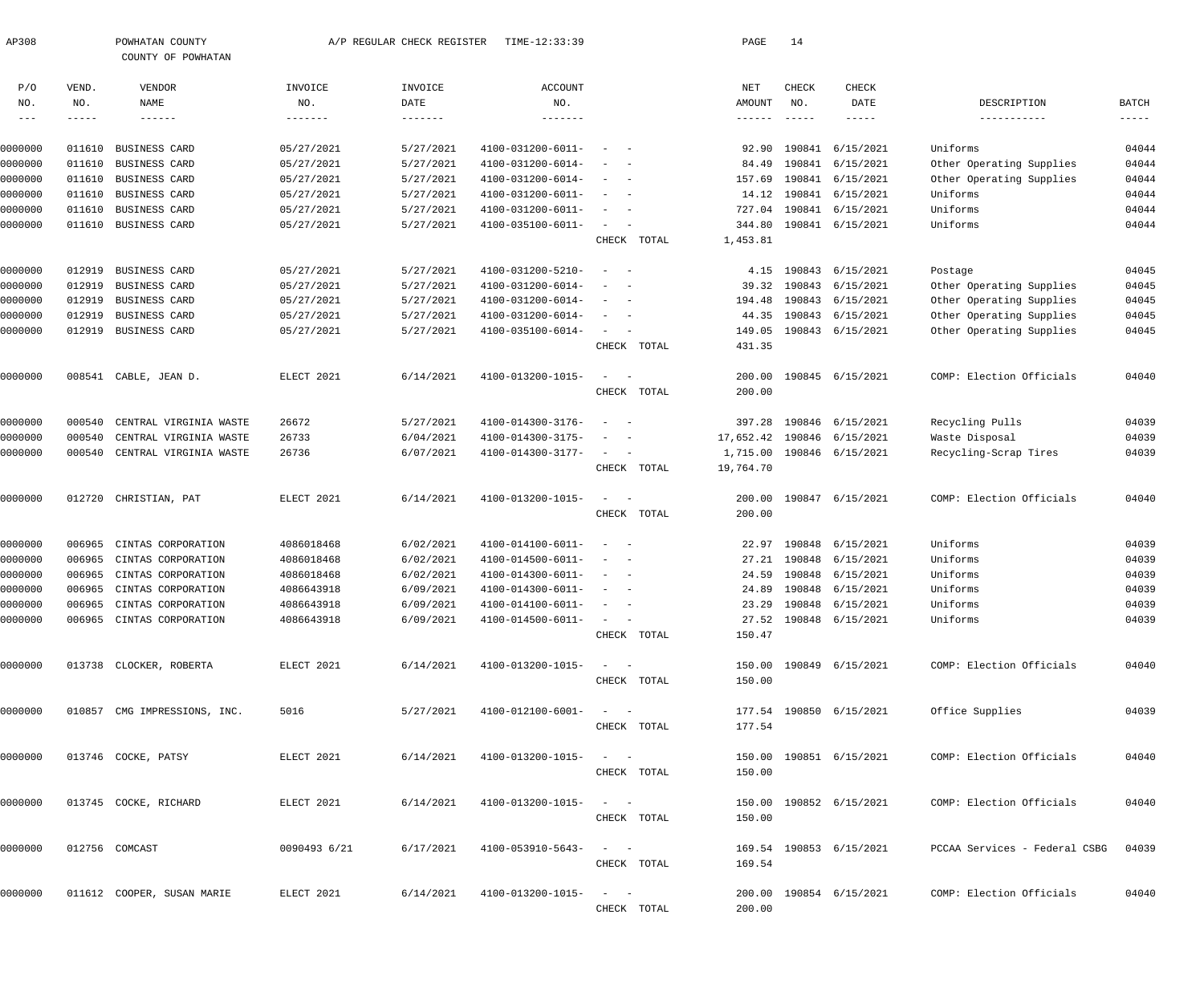| AP308               |                       | POWHATAN COUNTY<br>COUNTY OF POWHATAN                       |                                   | A/P REGULAR CHECK REGISTER | TIME-12:33:39                            |                                                                                                              |             | PAGE                             | 15                            |                                |                                                                  |                        |
|---------------------|-----------------------|-------------------------------------------------------------|-----------------------------------|----------------------------|------------------------------------------|--------------------------------------------------------------------------------------------------------------|-------------|----------------------------------|-------------------------------|--------------------------------|------------------------------------------------------------------|------------------------|
| P/O<br>NO.<br>$---$ | VEND.<br>NO.<br>----- | VENDOR<br>NAME<br>$- - - - - - -$                           | INVOICE<br>NO.<br>$- - - - - - -$ | INVOICE<br>DATE<br>------- | <b>ACCOUNT</b><br>NO.<br>$- - - - - - -$ |                                                                                                              |             | NET<br>AMOUNT<br>$- - - - - - -$ | CHECK<br>NO.<br>$\frac{1}{2}$ | CHECK<br>DATE<br>$- - - - - -$ | DESCRIPTION<br>-----------                                       | BATCH<br>$- - - - - -$ |
| 0000000             |                       | 012721 CORBETT, SARA                                        | ELECT 2021                        | 6/14/2021                  | 4100-013200-1015-                        | $\frac{1}{2} \left( \frac{1}{2} \right) \left( \frac{1}{2} \right) = \frac{1}{2} \left( \frac{1}{2} \right)$ |             | 150.00                           |                               | 190855 6/15/2021               | COMP: Election Officials                                         | 04040                  |
|                     |                       | 013754 COURTRIGHT, REBECCA                                  |                                   |                            |                                          | $\frac{1}{2} \left( \frac{1}{2} \right) \left( \frac{1}{2} \right) = \frac{1}{2} \left( \frac{1}{2} \right)$ | CHECK TOTAL | 150.00                           |                               |                                | COMP: Election Officials                                         |                        |
| 0000000             |                       |                                                             | ELECT 2021                        | 6/14/2021                  | 4100-013200-1015-                        |                                                                                                              | CHECK TOTAL | 150.00<br>150.00                 |                               | 190856 6/15/2021               |                                                                  | 04040                  |
| 0000000             |                       | 008853 COX, LINDIA B.                                       | ELECT 2021                        | 6/14/2021                  | 4100-013200-1015-                        | $\frac{1}{2} \left( \frac{1}{2} \right) \left( \frac{1}{2} \right) = \frac{1}{2} \left( \frac{1}{2} \right)$ | CHECK TOTAL | 150.00<br>150.00                 |                               | 190857 6/15/2021               | COMP: Election Officials                                         | 04040                  |
| 0000000             |                       | 006879 DEMCO, INC.                                          | 6956899                           | 5/24/2021                  | 4100-073100-6014-                        | $\frac{1}{2} \left( \frac{1}{2} \right) \left( \frac{1}{2} \right) = \frac{1}{2} \left( \frac{1}{2} \right)$ | CHECK TOTAL | 169.06<br>169.06                 |                               | 190858 6/15/2021               | Library Supplies                                                 | 04039                  |
| 0000000             |                       | 013753 DESO, JANE                                           | ELECT 2021                        | 6/14/2021                  | 4100-013200-1015-                        | $\frac{1}{2} \left( \frac{1}{2} \right) \left( \frac{1}{2} \right) = \frac{1}{2} \left( \frac{1}{2} \right)$ | CHECK TOTAL | 150.00<br>150.00                 |                               | 190859 6/15/2021               | COMP: Election Officials                                         | 04040                  |
| 0000000             | 006240                | DIAMOND SPRINGS WATER, INC                                  | 0001226698                        | 4/21/2021                  | 4100-081100-6001-                        | $\sim$<br>$\sim$ $-$                                                                                         |             | 22.95                            |                               | 190860 6/15/2021               | Office Supplies                                                  | 04039                  |
| 0000000             | 006240                | DIAMOND SPRINGS WATER, INC 0001263051                       |                                   | 5/03/2021                  | 4100-081100-6001-                        | $\sim$                                                                                                       |             | 15.58                            | 190860                        | 6/15/2021                      | Office Supplies                                                  | 04039                  |
| 0000000             | 006240                | DIAMOND SPRINGS WATER, INC 0001387257                       |                                   | 6/04/2021                  | 4100-031200-5130-                        | $\sim$<br>$\sim$ $-$                                                                                         |             | 11.95                            | 190860                        | 6/15/2021                      | Water                                                            | 04039                  |
| 0000000             | 006240                | DIAMOND SPRINGS WATER, INC 0001392552                       |                                   | 6/04/2021                  | 4100-014100-5130-                        |                                                                                                              | CHECK TOTAL | 11.95<br>62.43                   |                               | 190860 6/15/2021               | Water                                                            | 04039                  |
| 0000000             |                       | 000860 DOMINION ENERGY VIRGINIA                             | 7765134072 5/21                   | 5/27/2021                  | 4100-014100-5110-                        | $\frac{1}{2} \left( \frac{1}{2} \right) \left( \frac{1}{2} \right) = \frac{1}{2} \left( \frac{1}{2} \right)$ | CHECK TOTAL | 641.81                           |                               | 641.81 190861 6/15/2021        | Electricity                                                      | 04039                  |
| 0000000             |                       | 013737 DUKE, SUSAN LEIGH                                    | ELECT 2021                        | 6/14/2021                  | 4100-013200-1015-                        | $\frac{1}{2}$ and $\frac{1}{2}$ and $\frac{1}{2}$                                                            | CHECK TOTAL | 150.00<br>150.00                 |                               | 190862 6/15/2021               | COMP: Election Officials                                         | 04040                  |
| 0000000             |                       | 008235 ELECTION SERVICES ONLINE,                            | 2280                              | 6/11/2021                  | 4100-013200-3170-                        | $\overline{\phantom{a}}$<br>$\sim$ $-$                                                                       |             |                                  |                               | 3,918.00 190863 6/15/2021      | Programming Voting Machines                                      | 04039                  |
| 0000000             |                       | 008235 ELECTION SERVICES ONLINE,                            | 2280                              | 6/11/2021                  | 4100-013200-3500-                        | $\sim$<br>$\sim$                                                                                             | CHECK TOTAL | 5,691.21                         |                               | 1,773.21 190863 6/15/2021      | Printing & Binding                                               | 04039                  |
| 0000000             |                       | 011224 ELECTRONIC SYSTEMS, INC.                             | IN1848279                         | 6/02/2021                  | 4100-035100-3320-                        | $\overline{\phantom{a}}$<br>$\sim$                                                                           |             | 62.50                            |                               | 190864 6/15/2021               | Landscaping - Animal Control                                     | 04039                  |
| 0000000             | 011224                | ELECTRONIC SYSTEMS, INC.                                    | IN1848279                         | 6/02/2021                  | 4100-014300-3320-                        |                                                                                                              |             | 14.00                            | 190864                        | 6/15/2021                      | Maintenance and Service Contra                                   | 04039                  |
| 0000000             | 011224                | ELECTRONIC SYSTEMS, INC.                                    | IN1848279                         | 6/02/2021                  | 4100-012100-3320-                        | $\overline{\phantom{a}}$<br>$\sim$                                                                           |             | 14.00                            | 190864                        | 6/15/2021                      | Maintenance & Service Contract                                   | 04039                  |
| 0000000<br>0000000  | 011224<br>011224      | ELECTRONIC SYSTEMS, INC.<br>ELECTRONIC SYSTEMS, INC.        | IN1848279<br>IN1848279            | 6/02/2021<br>6/02/2021     | 4100-012310-3320-<br>4100-013200-3320-   | $\sim$<br>$\sim$<br>$\sim$<br>$\sim$                                                                         |             | 153.00<br>31.25                  | 190864<br>190864              | 6/15/2021<br>6/15/2021         | Maintenance & Service Contract<br>Maintenance & Service Contract | 04039<br>04039         |
| 0000000             | 011224                | ELECTRONIC SYSTEMS, INC.                                    | IN1848279                         | 6/02/2021                  | 4100-012200-3320-                        | $\overline{\phantom{a}}$<br>$\sim$                                                                           |             | 31.25                            | 190864                        | 6/15/2021                      | Maintenance & Service Contract                                   | 04039                  |
| 0000000             | 011224                | ELECTRONIC SYSTEMS, INC.                                    | IN1848279                         | 6/02/2021                  | 4100-012220-3320-                        | $\overline{\phantom{a}}$<br>$\sim$                                                                           |             | 31.25                            | 190864                        | 6/15/2021                      | Maintenance and service contra                                   | 04039                  |
| 0000000             | 011224                | ELECTRONIC SYSTEMS, INC.                                    | IN1848279                         | 6/02/2021                  | 4100-071110-3320-                        | $\sim$<br>$\sim$                                                                                             |             | 14.00                            | 190864                        | 6/15/2021                      | General Maintenance                                              | 04039                  |
| 0000000             | 011224                | ELECTRONIC SYSTEMS, INC.                                    | IN1848279                         | 6/02/2021                  | 4100-014100-3320-                        | $\overline{\phantom{a}}$<br>$\sim$                                                                           |             | 59.25                            | 190864                        | 6/15/2021                      | Maintenance & Service Contract                                   | 04039                  |
| 0000000             | 011224                | ELECTRONIC SYSTEMS, INC.                                    | IN1848279                         | 6/02/2021                  | 4100-031200-3320-                        | $\overline{\phantom{a}}$<br>$\sim$                                                                           |             | 218.25                           | 190864                        | 6/15/2021                      | Maintenance & Service Contract                                   | 04039                  |
| 0000000             | 011224                | ELECTRONIC SYSTEMS, INC.                                    | IN1848279                         | 6/02/2021                  | 4100-012410-3320-                        | $\sim$<br>$\sim$                                                                                             |             | 223.00                           | 190864                        | 6/15/2021                      | Maintenance & Service Contract                                   | 04039                  |
| 0000000             | 011224                | ELECTRONIC SYSTEMS, INC.                                    | IN1848279                         | 6/02/2021                  | 4100-022100-3320-                        | $\overline{\phantom{a}}$<br>$\sim$                                                                           |             | 31.25                            | 190864                        | 6/15/2021                      | Maintenance & Service Contract                                   | 04039                  |
| 0000000             | 011224                | ELECTRONIC SYSTEMS, INC.                                    | IN1848279                         | 6/02/2021                  | 4100-034100-3320-                        | $\overline{\phantom{a}}$<br>$\sim$                                                                           |             | 62.50                            | 190864                        | 6/15/2021                      | Maintenance & Service Contract                                   | 04039                  |
| 0000000             | 011224                | ELECTRONIC SYSTEMS, INC.                                    | IN1848279                         | 6/02/2021                  | 4100-021600-8002-                        | $\sim$<br>$\sim$                                                                                             |             | 31.25                            | 190864                        | 6/15/2021                      | Copier Lease                                                     | 04039                  |
| 0000000<br>0000000  | 011224                | ELECTRONIC SYSTEMS, INC.<br>011224 ELECTRONIC SYSTEMS, INC. | IN1848279<br>IN1848280            | 6/02/2021<br>6/02/2021     | 4100-031210-3320-<br>4100-012100-3320-   | $\overline{\phantom{a}}$<br>- -<br>$\sim$ .                                                                  |             | 89.63<br>262.97                  | 190864                        | 6/15/2021<br>190864 6/15/2021  | Maintenance and Service Contra<br>Maintenance & Service Contract | 04039<br>04039         |
|                     |                       |                                                             |                                   |                            |                                          |                                                                                                              | CHECK TOTAL | 1,329.35                         |                               |                                |                                                                  |                        |
| 0000000             | 009093                | FARMVILLE WHOLESALE                                         | 714652                            | 5/12/2021                  | 4100-032210-3310-                        | $\overline{\phantom{a}}$<br>$\sim$ $-$                                                                       |             | 8.10                             |                               | 190866 6/15/2021               | Repairs & Maintenance                                            | 04039                  |
| 0000000             | 009093                | FARMVILLE WHOLESALE                                         | 715213                            | 5/20/2021                  | 4100-032210-3310-                        |                                                                                                              |             | 30.78                            |                               | 190866 6/15/2021               | Repairs & Maintenance                                            | 04039                  |
|                     |                       |                                                             |                                   |                            |                                          |                                                                                                              | CHECK TOTAL | 38.88                            |                               |                                |                                                                  |                        |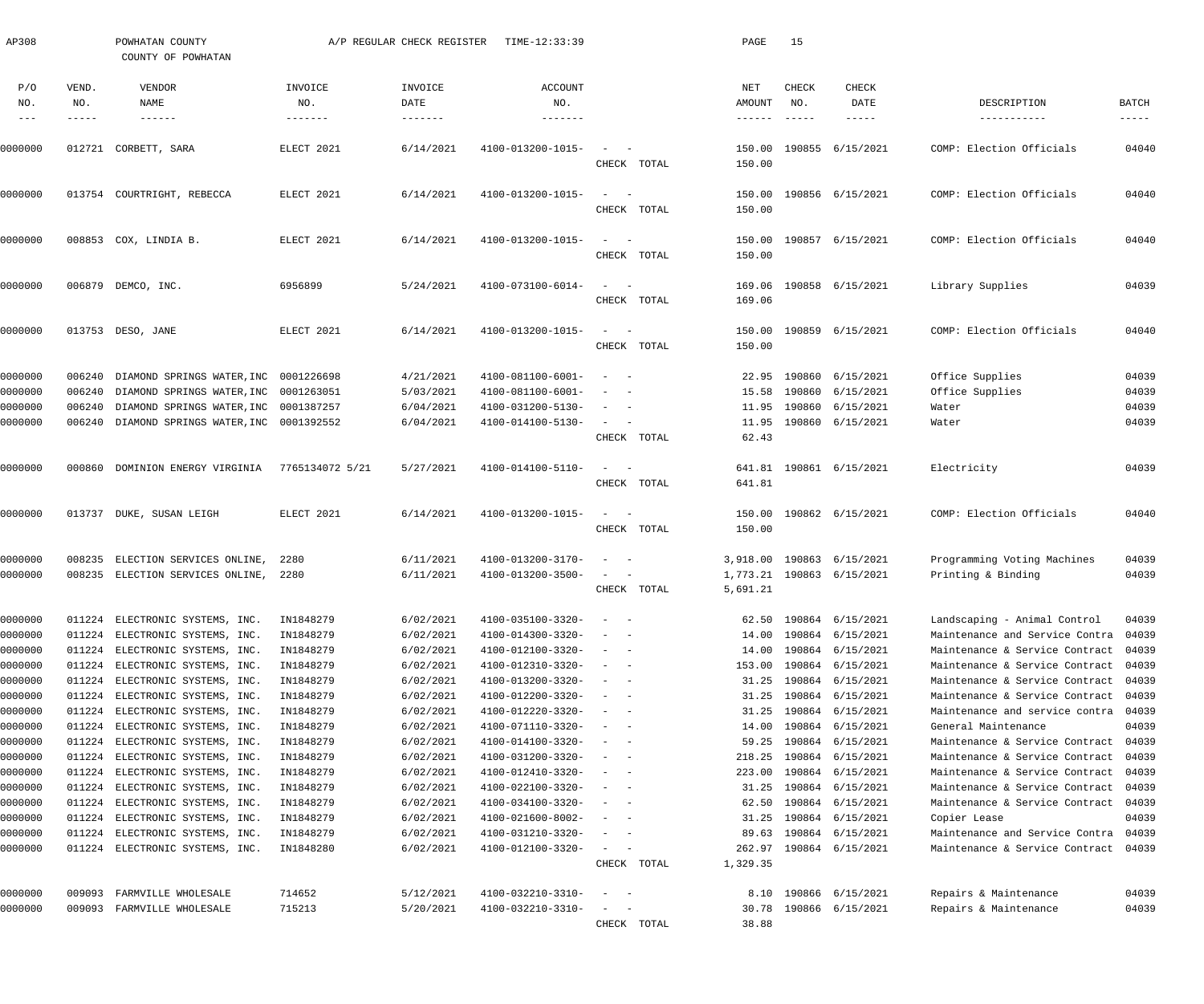| AP308      |              | POWHATAN COUNTY<br>COUNTY OF POWHATAN         |                           | A/P REGULAR CHECK REGISTER | TIME-12:33:39                    |                                                                          | PAGE             | 16           |                             |                                |       |
|------------|--------------|-----------------------------------------------|---------------------------|----------------------------|----------------------------------|--------------------------------------------------------------------------|------------------|--------------|-----------------------------|--------------------------------|-------|
| P/O<br>NO. | VEND.<br>NO. | VENDOR<br>NAME<br>$\qquad \qquad - - - - - -$ | INVOICE<br>NO.<br>------- | INVOICE<br>DATE            | <b>ACCOUNT</b><br>NO.<br>------- |                                                                          | NET<br>AMOUNT    | CHECK<br>NO. | CHECK<br>DATE               | DESCRIPTION<br>-----------     | BATCH |
| 0000000    |              | 009673 FIELDS, THERESA A.                     | ELECT 2021                | 6/14/2021                  | 4100-013200-1015-                | $\overline{\phantom{a}}$<br>$\sim$ $-$<br>CHECK TOTAL                    | 150.00<br>150.00 |              | 190867 6/15/2021            | COMP: Election Officials       | 04040 |
| 0000000    |              | 006674 FINE CREEK BAPTIST CHURCH ELECT 6/21   |                           | 6/10/2021                  | 4100-013200-5420-                | $\sim$<br>$\sim$ $-$<br>CHECK TOTAL                                      | 50.00<br>50.00   |              | 190868 6/15/2021            | Rent                           | 04040 |
| 0000000    |              | 000338 FIRE PROTECTION EQUIP. CO 00076641     |                           | 5/26/2021                  | 4100-032200-6010-                | $\overline{\phantom{m}}$<br>$\sim$                                       | 176.60           | 190869       | 6/15/2021                   | Breathing Apparatus            | 04039 |
| 0000000    |              | 000338 FIRE PROTECTION EQUIP. CO 00077604     |                           | 5/26/2021                  | 4100-032200-3310-                | $\overline{\phantom{a}}$<br>$\sim$                                       | 294.40           | 190869       | 6/15/2021                   | Equipment Repair               | 04039 |
| 0000000    |              | 000338 FIRE PROTECTION EQUIP. CO 00093122     |                           | 5/18/2021                  | 4100-032200-3320-                | $\begin{array}{cccccccccc} - & & & & & & & - \end{array}$<br>CHECK TOTAL | 8,149.70         |              | 7,678.70 190869 6/15/2021   | Maintenance & Service Contract | 04039 |
| 0000000    |              | 011099 FITCH, EASTER M.                       | ELECT 2021                | 6/14/2021                  | 4100-013200-1015-                | $\sim$<br>$\sim$ $-$<br>CHECK TOTAL                                      | 150.00<br>150.00 |              | 190870 6/15/2021            | COMP: Election Officials       | 04040 |
| 0000000    |              | 008518 FLANNAGAN, FRANKLIN L.                 | JUNE REIMB                | 6/08/2021                  | 4100-013200-5510-                | $\sim$<br>$\sim$ $-$<br>CHECK TOTAL                                      | 216.20<br>216.20 |              | 190871 6/15/2021            | Travel/Mileage/Parking/Tolls   | 04039 |
| 0000000    |              | 009500 FLEMING, GWENDOLYN                     | ELECT 2021                | 6/14/2021                  | 4100-013200-1015-                | $\sim$<br>$\sim$ $-$<br>CHECK TOTAL                                      | 150.00<br>150.00 |              | 190872 6/15/2021            | COMP: Election Officials       | 04040 |
| 0000000    |              | 011621 GILLESPIE, CAROLYN A.                  | ELECT 2021                | 6/14/2021                  | 4100-013200-1015-                | $\sim$<br>$\sim$ $-$<br>CHECK TOTAL                                      | 150.00<br>150.00 |              | 190873 6/15/2021            | COMP: Election Officials       | 04040 |
| 0000000    |              | 011100 GOODE-PERSAUD, SAMANTHA                | ELECT 2021                | 6/14/2021                  | 4100-013200-1015-                | $\sim$<br>$\sim$ $-$<br>CHECK TOTAL                                      | 200.00<br>200.00 |              | 190874 6/15/2021            | COMP: Election Officials       | 04040 |
| 0000000    |              | 009419 GOV DEALS                              | 9000056080                | 5/31/2021                  | 3100-018990-0009-                | $\sim$<br>$\sim$ $-$<br>CHECK TOTAL                                      | 18.90            |              | 18.90 190875 6/15/2021      | Sale of Equipment              | 04039 |
| 0000000    |              | 009021 GRACELAND BAPTIST CHURCH               | ELECT 6/21                | 6/10/2021                  | 4100-013200-5420-                | CHECK TOTAL                                                              | 50.00            |              | 50.00 190876 6/15/2021      | Rent                           | 04040 |
| 0000000    |              | 006013 GRAINGER                               | 9906531901                | 5/19/2021                  | 4100-014100-3310-                | $\sim$<br>$\sim$ $-$                                                     |                  |              | 391.74 190877 6/15/2021     | Repairs & Maintenance          | 04039 |
| 0000000    |              | 006013 GRAINGER                               | 9907671995                | 5/20/2021                  | 4100-014100-3310-                | $\sim$<br>$\sim$ $-$                                                     |                  |              | 26.23 190877 6/15/2021      | Repairs & Maintenance          | 04039 |
| 0000000    |              | 006013 GRAINGER                               | 9913529682                | 5/26/2021                  | 4100-014100-3310-                | $\sim$ $  -$<br>CHECK TOTAL                                              | 443.21           |              | 25.24 190877 6/15/2021      | Repairs & Maintenance          | 04039 |
| 0000000    |              | 010063 GREEN, KAYLEE                          | ELECT 2021                | 6/14/2021                  | 4100-013200-1015-                | $\frac{1}{2}$ and $\frac{1}{2}$ and $\frac{1}{2}$<br>CHECK TOTAL         | 200.00           |              | 200.00 190878 6/15/2021     | COMP: Election Officials       | 04040 |
| 0000000    |              | 013785 HARPOLD, LYNN MICHELE                  | ELECT 2021                | 6/14/2021                  | 4100-013200-1015-                | $\sim$ $  -$<br>CHECK TOTAL                                              | 150.00           |              | 150.00 190880 6/15/2021     | COMP: Election Officials       | 04040 |
| 0000000    |              | 012716 HARRISON, HANNAH                       | ELECT 2021                | 6/14/2021                  | 4100-013200-1015-                | $\sim$ $  -$<br>CHECK TOTAL                                              | 200.00           |              | 200.00 190881 6/15/2021     | COMP: Election Officials       | 04040 |
| 0000000    | 012508       | HEALTH EQUITY INC                             | 4BJ24N5                   | 6/01/2021                  | 100-000200-0012-                 | $\sim$<br>$\sim$ $-$                                                     |                  |              | 15, 138.92 190882 6/15/2021 | Payroll Clearing - FSA         | 04039 |
| 0000000    | 012508       | HEALTH EQUITY INC                             | NICE CONT.                | 6/08/2021                  | 4100-031200-2310-                | $\overline{\phantom{a}}$<br>$\sim$ $-$                                   | 85.00            |              | 190882 6/15/2021            | Medical Insurance              | 04039 |
| 0000000    | 012508       | HEALTH EQUITY INC                             | QZK1PXF                   | 6/04/2021                  | 4100-012220-2313-                | $\sim$ $  -$                                                             | 173.00           |              | 190882 6/15/2021            | HSA and FSA Admin Fees         | 04039 |
|            |              |                                               |                           |                            |                                  | CHECK TOTAL                                                              | 15,396.92        |              |                             |                                |       |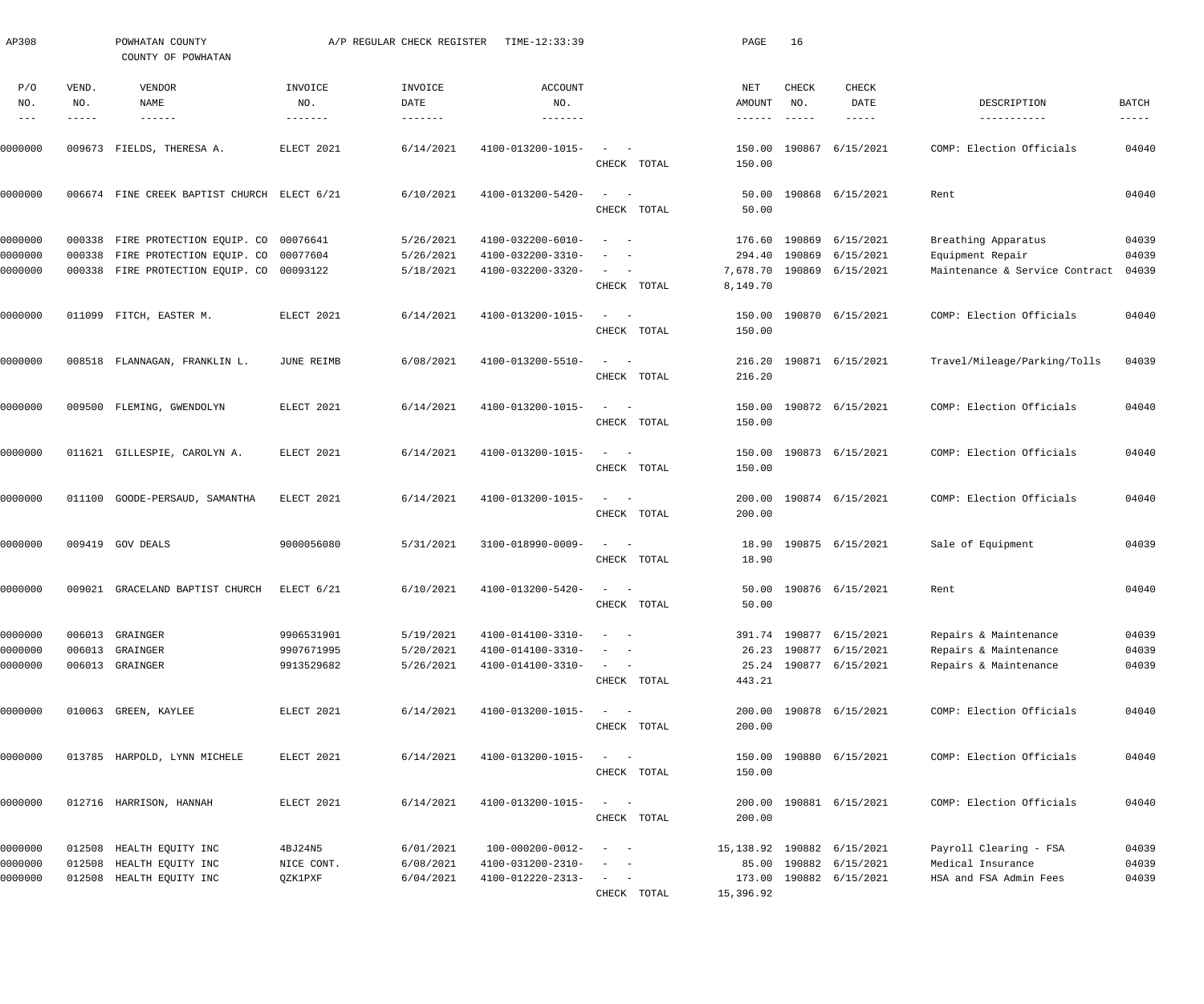| AP308                           |              | POWHATAN COUNTY<br>COUNTY OF POWHATAN                      |                                   | A/P REGULAR CHECK REGISTER | TIME-12:33:39                          |                                                                 | PAGE             | 17           |                                                     |                                                         |                      |
|---------------------------------|--------------|------------------------------------------------------------|-----------------------------------|----------------------------|----------------------------------------|-----------------------------------------------------------------|------------------|--------------|-----------------------------------------------------|---------------------------------------------------------|----------------------|
| P/O<br>NO.<br>$\qquad \qquad -$ | VEND.<br>NO. | VENDOR<br>NAME<br>$\cdots\cdots\cdots\cdots$               | INVOICE<br>NO.<br>$- - - - - - -$ | INVOICE<br>DATE            | ACCOUNT<br>NO.<br>-------              |                                                                 | NET<br>AMOUNT    | CHECK<br>NO. | CHECK<br>DATE<br>$--- - - -$                        | DESCRIPTION<br>-----------                              | BATCH<br>$- - - - -$ |
| 0000000                         | 008537       | HENSON, MARIE S.                                           | ELECT 2021                        | 6/14/2021                  | 4100-013200-1015-                      | $\sim$ $  -$<br>CHECK TOTAL                                     | 200.00<br>200.00 |              | 190883 6/15/2021                                    | COMP: Election Officials                                | 04040                |
| 0000000                         |              | 011149 HERTLESS BROTHERS                                   | 15389                             | 6/08/2021                  | 4100-032210-3310-                      | $\sim$ $  -$<br>CHECK TOTAL                                     | 275.00<br>275.00 |              | 190884 6/15/2021                                    | Repairs & Maintenance                                   | 04039                |
| 0000000                         |              | 013786 HOBSON, PAMELA J.                                   | ELECT 2021                        | 6/14/2021                  | 4100-013200-1015-                      | $\sim$ $  -$<br>CHECK TOTAL                                     | 150.00<br>150.00 |              | 190885 6/15/2021                                    | COMP: Election Officials                                | 04040                |
| 0000000                         |              | 012493 HOLLICE, EDITH                                      | ELECT 2021                        | 6/14/2021                  | 4100-013200-1015-                      | $\sim$ $  -$<br>CHECK TOTAL                                     | 150.00<br>150.00 |              | 190886 6/15/2021                                    | COMP: Election Officials                                | 04040                |
| 0000000                         |              | 013756 HUFFMAN, VICTOR                                     | ELECT 2021                        | 6/14/2021                  | 4100-013200-1015-                      | $\sim$ $  -$<br>CHECK TOTAL                                     | 150.00<br>150.00 |              | 190887 6/15/2021                                    | COMP: Election Officials                                | 04040                |
| 0000000                         |              | 011624 HULL, CAROL L.                                      | ELECT 2021                        | 6/14/2021                  | 4100-013200-1015-                      | $\sim$ $  -$<br>CHECK TOTAL                                     | 150.00<br>150.00 |              | 190888 6/15/2021                                    | COMP: Election Officials                                | 04040                |
| 0000000                         |              | 011625 HULL, JOHN R.                                       | ELECT 2021                        | 6/14/2021                  | 4100-013200-1015-                      | $\sim$ $  -$<br>CHECK TOTAL                                     | 150.00<br>150.00 |              | 190889 6/15/2021                                    | COMP: Election Officials                                | 04040                |
| 0000000                         |              | 010755 INNOVATIVE TURF                                     | 5060                              | 6/09/2021                  | 4100-014600-3320-                      | $\sim$ $ -$<br>CHECK TOTAL                                      | 1,580.95         |              | 1,580.95 190890 6/15/2021                           | Maintenance/Service Contracts                           | 04039                |
| 0000000                         |              | 013752 JOERG, III, FRANK                                   | ELECT                             | 6/14/2021                  | 4100-013200-1015-                      | $\sim$ $  -$<br>CHECK TOTAL                                     | 150.00           |              | 150.00 190891 6/15/2021                             | COMP: Election Officials                                | 04040                |
| 0000000                         |              | 014028 JONES, LINDA                                        | ELECT 2021                        | 6/14/2021                  | 4100-013200-1015-                      | $\sim$ $  -$<br>CHECK TOTAL                                     | 200.00           |              | 200.00 190892 6/15/2021                             | COMP: Election Officials                                | 04040                |
| 0000000                         |              | 008708 JONES, SUSAN H.                                     | ELECT 2021                        | 6/14/2021                  | $4100 - 013200 - 1015 - - -$           | CHECK TOTAL                                                     | 200.00           |              | 200.00 190893 6/15/2021                             | COMP: Election Officials                                | 04040                |
| 0000000                         |              | 012153 JUDD, FRANCES                                       | ELECT 2021                        | 6/14/2021                  | 4100-013200-1015-                      | $\mathcal{L} = \{1, \ldots, n\}$<br>CHECK TOTAL                 | 150.00           |              | 150.00 190894 6/15/2021                             | COMP: Election Officials                                | 04040                |
| 0000000<br>0000000              |              | 010811 LAND AND COATES, INC<br>010811 LAND AND COATES, INC | 3557157<br>3557980                | 5/24/2021<br>5/25/2021     | 4100-014500-3319-<br>4100-032220-3310- | $\mathcal{L} = \{1, \ldots, n\}$<br>$\sim$ $  -$<br>CHECK TOTAL | 1,460.77         |              | 1,439.81 190895 6/15/2021<br>20.96 190895 6/15/2021 | Equipment Repairs and Maintena<br>Repairs & Maintenance | 04039<br>04039       |
| 0000000                         |              | 009691 LAYMAN IRRIGATION &                                 | $25914 - M$                       | 6/08/2021                  | 4100-014600-3310-                      | $\sim$ $  -$<br>CHECK TOTAL                                     | 2,296.25         |              | 2,296.25 190896 6/15/2021                           | Repairs and Maintenance                                 | 04039                |
| 0000000                         |              | 011104 LILLYWHITE, DONALD P.                               | ELECT 2021                        | 6/14/2021                  | 4100-013200-1015-                      | $\sim$ $  -$<br>CHECK TOTAL                                     | 150.00           |              | 150.00 190897 6/15/2021                             | COMP: Election Officials                                | 04040                |
| 0000000                         |              | 013781 LINK, PHYLLIS D.                                    | ELECT 2021                        | 6/14/2021                  | 4100-013200-1015-                      | $\sim$ $  -$<br>CHECK TOTAL                                     | 150.00           |              | 150.00 190898 6/15/2021                             | COMP: Election Officials                                | 04040                |
| 0000000                         |              | 011105 LLEWELLYN, CATHY LEE                                | ELECT 2021                        | 6/14/2021                  | 4100-013200-1015-                      | $\sim$ $  -$<br>CHECK TOTAL                                     | 150.00           |              | 150.00 190899 6/15/2021                             | COMP: Election Officials                                | 04040                |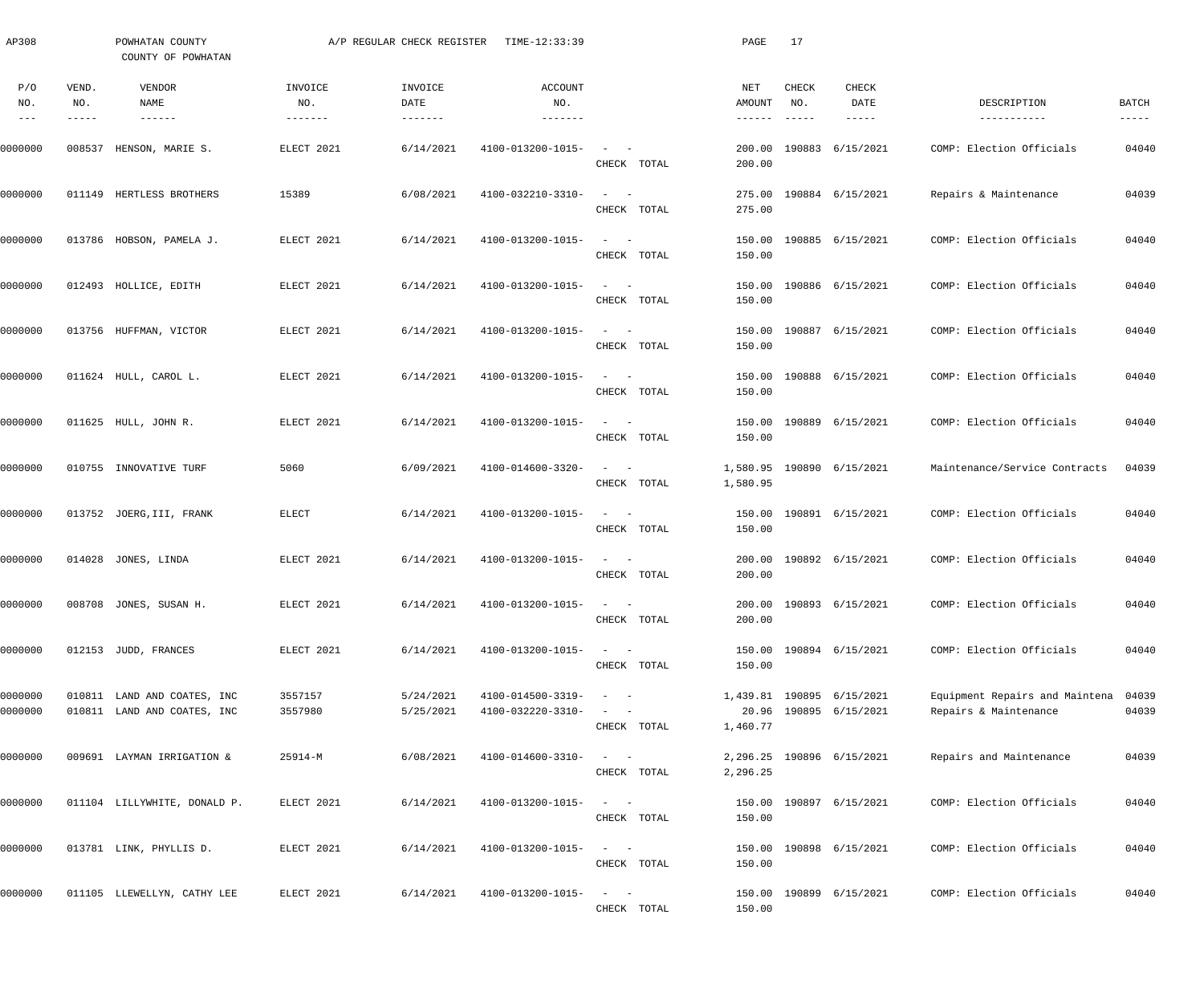| AP308                         |                            | POWHATAN COUNTY<br>COUNTY OF POWHATAN                                    |                            | A/P REGULAR CHECK REGISTER           | TIME-12:33:39                                               |                                                                       | PAGE                           | 18                            |                                                          |                                                                        |                             |
|-------------------------------|----------------------------|--------------------------------------------------------------------------|----------------------------|--------------------------------------|-------------------------------------------------------------|-----------------------------------------------------------------------|--------------------------------|-------------------------------|----------------------------------------------------------|------------------------------------------------------------------------|-----------------------------|
| P/O<br>NO.                    | VEND.<br>NO.<br>-----      | VENDOR<br>NAME<br>$- - - - - - -$                                        | INVOICE<br>NO.<br>-------  | INVOICE<br>DATE<br>$- - - - - - - -$ | ACCOUNT<br>NO.                                              |                                                                       | NET<br><b>AMOUNT</b><br>------ | CHECK<br>NO.<br>$- - - - - -$ | CHECK<br>DATE<br>-----                                   | DESCRIPTION<br>-----------                                             | <b>BATCH</b><br>$- - - - -$ |
| 0000000                       | 008522                     | LOWENTHAL JR., H JOSEPH                                                  | ELECT 2021                 | 6/14/2021                            | 4100-013200-1015-                                           | CHECK TOTAL                                                           | 200.00<br>200.00               |                               | 190900 6/15/2021                                         | COMP: Election Officials                                               | 04040                       |
| 0000000                       |                            | 006672 MACON FIRE DEPARTMENT                                             | ELECT 6/21                 | 6/10/2021                            | 4100-013200-5420-                                           | CHECK TOTAL                                                           | 50.00<br>50.00                 |                               | 190901 6/15/2021                                         | Rent                                                                   | 04040                       |
| 0000000                       |                            | 013264 MADISON, COURTNEY L                                               | ELECT 2021                 | 6/14/2021                            | 4100-013200-1015-                                           | $\sim$<br>CHECK TOTAL                                                 | 150.00<br>150.00               |                               | 190902 6/15/2021                                         | COMP: Election Officials                                               | 04040                       |
| 0000000                       |                            | 006667 MANAKIN EPISCOPAL CHURCH                                          | $ELEC$ 6/21                | 6/10/2021                            | 4100-013200-5420-                                           | CHECK TOTAL                                                           | 50.00<br>50.00                 |                               | 190903 6/15/2021                                         | Rent                                                                   | 04040                       |
| 0000000                       |                            | 010765 MATTHEW BENDER & CO, INC. 25556940 6/21                           |                            | 6/07/2021                            | 4100-011010-3002-                                           | $\sim$<br>CHECK TOTAL                                                 | 121.37                         |                               | 121.37 190904 6/15/2021                                  | County Code                                                            | 04039                       |
| 0000000                       |                            | 011626 MAXEY, JAMES GORDON                                               | ELECT 2021                 | 6/14/2021                            | 4100-013200-1015-                                           | $\sim$<br>$\sim$ $-$<br>CHECK TOTAL                                   | 150.00<br>150.00               |                               | 190905 6/15/2021                                         | COMP: Election Officials                                               | 04040                       |
| 0000000                       |                            | 013750 MCCORMICK, VICTORIA                                               | ELECT 2021                 | 6/14/2021                            | 4100-013200-1015-                                           | $\sim$<br>$\sim$ $-$<br>CHECK TOTAL                                   | 150.00<br>150.00               |                               | 190906 6/15/2021                                         | COMP: Election Officials                                               | 04040                       |
| 0000000<br>0000000            |                            | 009666 MID-ATLANTIC CONTROLS<br>009666 MID-ATLANTIC CONTROLS             | 29491<br>29491             | 6/01/2021<br>6/01/2021               | 4100-032220-3320-<br>4100-014100-3320-                      | $\sim$ $-$                                                            | 450.00<br>450.00               |                               | 190907 6/15/2021<br>190907 6/15/2021                     | Maintenance & Service Contract<br>Maintenance & Service Contract 04039 | 04039                       |
| 0000000<br>0000000            |                            | 013176 MIDWEST TAPE, LLC<br>013176 MIDWEST TAPE, LLC                     | 500487243<br>500521731     | 5/24/2021<br>6/02/2021               | 4100-073100-6012-<br>4100-073100-6012-                      | CHECK TOTAL                                                           | 900.00<br>19.49<br>170.17      |                               | 190908 6/15/2021<br>190908 6/15/2021                     | Books & Subscriptions<br>Books & Subscriptions                         | 04039<br>04039              |
|                               |                            |                                                                          |                            |                                      |                                                             | CHECK TOTAL                                                           | 189.66                         |                               |                                                          |                                                                        |                             |
| 0000000                       |                            | 010603 MILLS, BETHANY                                                    | ELECT 2021                 | 6/14/2021                            | 4100-013200-1015-                                           | $\sim$<br>CHECK TOTAL                                                 | 150.00                         |                               | 150.00 190909 6/15/2021                                  | COMP: Election Officials                                               | 04040                       |
| 0000000<br>0000000            | 006610<br>006610           | MO-JOHNS SANITATION<br>MO-JOHNS SANITATION                               | 137489<br>137490           | 6/01/2021<br>6/01/2021               | 4100-014600-3311-<br>4100-014600-3311-                      | $\hspace{0.1mm}-\hspace{0.1mm}$<br>$\overline{\phantom{a}}$<br>$\sim$ | 103.00<br>231.00               |                               | 190910 6/15/2021<br>190910 6/15/2021                     | Portable Bathrooms<br>Portable Bathrooms                               | 04039<br>04039              |
| 0000000<br>0000000<br>0000000 | 006610<br>006610<br>006610 | MO-JOHNS SANITATION<br>MO-JOHNS SANITATION<br>MO-JOHNS SANITATION        | 137491<br>137492<br>137493 | 6/01/2021<br>6/01/2021<br>6/01/2021  | 4100-014600-3311-<br>4100-014600-3311-<br>4100-014600-3311- | $\sim$<br>$\sim$<br>$\sim$<br>$\sim$<br>$\sim$                        | 103.00<br>231.00<br>103.00     |                               | 190910 6/15/2021<br>190910 6/15/2021<br>190910 6/15/2021 | Portable Bathrooms<br>Portable Bathrooms<br>Portable Bathrooms         | 04039<br>04039<br>04039     |
| 0000000<br>0000000<br>0000000 | 006610<br>006610           | MO-JOHNS SANITATION<br>MO-JOHNS SANITATION<br>006610 MO-JOHNS SANITATION | 137494<br>137495<br>137496 | 6/01/2021<br>6/01/2021<br>6/01/2021  | 4100-014600-3311-<br>4100-014600-3311-<br>4100-014600-3311- | $\sim$<br>$\sim$<br>$\sim$                                            | 128.00<br>103.00<br>103.00     |                               | 190910 6/15/2021<br>190910 6/15/2021<br>190910 6/15/2021 | Portable Bathrooms<br>Portable Bathrooms<br>Portable Bathrooms         | 04039<br>04039<br>04039     |
| 0000000<br>0000000            | 006610                     | MO-JOHNS SANITATION<br>006610 MO-JOHNS SANITATION                        | 137497<br>137498           | 6/01/2021<br>6/01/2021               | 4100-014600-3311-<br>4100-014600-3311-                      | $\sim$<br>$\sim$<br>CHECK TOTAL                                       | 103.00<br>231.00<br>1,439.00   |                               | 190910 6/15/2021<br>190910 6/15/2021                     | Portable Bathrooms<br>Portable Bathrooms                               | 04039<br>04039              |
| 0000000                       | 006610                     | MO-JOHNS SANITATION                                                      | 137499                     | 6/01/2021                            | 4100-014600-3311-                                           | $\sim$                                                                | 103.00                         |                               | 190911 6/15/2021                                         | Portable Bathrooms                                                     | 04039                       |
| 0000000<br>0000000            | 006610                     | MO-JOHNS SANITATION<br>006610 MO-JOHNS SANITATION                        | 137500<br>137501           | 6/01/2021<br>6/01/2021               | 4100-014100-3311-<br>4100-014600-3311-                      | $\sim$<br>$\sim$ $-$<br>$\alpha = 1, \ldots, \alpha$<br>CHECK TOTAL   | 128.00<br>103.00<br>334.00     |                               | 190911 6/15/2021<br>190911 6/15/2021                     | Planned Maintenance<br>Portable Bathrooms                              | 04039<br>04039              |
| 0000000                       | 009679                     | MORRIS, VICTOR HARDING                                                   | ELECT 2021                 | 6/14/2021                            | 4100-013200-1015-                                           | $\sim$<br>$\sim$ $-$<br>CHECK TOTAL                                   | 150.00<br>150.00               |                               | 190912 6/15/2021                                         | COMP: Election Officials                                               | 04040                       |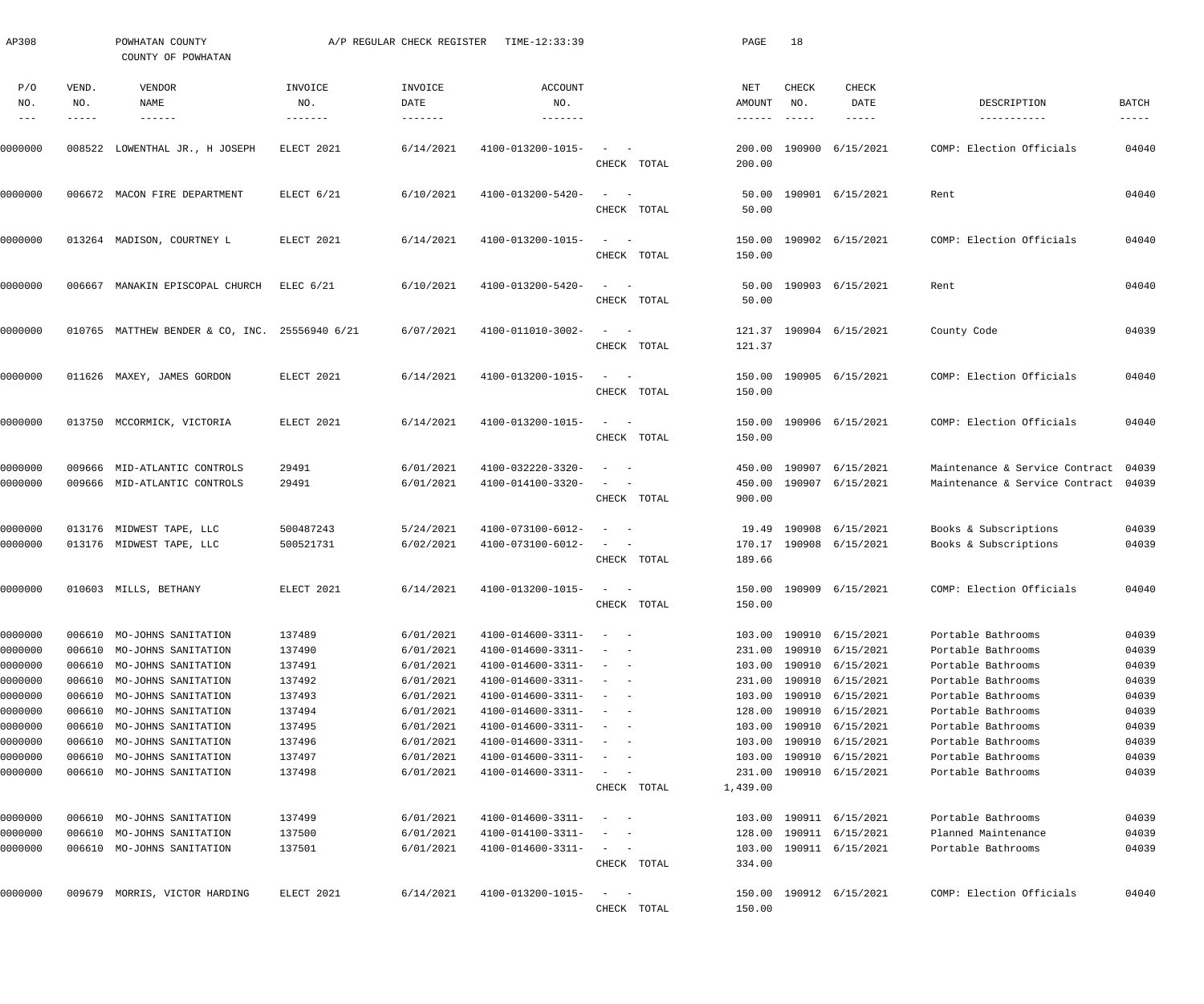| AP308                    |               | POWHATAN COUNTY<br>COUNTY OF POWHATAN             |                               | A/P REGULAR CHECK REGISTER       | TIME-12:33:39                |                                                                                                              |             | PAGE             | 19                        |                                         |                          |                               |
|--------------------------|---------------|---------------------------------------------------|-------------------------------|----------------------------------|------------------------------|--------------------------------------------------------------------------------------------------------------|-------------|------------------|---------------------------|-----------------------------------------|--------------------------|-------------------------------|
| P/O<br>NO.               | VEND.<br>NO.  | VENDOR<br>NAME                                    | INVOICE<br>NO.                | INVOICE<br>DATE                  | ACCOUNT<br>NO.               |                                                                                                              |             | NET<br>AMOUNT    | CHECK<br>NO.              | CHECK<br>DATE                           | DESCRIPTION              | BATCH                         |
| $\frac{1}{2}$<br>0000000 | $- - - - - -$ | $- - - - - - -$<br>006673 MT. ZION BAPTIST CHURCH | $- - - - - - -$<br>ELECT 6/21 | $- - - - - - - - -$<br>6/10/2021 | 4100-013200-5420-            | $\sim$<br>$\sim$ $-$                                                                                         | CHECK TOTAL | -------<br>50.00 | $\qquad \qquad - - - - -$ | $- - - - - -$<br>50.00 190914 6/15/2021 | -----------<br>Rent      | $\cdots\cdots\cdots$<br>04040 |
| 0000000                  |               | 007297 NAFECO, INC.                               | 1091161                       | 6/04/2021                        | 4100-032200-6011-            | $\frac{1}{2} \left( \frac{1}{2} \right) \left( \frac{1}{2} \right) = \frac{1}{2} \left( \frac{1}{2} \right)$ | CHECK TOTAL | 399.65           |                           | 399.65 190915 6/15/2021                 | Protective Gear/Uniforms | 04041                         |
| 0000000                  |               | 012492 NEWTON, GAIL                               | ELECT 2021                    | 6/14/2021                        | 4100-013200-1015-            | $\sim$ $  -$                                                                                                 | CHECK TOTAL | 150.00           |                           | 150.00 190916 6/15/2021                 | COMP: Election Officials | 04040                         |
| 0000000                  |               | 009681 PALSA, BARBARA JO SANTIAGO ELECT 2021      |                               | 6/14/2021                        | 4100-013200-1015-            | $\sim$ $  -$                                                                                                 | CHECK TOTAL | 200.00           |                           | 200.00 190917 6/15/2021                 | COMP: Election Officials | 04040                         |
| 0000000                  |               | 009682 PALSA, ELISABETH SANTIAGO                  | ELECT 2021                    | 6/14/2021                        | 4100-013200-1015-            | $\sim$ $  -$                                                                                                 | CHECK TOTAL | 200.00           |                           | 200.00 190918 6/15/2021                 | COMP: Election Officials | 04040                         |
| 0000000                  |               | 000375 PIEDMONT REGIONAL JAIL                     | 3632                          | 5/31/2021                        | 4100-033400-3841-            | $\sim$ $ -$                                                                                                  | CHECK TOTAL | 38,456.00        |                           | 38,456.00 190919 6/15/2021              | Detention of Adults      | 04041                         |
| 0000000                  |               | 006653 PITNEY BOWES                               | 3313562111                    | 5/27/2021                        | 4100-021200-5210-            | $\sim$ $ -$                                                                                                  | CHECK TOTAL | 150.00           |                           | 150.00 190920 6/15/2021                 | Postage                  | 04041                         |
| 0000000                  |               | 012154 PLOWCHA, CAROL                             | ELECT 2021                    | 6/14/2021                        | 4100-013200-1015-            | $\sim$ $ -$                                                                                                  | CHECK TOTAL | 150.00           |                           | 150.00 190921 6/15/2021                 | COMP: Election Officials | 04040                         |
| 0000000                  |               | 014027 PLOWCHA, JOHN                              | ELECT 2021                    | 6/14/2021                        | 4100-013200-1015-            | $\sim$ $  -$                                                                                                 | CHECK TOTAL | 150.00           |                           | 150.00 190922 6/15/2021                 | COMP: Election Officials | 04040                         |
| 0000000                  |               | 001250 POWHATAN AUTO & TRACTOR                    | 641382                        | 5/13/2021                        | 4100-014100-3310-            | $\sim$ $  -$                                                                                                 | CHECK TOTAL | 5.99             |                           | 5.99 190923 6/15/2021                   | Repairs & Maintenance    | 04041                         |
| 0000000                  |               | 007947 POWHATAN CHRISTIAN                         | ELECT 6/21                    | 6/10/2021                        | $4100 - 013200 - 5420 - - -$ |                                                                                                              | CHECK TOTAL | 50.00            |                           | 50.00 190924 6/15/2021                  | Rent                     | 04040                         |
| 0000000                  | 009020        | POWHATAN COMMUNITY CHURCH ELECT 6/21              |                               | 6/10/2021                        | 4100-013200-5420-            | $\sim$<br>$\overline{\phantom{a}}$                                                                           | CHECK TOTAL | 50.00<br>50.00   |                           | 190925 6/15/2021                        | Rent                     | 04040                         |
| 0000000                  | 012955        | POWHATAN COUNTY PUBLIC                            | 146                           | 3/31/2021                        | 4100-081100-6008-            | $\sim$ $-$                                                                                                   |             |                  |                           | 91.04 190926 6/15/2021                  | Gas/Grease/Oil           | 04038                         |
| 0000000                  | 012955        | POWHATAN COUNTY PUBLIC                            | 146                           | 3/31/2021                        | 4100-035100-6008-            |                                                                                                              |             | 340.15           | 190926                    | 6/15/2021                               | Gas/Grease/Oil           | 04038                         |
| 0000000                  | 012955        | POWHATAN COUNTY PUBLIC                            | 146                           | 3/31/2021                        | 4100-031200-6008-            | $\overline{\phantom{a}}$                                                                                     |             | 7,491.78         |                           | 190926 6/15/2021                        | Gas/Grease/Oil           | 04038                         |
| 0000000                  | 012955        | POWHATAN COUNTY PUBLIC                            | 146                           | 3/31/2021                        | 4100-031210-6008-            | $\overline{\phantom{a}}$                                                                                     |             | 40.57            | 190926                    | 6/15/2021                               | Gas/Greases/Oil          | 04038                         |
| 0000000                  | 012955        | POWHATAN COUNTY PUBLIC                            | 146                           | 3/31/2021                        | 4100-032200-5120-            | $\overline{\phantom{a}}$                                                                                     |             | 4,151.69         |                           | 190926 6/15/2021                        | Apparatus Fuel           | 04038                         |
| 0000000                  | 012955        | POWHATAN COUNTY PUBLIC                            | 146                           | 3/31/2021                        | 4100-034100-6008-            | $\overline{\phantom{a}}$                                                                                     |             |                  |                           | 231.51 190926 6/15/2021                 | Gas/Grease/Oil           | 04038                         |
| 0000000                  | 012955        | POWHATAN COUNTY PUBLIC                            | 146                           | 3/31/2021                        | 4100-012510-6008-            | $\overline{\phantom{a}}$                                                                                     |             | 40.21            | 190926                    | 6/15/2021                               | Gas/Grease/Oil           | 04038                         |
| 0000000                  | 012955        | POWHATAN COUNTY PUBLIC                            | 146                           | 3/31/2021                        | 4100-014500-6008-            | $\overline{\phantom{a}}$                                                                                     |             | 510.21           |                           | 190926 6/15/2021                        | Gas/Grease/Oil           | 04038                         |
| 0000000                  | 012955        | POWHATAN COUNTY PUBLIC                            | 146                           | 3/31/2021                        | 4100-014100-6008-            | $\overline{\phantom{a}}$                                                                                     |             | 338.85           |                           | 190926 6/15/2021                        | Gas/Grease/Oil           | 04038                         |
| 0000000                  | 012955        | POWHATAN COUNTY PUBLIC                            | 147                           | 3/31/2021                        | 4100-035100-6008-            | $\overline{\phantom{a}}$                                                                                     |             | 341.02           |                           | 190926 6/15/2021                        | Gas/Grease/Oil           | 04047                         |
| 0000000                  | 012955        | POWHATAN COUNTY PUBLIC                            | 147                           | 3/31/2021                        | 4100-031200-6008-            | $\overline{\phantom{a}}$                                                                                     |             | 6,977.72         | 190926                    | 6/15/2021                               | Gas/Grease/Oil           | 04047                         |
| 0000000                  | 012955        | POWHATAN COUNTY PUBLIC                            | 147                           | 3/31/2021                        | 4100-031210-6008-            | $\overline{\phantom{a}}$                                                                                     |             | 28.18            |                           | 190926 6/15/2021                        | Gas/Greases/Oil          | 04047                         |
| 0000000                  | 012955        | POWHATAN COUNTY PUBLIC                            | 147                           | 3/31/2021                        | 4100-032200-5120-            | $-$<br>$\overline{\phantom{a}}$                                                                              |             | 3,833.19         |                           | 190926 6/15/2021                        | Apparatus Fuel           | 04047                         |
| 0000000                  | 012955        | POWHATAN COUNTY PUBLIC                            | 147                           | 3/31/2021                        | 4100-014500-6008-            | $\overline{\phantom{a}}$<br>$\overline{\phantom{a}}$                                                         |             | 476.38           |                           | 190926 6/15/2021                        | Gas/Grease/Oil           | 04047                         |
| 0000000                  | 012955        | POWHATAN COUNTY PUBLIC                            | 147                           | 3/31/2021                        | 4100-014100-6008-            | $\sim$ 100 $\sim$ 100 $\sim$                                                                                 |             |                  |                           | 242.87 190926 6/15/2021                 | Gas/Grease/Oil           | 04047                         |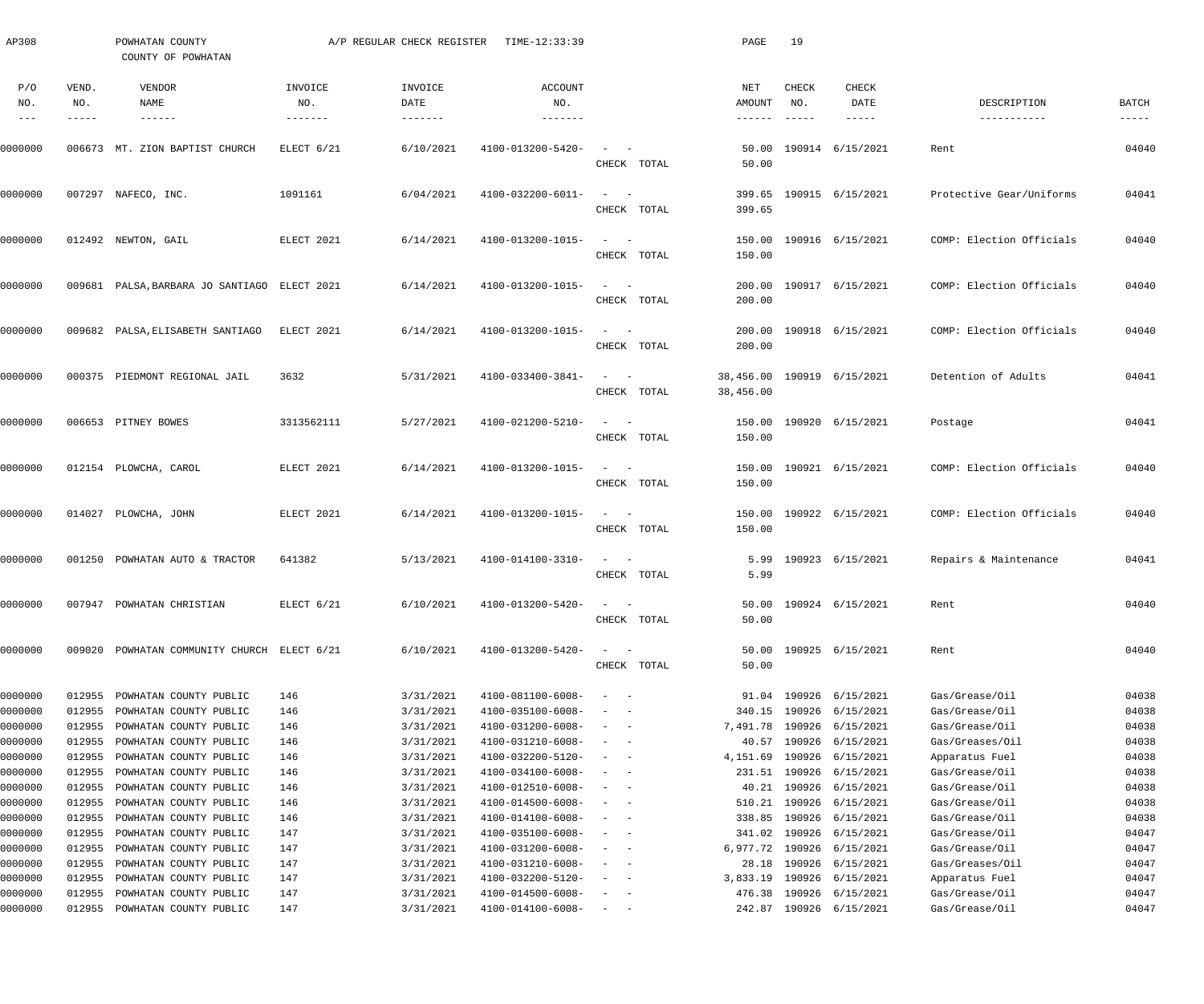| AP308              |                  | POWHATAN COUNTY<br>COUNTY OF POWHATAN            |                   | A/P REGULAR CHECK REGISTER | TIME-12:33:39                          |                                                      | PAGE            | 20                        |                         |                                  |                |
|--------------------|------------------|--------------------------------------------------|-------------------|----------------------------|----------------------------------------|------------------------------------------------------|-----------------|---------------------------|-------------------------|----------------------------------|----------------|
| P/O<br>NO.         | VEND.<br>NO.     | VENDOR<br>NAME                                   | INVOICE<br>NO.    | INVOICE<br>DATE            | <b>ACCOUNT</b><br>NO.                  |                                                      | NET<br>AMOUNT   | CHECK<br>NO.              | CHECK<br>DATE           | DESCRIPTION                      | <b>BATCH</b>   |
| $--\,$ $-$         | -----            |                                                  | $- - - - - - - -$ | $- - - - - - -$            | $- - - - - - - -$                      |                                                      | $- - - - - - -$ | $\qquad \qquad - - - - -$ | $- - - - - -$           | -----------                      | $- - - - -$    |
|                    |                  |                                                  |                   |                            |                                        |                                                      |                 |                           |                         |                                  |                |
| 0000000            | 012955           | POWHATAN COUNTY PUBLIC                           | 147               | 3/31/2021                  | 4100-034100-6008-<br>4100-012510-6008- |                                                      | 232.21          | 190926                    | 6/15/2021               | Gas/Grease/Oil<br>Gas/Grease/Oil | 04047          |
| 0000000<br>0000000 | 012955<br>012955 | POWHATAN COUNTY PUBLIC<br>POWHATAN COUNTY PUBLIC | 147<br>147        | 3/31/2021<br>3/31/2021     | 4100-081100-6008-                      | $\overline{\phantom{m}}$<br>$\sim$                   | 20.03<br>101.48 | 190926<br>190926          | 6/15/2021<br>6/15/2021  | Gas/Grease/Oil                   | 04047<br>04047 |
| 0000000            | 012955           | POWHATAN COUNTY PUBLIC                           | 147               | 3/31/2021                  | 4100-083500-6008-                      | $\sim$<br>$\sim$                                     | 40.87           |                           | 190926 6/15/2021        | Gas/Grease/Oil                   | 04047          |
|                    |                  |                                                  |                   |                            |                                        | CHECK TOTAL                                          | 25,529.96       |                           |                         |                                  |                |
| 0000000            | 012340           | PRICE SUPPLY COMPANY, INC                        | 2105-106467       | 5/03/2021                  | 4100-014100-3310-                      | $\sim$<br>$\sim$ $-$                                 | 349.60          |                           | 190927 6/15/2021        | Repairs & Maintenance            | 04041          |
|                    |                  |                                                  |                   |                            |                                        | CHECK TOTAL                                          | 349.60          |                           |                         |                                  |                |
| 0000000            |                  | 008163 PRICE, PAULA                              | ELECT 2021        | 6/14/2021                  | 4100-013200-1015-                      | $\sim$<br>$\sim$ $-$                                 | 200.00          |                           | 190928 6/15/2021        | COMP: Election Officials         | 04040          |
|                    |                  |                                                  |                   |                            |                                        | CHECK TOTAL                                          | 200.00          |                           |                         |                                  |                |
| 0000000            | 010905           | PRIORITY FIRE PROTECTION                         | 30423             | 5/17/2021                  | 4100-014100-3320-                      | $\sim$ $-$                                           | 750.00          | 190929                    | 6/15/2021               | Maintenance & Service Contract   | 04041          |
| 0000000            | 010905           | PRIORITY FIRE PROTECTION                         | 30423             | 5/17/2021                  | 4100-032220-3320-                      | $\overline{\phantom{a}}$<br>$\overline{\phantom{a}}$ | 250.00          | 190929                    | 6/15/2021               | Maintenance & Service Contract   | 04041          |
|                    |                  |                                                  |                   |                            |                                        | CHECK TOTAL                                          | 1,000.00        |                           |                         |                                  |                |
| 0000000            |                  | 000620 R. C. GOODWYN & SONS, INC 0962361         |                   | 5/27/2021                  | 4100-032210-3310-                      | $\sim$<br>$\sim$ $-$                                 | 1.40            |                           | 190930 6/15/2021        | Repairs & Maintenance            | 04041          |
|                    |                  |                                                  |                   |                            |                                        | CHECK TOTAL                                          | 1.40            |                           |                         |                                  |                |
| 0000000            |                  | 013747 RADER, AMBER                              | ELECT 2021        | 6/14/2021                  | 4100-013200-1015-                      | $\sim$<br>$\sim$ $-$                                 | 150.00          |                           | 190931 6/15/2021        | COMP: Election Officials         | 04040          |
|                    |                  |                                                  |                   |                            |                                        | CHECK TOTAL                                          | 150.00          |                           |                         |                                  |                |
| 0000000            | 010728           | REAMES, JEANETTE C.                              | ELECT 2021        | 6/14/2021                  | 4100-013200-1015-                      | $\sim$<br>$\sim$ $-$                                 | 200.00          |                           | 190932 6/15/2021        | COMP: Election Officials         | 04040          |
|                    |                  |                                                  |                   |                            |                                        | CHECK TOTAL                                          | 200.00          |                           |                         |                                  |                |
| 0000000            |                  | 013262 REID, ANDREW                              | ELECT 2021        | 6/14/2021                  | 4100-013200-1015-                      | $\sim$<br>$\sim$ $-$                                 | 150.00          |                           | 190933 6/15/2021        | COMP: Election Officials         | 04040          |
|                    |                  |                                                  |                   |                            |                                        | CHECK TOTAL                                          | 150.00          |                           |                         |                                  |                |
| 0000000            | 012509           | RICHMOND SUBURBAN NEWS                           | 3267330 2/21      | 2/28/2021                  | 4100-011010-3600-                      | $\overline{\phantom{a}}$                             | 807.00          |                           | 190934 6/15/2021        | Advertising                      | 04041          |
| 0000000            | 012509           | RICHMOND SUBURBAN NEWS                           | 3272193 3/21      | 3/28/2021                  | 4100-081100-3600-                      | $\sim$<br>$\sim$                                     |                 |                           | 288.25 190934 6/15/2021 | Advertising                      | 04041          |
| 0000000            |                  | 012509 RICHMOND SUBURBAN NEWS                    | 3276292 5/21      | 5/30/2021                  | 4100-011010-3600-                      |                                                      |                 |                           | 610.00 190934 6/15/2021 | Advertising                      | 04041          |
| 0000000            |                  | 012509 RICHMOND SUBURBAN NEWS                    | 3437780 05/21     | 5/30/2021                  | 4100-012410-3600-                      | $\alpha = 1, \ldots, n-1$                            |                 |                           | 200.50 190934 6/15/2021 | Advertising                      | 04041          |
|                    |                  |                                                  |                   |                            |                                        | CHECK TOTAL                                          | 1,905.75        |                           |                         |                                  |                |
| 0000000            |                  | 009158 RICHWEB, INC.                             | 21-152-127        | 6/01/2021                  | 4100-073100-3140-                      | $\alpha = 1, \ldots, n-1$                            |                 |                           | 240.00 190935 6/15/2021 | Professional Services            | 04041          |
|                    |                  |                                                  |                   |                            |                                        | CHECK TOTAL                                          | 240.00          |                           |                         |                                  |                |
| 0000000            |                  | 012712 ROYAL, SHIRLEY                            | ELECT 2021        | 6/14/2021                  | 4100-013200-1015-                      | $\alpha = 1, \ldots, n-1$                            |                 |                           | 200.00 190936 6/15/2021 | COMP: Election Officials         | 04040          |
|                    |                  |                                                  |                   |                            |                                        | CHECK TOTAL                                          | 200.00          |                           |                         |                                  |                |
| 0000000            |                  | 012717 SAGER, JOHN                               | ELECT 2021        | 6/14/2021                  | 4100-013200-1015-                      | $\alpha = 1, \ldots, \alpha$ .                       |                 |                           | 150.00 190937 6/15/2021 | COMP: Election Officials         | 04040          |
|                    |                  |                                                  |                   |                            |                                        | CHECK TOTAL                                          | 150.00          |                           |                         |                                  |                |
| 0000000            |                  | 010880 SANDERS, VERONICA G.                      | ELECT 2021        | 6/14/2021                  | 4100-013200-1015-                      | $\alpha = 1, \ldots, \alpha$ .                       |                 |                           | 150.00 190938 6/15/2021 | COMP: Election Officials         | 04040          |
|                    |                  |                                                  |                   |                            |                                        | CHECK TOTAL                                          | 150.00          |                           |                         |                                  |                |
| 0000000            |                  | 013755 SCHULENBURG, DAVID                        | ELECT 2021        | 6/14/2021                  | 4100-013200-1015-                      | $\alpha = 1, \ldots, \alpha$ .                       |                 |                           | 150.00 190939 6/15/2021 | COMP: Election Officials         | 04040          |
|                    |                  |                                                  |                   |                            |                                        | CHECK TOTAL                                          | 150.00          |                           |                         |                                  |                |
| 0000000            |                  | 010881 SMITH, DONALD JAMES                       | ELECT 2021        | 6/14/2021                  | 4100-013200-1015-                      | $\alpha = 1, \ldots, \alpha$                         |                 |                           | 150.00 190941 6/15/2021 | COMP: Election Officials         | 04040          |
|                    |                  |                                                  |                   |                            |                                        | CHECK TOTAL                                          | 150.00          |                           |                         |                                  |                |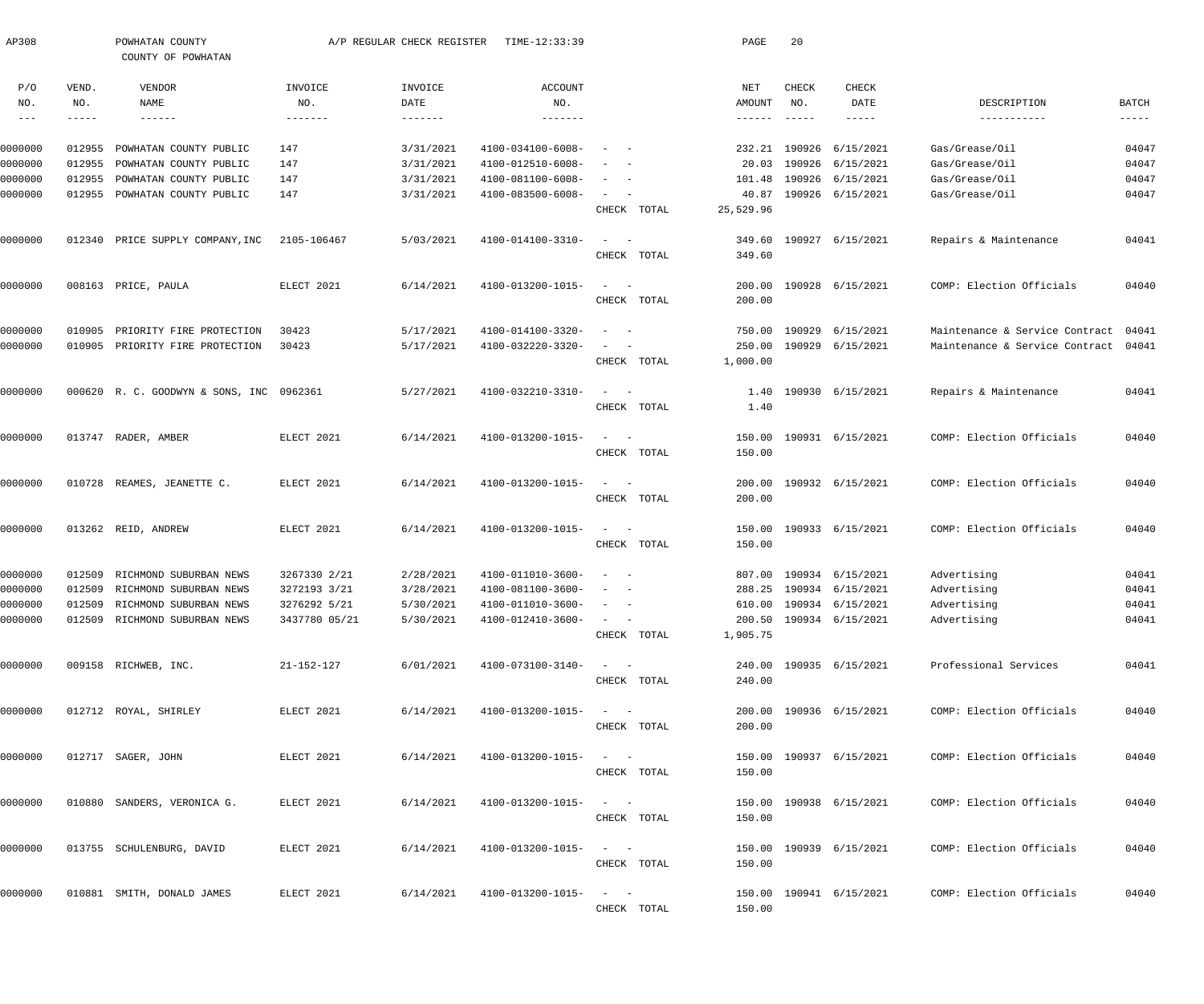| AP308      |              | POWHATAN COUNTY<br>COUNTY OF POWHATAN      |                           | A/P REGULAR CHECK REGISTER     | TIME-12:33:39                    |                                                                                                              | PAGE                       | 21           |                           |                                      |                      |
|------------|--------------|--------------------------------------------|---------------------------|--------------------------------|----------------------------------|--------------------------------------------------------------------------------------------------------------|----------------------------|--------------|---------------------------|--------------------------------------|----------------------|
| P/O<br>NO. | VEND.<br>NO. | VENDOR<br>NAME                             | INVOICE<br>NO.<br>------- | INVOICE<br>DATE                | <b>ACCOUNT</b><br>NO.<br>------- |                                                                                                              | NET<br>AMOUNT              | CHECK<br>NO. | CHECK<br>DATE             | DESCRIPTION<br>-----------           | <b>BATCH</b>         |
| 0000000    | 001320       | $- - - - - - -$<br>SOUTHERN POLICE         | 204778                    | $- - - - - - - -$<br>6/04/2021 | 4100-031200-6011-                | $\sim$<br>CHECK TOTAL                                                                                        | ------<br>395.00<br>395.00 |              | -----<br>190942 6/15/2021 | Uniforms                             | $- - - - -$<br>04041 |
| 0000000    |              | 012152 ST. LUKE'S EPISCOPAL                | ELECTION 6/21             | 6/10/2021                      | 4100-013200-5420-                | $\sim$<br>CHECK TOTAL                                                                                        | 50.00<br>50.00             |              | 190943 6/15/2021          | Rent                                 | 04040                |
| 0000000    |              | 006608 ST.JOHN NEUMANN CATHOLIC            | ELECT 6/21                | 6/10/2021                      | 4100-013200-5420-                | $\sim$<br>CHECK TOTAL                                                                                        | 50.00<br>50.00             |              | 190944 6/15/2021          | Rent                                 | 04040                |
| 0000000    | 013682       | STAPLES BUSINESS CREDIT                    | 7325318143-0-1            | 2/24/2021                      | $4100 - 073100 - 6001 -$         | $\overline{\phantom{a}}$<br>$\overline{\phantom{a}}$                                                         | 43.43                      | 190945       | 6/15/2021                 | Office Supplies                      | 04041                |
| 0000000    | 013682       | STAPLES BUSINESS CREDIT                    | 7328848559-0-1            | 4/16/2021                      | 4100-073100-6001-                | $\sim$                                                                                                       | 22.71                      | 190945       | 6/15/2021                 | Office Supplies                      | 04041                |
| 0000000    | 013682       | STAPLES BUSINESS CREDIT                    | 7329198734-0-1            | 4/26/2021                      | $4100 - 073100 - 6001 -$         | $\sim$                                                                                                       | 57.31                      |              | 190945 6/15/2021          | Office Supplies                      | 04041                |
| 0000000    | 013682       | STAPLES BUSINESS CREDIT                    | 7329854405-0-1            | 4/30/2021                      | 4100-081100-6001-                | $\sim$                                                                                                       | 38.63                      | 190945       | 6/15/2021                 | Office Supplies                      | 04041                |
| 0000000    | 013682       | STAPLES BUSINESS CREDIT                    | 7329854405-0-1            | 4/30/2021                      | 4100-034100-6001-                | $\sim$                                                                                                       | 84.98                      | 190945       | 6/15/2021                 | Office Supplies                      | 04041                |
| 0000000    | 013682       | STAPLES BUSINESS CREDIT                    | 7329854405-0-2            | 4/30/2021                      | 4100-081100-6001-                | $\sim$                                                                                                       | 6.65                       | 190945       | 6/15/2021                 | Office Supplies                      | 04041                |
| 0000000    | 013682       | STAPLES BUSINESS CREDIT                    | 7330185271-0-1            | 5/24/2021                      | $4100 - 073100 - 6001 -$         | $\sim$<br>$\overline{\phantom{a}}$                                                                           | 123.99                     | 190945       | 6/15/2021                 | Office Supplies                      | 04041                |
| 0000000    | 013682       | STAPLES BUSINESS CREDIT                    | 7330600303-0-1            | 6/04/2021                      | $4100 - 073100 - 6001 -$         | $\sim$                                                                                                       | 20.82                      | 190945       | 6/15/2021                 | Office Supplies                      | 04041                |
| 0000000    | 013682       | STAPLES BUSINESS CREDIT                    | 7330600303-0-2            | 6/04/2021                      | $4100 - 073100 - 6001 -$         | $\sim$                                                                                                       | 20.82                      | 190945       | 6/15/2021                 | Office Supplies                      | 04041                |
| 0000000    | 013682       | STAPLES BUSINESS CREDIT                    | 7330656469-0-1            | 5/24/2021                      | $4100 - 073100 - 6001 -$         | $\sim$                                                                                                       | 36.80                      | 190945       | 6/15/2021                 | Office Supplies                      | 04041                |
| 0000000    | 013682       | STAPLES BUSINESS CREDIT                    | 7330964831-0-1            | 5/24/2021                      | $4100 - 073100 - 6001 -$         | $\sim$                                                                                                       | 21.20                      |              | 190945 6/15/2021          | Office Supplies                      | 04041                |
|            |              |                                            |                           |                                |                                  | CHECK TOTAL                                                                                                  | 477.34                     |              |                           |                                      |                      |
| 0000000    | 013682       | STAPLES BUSINESS CREDIT                    | 7331211542-0-1            | 5/24/2021                      | 4100-081100-6001-                | $\overline{\phantom{a}}$<br>$\sim$                                                                           | 66.95                      |              | 190946 6/15/2021          | Office Supplies                      | 04041                |
| 0000000    | 013682       | STAPLES BUSINESS CREDIT                    | 7331358267-0-1            | 5/24/2021                      | $4100 - 073100 - 6001 -$         | $\overline{\phantom{a}}$<br>$\overline{\phantom{a}}$                                                         | 15.64                      |              | 190946 6/15/2021          | Office Supplies                      | 04041                |
| 0000000    | 013682       | STAPLES BUSINESS CREDIT                    | 7331521881-0-1            | 5/25/2021                      | $4100 - 073100 - 6001 -$         | $\sim$                                                                                                       | 54.98                      |              | 190946 6/15/2021          | Office Supplies                      | 04041                |
| 0000000    | 013682       | STAPLES BUSINESS CREDIT                    | 7331551888-0-1            | 5/25/2021                      | $4100 - 073100 - 6001 -$         | $\sim$<br>$\overline{\phantom{a}}$                                                                           | 229.17                     |              | 190946 6/15/2021          | Office Supplies                      | 04041                |
| 0000000    | 013682       | STAPLES BUSINESS CREDIT                    | 7331813839-0-1            | 5/28/2021                      | $4100 - 073100 - 6001 -$         | $\sim$<br>$\overline{\phantom{a}}$                                                                           | 195.74                     |              | 190946 6/15/2021          | Office Supplies                      | 04041                |
| 0000000    | 013682       | STAPLES BUSINESS CREDIT                    | 7332107593-0-1            | 6/03/2021                      | 4100-073100-6001-                | $\sim$<br>CHECK TOTAL                                                                                        | 90.39<br>652.87            |              | 190946 6/15/2021          | Office Supplies                      | 04041                |
|            |              |                                            |                           |                                |                                  |                                                                                                              |                            |              |                           |                                      |                      |
| 0000000    |              | 007543 SYDNOR, LEON                        | REIM 6/10/21              | 6/10/2021                      | 4100-032200-5815-                | $\sim$<br>${\tt CHECK-TOTAL}$                                                                                | 69.30                      |              | 69.30 190947 6/15/2021    | Training/Seminars                    | 04041                |
| 0000000    |              | 009683 TAYLOR, DONNA ELINA                 | ELECT 2021                | 6/14/2021                      | 4100-013200-1015-                | $\sim$ $  -$                                                                                                 |                            |              | 200.00 190949 6/15/2021   | COMP: Election Officials             | 04040                |
|            |              |                                            |                           |                                |                                  | CHECK TOTAL                                                                                                  | 200.00                     |              |                           |                                      |                      |
| 0000000    |              | 007665 TAYLOR, ERNESTINE                   | ELECT 2021                | 6/14/2021                      | 4100-013200-1015-                | $\frac{1}{2}$ and $\frac{1}{2}$ and $\frac{1}{2}$                                                            |                            |              | 200.00 190950 6/15/2021   | COMP: Election Officials             | 04040                |
|            |              |                                            |                           |                                |                                  | CHECK TOTAL                                                                                                  | 200.00                     |              |                           |                                      |                      |
| 0000000    |              | 007450 THOMSON REUTERS -                   | 844467619                 | 6/01/2021                      | 4100-031200-3320-                | $\sim$ 100 $\sim$ 100 $\sim$<br>CHECK TOTAL                                                                  | 316.68                     |              | 316.68 190951 6/15/2021   | Maintenance & Service Contract 04041 |                      |
| 0000000    |              | 013977 TRACTOR SUPPLY CREDIT PLA 100554393 |                           | 5/12/2021                      | 4100-035100-6022-                | $\sim$<br>$\sim$ $-$                                                                                         |                            |              | 231.92 190952 6/15/2021   | Dog Food/Supplies                    | 04041                |
| 0000000    | 013977       | TRACTOR SUPPLY CREDIT PLA 100554903        |                           | 5/18/2021                      | 4100-035100-6022-                |                                                                                                              | 52.94                      |              | 190952 6/15/2021          | Dog Food/Supplies                    | 04041                |
| 0000000    | 013977       | TRACTOR SUPPLY CREDIT PLA 100554904        |                           | 5/18/2021                      | 4100-035100-6022-                | $\qquad \qquad -$                                                                                            | 23.96                      |              | 190952 6/15/2021          | Dog Food/Supplies                    | 04041                |
| 0000000    | 013977       | TRACTOR SUPPLY CREDIT PLA 200924756        |                           | 5/01/2021                      | 4100-031200-6022-                | $\overline{\phantom{a}}$<br>$\sim$ $-$                                                                       | 15.99                      |              | 190952 6/15/2021          | Dog Food & Supplies K9               | 04041                |
| 0000000    | 013977       | TRACTOR SUPPLY CREDIT PLA 200926314        |                           | 5/05/2021                      | 4100-031200-6022-                | $\sim$ $-$                                                                                                   | 15.99                      |              | 190952 6/15/2021          | Dog Food & Supplies K9               | 04041                |
| 0000000    | 013977       | TRACTOR SUPPLY CREDIT PLA 200928137        |                           | 5/10/2021                      | 4100-031200-6022-                | $\frac{1}{2} \left( \frac{1}{2} \right) \left( \frac{1}{2} \right) = \frac{1}{2} \left( \frac{1}{2} \right)$ | 65.99                      |              | 190952 6/15/2021          | Dog Food & Supplies K9               | 04041                |
| 0000000    | 013977       | TRACTOR SUPPLY CREDIT PLA 200935041        |                           | 5/29/2021                      | 4100-031200-6022-                | $\frac{1}{2}$ and $\frac{1}{2}$ and $\frac{1}{2}$                                                            |                            |              | 38.99 190952 6/15/2021    | Dog Food & Supplies K9               | 04041                |
|            |              |                                            |                           |                                |                                  | CHECK TOTAL                                                                                                  | 445.78                     |              |                           |                                      |                      |
|            |              |                                            |                           |                                |                                  |                                                                                                              |                            |              |                           |                                      |                      |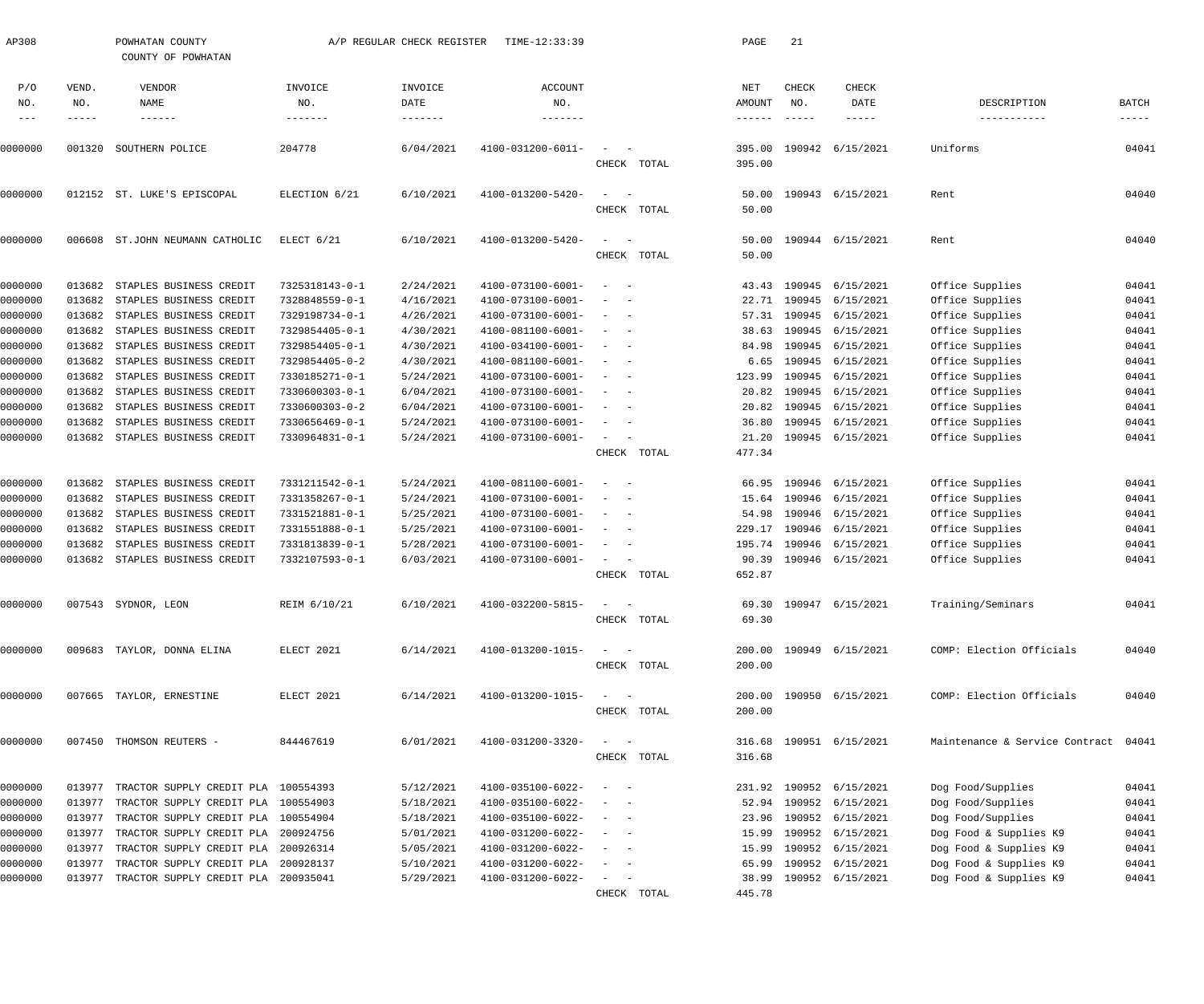| AP308                             |                       | POWHATAN COUNTY<br>COUNTY OF POWHATAN    |                           | A/P REGULAR CHECK REGISTER             | TIME-12:33:39                    |                                                                                                                           |             | PAGE                             | 22                            |                                       |                              |                      |
|-----------------------------------|-----------------------|------------------------------------------|---------------------------|----------------------------------------|----------------------------------|---------------------------------------------------------------------------------------------------------------------------|-------------|----------------------------------|-------------------------------|---------------------------------------|------------------------------|----------------------|
| P/O<br>NO.<br>$\qquad \qquad - -$ | VEND.<br>NO.<br>----- | VENDOR<br><b>NAME</b><br>$- - - - - - -$ | INVOICE<br>NO.<br>------- | INVOICE<br>DATE<br>$- - - - - - - - -$ | <b>ACCOUNT</b><br>NO.<br>------- |                                                                                                                           |             | NET<br>AMOUNT<br>$- - - - - - -$ | CHECK<br>NO.<br>$- - - - - -$ | <b>CHECK</b><br>DATE<br>$- - - - - -$ | DESCRIPTION<br>-----------   | BATCH<br>$--- - - -$ |
| 0000000                           | 008552                | TYLER, RHONDA                            | ELECT 2021                | 6/14/2021                              | 4100-013200-1015-                |                                                                                                                           |             | 200.00                           |                               | 190953 6/15/2021                      | COMP: Election Officials     | 04040                |
|                                   |                       |                                          |                           |                                        |                                  |                                                                                                                           | CHECK TOTAL | 200.00                           |                               |                                       |                              |                      |
| 0000000                           |                       | 008125 U.S. BANK                         | 6139888                   | 5/25/2021                              | 4100-095101-9150-                | $\sim$                                                                                                                    | CHECK TOTAL | 2,750.00<br>2,750.00             |                               | 190954 6/15/2021                      | Bond Trustee Fees/Arbitrage  | 04041                |
| 0000000                           | 011193                | VERIZON                                  | 914891786 5/21            | 5/31/2021                              | 4100-021100-5230-                |                                                                                                                           |             | 61.79                            |                               | 190956 6/15/2021                      | Telephone Services           | 04041                |
| 0000000                           |                       | 011193 VERIZON                           | 948451841 5/21            | 5/10/2021                              | 4100-073100-5230-                |                                                                                                                           | CHECK TOTAL | 49.79<br>111.58                  |                               | 190956 6/15/2021                      | Telephone Services           | 04041                |
| 0000000                           | 009768                | WAMPLER EANES APPRAISAL                  | $05 - 22$                 | 6/01/2021                              | 100-000200-0009-                 |                                                                                                                           |             | 2,998.00- 190958                 |                               | 6/15/2021                             | Retainage Payable            | 04041                |
| 0000000                           | 009768                | WAMPLER EANES APPRAISAL                  | $05 - 22$                 | 6/01/2021                              | 4100-012320-3160-                |                                                                                                                           | CHECK TOTAL | 26,982.00                        |                               | 29,980.00 190958 6/15/2021            | Reassessment Services        | 04041                |
| 0000000                           | 012707                | WEBER, ANDREA S.                         | ELECT 6/21                | 6/09/2021                              | 4100-013200-5510-                | $\sim$                                                                                                                    | CHECK TOTAL | 62.68<br>62.68                   |                               | 190959 6/15/2021                      | Travel/Mileage/Parking/Tolls | 04041                |
|                                   |                       |                                          |                           |                                        |                                  |                                                                                                                           |             |                                  |                               |                                       |                              |                      |
| 0000000                           | 008083                | WELDON COOPER CENTER FOR                 | ADAMS 6/21                | 5/26/2021                              | 4100-012310-5810-                | $\sim$                                                                                                                    | CHECK TOTAL | 150.00<br>150.00                 |                               | 190960 6/15/2021                      | Dues/Association Memberships | 04041                |
| 0000000                           | 013952                | WILLIAM CADE VAN BUSKIRK                 | <b>REIM 6/21</b>          | 6/14/2021                              | 4100-032200-5815-                | $\sim$                                                                                                                    | CHECK TOTAL | 65.00<br>65.00                   |                               | 190961 6/15/2021                      | Training/Seminars            | 04041                |
| 0000000                           | 010727                | WILLIAMS, JAMES R.                       | ELECT 2021                | 6/14/2021                              | 4100-013200-1015-                | $\sim$<br>$\overline{\phantom{a}}$                                                                                        | CHECK TOTAL | 150.00<br>150.00                 |                               | 190962 6/15/2021                      | COMP: Election Officials     | 04040                |
| 0000000                           | 007755                | WITMER PUBLIC SAFETY                     | E2065462                  | 6/09/2021                              | 4100-032200-6017-                | $\overline{\phantom{a}}$                                                                                                  |             | 125.00                           |                               | 190963 6/15/2021                      | Uniforms - Volunteers        | 04041                |
| 0000000                           | 007755                | WITMER PUBLIC SAFETY                     | E2066665                  | 6/09/2021                              | 4100-032200-6017-                |                                                                                                                           |             | 109.00                           |                               | 190963 6/15/2021                      | Uniforms - Volunteers        | 04041                |
| 0000000                           | 007755                | WITMER PUBLIC SAFETY                     | E2080836                  | 6/09/2021                              | 4100-032200-6017-                |                                                                                                                           | CHECK TOTAL | 185.00<br>419.00                 |                               | 190963 6/15/2021                      | Uniforms - Volunteers        | 04041                |
| 0000000                           | 012849                | AQUA VIRGINIA                            | 0559913 6/21              | 6/03/2021                              | 4100-014100-5130-                | $\sim$                                                                                                                    |             |                                  |                               | 25.26 190966 6/23/2021                | Water                        | 04048                |
| 0000000                           | 012849                | AQUA VIRGINIA                            | 0559914 6/21              | 6/03/2021                              | 4100-014100-5130-                |                                                                                                                           |             | 85.89                            |                               | 190966 6/23/2021                      | Water                        | 04048                |
| 0000000                           | 012849                | AQUA VIRGINIA                            | 0574341 6/21              | 6/03/2021                              | 4100-022100-5130-                | $\overline{\phantom{a}}$<br>$\sim$                                                                                        |             | 37.52                            |                               | 190966 6/23/2021                      | Water                        | 04048                |
| 0000000                           | 012849                | AQUA VIRGINIA                            | 0574622 6/21              | 6/03/2021                              | 4100-014100-5130-                | $\sim$                                                                                                                    |             | 61.45                            |                               | 190966 6/23/2021                      | Water                        | 04048                |
| 0000000                           | 012849                | AQUA VIRGINIA                            | 0575072 6/21              | 6/03/2021                              | 4100-014100-5130-                | $\sim$                                                                                                                    |             |                                  |                               | 76.93 190966 6/23/2021                | Water                        | 04048                |
| 0000000                           | 012849                | AQUA VIRGINIA                            | 0575528 6/21              | 6/03/2021                              | 4100-032210-5130-                | $\sim$                                                                                                                    |             | 102.08                           |                               | 190966 6/23/2021                      | Water                        | 04048                |
| 0000000                           | 012849                | AQUA VIRGINIA                            | 0620830 06/21             | 6/03/2021                              | 4100-031200-5130-                | $\sim$                                                                                                                    |             |                                  |                               | 116.11 190966 6/23/2021               | Water                        | 04048                |
| 0000000                           | 012849                | AQUA VIRGINIA                            | 0620830 06/21             | 6/03/2021                              | 4100-014100-5130-                | $\sim$                                                                                                                    |             |                                  |                               | 116.12 190966 6/23/2021               | Water                        | 04048                |
| 0000000                           | 012849                | AQUA VIRGINIA                            | 0621730 6/21              | 6/03/2021                              | 4100-014100-5130-                | $\overline{\phantom{a}}$<br>$\sim$                                                                                        |             | 214.17                           |                               | 190966 6/23/2021                      | Water                        | 04048                |
| 0000000                           | 012849                | AQUA VIRGINIA                            | 0621781 6/21              | 6/03/2021                              | 4100-014100-5130-                | $\overline{\phantom{a}}$<br>$\sim$ $-$                                                                                    |             | 44.07                            |                               | 190966 6/23/2021                      | Water                        | 04048                |
| 0000000                           |                       | 012849 AQUA VIRGINIA                     | 0621784 6/21              | 6/03/2021                              | 4100-014100-5130-                | $\frac{1}{2} \left( \frac{1}{2} \right) \left( \frac{1}{2} \right) \left( \frac{1}{2} \right) \left( \frac{1}{2} \right)$ | CHECK TOTAL | 51.77<br>931.37                  |                               | 190966 6/23/2021                      | Water                        | 04048                |
| 0000000                           | 012849                | AQUA VIRGINIA                            | 0621788 06/21             | 6/03/2021                              | 4100-073100-5130-                | $\sim$ $-$                                                                                                                |             |                                  |                               | 59.51 190967 6/23/2021                | Water                        | 04048                |
| 0000000                           | 012849                | AQUA VIRGINIA                            | 0621880 6/21              | 6/03/2021                              | 4100-014600-5130-                | $\sim$                                                                                                                    |             |                                  | 19.46 190967                  | 6/23/2021                             | Water - Field Irrigation     | 04048                |
| 0000000                           | 012849                | AQUA VIRGINIA                            | 1100656 6/21              | 6/03/2021                              | 4100-014600-5130-                | $\overline{\phantom{a}}$<br>$\sim$ $-$                                                                                    |             | 1,527.28                         | 190967                        | 6/23/2021                             | Water - Field Irrigation     | 04048                |
| 0000000                           | 012849                | AQUA VIRGINIA                            | 1100657 6/21              | 6/03/2021                              | 4100-014100-5130-                | $\overline{\phantom{a}}$<br>$\sim$ $-$                                                                                    |             |                                  |                               | 239.97 190967 6/23/2021               | Water                        | 04048                |
| 0000000                           |                       | 012849 AQUA VIRGINIA                     | 14018897 6/21             | 6/03/2021                              | 4100-014600-5130-                | $\sim$ $ -$                                                                                                               |             |                                  |                               | 33.65 190967 6/23/2021                | Water - Field Irrigation     | 04048                |
|                                   |                       |                                          |                           |                                        |                                  |                                                                                                                           | CHECK TOTAL | 1,879.87                         |                               |                                       |                              |                      |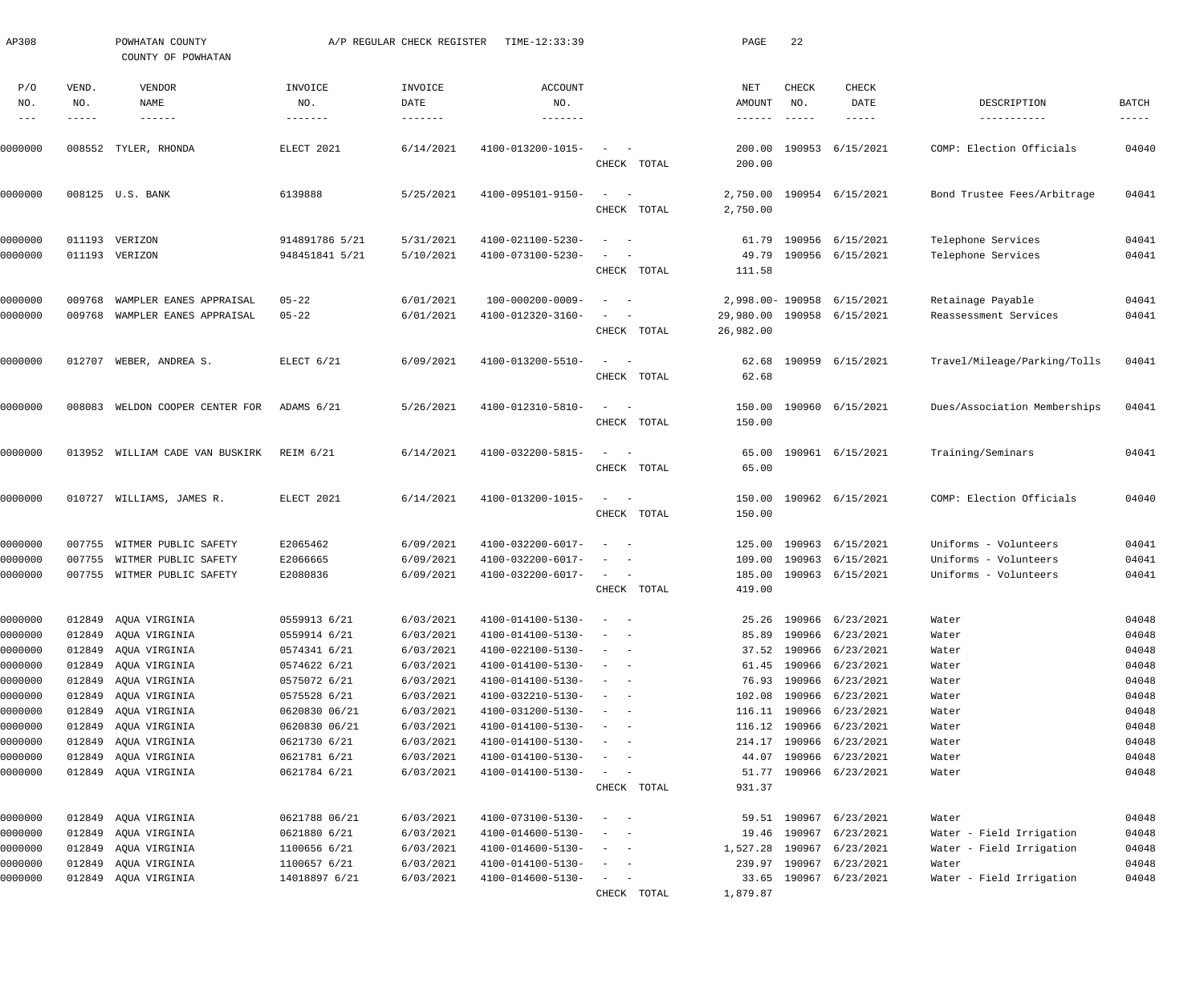| AP308                             |                       | POWHATAN COUNTY<br>COUNTY OF POWHATAN                                                 |                                     | A/P REGULAR CHECK REGISTER | TIME-12:33:39                              |                                                                                                                                          | PAGE                   | 23                            |                                                      |                                               |                               |
|-----------------------------------|-----------------------|---------------------------------------------------------------------------------------|-------------------------------------|----------------------------|--------------------------------------------|------------------------------------------------------------------------------------------------------------------------------------------|------------------------|-------------------------------|------------------------------------------------------|-----------------------------------------------|-------------------------------|
| P/O<br>NO.<br>$\qquad \qquad - -$ | VEND.<br>NO.<br>----- | VENDOR<br>NAME                                                                        | INVOICE<br>NO.<br>$- - - - - - - -$ | INVOICE<br>DATE<br>------- | <b>ACCOUNT</b><br>NO.<br>$- - - - - - - -$ |                                                                                                                                          | NET<br>AMOUNT          | CHECK<br>NO.<br>$- - - - - -$ | CHECK<br>DATE<br>$- - - - - -$                       | DESCRIPTION<br>-----------                    | <b>BATCH</b><br>$- - - - - -$ |
| 0000000                           |                       | 012572 AT&T MOBILITY                                                                  | 8841715 6/21                        | 6/23/2021                  | 4100-031210-5232-                          | $\overline{\phantom{a}}$<br>CHECK TOTAL                                                                                                  | 166.72<br>166.72       |                               | 190968 6/23/2021                                     | Wireline 911                                  | 04048                         |
| 0000000                           | 013328                | BLACKSTONE AUDIO, INC                                                                 | 1166169                             | 3/05/2020                  | 4100-073100-6012-                          | $\overline{\phantom{a}}$<br>$\sim$ $-$                                                                                                   |                        |                               | 143.77 190969 6/23/2021                              | Books & Subscriptions                         | 04048                         |
| 0000000                           |                       | 013328 BLACKSTONE AUDIO, INC                                                          | 270717                              | 5/14/2021                  | 4100-073100-6012-                          | CHECK TOTAL                                                                                                                              | 75.85                  |                               | 67.92-190969 6/23/2021                               | Books & Subscriptions                         | 04048                         |
| 0000000                           |                       | 006655 BLOSSMAN GAS COMPANIES                                                         | 17194513                            | 6/07/2021                  | 4100-014500-6008-                          | $\sim$<br>$\sim$ $-$<br>CHECK TOTAL                                                                                                      | 17.59<br>17.59         |                               | 190970 6/23/2021                                     | Gas/Grease/Oil                                | 04048                         |
| 0000000                           |                       | 011010 BOX ALARM TEES LLC                                                             | 543                                 | 5/31/2021                  | 4100-031210-6011-                          | CHECK TOTAL                                                                                                                              | 4,100.00<br>4,100.00   |                               | 190971 6/23/2021                                     | Uniforms - PPE                                | 04048                         |
| 0000000                           |                       | 014029 CAMPBELL, ROBERT JAMES JR 0002                                                 |                                     | 6/10/2021                  | 4100-031200-6009-                          | CHECK TOTAL                                                                                                                              | 260.00<br>260.00       |                               | 190972 6/23/2021                                     | Auto Parts/Repairs                            | 04048                         |
| 0000000                           |                       | 011996 CLERK OF CIRCUIT COURT                                                         | 600084610 6/21                      | 6/16/2021                  | 4100-021600-5210-                          | CHECK TOTAL                                                                                                                              | 200.00<br>200.00       |                               | 190974 6/23/2021                                     | Postage                                       | 04048                         |
| 0000000                           |                       | 009178 COMCAST                                                                        | 0089859 6/21                        | 6/07/2021                  | 4100-014300-5260-                          | CHECK TOTAL                                                                                                                              | 104.85                 |                               | 104.85 190975 6/23/2021                              | Internet                                      | 04048                         |
| 0000000                           |                       | 033130 COUNTY OF HENRICO                                                              | 199357                              | 6/01/2021                  | 4100-033400-3840-                          | CHECK TOTAL                                                                                                                              | 22,019.61              |                               | 22,019.61 190977 6/23/2021                           | Detention of Juveniles                        | 04048                         |
| 0000000                           |                       | 013674 CROWN ATLANTIC COMPANY LL 34817322                                             |                                     | 7/01/2021                  | 4100-031210-5421-                          | CHECK TOTAL                                                                                                                              | 2,183.60<br>2,183.60   |                               | 190978 6/23/2021                                     | Rent - Towers                                 | 04048                         |
| 0000000                           | 010079                | DEAL & LACHENEY P.C.                                                                  | 5008                                | 6/01/2021                  | 4100-012210-3150-                          | $\overline{\phantom{a}}$<br>$\sim$ $-$                                                                                                   |                        |                               | 10,000.00 190979 6/23/2021                           | Contracted County Attorney                    | 04048                         |
| 0000000                           |                       | 010079 DEAL & LACHENEY P.C.                                                           | 5008A                               | 6/01/2021                  | 4100-012210-3500-                          | $\frac{1}{2} \left( \frac{1}{2} \right) \left( \frac{1}{2} \right) \left( \frac{1}{2} \right) \left( \frac{1}{2} \right)$<br>CHECK TOTAL | 10,273.60              |                               | 273.60 190979 6/23/2021                              | Printing & Binding                            | 04048                         |
| 0000000<br>0000000                |                       | 006879 DEMCO, INC.<br>006879 DEMCO, INC.                                              | 6961892<br>6964180                  | 6/04/2021<br>6/09/2021     | 4100-073100-6014-<br>4100-073100-6014-     | $\sim$ 100 $\sim$ 100 $\sim$<br>CHECK TOTAL                                                                                              | 2,615.69               |                               | 2,061.36 190980 6/23/2021<br>554.33 190980 6/23/2021 | Library Supplies<br>Library Supplies          | 04048<br>04048                |
| 0000000                           |                       | 006240 DIAMOND SPRINGS WATER, INC 0001317327                                          |                                     | 5/17/2021                  | 4100-014100-5130-                          | $\sim$ 100 $\sim$ 100 $\sim$                                                                                                             |                        |                               | 6.50 190981 6/23/2021                                | Water                                         | 04048                         |
| 0000000<br>0000000                | 006240                | DIAMOND SPRINGS WATER, INC 0001358456<br>006240 DIAMOND SPRINGS WATER, INC 0001389000 |                                     | 5/28/2021<br>6/04/2021     | 4100-031200-5130-<br>4100-014100-5130-     | $\sim$ $-$<br>CHECK TOTAL                                                                                                                | 13.98<br>9.95<br>30.43 | 190981                        | 6/23/2021<br>190981 6/23/2021                        | Water<br>Water                                | 04048<br>04048                |
| 0000000                           | 000860                | DOMINION ENERGY VIRGINIA                                                              | 0962041034 6/21                     | 6/02/2021                  | 4100-032210-5110-                          | $\frac{1}{2} \left( \frac{1}{2} \right) \left( \frac{1}{2} \right) \left( \frac{1}{2} \right) \left( \frac{1}{2} \right)$                |                        |                               | 850.72 190982 6/23/2021                              | Electricity                                   | 04048                         |
| 0000000<br>0000000                | 000860<br>000860      | DOMINION ENERGY VIRGINIA<br>DOMINION ENERGY VIRGINIA                                  | 1221667833 6/21<br>1223507334 6/21  | 6/02/2021<br>6/02/2021     | 4100-031210-5110-<br>4100-014300-5110-     | $\sim$ 100 $\sim$ 100 $\sim$                                                                                                             | 40.19<br>118.73        |                               | 190982 6/23/2021<br>190982 6/23/2021                 | Electricity - Communications H<br>Electricity | 04048<br>04048                |
| 0000000                           | 000860                | DOMINION ENERGY VIRGINIA                                                              | 1552444950 6/21                     | 6/02/2021                  | 4100-014100-5110-                          | $\frac{1}{2} \left( \frac{1}{2} \right) \left( \frac{1}{2} \right) \left( \frac{1}{2} \right) \left( \frac{1}{2} \right)$                | 227.63                 |                               | 190982 6/23/2021                                     | Electricity                                   | 04048                         |
| 0000000                           | 000860                | DOMINION ENERGY VIRGINIA                                                              | 2312285006 6/21                     | 6/02/2021                  | 4100-014100-5110-                          | $\frac{1}{2} \left( \frac{1}{2} \right) \left( \frac{1}{2} \right) \left( \frac{1}{2} \right) \left( \frac{1}{2} \right)$                | 28.91                  |                               | 190982 6/23/2021                                     | Electricity                                   | 04048                         |
| 0000000                           | 000860                | DOMINION ENERGY VIRGINIA                                                              | 2346327501 6/21                     | 6/02/2021                  | 4100-014100-5110-                          | $\sim$ 100 $\sim$ 100 $\sim$                                                                                                             | 2,130.03               |                               | 190982 6/23/2021                                     | Electricity                                   | 04048                         |
| 0000000                           | 000860                | DOMINION ENERGY VIRGINIA                                                              | 2346327501 6/21                     | 6/02/2021                  | 4100-031200-5110-                          | $\sim$ 100 $\sim$ 100 $\sim$                                                                                                             | 2,130.03               |                               | 190982 6/23/2021                                     | Electricity                                   | 04048                         |
| 0000000                           | 000860                | DOMINION ENERGY VIRGINIA                                                              | 2352270009 6/21                     | 6/02/2021                  | 4100-014100-5110-                          | $\sim$ $ -$                                                                                                                              | 114.87                 |                               | 190982 6/23/2021                                     | Electricity                                   | 04048                         |
| 0000000                           | 000860                | DOMINION ENERGY VIRGINIA                                                              | 2442170003 6/21                     | 6/02/2021                  | 4100-014100-5110-                          | $\sim$ $  -$                                                                                                                             | 878.08                 |                               | 190982 6/23/2021                                     | Electricity                                   | 04048                         |
|                                   |                       |                                                                                       |                                     |                            |                                            | CHECK TOTAL                                                                                                                              | 6,519.19               |                               |                                                      |                                               |                               |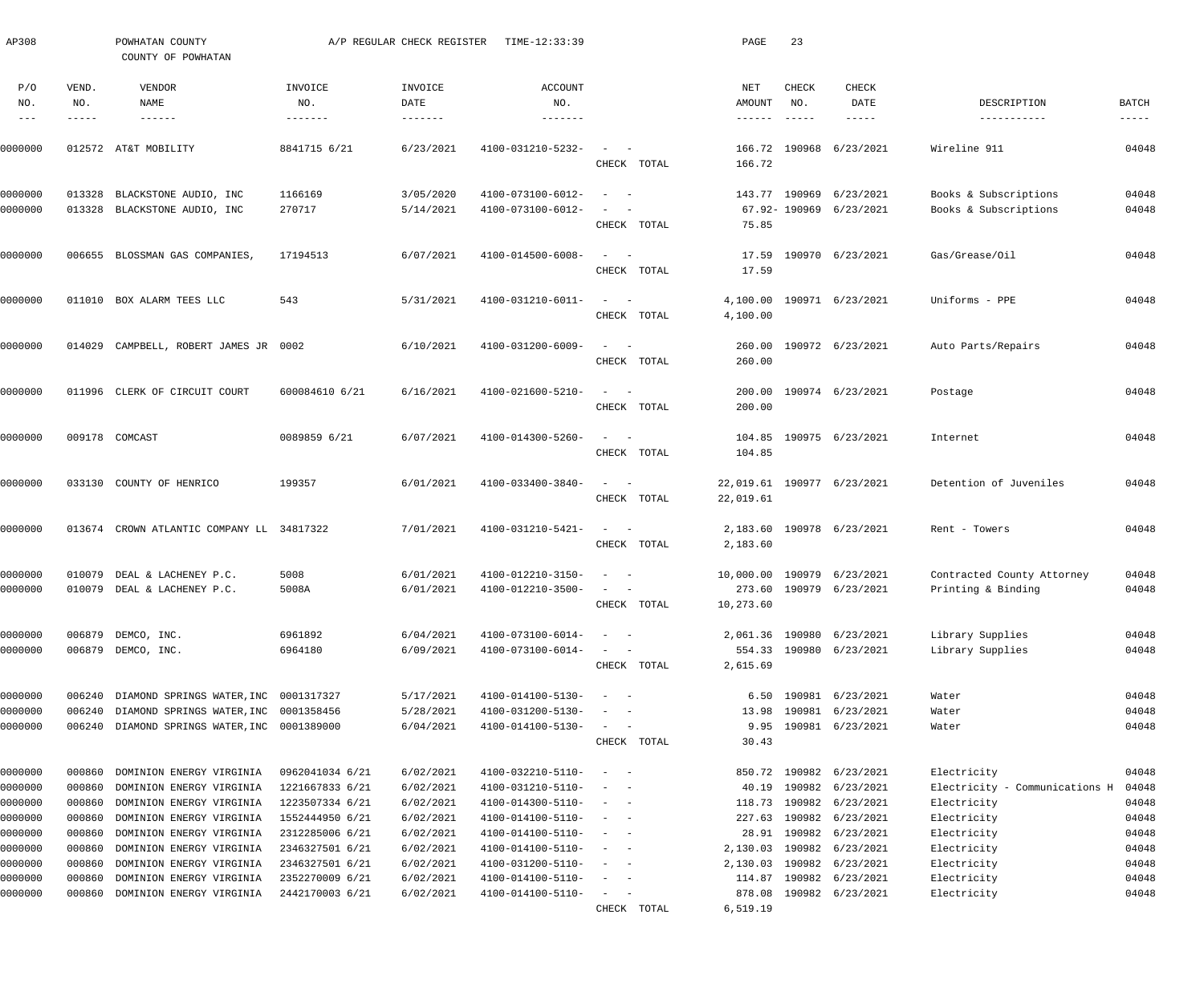| AP308              |             | POWHATAN COUNTY<br>COUNTY OF POWHATAN     |                 | A/P REGULAR CHECK REGISTER | TIME-12:33:39                          |                                    |                                 | PAGE            | 24          |                           |                                |          |
|--------------------|-------------|-------------------------------------------|-----------------|----------------------------|----------------------------------------|------------------------------------|---------------------------------|-----------------|-------------|---------------------------|--------------------------------|----------|
|                    |             |                                           |                 |                            |                                        |                                    |                                 |                 |             |                           |                                |          |
| P/O                | VEND.       | VENDOR                                    | INVOICE         | INVOICE                    | <b>ACCOUNT</b>                         |                                    |                                 | NET             | CHECK       | CHECK                     |                                |          |
| NO.                | NO.         | <b>NAME</b>                               | NO.             | DATE                       | NO.                                    |                                    |                                 | AMOUNT          | NO.         | DATE                      | DESCRIPTION                    | BATCH    |
| $---$              | $--- - - -$ | $- - - - - - -$                           | -------         | $- - - - - - -$            | $- - - - - - -$                        |                                    |                                 | $- - - - - - -$ | $- - - - -$ | -----                     | -----------                    | $------$ |
| 0000000            | 000860      | DOMINION ENERGY VIRGINIA                  | 2462222502 6/21 | 6/02/2021                  | 4100-014100-5110-                      |                                    |                                 | 4,106.48        | 190983      | 6/23/2021                 | Electricity                    | 04048    |
| 0000000            | 000860      | DOMINION ENERGY VIRGINIA                  | 2476067034 6/21 | 6/02/2021                  | 4100-014100-5110-                      |                                    |                                 | 112.16          | 190983      | 6/23/2021                 | Electricity                    | 04048    |
| 0000000            | 000860      | DOMINION ENERGY VIRGINIA                  | 2532167505 6/21 | 6/02/2021                  | 4100-014100-5110-                      | $\sim$                             |                                 | 747.13          |             | 190983 6/23/2021          | Electricity                    | 04048    |
| 0000000            | 000860      | DOMINION ENERGY VIRGINIA                  | 2613832712 6/21 | 6/03/2021                  | 4100-022100-5110-                      | $\sim$                             |                                 | 120.68          |             | 190983 6/23/2021          | Electricity                    | 04048    |
| 0000000            | 000860      | DOMINION ENERGY VIRGINIA                  | 2932352368 6/21 | 6/02/2021                  | 4100-032220-5110-                      | $\sim$                             |                                 | 19.23           |             | 190983 6/23/2021          | Electricity                    | 04048    |
| 0000000            | 000860      | DOMINION ENERGY VIRGINIA                  | 2972120006 6/21 | 6/02/2021                  | 4100-014100-5110-                      | $\sim$                             |                                 | 1,364.41        |             | 190983 6/23/2021          | Electricity                    | 04048    |
| 0000000            | 000860      | DOMINION ENERGY VIRGINIA                  | 3496131156 6/21 | 6/02/2021                  | 4100-014100-5110-                      | $\sim$                             |                                 | 7.08            |             | 190983 6/23/2021          | Electricity                    | 04048    |
| 0000000            | 000860      | DOMINION ENERGY VIRGINIA                  | 3853612319 6/21 | 6/02/2021                  | 4100-014100-5110-                      | $\sim$                             |                                 | 55.70           |             | 190983 6/23/2021          | Electricity                    | 04048    |
| 0000000            | 000860      | DOMINION ENERGY VIRGINIA                  | 4062035391 6/21 | 6/02/2021                  | 4100-031210-5110-                      | $\sim$                             |                                 | 300.50          |             | 190983 6/23/2021          | Electricity - Communications H | 04048    |
|                    |             |                                           |                 |                            |                                        |                                    | CHECK TOTAL                     | 6,833.37        |             |                           |                                |          |
| 0000000            | 000860      | DOMINION ENERGY VIRGINIA                  | 4165680929 6/21 | 6/03/2021                  | 4100-031210-5110-                      | $\overline{\phantom{a}}$<br>$\sim$ |                                 | 22.97           | 190984      | 6/23/2021                 | Electricity - Communications H | 04048    |
| 0000000            | 000860      | DOMINION ENERGY VIRGINIA                  | 4472351701 6/21 | 6/02/2021                  | 4100-014100-5110-                      |                                    |                                 | 129.39          | 190984      | 6/23/2021                 | Electricity                    | 04048    |
| 0000000            | 000860      | DOMINION ENERGY VIRGINIA                  | 4691491015 6/21 | 6/02/2021                  | 4100-014600-5110-                      | $\sim$<br>$\sim$                   |                                 | 71.70           |             | 190984 6/23/2021          | Electricity                    | 04048    |
| 0000000            | 000860      | DOMINION ENERGY VIRGINIA                  | 5420366014 6/21 | 6/02/2021                  | 4100-014100-5110-                      | $\sim$                             |                                 | 242.53          |             | 190984 6/23/2021          | Electricity                    | 04048    |
| 0000000            | 000860      | DOMINION ENERGY VIRGINIA                  | 6024003557 6/21 | 6/02/2021                  | 4100-014100-5110-                      | $\sim$                             |                                 | 16.98           |             | 190984 6/23/2021          | Electricity                    | 04048    |
| 0000000            | 000860      | DOMINION ENERGY VIRGINIA                  | 6211789810 6/21 | 6/02/2021                  | 4100-031210-5110-                      | $\sim$                             |                                 | 12.69           |             | 190984 6/23/2021          | Electricity - Communications H | 04048    |
| 0000000            | 000860      | DOMINION ENERGY VIRGINIA                  | 8009370571 6/21 | 6/03/2021                  | 4100-031210-5110-                      | $\sim$                             |                                 | 9.93            |             | 190984 6/23/2021          | Electricity - Communications H | 04048    |
| 0000000            | 000860      | DOMINION ENERGY VIRGINIA                  | 8971069334 6/21 | 6/02/2021                  | 4100-014300-5110-                      | $\sim$                             | $\hspace{0.1mm}-\hspace{0.1mm}$ | 11.06           |             | 190984 6/23/2021          | Electricity                    | 04048    |
|                    |             |                                           |                 |                            |                                        |                                    | CHECK TOTAL                     | 517.25          |             |                           |                                |          |
| 0000000            | 000860      | DOMINION ENERGY VIRGINIA                  | 9206227754      | 5/20/2021                  | 4100-031210-5110-                      |                                    |                                 | 77.20           |             | 190985 6/23/2021          | Electricity - Communications H | 04048    |
| 0000000            | 000860      | DOMINION ENERGY VIRGINIA                  | 9750120975 6/21 | 6/02/2021                  | 4100-032220-5110-                      | $\sim$                             |                                 | 1,827.20        |             | 190985 6/23/2021          | Electricity                    | 04048    |
|                    |             |                                           |                 |                            |                                        |                                    | CHECK TOTAL                     | 1,904.40        |             |                           |                                |          |
| 0000000            |             | 006074 EVIDENT, INC.                      | 180768A         | 6/08/2021                  | 4100-031200-6014-                      | $\sim$                             |                                 | 94.66           |             | 190987 6/23/2021          | Other Operating Supplies       | 04048    |
|                    |             |                                           |                 |                            |                                        |                                    | CHECK TOTAL                     | 94.66           |             |                           |                                |          |
|                    |             |                                           |                 |                            |                                        |                                    |                                 |                 |             |                           |                                |          |
| 0000000            |             | 013331 GERLACH, JACQUELYN F.              | 8951846         | 6/09/2021                  | 4100-021200-3150-                      | $\sim$                             | CHECK TOTAL                     | 120.00          |             | 190989 6/23/2021          | Outside Counsel                | 04048    |
|                    |             |                                           |                 |                            |                                        |                                    |                                 | 120.00          |             |                           |                                |          |
| 0000000            |             | 013290 GLOBAL SIGNAL ACQUISITION 34775849 |                 | 7/01/2021                  | 4100-031210-5421-                      | $\sim$                             |                                 |                 |             | 1,060.90 190990 6/23/2021 | Rent - Towers                  | 04048    |
|                    |             |                                           |                 |                            |                                        |                                    | CHECK TOTAL                     | 1,060.90        |             |                           |                                |          |
|                    |             | 006013 GRAINGER                           | 9921269180      |                            |                                        |                                    |                                 |                 |             | 190991 6/23/2021          | Cleaning Supplies              | 04048    |
| 0000000<br>0000000 | 006013      | GRAINGER                                  | 9921269180      | 6/03/2021<br>6/03/2021     | 4100-014100-6005-<br>4100-014100-6100- | $\equiv$<br>$\sim$                 |                                 | 45.57<br>127.70 | 190991      | 6/23/2021                 | Personal Protective Equipment  | 04048    |
| 0000000            | 006013      | GRAINGER                                  | 9921269198      | 6/03/2021                  | 4100-014100-6005-                      | $\sim$<br>$\sim$                   |                                 | 73.88           |             | 190991 6/23/2021          | Cleaning Supplies              | 04048    |
| 0000000            |             | 006013 GRAINGER                           | 9921894243      | 6/03/2021                  | 4100-014100-6005-                      | $\sim$                             | $\sim$                          | 77.68           |             | 190991 6/23/2021          | Cleaning Supplies              | 04048    |
|                    |             |                                           |                 |                            |                                        |                                    | CHECK TOTAL                     | 324.83          |             |                           |                                |          |
|                    |             |                                           |                 |                            |                                        |                                    |                                 |                 |             |                           |                                |          |
| 0000000            |             | 007752 ID NETWORKS, INC.                  | 277723          | 6/01/2021                  | 4100-031200-3320-                      |                                    |                                 | 775.00          |             | 190992 6/23/2021          | Maintenance & Service Contract | 04048    |
|                    |             |                                           |                 |                            |                                        |                                    | CHECK TOTAL                     | 775.00          |             |                           |                                |          |
| 0000000            | 000120      | JAMES RIVER AIR                           | S209252         | 5/31/2021                  | 4100-014100-3308-                      | $\overline{\phantom{0}}$           |                                 | 672.00          |             | 190994 6/23/2021          | HVAC Service and Repairs       | 04048    |
| 0000000            | 000120      | JAMES RIVER AIR                           | S210882         | 5/31/2021                  | 4100-014100-3308-                      | $\overline{\phantom{0}}$           |                                 | 480.00          |             | 190994 6/23/2021          | HVAC Service and Repairs       | 04048    |
| 0000000            | 000120      | JAMES RIVER AIR                           | S210883         | 5/31/2021                  | 4100-014100-3308-                      | $\sim$<br>$\sim$                   |                                 | 642.00          |             | 190994 6/23/2021          | HVAC Service and Repairs       | 04048    |
| 0000000            | 000120      | JAMES RIVER AIR                           | S211062         | 5/31/2021                  | 4100-014100-3308-                      | $\equiv$<br>$\sim$                 |                                 | 192.00          |             | 190994 6/23/2021          | HVAC Service and Repairs       | 04048    |
| 0000000            | 000120      | JAMES RIVER AIR                           | S211346         | 5/31/2021                  | 4100-014100-3308-                      |                                    | $\overline{\phantom{a}}$        | 192.00          |             | 190994 6/23/2021          | HVAC Service and Repairs       | 04048    |
|                    |             |                                           |                 |                            |                                        |                                    | CHECK TOTAL                     | 2,178.00        |             |                           |                                |          |
| 0000000            |             | 013176 MIDWEST TAPE, LLC                  | 500550676       | 6/08/2021                  | 4100-073100-6012-                      | $\sim$                             |                                 | 29.23           |             | 190995 6/23/2021          | Books & Subscriptions          | 04048    |
|                    |             |                                           |                 |                            |                                        |                                    | CHECK TOTAL                     | 29.23           |             |                           |                                |          |
|                    |             |                                           |                 |                            |                                        |                                    |                                 |                 |             |                           |                                |          |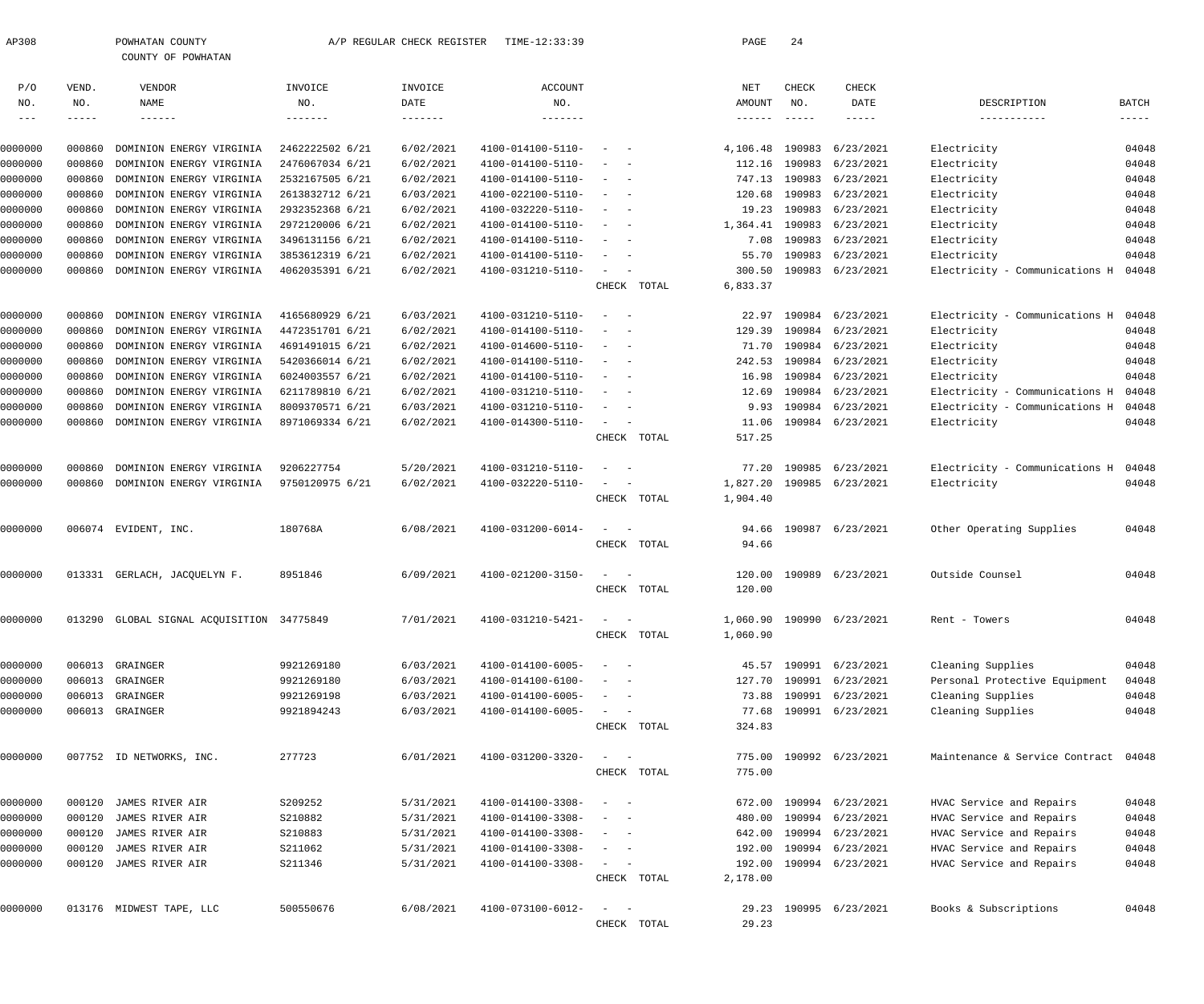| AP308              |                  | POWHATAN COUNTY<br>COUNTY OF POWHATAN              |                                | A/P REGULAR CHECK REGISTER | TIME-12:33:39                          |                                              |             | PAGE                             | 25                                   |                                             |                                |                             |
|--------------------|------------------|----------------------------------------------------|--------------------------------|----------------------------|----------------------------------------|----------------------------------------------|-------------|----------------------------------|--------------------------------------|---------------------------------------------|--------------------------------|-----------------------------|
| P/O<br>NO.         | VEND.<br>NO.     | VENDOR<br>NAME<br>------                           | INVOICE<br>NO.<br>-------      | INVOICE<br>DATE<br>------- | <b>ACCOUNT</b><br>NO.<br>-------       |                                              |             | NET<br>AMOUNT<br>$- - - - - - -$ | <b>CHECK</b><br>NO.<br>$- - - - - -$ | CHECK<br>DATE<br>-----                      | DESCRIPTION<br>-----------     | <b>BATCH</b><br>$- - - - -$ |
| 0000000            |                  | 009543 NATIONAL SECURITY & DOOR                    | 116095                         | 5/31/2021                  | 4100-031200-6014-                      |                                              | CHECK TOTAL | 922.50<br>922.50                 |                                      | 190996 6/23/2021                            | Other Operating Supplies       | 04048                       |
| 0000000            |                  | 014031 OSBORNE, DAVID M.                           | CUP REFUND                     | 5/03/2021                  | 3100-013030-0032-                      | $\sim$<br>$\sim$ $-$                         | CHECK TOTAL | 600.00<br>600.00                 |                                      | 190997 6/23/2021                            | Conditional Use Permits        | 04048                       |
| 0000000            | 012064           | POWHATAN COUNTY TREASURER 7173208 5/21             |                                | 5/19/2021                  | 4100-073100-5140-                      | $\sim$ $-$                                   |             | 80.95                            |                                      | 190998 6/23/2021                            | Sewer                          | 04048                       |
| 0000000            |                  | 012064 POWHATAN COUNTY TREASURER 7173209           |                                | 5/19/2021                  | 4100-035100-5140-                      |                                              | CHECK TOTAL | 158.20<br>239.15                 |                                      | 190998 6/23/2021                            | Sewer                          | 04048                       |
| 0000000            |                  | 013453 QUADIENT FINANCE USA, INC PPLN01 6/21       |                                | 6/08/2021                  | 100-000100-0016-                       | $\sim$ $-$                                   | CHECK TOTAL | 2,000.00                         |                                      | 2,000.00 191000 6/23/2021                   | Prepaid Postage                | 04048                       |
| 0000000            |                  | 013454 QUADLIENT LEASING USA, IN N8908920          |                                | 6/10/2021                  | 100-000100-0017-                       | $\sim$ $-$                                   | CHECK TOTAL | 470.61                           |                                      | 470.61 191001 6/23/2021                     | Postage Lease                  | 04048                       |
| 0000000            |                  | 000620 R. C. GOODWYN & SONS, INC 0962887           |                                | 6/01/2021                  | 4100-014100-3310-                      |                                              |             | 4.78                             |                                      | 191004 6/23/2021                            | Repairs & Maintenance          | 04048                       |
| 0000000            |                  | 000620 R. C. GOODWYN & SONS, INC 0963169           |                                | 6/03/2021                  | 4100-014100-3310-                      |                                              | CHECK TOTAL | 25.90<br>30.68                   |                                      | 191004 6/23/2021                            | Repairs & Maintenance          | 04048                       |
| 0000000            |                  | 009158 RICHWEB, INC.                               | $21 - 162 - 2$                 | 6/11/2021                  | 4100-073100-3140-                      |                                              | CHECK TOTAL | 75.00<br>75.00                   |                                      | 191005 6/23/2021                            | Professional Services          | 04048                       |
| 0000000            |                  | 014022 SAFEGUARD BUSINESS SYSTEM 034577054         |                                | 6/14/2021                  | 4100-012200-6001-                      | $\sim$<br>$\sim$ $-$                         | CHECK TOTAL | 310.42                           |                                      | 310.42 191006 6/23/2021                     | Office Supplies                | 04048                       |
|                    |                  |                                                    |                                |                            |                                        |                                              |             |                                  |                                      |                                             |                                |                             |
| 0000000            |                  | 012770 SHAW, STEPHEN                               | REIM 6/8/2021                  | 6/14/2021                  | 4100-034100-5540-                      | $\sim$ $-$                                   | CHECK TOTAL | 219.00<br>219.00                 |                                      | 191007 6/23/2021                            | Conferences & Training         | 04048                       |
| 0000000            |                  | 001970 SIGN DESIGN OF POWHATAN                     | 5694                           | 6/11/2021                  | 4100-081100-3600-                      |                                              | CHECK TOTAL | 2,600.00                         |                                      | 2,600.00 191008 6/23/2021                   | Advertising                    | 04048                       |
| 0000000            | 006594           | SOUTHSIDE ELECTRIC COOP                            | 63504001 6/21                  | 6/11/2021                  | 4100-073100-5110-                      | $\sim$<br>$\sim$ $-$                         |             | 1,537.30                         |                                      | 191009 6/23/2021                            | Electricity                    | 04048                       |
| 0000000<br>0000000 | 006594<br>006594 | SOUTHSIDE ELECTRIC COOP<br>SOUTHSIDE ELECTRIC COOP | 63504004 5/21<br>63504006 6/21 | 5/12/2021<br>6/11/2021     | 4100-035100-5110-<br>4100-014600-5110- | $\sim$<br>$\sim$ $-$<br>$\sim$<br>$\sim$ $-$ |             | 225.48                           |                                      | 191009 6/23/2021<br>182.63 191009 6/23/2021 | Electricity<br>Electricity     | 04048<br>04048              |
| 0000000            | 006594           | SOUTHSIDE ELECTRIC COOP                            | 63504008 6/21                  | 6/11/2021                  | 4100-014600-5110-                      | $\sim$<br>$\sim$ $-$                         |             | 270.98                           |                                      | 191009 6/23/2021                            | Electricity                    | 04048                       |
| 0000000            | 006594           | SOUTHSIDE ELECTRIC COOP                            | 63504009 6/21                  | 6/11/2021                  | 4100-014600-5110-                      | $\sim$<br>$\sim$                             |             | 3,503.43                         | 191009                               | 6/23/2021                                   | Electricity                    | 04048                       |
| 0000000            | 006594           | SOUTHSIDE ELECTRIC COOP                            | 63504010 6/21                  | 6/11/2021                  | 4100-014600-5110-                      | $\sim$<br>$\sim$                             |             |                                  |                                      | 32.97 191009 6/23/2021                      | Electricity                    | 04048                       |
| 0000000            | 006594           | SOUTHSIDE ELECTRIC COOP                            | 63504011 6/21                  | 6/11/2021                  | 4100-014100-5110-                      | $\sim$<br>$\sim$ $-$                         |             | 50.83                            |                                      | 191009 6/23/2021                            | Electricity                    | 04048                       |
| 0000000            | 006594           | SOUTHSIDE ELECTRIC COOP                            | 63504016 6/21                  | 6/04/2021                  | 4100-031210-5110-                      | $\sim$<br>$\sim$ $-$                         |             | 540.75                           |                                      | 191009 6/23/2021                            | Electricity - Communications H | 04048                       |
| 0000000            | 006594           | SOUTHSIDE ELECTRIC COOP                            | 63504017 6/21                  | 6/04/2021                  | 4100-031210-5110-                      | $\sim$<br>$\sim$                             | CHECK TOTAL | 6,609.90                         |                                      | 265.53 191009 6/23/2021                     | Electricity - Communications H | 04048                       |
| 0000000            | 013682           | STAPLES BUSINESS CREDIT                            | 7325317939-0-1                 | 2/24/2021                  | 4100-073100-6001-                      | $\overline{\phantom{a}}$<br>$\sim$ $-$       |             |                                  |                                      | 229.17 191011 6/23/2021                     | Office Supplies                | 04048                       |
| 0000000            | 013682           | STAPLES BUSINESS CREDIT                            | 733048293-0-4                  | 5/24/2021                  | 4100-073100-6001-                      | $\sim$<br>$\sim$                             |             | 54.98                            |                                      | 191011 6/23/2021                            | Office Supplies                | 04048                       |
| 0000000            | 013682           | STAPLES BUSINESS CREDIT                            | 7330489293-0-2                 | 5/24/2021                  | 4100-073100-6001-                      | $\sim$<br>$\sim$ $-$                         |             | 110.63                           |                                      | 191011 6/23/2021                            | Office Supplies                | 04048                       |
| 0000000            | 013682           | STAPLES BUSINESS CREDIT                            | 7330489293-0-3                 | 5/24/2021                  | 4100-073100-6001-                      | $\sim$<br>$\sim$                             |             | 3.22                             |                                      | 191011 6/23/2021                            | Office Supplies                | 04048                       |
| 0000000            | 013682           | STAPLES BUSINESS CREDIT                            | 7330489293-0-5                 | 5/25/2021                  | 4100-073100-6001-                      | $\sim$<br>$\sim$ $-$                         |             | 36.70                            |                                      | 191011 6/23/2021                            | Office Supplies                | 04048                       |
| 0000000            | 013682           | STAPLES BUSINESS CREDIT                            | 7332809146-0-1                 | 6/14/2021                  | 4100-073100-6001-                      | $\overline{\phantom{a}}$<br>$\sim$           |             | 7.88                             |                                      | 191011 6/23/2021                            | Office Supplies                | 04048                       |
|                    |                  |                                                    |                                |                            |                                        |                                              | CHECK TOTAL | 442.58                           |                                      |                                             |                                |                             |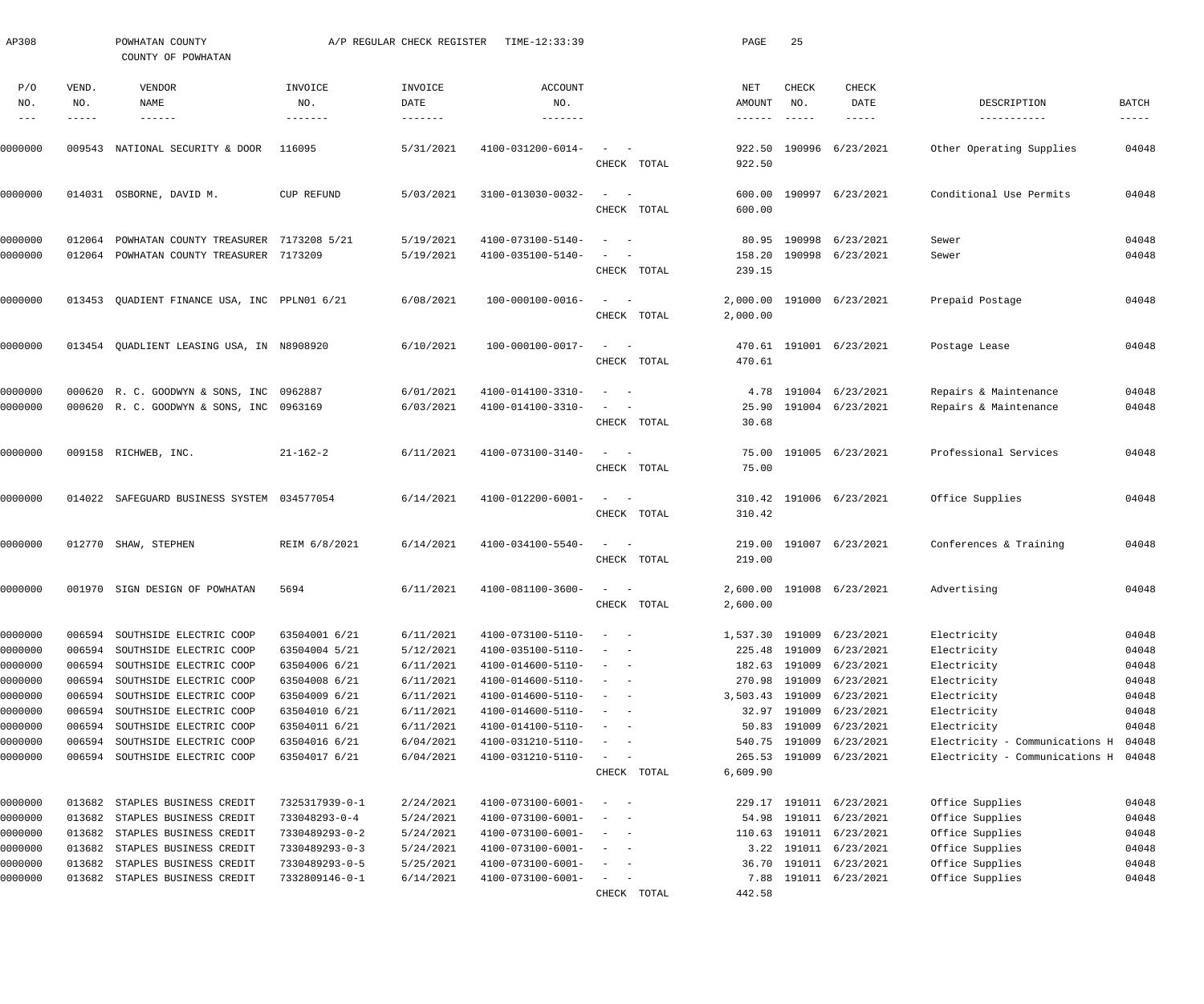| AP308         |              | POWHATAN COUNTY<br>COUNTY OF POWHATAN |                | A/P REGULAR CHECK REGISTER | TIME-12:33:39         |                                                                                                              | PAGE            | 26                  |                           |                                      |                            |
|---------------|--------------|---------------------------------------|----------------|----------------------------|-----------------------|--------------------------------------------------------------------------------------------------------------|-----------------|---------------------|---------------------------|--------------------------------------|----------------------------|
| P/O<br>NO.    | VEND.<br>NO. | VENDOR<br>NAME                        | INVOICE<br>NO. | INVOICE<br>DATE            | <b>ACCOUNT</b><br>NO. |                                                                                                              | NET<br>AMOUNT   | <b>CHECK</b><br>NO. | CHECK<br>DATE             | DESCRIPTION                          | <b>BATCH</b>               |
| $\frac{1}{2}$ | -----        | $- - - - - - -$                       |                | $- - - - - - -$            |                       |                                                                                                              | $- - - - - - -$ | $- - - - - -$       | $- - - - -$               | -----------                          | $\cdots\cdots\cdots\cdots$ |
| 0000000       | 006506       | THYSSENKRUPP ELEVATOR                 | 3005928073     | 4/29/2021                  | 4100-014100-3320-     | $\overline{\phantom{a}}$                                                                                     |                 |                     | 798.00 191012 6/23/2021   | Maintenance & Service Contract 04048 |                            |
| 0000000       | 006506       | THYSSENKRUPP ELEVATOR                 | 3005928074     | 4/29/2021                  | 4100-014100-3320-     | $\overline{\phantom{a}}$                                                                                     |                 |                     | 798.00 191012 6/23/2021   | Maintenance & Service Contract       | 04048                      |
| 0000000       | 006506       | THYSSENKRUPP ELEVATOR                 | 3005928113     | 4/29/2021                  | 4100-014100-3320-     | $\sim$                                                                                                       | 1,702.40        |                     | 191012 6/23/2021          | Maintenance & Service Contract 04048 |                            |
|               |              |                                       |                |                            |                       | CHECK TOTAL                                                                                                  | 3,298.40        |                     |                           |                                      |                            |
| 0000000       | 010088       | TREASURER                             | 06/22/2021     | 6/22/2021                  | 4100-031210-3320-     | $\sim$<br>$\sim$                                                                                             |                 |                     | .00 191013 6/23/2021      | Maintenance and Service Contra       | 04049                      |
| 0000000       | 010088       | TREASURER                             | 06/22/2021     | 6/22/2021                  | 4100-031210-3320-     |                                                                                                              | 120.00          |                     | 191013 6/23/2021          | Maintenance and Service Contra       | 04049                      |
| 0000000       | 010088       | TREASURER                             | 06/22/2021     | 6/22/2021                  | 4100-013200-3310-     | $\sim$<br>$\overline{\phantom{0}}$                                                                           |                 |                     | 73.06 191013 6/23/2021    | Labor - Voting Machines              | 04049                      |
| 0000000       | 010088       | TREASURER                             | 06/22/2021     | 6/22/2021                  | 4100-013200-1015-     | $\sim$                                                                                                       | 150.00          |                     | 191013 6/23/2021          | COMP: Election Officials             | 04049                      |
|               |              |                                       |                |                            |                       | CHECK TOTAL                                                                                                  | 343.06          |                     |                           |                                      |                            |
| 0000000       |              | 011193 VERIZON                        | 16581077 5/21  | 5/31/2021                  | 4100-031210-5232-     | $\sim$<br>$\sim$ $-$                                                                                         |                 |                     | 962.18 191014 6/23/2021   | Wireline 911                         | 04048                      |
|               |              |                                       |                |                            |                       | CHECK TOTAL                                                                                                  | 962.18          |                     |                           |                                      |                            |
| 0000000       |              | 013459 VERIZON                        | 9880474346     | 5/23/2021                  | 4100-031200-5250-     | $\sim$<br>$\sim$ $-$                                                                                         |                 |                     | 2,101.75 191015 6/23/2021 | Cell Phones                          | 04048                      |
|               |              |                                       |                |                            |                       | CHECK TOTAL                                                                                                  | 2,101.75        |                     |                           |                                      |                            |
| 0000000       | 012953       | VERIZON WIRELESS - VSAT               | 42343422       | 6/09/2021                  | 4100-031200-6014-     | $\frac{1}{2} \left( \frac{1}{2} \right) \left( \frac{1}{2} \right) = \frac{1}{2} \left( \frac{1}{2} \right)$ |                 |                     | 150.00 191016 6/23/2021   | Other Operating Supplies             | 04048                      |
|               |              |                                       |                |                            |                       | CHECK TOTAL                                                                                                  | 150.00          |                     |                           |                                      |                            |
| 0000000       |              | 011181 WELLS FARGO FINANCIAL          | 5015404112     | 6/05/2021                  | 4100-012100-3320-     | $\sim$<br>$\sim$ $-$                                                                                         |                 |                     | 87.86 191017 6/23/2021    | Maintenance & Service Contract 04048 |                            |
|               |              |                                       |                |                            |                       | CHECK TOTAL                                                                                                  | 87.86           |                     |                           |                                      |                            |
| 0000000       | 013426       | WELLS, MICHELLE L                     | REIM 6/10/21   | 6/10/2021                  | 4100-073100-6015-     | $\equiv$ .<br>$\sim$ $-$                                                                                     | 15.87           |                     | 191018 6/23/2021          | Summer Reading Program               | 04048                      |
|               |              |                                       |                |                            |                       | CHECK TOTAL                                                                                                  | 15.87           |                     |                           |                                      |                            |
| 0000000       | 011698       | WESTWOOD PHARMACY                     | 28028          | 6/08/2021                  | 4100-033400-3845-     | $\equiv$ .<br>$\sim$ $-$                                                                                     |                 |                     | 199.75 191019 6/23/2021   | Detention of Adults - Health C 04048 |                            |
|               |              |                                       |                |                            |                       | CHECK TOTAL                                                                                                  | 199.75          |                     |                           |                                      |                            |
| 0000000       |              | 001890 X-ZACT                         | 5826           | 6/06/2021                  | 4100-031200-6001-     | $\sim$                                                                                                       |                 |                     | 495.00 191020 6/23/2021   | Office Supplies                      | 04048                      |
|               |              |                                       |                |                            |                       | CHECK TOTAL                                                                                                  | 495.00          |                     |                           |                                      |                            |
| 0000000       |              | 013328 BLACKSTONE AUDIO, INC          | 1169299        | 4/15/2020                  | 4100-073100-6012-     | $\frac{1}{2}$ and $\frac{1}{2}$ and $\frac{1}{2}$                                                            |                 |                     | 30.95 191021 6/23/2021    | Books & Subscriptions                | 04048                      |
|               |              |                                       |                |                            |                       | CHECK TOTAL                                                                                                  | 30.95           |                     |                           |                                      |                            |
| 0000000       |              | 013371 AMERICAN PEST MANAGEMENT,      | 6461053        | 6/03/2021                  | 4100-032220-3320-     | $\frac{1}{2} \left( \frac{1}{2} \right) \left( \frac{1}{2} \right) = \frac{1}{2} \left( \frac{1}{2} \right)$ |                 |                     | 129.60 191023 6/24/2021   | Maintenance & Service Contract 04053 |                            |
|               |              |                                       |                |                            |                       | CHECK TOTAL                                                                                                  | 129.60          |                     |                           |                                      |                            |
| 0000000       |              | 012275 ANTHEM HEALTH PLANS OF         | 888844552241   | 6/22/2021                  | 4100-033400-3845-     | $\frac{1}{2} \left( \frac{1}{2} \right) \left( \frac{1}{2} \right) = \frac{1}{2} \left( \frac{1}{2} \right)$ |                 |                     | 1,809.30 191024 6/24/2021 | Detention of Adults - Health C 04050 |                            |
|               |              |                                       |                |                            |                       | CHECK TOTAL                                                                                                  | 1,809.30        |                     |                           |                                      |                            |
|               |              |                                       |                |                            |                       | $\frac{1}{2}$ and $\frac{1}{2}$ and $\frac{1}{2}$                                                            |                 |                     |                           |                                      |                            |
| 0000000       |              | 011585 ATLANTIC TACTICAL, INC.        | SI-80740653    | 6/15/2021                  | 4100-031200-6010-     | CHECK TOTAL                                                                                                  | 873.00          |                     | 873.00 191025 6/24/2021   | Ammunition                           | 04050                      |
|               |              |                                       |                |                            |                       |                                                                                                              |                 |                     |                           |                                      |                            |
| 0000000       |              | 013890 BELANGER, III, GARY D.         | VAVRS COLLEGE  | 6/22/2021                  | 4100-032200-5815-     | $\omega_{\rm{max}}=1$<br>CHECK TOTAL                                                                         | 1,396.91        |                     | 1,396.91 191027 6/24/2021 | Training/Seminars                    | 04050                      |
|               |              |                                       |                |                            |                       |                                                                                                              |                 |                     |                           |                                      |                            |
| 0000000       |              | 013806 BIGEYE DIRECT, INC.            | 107988-R       | 6/16/2021                  | 4100-013200-3500-     |                                                                                                              |                 |                     | 65.13 191028 6/24/2021    | Printing & Binding                   | 04050                      |
|               |              |                                       |                |                            |                       | CHECK TOTAL                                                                                                  | 65.13           |                     |                           |                                      |                            |
| 0000000       |              | 012857 BLASKA, MADISON                | VAVRS COLLEGE  | 6/22/2021                  | 4100-032200-5815-     | $\sim$                                                                                                       |                 |                     | 75.00 191029 6/24/2021    | Training/Seminars                    | 04050                      |
|               |              |                                       |                |                            |                       | CHECK TOTAL                                                                                                  | 75.00           |                     |                           |                                      |                            |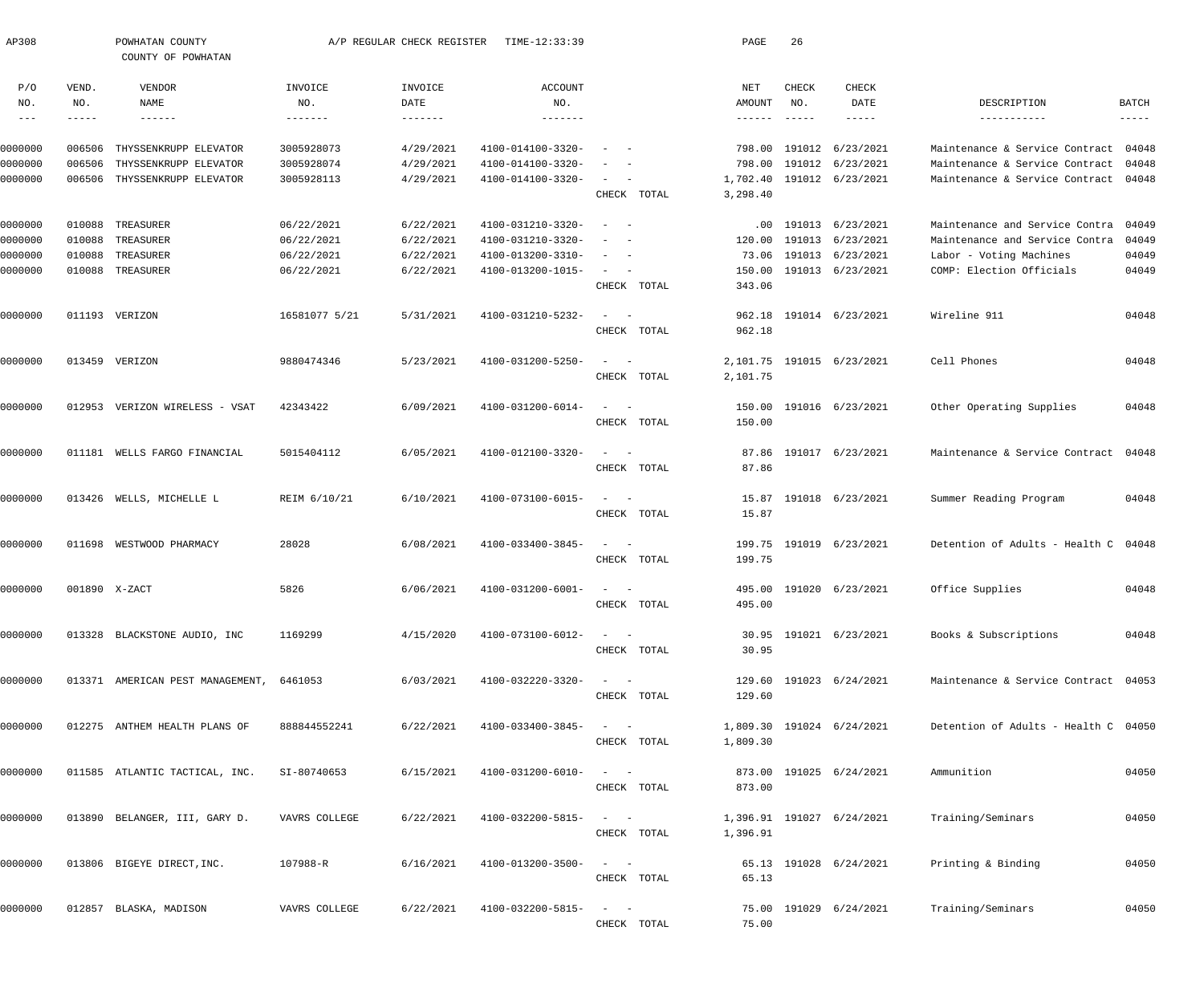| AP308              |                  | POWHATAN COUNTY<br>COUNTY OF POWHATAN              |                      | A/P REGULAR CHECK REGISTER | TIME-12:33:39                          |                                                                                     |             | PAGE           | 27                        |                               |                                      |                |
|--------------------|------------------|----------------------------------------------------|----------------------|----------------------------|----------------------------------------|-------------------------------------------------------------------------------------|-------------|----------------|---------------------------|-------------------------------|--------------------------------------|----------------|
| P/O<br>NO.         | VEND.<br>NO.     | VENDOR<br>NAME                                     | INVOICE<br>NO.       | INVOICE<br>DATE            | <b>ACCOUNT</b><br>NO.                  |                                                                                     |             | NET<br>AMOUNT  | CHECK<br>NO.              | CHECK<br>DATE                 | DESCRIPTION                          | <b>BATCH</b>   |
| $- -$              | -----            | $\qquad \qquad - - - - - -$                        | -------              | $- - - - - - - -$          | $-- - - - - -$                         |                                                                                     |             | ------         | $\qquad \qquad - - - - -$ | $------$                      | -----------                          | $- - - - -$    |
| 0000000<br>0000000 | 006655<br>006655 | BLOSSMAN GAS COMPANIES,<br>BLOSSMAN GAS COMPANIES, | 17219306<br>17219307 | 6/16/2021<br>6/16/2021     | 4100-014500-6008-<br>4100-014500-6008- | $\sim$                                                                              |             | 49.58<br>8.08  | 191030                    | 6/24/2021<br>191030 6/24/2021 | Gas/Grease/Oil<br>Gas/Grease/Oil     | 04053<br>04053 |
|                    |                  |                                                    |                      |                            |                                        | CHECK TOTAL                                                                         |             | 57.66          |                           |                               |                                      |                |
| 0000000            | 011010           | BOX ALARM TEES LLC                                 | 558                  | 6/23/2021                  | 4100-032200-6017-                      | $\sim$ $-$<br>$\overline{\phantom{a}}$                                              |             | 1,568.50       |                           | 191031 6/24/2021              | Uniforms - Volunteers                | 04050          |
| 0000000            | 011010           | BOX ALARM TEES LLC                                 | 559                  | 6/23/2021                  | $4100 - 032200 - 6011 -$               | $\overline{\phantom{a}}$<br>$\overline{\phantom{a}}$                                |             |                |                           | 201.50 191031 6/24/2021       | Protective Gear/Uniforms             | 04050          |
|                    |                  |                                                    |                      |                            |                                        | CHECK TOTAL                                                                         |             | 1,770.00       |                           |                               |                                      |                |
| 0000000            | 013711           | BRAME SPECIALTY CO INC                             | 7647022              | 6/22/2021                  | 4100-014100-6005-                      | $\sim$<br>$\sim$ $-$                                                                |             | 1,604.09       |                           | 191032 6/24/2021              | Cleaning Supplies                    | 04053          |
|                    |                  |                                                    |                      |                            |                                        | CHECK TOTAL                                                                         |             | 1,604.09       |                           |                               |                                      |                |
| 0000000            | 011473           | COLONIAL AUTO GLASS                                | 21741                | 6/23/2021                  | 4100-032200-6009-                      | $\sim$<br>$\sim$ $-$                                                                |             | 100.00         |                           | 191033 6/24/2021              | Auto Repairs and Parts               | 04050          |
|                    |                  |                                                    |                      |                            |                                        | CHECK TOTAL                                                                         |             | 100.00         |                           |                               |                                      |                |
| 0000000            |                  | 013491 COMMONWEALTH DRUG AND ALC 202               |                      | 6/23/2021                  | 4100-012220-3141-                      | $\sim$<br>$\sim$ $-$                                                                |             | 225.00         |                           | 191034 6/24/2021              | Drug Testing                         | 04050          |
|                    |                  |                                                    |                      |                            |                                        |                                                                                     | CHECK TOTAL | 225.00         |                           |                               |                                      |                |
|                    |                  |                                                    |                      |                            |                                        |                                                                                     |             |                |                           |                               |                                      |                |
| 0000000            | 011751           | COMPASS MD                                         | 374                  | 6/11/2021                  | 4100-032200-3110-                      | $\sim$                                                                              |             | 1,058.00       | 191035                    | 6/24/2021                     | Health/Vaccinations/Inoculatio       | 04050          |
| 0000000            |                  | 011751 COMPASS MD                                  | 375                  | 6/11/2021                  | 4100-032200-3110-                      | $\sim$<br>$\overline{\phantom{a}}$<br>CHECK TOTAL                                   |             | 1,457.50       |                           | 399.50 191035 6/24/2021       | Health/Vaccinations/Inoculatio       | 04050          |
|                    |                  |                                                    |                      |                            |                                        |                                                                                     |             |                |                           |                               |                                      |                |
| 0000000            | 013888           | CROCKER, JENNIFER                                  | VAVRS COLLEGE        | 6/22/2021                  | 4100-032200-5815-                      | $\sim$<br>$\sim$ $-$                                                                | CHECK TOTAL | 75.00<br>75.00 |                           | 191038 6/24/2021              | Training/Seminars                    | 04050          |
|                    |                  |                                                    |                      |                            |                                        |                                                                                     |             |                |                           |                               |                                      |                |
| 0000000            |                  | 013633 CRW PARTS INC                               | $3 - 55101$          | 6/23/2021                  | 4100-032200-6009-                      | $\sim$<br>$\sim$ $-$                                                                |             | 2,319.80       |                           | 191039 6/24/2021              | Auto Repairs and Parts               | 04050          |
|                    |                  |                                                    |                      |                            |                                        |                                                                                     | CHECK TOTAL | 2,319.80       |                           |                               |                                      |                |
| 0000000            | 007392           | DEEP CREEK VOLUNTEER                               | $6/21$ RENT          | 6/15/2021                  | 4100-032200-5425-                      | $\sim$<br>$\sim$ $-$                                                                |             | 2,758.35       |                           | 191040 6/24/2021              | Rent - Fire Companies                | 04050          |
|                    |                  |                                                    |                      |                            |                                        |                                                                                     | CHECK TOTAL | 2,758.35       |                           |                               |                                      |                |
| 0000000            |                  | 006240 DIAMOND SPRINGS WATER, INC 0001429150       |                      | 6/16/2021                  | 4100-031200-5130-                      |                                                                                     |             |                |                           | 27.96 191041 6/24/2021        | Water                                | 04050          |
| 0000000            |                  | 006240 DIAMOND SPRINGS WATER, INC 11342 5/21       |                      | 6/11/2021                  | 4100-034100-5130-                      |                                                                                     |             |                |                           | 46.74 191041 6/24/2021        | Water                                | 04050          |
| 0000000            |                  | 006240 DIAMOND SPRINGS WATER, INC 0001429146       |                      | 6/16/2021                  | 4100-014100-5130-                      | $\alpha = 1, \ldots, n-1$                                                           |             |                |                           | 29.96 191041 6/24/2021        | Water                                | 04053          |
|                    |                  |                                                    |                      |                            |                                        |                                                                                     | CHECK TOTAL | 104.66         |                           |                               |                                      |                |
| 0000000            | 008787 DMV       |                                                    | 202115100486         | 5/31/2021                  | 4100-012410-3320-                      | $\alpha \rightarrow \alpha \rightarrow \beta \rightarrow \gamma \rightarrow \gamma$ |             |                |                           | 275.00 191042 6/24/2021       | Maintenance & Service Contract 04050 |                |
|                    |                  |                                                    |                      |                            |                                        |                                                                                     | CHECK TOTAL | 275.00         |                           |                               |                                      |                |
| 0000000            |                  | 011224 ELECTRONIC SYSTEMS, INC. IN1858233          |                      | 6/15/2021                  | 100-000100-0017-                       |                                                                                     |             |                |                           | 155.00 191043 6/24/2021       | Postage Lease                        | 04050          |
|                    |                  |                                                    |                      |                            |                                        |                                                                                     | CHECK TOTAL | 155.00         |                           |                               |                                      |                |
| 0000000            |                  | 006666 FINE CREEK FIRE DEPT                        | $6/21$ RENT          | 6/15/2021                  | 4100-032200-5425-                      |                                                                                     |             |                |                           | 3,278.00 191045 6/24/2021     | Rent - Fire Companies                | 04050          |
|                    |                  |                                                    |                      |                            |                                        |                                                                                     | CHECK TOTAL | 3,278.00       |                           |                               |                                      |                |
| 0000000            |                  | 013518 FROEHLING & ROBERTSON, IN 191906            |                      | 6/04/2021                  | 4100-034100-3140-                      | $\alpha_{\rm{max}}=1.000$ and $\alpha_{\rm{max}}=0.000$                             |             |                |                           | 3,724.64 191046 6/24/2021     | Professional Services                | 04050          |
| 0000000            |                  | 013518 FROEHLING & ROBERTSON, IN 192139            |                      | 6/22/2021                  | 4100-034100-3140-                      | $\alpha = 1, \ldots, n-1$                                                           |             |                |                           | 2,965.74 191046 6/24/2021     | Professional Services                | 04050          |
|                    |                  |                                                    |                      |                            |                                        |                                                                                     | CHECK TOTAL | 6,690.38       |                           |                               |                                      |                |
| 0000000            |                  | 012905 GALLS, LLC                                  | 018505502            | 6/02/2021                  | 4100-035100-6011-                      |                                                                                     |             |                |                           | 65.99 191047 6/24/2021        | Uniforms                             | 04050          |
|                    |                  |                                                    |                      |                            |                                        |                                                                                     | CHECK TOTAL | 65.99          |                           |                               |                                      |                |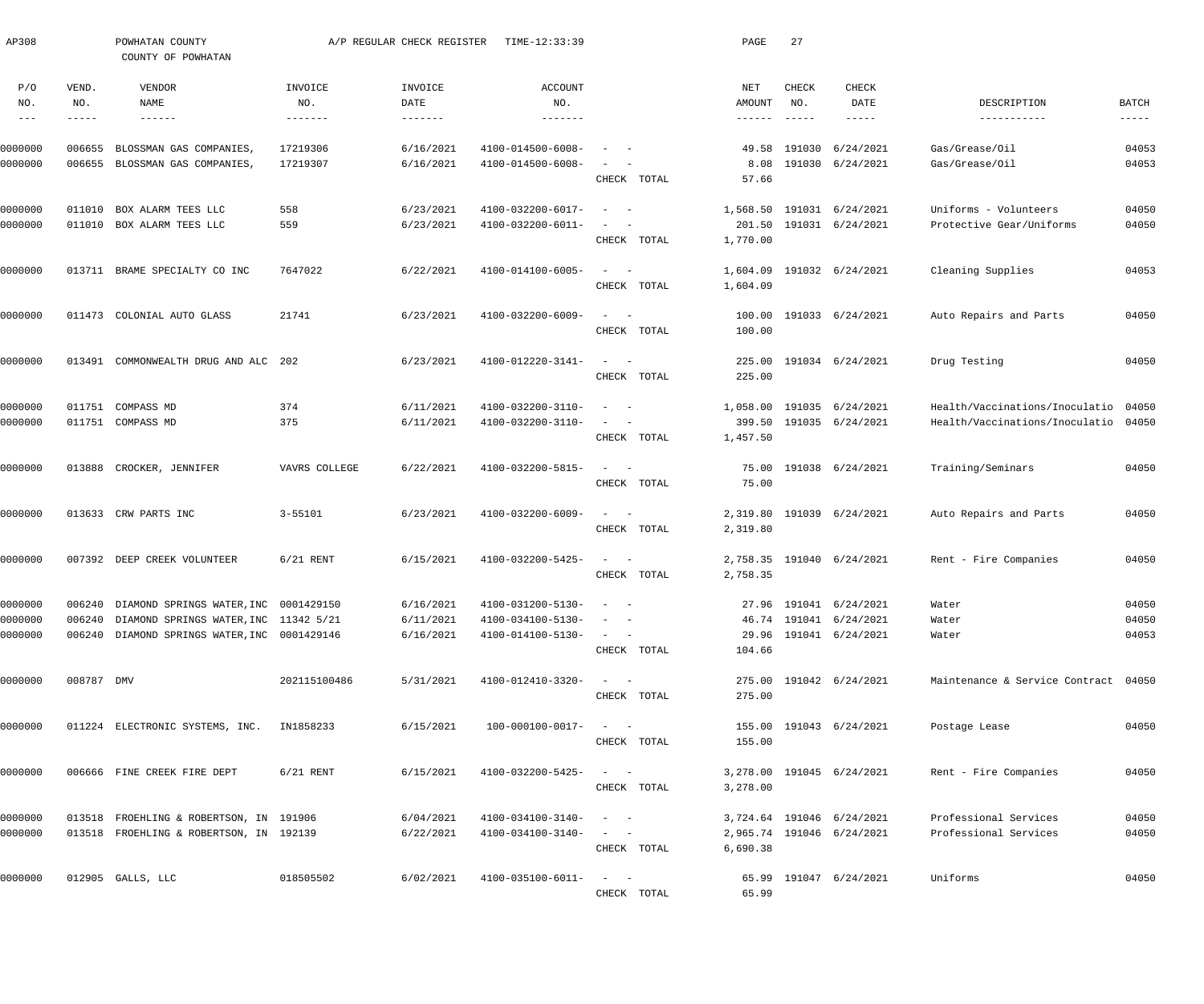| AP308      |              | POWHATAN COUNTY<br>COUNTY OF POWHATAN |                | A/P REGULAR CHECK REGISTER | TIME-12:33:39                |                                                             | PAGE             | 28                  |                           |                                      |              |
|------------|--------------|---------------------------------------|----------------|----------------------------|------------------------------|-------------------------------------------------------------|------------------|---------------------|---------------------------|--------------------------------------|--------------|
| P/O<br>NO. | VEND.<br>NO. | VENDOR<br><b>NAME</b>                 | INVOICE<br>NO. | INVOICE<br>DATE            | ACCOUNT<br>NO.               |                                                             | NET<br>AMOUNT    | <b>CHECK</b><br>NO. | <b>CHECK</b><br>DATE      | DESCRIPTION                          | <b>BATCH</b> |
| $---$      | -----        | ------                                | -------        | $- - - - - - - -$          | -------                      |                                                             | $- - - - - -$    | $- - - - - -$       | $- - - - -$               | -----------                          | $------$     |
| 0000000    | 011149       | HERTLESS BROTHERS                     | 15439          | 6/22/2021                  | 4100-014100-3310-            | $\sim$<br>$\sim$ $-$                                        | 225.00           | 191050              | 6/24/2021                 | Repairs & Maintenance                | 04053        |
|            |              |                                       |                |                            |                              | CHECK TOTAL                                                 | 225.00           |                     |                           |                                      |              |
| 0000000    | 013455       | HOLLAND, CHARLES                      | AIRFARE        | 6/22/2021                  | $4100 - 032200 - 5815 -$     | $\equiv$<br>$\sim$<br>CHECK TOTAL                           | 507.08<br>507.08 |                     | 191051 6/24/2021          | Training/Seminars                    | 04050        |
| 0000000    | 014032       | INCORVAIA, THOMAS                     | VAZO REIMB     | 6/21/2021                  | 4100-081100-5540-            | $\sim$<br>$\sim$                                            | 304.00           |                     | 191052 6/24/2021          | Conferences & Training               | 04050        |
|            |              |                                       |                |                            |                              | CHECK TOTAL                                                 | 304.00           |                     |                           |                                      |              |
| 0000000    | 000120       | JAMES RIVER AIR                       | S203638        | 5/25/2021                  | 4100-014100-3308-            | $\sim$ $-$                                                  | 1,172.39         | 191053              | 6/24/2021                 | HVAC Service and Repairs             | 04053        |
| 0000000    | 000120       | JAMES RIVER AIR                       | S206759        | 4/30/2021                  | 4100-014100-3308-            | $\sim$ $-$                                                  | 356.92           |                     | 191053 6/24/2021          | HVAC Service and Repairs             | 04053        |
| 0000000    | 000120       | JAMES RIVER AIR                       | S208249        | 5/17/2021                  | 4100-032210-3310-            | $\sim$ $-$                                                  | 384.00           |                     | 191053 6/24/2021          | Repairs & Maintenance                | 04053        |
| 0000000    | 000120       | JAMES RIVER AIR                       | S208387        | 5/28/2021                  | 4100-014100-3308-            | $\sim$<br>$\sim$ $-$                                        | 432.00           |                     | 191053 6/24/2021          | HVAC Service and Repairs             | 04053        |
| 0000000    | 000120       | JAMES RIVER AIR                       | S212787        | 6/18/2021                  | 4100-014100-3308-            | $\sim$<br>$\sim$                                            | 336.00           |                     | 191053 6/24/2021          | HVAC Service and Repairs             | 04053        |
|            |              |                                       |                |                            |                              | CHECK TOTAL                                                 | 2,681.31         |                     |                           |                                      |              |
| 0000000    | 010811       | LAND AND COATES, INC                  | 3571234        | 6/22/2021                  | 4100-032200-6009-            | $\sim$ $-$                                                  | 122.42           | 191056              | 6/24/2021                 | Auto Repairs and Parts               | 04050        |
| 0000000    | 010811       | LAND AND COATES, INC                  | 3571916        | 6/23/2021                  | 4100-014500-6008-            | $\sim$                                                      | 18.78            | 191056              | 6/24/2021                 | Gas/Grease/Oil                       | 04053        |
| 0000000    | 010811       | LAND AND COATES, INC                  | 3571916        | 6/23/2021                  | 4100-014500-6004-            | $\sim$ $-$                                                  | 11.45            | 191056              | 6/24/2021                 | Tools and Equipment                  | 04053        |
| 0000000    |              | 010811 LAND AND COATES, INC           | 3571925        | 6/23/2021                  | 4100-014500-3319-            | $\sim$<br>$\sim$ $-$                                        | 347.58           |                     | 191056 6/24/2021          | Equipment Repairs and Maintena       | 04053        |
|            |              |                                       |                |                            |                              | CHECK TOTAL                                                 | 500.23           |                     |                           |                                      |              |
| 0000000    |              | 000166 LUCK STONE CORP.               | IV-101432071   | 6/15/2021                  | 4100-014600-3310-            | $\sim$<br>$\sim$ $-$                                        | 89.65            |                     | 191058 6/24/2021          | Repairs and Maintenance              | 04053        |
|            |              |                                       |                |                            |                              | CHECK TOTAL                                                 | 89.65            |                     |                           |                                      |              |
| 0000000    |              | 006672 MACON FIRE DEPARTMENT          | $6/21$ RENT    | 6/15/2021                  | 4100-032200-5425-            | $\sim$<br>$\sim$ $-$                                        | 2,492.00         | 191059              | 6/24/2021                 | Rent - Fire Companies                | 04050        |
|            |              |                                       |                |                            |                              | CHECK TOTAL                                                 | 2,492.00         |                     |                           |                                      |              |
| 0000000    |              | 009552 MANSFIELD OIL COMPANY          | SQLCD-686527   | 5/31/2021                  | 4100-032200-5120-            |                                                             | 74.74            | 191060              | 6/24/2021                 | Apparatus Fuel                       | 04050        |
|            |              |                                       |                |                            |                              | CHECK TOTAL                                                 | 74.74            |                     |                           |                                      |              |
| 0000000    |              | 013176 MIDWEST TAPE, LLC              | 500584945      | 6/15/2021                  | 4100-073100-6012-            | $\alpha_{\rm{max}}=1.000$ and $\alpha_{\rm{max}}=0.000$     |                  |                     | 58.47 191062 6/24/2021    | Books & Subscriptions                | 04050        |
|            |              |                                       |                |                            |                              | CHECK TOTAL                                                 | 58.47            |                     |                           |                                      |              |
| 0000000    |              | 007899 MITCHELL HOMES, INC.           | 349-2021       | 4/09/2021                  | 3100-013030-0008-            | $\alpha = 1$ , $\alpha = 1$                                 |                  |                     | 50.00 191063 6/24/2021    | Building Permits                     | 04050        |
|            |              |                                       |                |                            |                              | CHECK TOTAL                                                 | 50.00            |                     |                           |                                      |              |
| 0000000    |              | 010924 MITCHELL PEST                  | 147273         | 5/28/2021                  | 4100-035100-3320-            | $\alpha = 1$ , $\alpha = 1$                                 |                  |                     | 70.00 191064 6/24/2021    | Landscaping - Animal Control         | 04053        |
|            |              |                                       |                |                            |                              | CHECK TOTAL                                                 | 70.00            |                     |                           |                                      |              |
| 0000000    |              | 006214 NEIS, INC.                     | 0431125        | 6/17/2021                  | 4100-014100-3320-            | $\mathcal{L} = \{1, \ldots, n\}$                            |                  |                     | 314.00 191065 6/24/2021   | Maintenance & Service Contract 04053 |              |
| 0000000    |              | 006214 NEIS, INC.                     | 0431126        | 6/17/2021                  | 4100-014100-3320-            | $\mathcal{L}_{\text{max}}$ , and $\mathcal{L}_{\text{max}}$ |                  |                     | 157.00 191065 6/24/2021   | Maintenance & Service Contract 04053 |              |
|            |              |                                       |                |                            |                              | CHECK TOTAL                                                 | 471.00           |                     |                           |                                      |              |
| 0000000    |              | 014033 OFFICE INTERIORS               | 12462          | 6/21/2021                  | 4100-032200-5815-            | $\alpha = 1, \ldots, n-1$                                   |                  |                     | 1,250.00 191067 6/24/2021 | Training/Seminars                    | 04050        |
|            |              |                                       |                |                            |                              | CHECK TOTAL                                                 | 1,250.00         |                     |                           |                                      |              |
| 0000000    |              | 011179 PERKINS, DANIEL                | PERKINS REIMB  | 12/22/2020                 | 4100-032200-3110-            | $\alpha = 1, \ldots, \alpha$                                |                  |                     | 719.00 191068 6/24/2021   | Health/Vaccinations/Inoculatio 04050 |              |
|            |              |                                       |                |                            |                              | CHECK TOTAL                                                 | 719.00           |                     |                           |                                      |              |
| 0000000    |              | 001250 POWHATAN AUTO & TRACTOR        | 641327         | 5/13/2021                  | $4100 - 032200 - 6009 - - -$ |                                                             |                  |                     | 33.28 191069 6/24/2021    | Auto Repairs and Parts               | 04050        |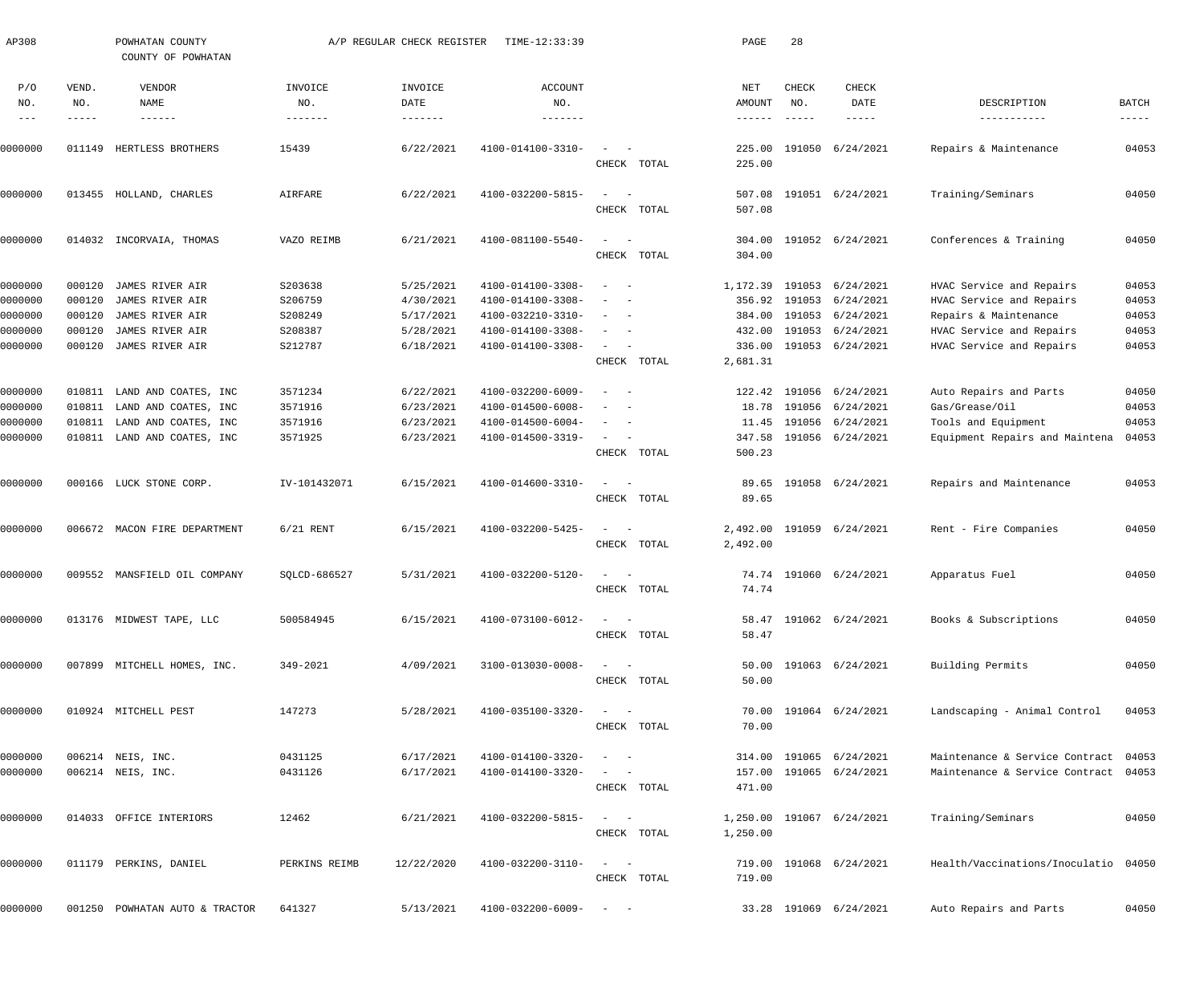|                |                    | COUNTY OF POWHATAN                       |                |                         |                   |                                                      |             |                                      |                      |                           |                                |                      |
|----------------|--------------------|------------------------------------------|----------------|-------------------------|-------------------|------------------------------------------------------|-------------|--------------------------------------|----------------------|---------------------------|--------------------------------|----------------------|
| P/O            | VEND.              | VENDOR                                   | INVOICE        | INVOICE                 | <b>ACCOUNT</b>    |                                                      |             | NET                                  | CHECK                | CHECK                     |                                |                      |
| NO.<br>$- - -$ | NO.<br>$- - - - -$ | NAME<br>$- - - - - - -$                  | NO.<br>------- | DATE<br>$- - - - - - -$ | NO.<br>-------    |                                                      |             | AMOUNT<br>$\cdots\cdots\cdots\cdots$ | NO.<br>$- - - - - -$ | DATE                      | DESCRIPTION<br>-----------     | BATCH<br>$- - - - -$ |
| 0000000        | 001250             | POWHATAN AUTO & TRACTOR                  | 642028         | 5/19/2021               | 4100-032200-6009- |                                                      |             | 34.99                                | 191069               | 6/24/2021                 | Auto Repairs and Parts         | 04050                |
| 0000000        | 001250             | POWHATAN AUTO & TRACTOR                  | 642083         | 5/19/2021               | 4100-032200-6009- | $\overline{\phantom{a}}$                             |             | 22.98                                | 191069               | 6/24/2021                 | Auto Repairs and Parts         | 04050                |
| 0000000        | 001250             | POWHATAN AUTO & TRACTOR                  | 642975         | 5/26/2021               | 4100-032200-6009- |                                                      |             | 165.96                               | 191069               | 6/24/2021                 | Auto Repairs and Parts         | 04050                |
| 0000000        | 001250             | POWHATAN AUTO & TRACTOR                  | 642976         | 5/26/2021               | 4100-032200-6009- | $\sim$<br>$\overline{\phantom{a}}$                   |             | 10.99                                | 191069               | 6/24/2021                 | Auto Repairs and Parts         | 04050                |
| 0000000        | 001250             | POWHATAN AUTO & TRACTOR                  | 642965         | 5/26/2021               | 4100-014500-6004- | $\sim$<br>$\sim$                                     | CHECK TOTAL | 39.99<br>308.19                      |                      | 191069 6/24/2021          | Tools and Equipment            | 04053                |
| 0000000        | 012955             | POWHATAN COUNTY PUBLIC                   | 148            | 5/31/2021               | 4100-035100-6008- |                                                      |             | 546.07                               | 191070               | 6/24/2021                 | Gas/Grease/Oil                 | 04054                |
| 0000000        | 012955             | POWHATAN COUNTY PUBLIC                   | 148            | 5/31/2021               | 4100-031200-6008- | $\overline{\phantom{a}}$                             |             | 9,206.46                             | 191070               | 6/24/2021                 | Gas/Grease/Oil                 | 04054                |
| 0000000        | 012955             | POWHATAN COUNTY PUBLIC                   | 148            | 5/31/2021               | 4100-031210-6008- |                                                      |             | 17.10                                |                      | 191070 6/24/2021          | Gas/Greases/Oil                | 04054                |
| 0000000        | 012955             | POWHATAN COUNTY PUBLIC                   | 148            | 5/31/2021               | 4100-032200-5120- | $\overline{\phantom{a}}$<br>$\overline{\phantom{0}}$ |             | 5,078.11                             | 191070               | 6/24/2021                 | Apparatus Fuel                 | 04054                |
| 0000000        | 012955             | POWHATAN COUNTY PUBLIC                   | 148            | 5/31/2021               | 4100-014500-6008- | $\sim$                                               |             | 666.28                               | 191070               | 6/24/2021                 | Gas/Grease/Oil                 | 04054                |
| 0000000        | 012955             | POWHATAN COUNTY PUBLIC                   | 148            | 5/31/2021               | 4100-014100-6008- |                                                      |             | 425.26                               | 191070               | 6/24/2021                 | Gas/Grease/Oil                 | 04054                |
| 0000000        | 012955             | POWHATAN COUNTY PUBLIC                   | 148            | 5/31/2021               | 4100-034100-6008- | $\overline{\phantom{0}}$                             |             | 303.97                               | 191070               | 6/24/2021                 | Gas/Grease/Oil                 | 04054                |
| 0000000        | 012955             | POWHATAN COUNTY PUBLIC                   | 148            | 5/31/2021               | 4100-081100-6008- |                                                      |             | 127.88                               | 191070               | 6/24/2021                 | Gas/Grease/Oil                 | 04054                |
| 0000000        | 012955             | POWHATAN COUNTY PUBLIC                   | 148            | 5/31/2021               | 4100-012510-6008- | $\sim$<br>$\hspace{0.1mm}-\hspace{0.1mm}$            |             | 19.60                                |                      | 191070 6/24/2021          | Gas/Grease/Oil                 | 04054                |
|                |                    |                                          |                |                         |                   | CHECK                                                | TOTAL       | 16,390.73                            |                      |                           |                                |                      |
| 0000000        | 006765             | POWHATAN VOLUNTEER RESCUE                | RENT 6/21      | 6/15/2021               | 4100-032200-5425- | $\overline{\phantom{a}}$<br>$\sim$ $-$               |             |                                      |                      | 4,300.50 191071 6/24/2021 | Rent - Fire Companies          | 04050                |
|                |                    |                                          |                |                         |                   |                                                      | CHECK TOTAL | 4,300.50                             |                      |                           |                                |                      |
| 0000000        | 012340             | PRICE SUPPLY COMPANY, INC                | 2106-109526    | 5/12/2021               | 4100-014100-3310- |                                                      |             | 159.69                               |                      | 191072 6/24/2021          | Repairs & Maintenance          | 04053                |
| 0000000        | 012340             | PRICE SUPPLY COMPANY, INC                | 2106-109527    | 6/12/2021               | 4100-014100-3310- | $\overline{\phantom{a}}$                             |             | 151.17                               |                      | 191072 6/24/2021          | Repairs & Maintenance          | 04053                |
| 0000000        | 012340             | PRICE SUPPLY COMPANY, INC                | 2106-109887    | 6/18/2021               | 4100-014100-6004- |                                                      |             | 77.43                                |                      | 191072 6/24/2021          | Tools and Equipment            | 04053                |
| 0000000        | 012340             | PRICE SUPPLY COMPANY, INC                | 2106-110123    | 6/22/2021               | 4100-014100-3310- | $\sim$<br>$\sim$ $-$                                 |             | 2,470.00                             |                      | 191072 6/24/2021          | Repairs & Maintenance          | 04053                |
|                |                    |                                          |                |                         |                   |                                                      | CHECK TOTAL | 2,858.29                             |                      |                           |                                |                      |
| 0000000        | 000620             | R. C. GOODWYN & SONS, INC                | 0964961        | 6/15/2021               | 4100-031210-3310- | $\overline{\phantom{a}}$<br>$\overline{\phantom{0}}$ |             | 43.50                                |                      | 191073 6/24/2021          | Repairs and Maintenance        | 04050                |
| 0000000        | 000620             | R. C. GOODWYN & SONS, INC                | 0961022        | 6/22/2021               | 4100-014100-3310- |                                                      |             | 14.82                                |                      | 191073 6/24/2021          | Repairs & Maintenance          | 04053                |
| 0000000        |                    | 000620 R. C. GOODWYN & SONS, INC         | 0963388        | 6/22/2021               | 4100-014500-3319- | $\overline{\phantom{a}}$                             |             | 8.37                                 |                      | 191073 6/24/2021          | Equipment Repairs and Maintena | 04053                |
| 0000000        |                    | 000620 R. C. GOODWYN & SONS, INC         | 0964444        | 6/11/2021               | 4100-032210-3310- | $\sim$                                               |             | 14.99                                |                      | 191073 6/24/2021          | Repairs & Maintenance          | 04053                |
| 0000000        |                    | 000620 R. C. GOODWYN & SONS, INC         | 0964752        | 6/14/2021               | 4100-014100-3310- |                                                      |             |                                      |                      | 994.20 191073 6/24/2021   | Repairs & Maintenance          | 04053                |
| 0000000        |                    | 000620 R. C. GOODWYN & SONS, INC 0964964 |                | 6/15/2021               | 4100-014100-3310- |                                                      |             |                                      |                      | 37.46 191073 6/24/2021    | Repairs & Maintenance          | 04053                |
| 0000000        |                    | 000620 R. C. GOODWYN & SONS, INC 0965447 |                | 6/22/2021               | 4100-014600-3310- | $\alpha = 1, \ldots, \alpha$                         |             |                                      |                      | 17.07 191073 6/24/2021    | Repairs and Maintenance        | 04053                |
| 0000000        |                    | 000620 R. C. GOODWYN & SONS, INC 0965677 |                | 6/22/2021               | 4100-014100-3310- | $\alpha = 1, \ldots, \alpha$                         |             |                                      |                      | 13.99 191073 6/24/2021    | Repairs & Maintenance          | 04053                |
|                |                    |                                          |                |                         |                   |                                                      | CHECK TOTAL | 1,144.40                             |                      |                           |                                |                      |
| 0000000        |                    | 009037 REYNOLDS LIGHTING SUPPLY 145277   |                | 6/17/2021               | 4100-014100-3310- | $\alpha = 1, \ldots, \alpha$                         |             |                                      |                      | 212.50 191074 6/24/2021   | Repairs & Maintenance          | 04053                |
|                |                    |                                          |                |                         |                   |                                                      | CHECK TOTAL | 212.50                               |                      |                           |                                |                      |
| 0000000        |                    | 012510 SALERNO, ROXANNE                  | MIL REIMB      | 6/23/2021               | 4100-081500-5510- | $\alpha = 1, \ldots, \alpha$                         | CHECK TOTAL | 55.10                                |                      | 55.10 191075 6/24/2021    | Travel/Mileage/Parking/Tolls   | 04050                |
|                |                    |                                          |                |                         |                   |                                                      |             |                                      |                      |                           |                                |                      |
| 0000000        |                    | 007096 SBA TOWERS, INC.                  | IN30537893     | 7/01/2021               | 4100-031210-5421- | $\alpha = 1, \ldots, \alpha$                         | CHECK TOTAL | 2,060.02                             |                      | 2,060.02 191076 6/24/2021 | Rent - Towers                  | 04050                |
| 0000000        |                    | 008097 SIGNS@WORK, INC.                  | 4339           | 6/22/2021               | 4100-031200-6009- | $\alpha = 1, \ldots, \alpha$                         | CHECK TOTAL | 800.00                               |                      | 800.00 191077 6/24/2021   | Auto Parts/Repairs             | 04050                |
| 0000000        |                    | 014034 SOUTHERN TRADITIONS, LLC          | 456-2021       | 4/09/2021               | 3100-013030-0008- | $\frac{1}{2}$ and $\frac{1}{2}$ and $\frac{1}{2}$    |             |                                      |                      | 50.00 191078 6/24/2021    | Building Permits               | 04050                |
|                |                    |                                          |                |                         |                   |                                                      | CHECK TOTAL | 50.00                                |                      |                           |                                |                      |

AP308 POWHATAN COUNTY A/P REGULAR CHECK REGISTER TIME-12:33:39 PAGE 29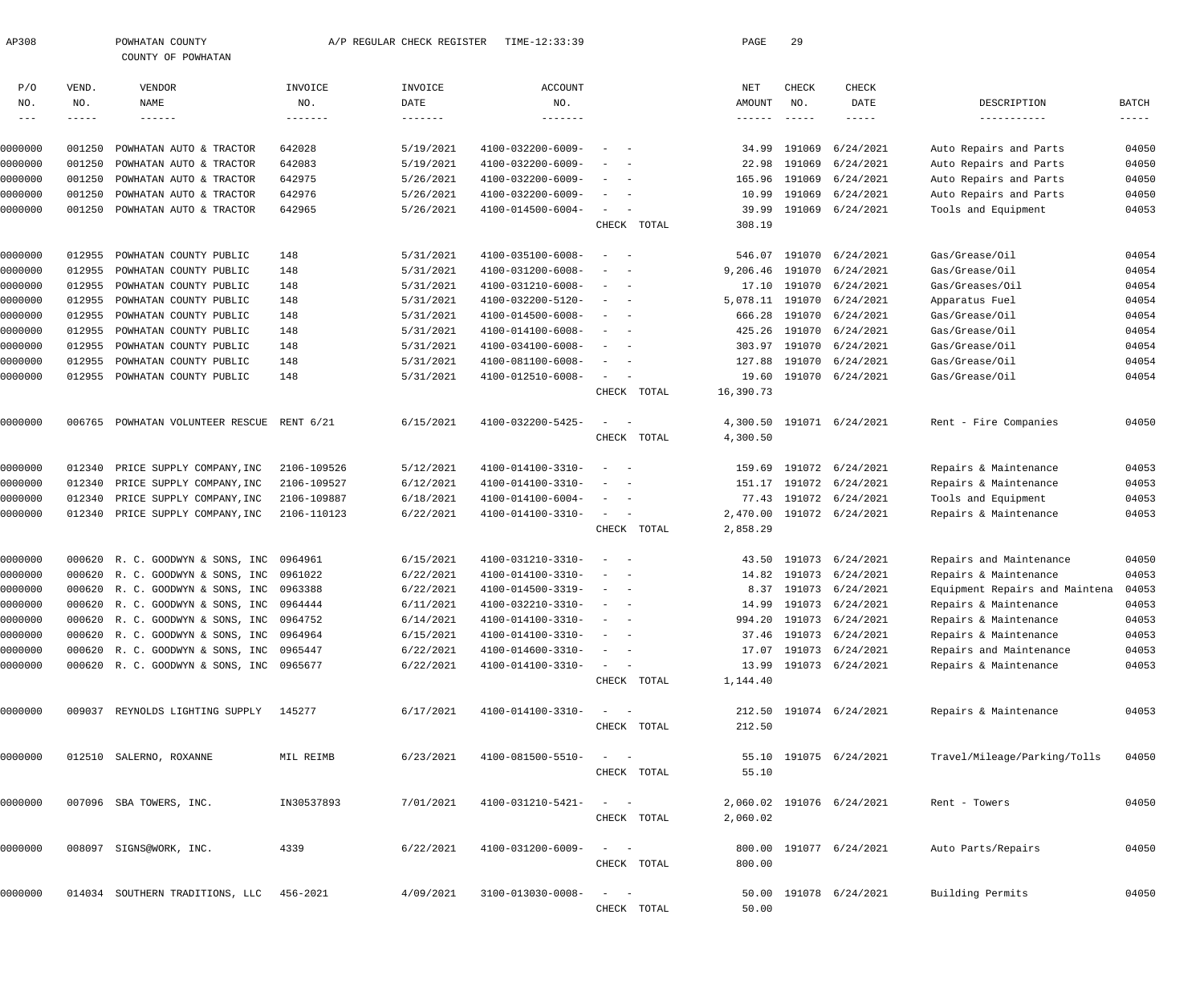| AP308             |                 | POWHATAN COUNTY<br>COUNTY OF POWHATAN           |                          | A/P REGULAR CHECK REGISTER | TIME-12:33:39                 |                                                                                                              |             | PAGE                      | 30                                             |                            |                                |                      |
|-------------------|-----------------|-------------------------------------------------|--------------------------|----------------------------|-------------------------------|--------------------------------------------------------------------------------------------------------------|-------------|---------------------------|------------------------------------------------|----------------------------|--------------------------------|----------------------|
| P/O<br>NO.        | VEND.<br>NO.    | VENDOR<br>NAME                                  | INVOICE<br>NO.           | INVOICE<br>DATE            | ACCOUNT<br>NO.                |                                                                                                              |             | NET<br>AMOUNT             | CHECK<br>NO.                                   | <b>CHECK</b><br>DATE       | DESCRIPTION                    | BATCH                |
| $-- -$<br>0000000 | -----<br>006594 | $- - - - - - -$<br>SOUTHSIDE ELECTRIC COOP      | -------<br>63504004 6/21 | -------<br>6/11/2021       | --------<br>4100-035100-5110- | $\sim$                                                                                                       |             | $- - - - - - -$<br>322.60 | $\cdots \cdots \cdots \cdots \cdots$<br>191079 | -----<br>6/24/2021         | -----------<br>Electricity     | $- - - - -$<br>04050 |
|                   |                 |                                                 |                          |                            |                               |                                                                                                              | CHECK TOTAL | 322.60                    |                                                |                            |                                |                      |
| 0000000           | 001940          | STANDBY SYSTEMS, INC.                           | 06210948                 | 6/08/2021                  | 4100-032220-3320-             | $\overline{\phantom{0}}$                                                                                     |             | 153.00                    | 191082                                         | 6/24/2021                  | Maintenance & Service Contract | 04050                |
| 0000000           | 001940          | STANDBY SYSTEMS, INC.                           | 06210945                 | 6/08/2021                  | 4100-032210-3320-             |                                                                                                              |             | 160.00                    | 191082                                         | 6/24/2021                  | Maintenance & Service Contract | 04053                |
| 0000000           | 001940          | STANDBY SYSTEMS, INC.                           | 06210946                 | 6/08/2021                  | 4100-032220-3320-             | $\overline{\phantom{a}}$<br>$\overline{\phantom{a}}$                                                         |             | 170.00                    | 191082                                         | 6/24/2021                  | Maintenance & Service Contract | 04053                |
| 0000000           | 001940          | STANDBY SYSTEMS, INC.                           | 06210949                 | 6/08/2021                  | 4100-035100-3320-             | $\overline{\phantom{a}}$<br>$\overline{\phantom{a}}$                                                         |             | 140.00                    | 191082                                         | 6/24/2021                  | Landscaping - Animal Control   | 04053                |
| 0000000           | 001940          | STANDBY SYSTEMS, INC.                           | 06210984                 | 6/15/2021                  | 4100-014100-3320-             | $\sim$<br>$\sim$ $-$                                                                                         | CHECK TOTAL | 153.00<br>776.00          |                                                | 191082 6/24/2021           | Maintenance & Service Contract | 04053                |
| 0000000           | 009520          | STONE'S OFFICE EQUIPMENT                        | 146674                   | 6/16/2021                  | 4100-073100-3320-             | $\sim$<br>$\sim$ $-$                                                                                         |             | 589.68                    |                                                | 191083 6/24/2021           | Maintenance & Service Contract | 04050                |
|                   |                 |                                                 |                          |                            |                               |                                                                                                              | CHECK TOTAL | 589.68                    |                                                |                            |                                |                      |
| 0000000           | 012769          | SULLIVAN, JAMES                                 | 145098395                | 6/19/2021                  | 4100-031200-6008-             | $\sim$<br>$\sim$ $-$                                                                                         |             | 20.14                     |                                                | 191084 6/24/2021           | Gas/Grease/Oil                 | 04050                |
|                   |                 |                                                 |                          |                            |                               |                                                                                                              | CHECK TOTAL | 20.14                     |                                                |                            |                                |                      |
| 0000000           |                 | 008346 SYCOM TECHNOLOGIES                       | AT64827                  | 5/31/2021                  | 4100-012510-3140-             | $\sim$<br>$\sim$ $-$                                                                                         |             | 450.00                    |                                                | 191085 6/24/2021           | Professional Services          | 04053                |
|                   |                 |                                                 |                          |                            |                               |                                                                                                              | CHECK TOTAL | 450.00                    |                                                |                            |                                |                      |
| 0000000           | 013684          | TAXING AUTHORITY CONSULTI 7251                  |                          | 6/14/2021                  | 4100-012410-3320-             | $\sim$<br>$\sim$                                                                                             |             | 4,254.96                  |                                                | 191087 6/24/2021           | Maintenance & Service Contract | 04050                |
|                   |                 |                                                 |                          |                            |                               |                                                                                                              | CHECK TOTAL | 4,254.96                  |                                                |                            |                                |                      |
| 0000000           | 010088          | TREASURER                                       | 06/23/2021               | 6/23/2021                  | 4100-032200-5815-             |                                                                                                              |             | $.00 \,$                  | 191090                                         | 6/24/2021                  | Training/Seminars              | 04051                |
| 0000000           | 010088          | TREASURER                                       | 06/23/2021               | 6/23/2021                  | 4100-032200-5815-             | $\overline{\phantom{0}}$<br>$\sim$ $-$                                                                       | CHECK TOTAL | 61.20<br>61.20            |                                                | 191090 6/24/2021           | Training/Seminars              | 04051                |
|                   |                 |                                                 |                          |                            |                               |                                                                                                              |             |                           |                                                |                            |                                |                      |
| 0000000           | 007905          | TREASURER OF VIRGINIA                           | MORELLE, HUVAR           | 6/10/2021                  | 4100-035300-3110-             | $\overline{\phantom{0}}$<br>$\sim$ $-$                                                                       | CHECK TOTAL | 40.00<br>40.00            |                                                | 191091 6/24/2021           | Professional Health Services   | 04050                |
| 0000000           |                 | 013459 VERIZON                                  | 9880976245               | 6/23/2021                  | $100 - 000100 - 0006 -$       |                                                                                                              |             |                           |                                                | 117.19 191093 6/24/2021    | Due from Other Agencies        | 04053                |
| 0000000           |                 | 013459 VERIZON                                  | 9880976245               | 6/23/2021                  | 4100-012100-5250-             |                                                                                                              |             |                           |                                                | 58.63 191093 6/24/2021     | Cell Phones                    | 04053                |
| 0000000           |                 | 013459 VERIZON                                  | 9880976245               | 6/23/2021                  | 4100-012510-5250-             | $\frac{1}{2} \left( \frac{1}{2} \right) \left( \frac{1}{2} \right) = \frac{1}{2} \left( \frac{1}{2} \right)$ |             |                           |                                                | 99.82 191093 6/24/2021     | Cell Phones                    | 04053                |
| 0000000           | 013459          | VERIZON                                         | 9880976245               | 6/23/2021                  | 4100-012510-5270-             |                                                                                                              |             |                           | 662.73 191093                                  | 6/24/2021                  | Network Service Connection     | 04053                |
| 0000000           |                 | 013459 VERIZON                                  | 9880976245               | 6/23/2021                  | 4100-014100-5250-             |                                                                                                              |             |                           | 924.02 191093                                  | 6/24/2021                  | Cell Phones                    | 04053                |
| 0000000           | 013459          | VERIZON                                         | 9880976245               | 6/23/2021                  | 4100-031210-5250-             |                                                                                                              |             |                           | 419.04 191093                                  | 6/24/2021                  | CELL PHONES                    | 04053                |
| 0000000           | 013459          | VERIZON                                         | 9880976245               | 6/23/2021                  | 4100-032200-5250-             |                                                                                                              |             | 1,052.24 191093           |                                                | 6/24/2021                  | Cell Phones                    | 04053                |
| 0000000           |                 | 013459 VERIZON                                  | 9880976245               | 6/23/2021                  | 4100-031200-5250-             |                                                                                                              |             | 1,909.58                  | 191093                                         | 6/24/2021                  | Cell Phones                    | 04053                |
| 0000000           |                 | 013459 VERIZON                                  | 9880976245               | 6/23/2021                  | $4100 - 033300 - 5250 -$      |                                                                                                              |             | 39.40                     | 191093                                         | 6/24/2021                  | Cell Phones                    | 04053                |
| 0000000           | 013459          | VERIZON                                         | 9880976245               | 6/23/2021                  | 4100-034100-5250-             |                                                                                                              |             | 265.92                    | 191093                                         | 6/24/2021                  | Cell Phones                    | 04053                |
| 0000000           |                 | 013459 VERIZON                                  | 9880976245               | 6/23/2021                  | 4100-035100-5260-             |                                                                                                              |             |                           | 40.01 191093                                   | 6/24/2021                  | Internet Services              | 04053                |
| 0000000           |                 | 013459 VERIZON                                  | 9880976245               | 6/23/2021                  | $4100 - 035500 - 5250 -$      |                                                                                                              |             |                           | 125.52 191093                                  | 6/24/2021                  | Cell Phones                    | 04053                |
| 0000000           |                 | 013459 VERIZON                                  | 9880976245               | 6/23/2021                  | 4100-071110-5250-             | $-$                                                                                                          |             | 70.40                     | 191093                                         | 6/24/2021                  | Cell Phones                    | 04053                |
| 0000000           |                 | 013459 VERIZON                                  | 9880976245               | 6/23/2021                  | 4100-081100-5250-             | $\sim$<br>$\sim$ $-$                                                                                         | CHECK TOTAL | 5,843.13                  |                                                | 58.63 191093 6/24/2021     | Cell Phones                    | 04053                |
|                   |                 |                                                 |                          |                            |                               |                                                                                                              |             |                           |                                                |                            |                                |                      |
| 0000000           |                 | 011187 VERIZON BUSINESS                         | 66366952                 | 6/10/2021                  | 100-000100-0006-              | $\frac{1}{2}$ and $\frac{1}{2}$ and $\frac{1}{2}$                                                            |             |                           |                                                | 1.69 191094 6/24/2021      | Due from Other Agencies        | 04053                |
| 0000000           | 011187          | VERIZON BUSINESS                                | 66366952                 | 6/10/2021                  | 4100-012510-5240-             | $\frac{1}{2}$ and $\frac{1}{2}$ and $\frac{1}{2}$                                                            | CHECK TOTAL | 52.81                     |                                                | 51.12 191094 6/24/2021     | Long Distance                  | 04053                |
|                   |                 |                                                 |                          |                            |                               |                                                                                                              |             |                           |                                                |                            |                                |                      |
| 0000000           |                 | 014035 VIRGINIA DEPARTMENT OF HE FINAL QTR 2021 |                          | 6/01/2021                  | 4100-051200-5699-             | $\sim$<br>$\sim$ $-$                                                                                         | CHECK TOTAL | 83,962.67                 |                                                | 83,962.67 191095 6/24/2021 | State Health Department        | 04050                |
|                   |                 |                                                 |                          |                            |                               |                                                                                                              |             |                           |                                                |                            |                                |                      |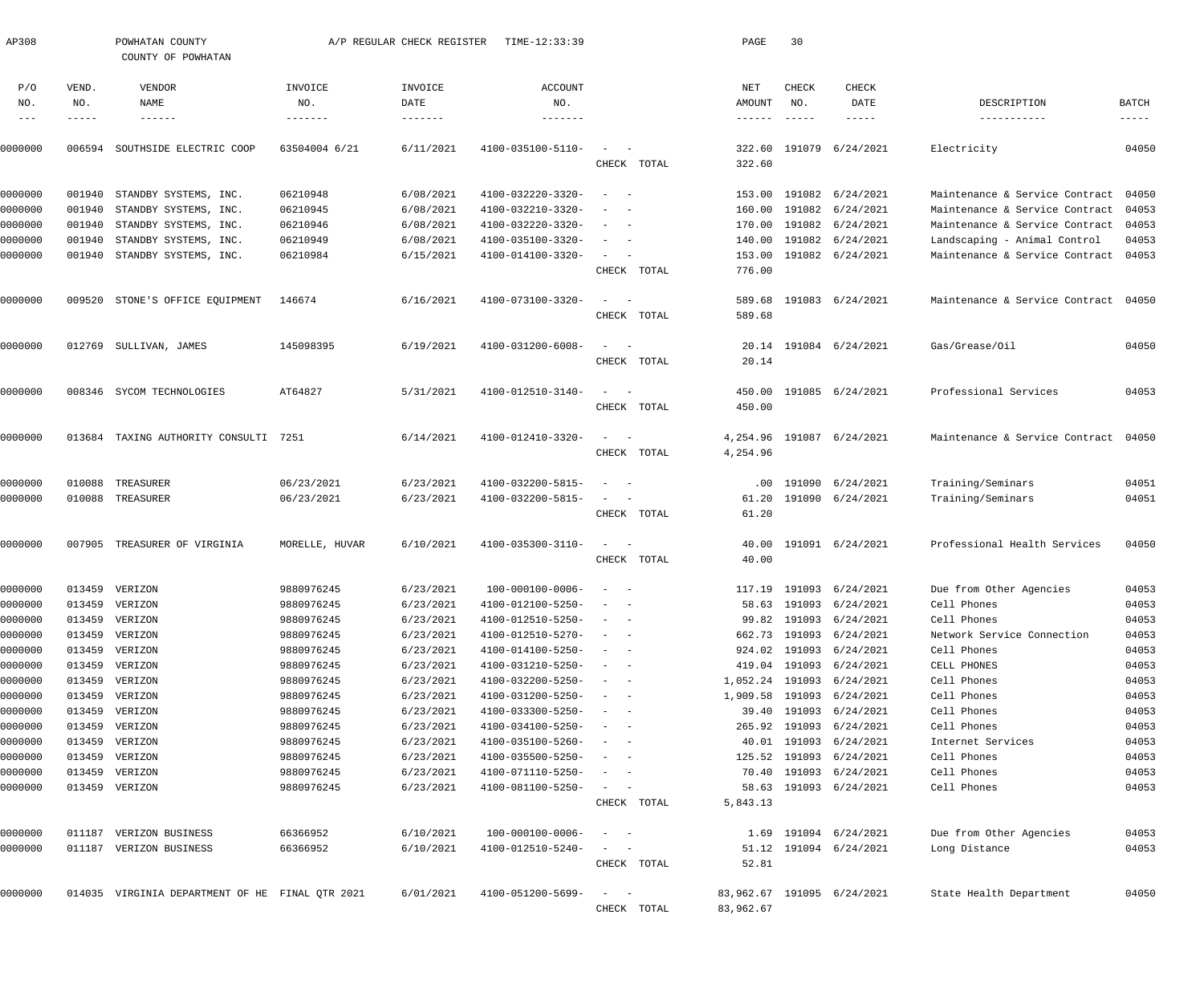| AP308   |          | POWHATAN COUNTY<br>COUNTY OF POWHATAN |                   | A/P REGULAR CHECK REGISTER | TIME-12:33:39                                                                    | PAGE                 | 31    |                           |                        |               |
|---------|----------|---------------------------------------|-------------------|----------------------------|----------------------------------------------------------------------------------|----------------------|-------|---------------------------|------------------------|---------------|
| P/O     | VEND.    | VENDOR                                | INVOICE           | INVOICE                    | ACCOUNT                                                                          | $\operatorname{NET}$ | CHECK | CHECK                     |                        |               |
| NO.     | NO.      | NAME                                  | NO.               | DATE                       | NO.                                                                              | AMOUNT               | NO.   | DATE                      | DESCRIPTION            | BATCH         |
| $- - -$ | $------$ | $--------$                            | $- - - - - - - -$ | $- - - - - - -$            | $- - - - - - - -$                                                                | -------              | ————— | $------$                  | -----------            | $- - - - - -$ |
| 0000000 | 012458   | WIMMER, WILLIE                        | 1996              | 6/16/2021                  | 4100-032200-6009-<br>$\mathcal{L}_{\text{max}}$ , and $\mathcal{L}_{\text{max}}$ |                      |       | 1,059.00 191098 6/24/2021 | Auto Repairs and Parts | 04050         |
|         |          |                                       |                   |                            | CHECK TOTAL                                                                      | 1,059.00             |       |                           |                        |               |
|         |          |                                       |                   |                            | CHECK TYPE TOTAL                                                                 | 616,095.29           |       |                           |                        |               |
|         |          |                                       |                   |                            | FINAL TOTAL                                                                      | 616,095.29           |       |                           |                        |               |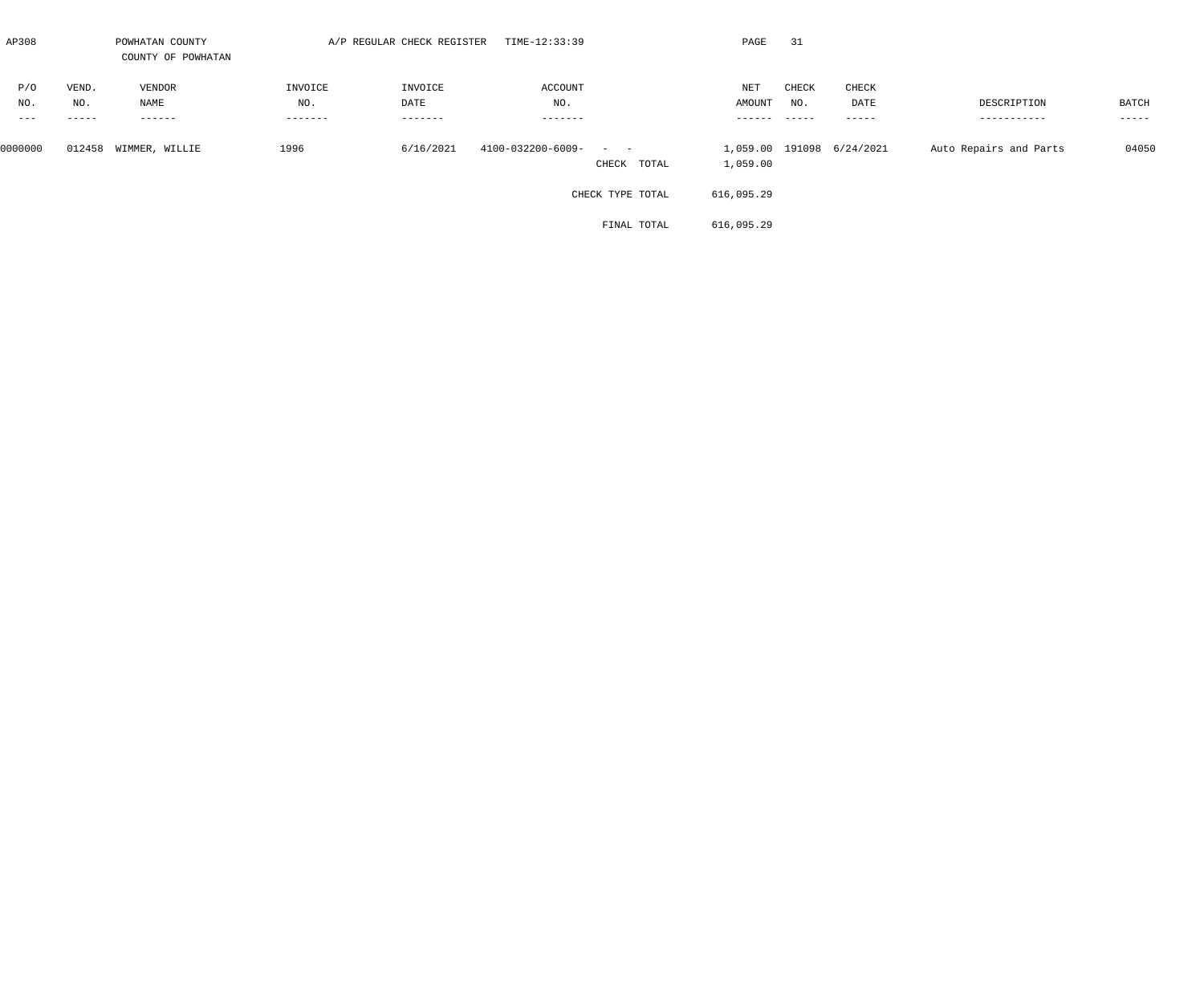| AP308                      |        | POWHATAN COUNTY<br>COUNTY OF POWHATAN      |             | A/P REGULAR CHECK REGISTER | TIME-12:34:15       |                                                             |             | PAGE      | 1                         |                           |                                      |             |
|----------------------------|--------|--------------------------------------------|-------------|----------------------------|---------------------|-------------------------------------------------------------|-------------|-----------|---------------------------|---------------------------|--------------------------------------|-------------|
| P/O                        | VEND.  | VENDOR                                     | INVOICE     | INVOICE                    | ACCOUNT             |                                                             |             | NET       | CHECK                     | CHECK                     |                                      |             |
| NO.                        | NO.    | NAME                                       | NO.         | DATE                       | NO.                 |                                                             |             | AMOUNT    | NO.                       | DATE                      | DESCRIPTION                          | BATCH       |
| $\qquad \qquad - \qquad -$ | -----  | $- - - - - - -$                            | -------     |                            | $- - - - - - - - -$ |                                                             |             | -------   | $\qquad \qquad - - - - -$ | -----                     | -----------                          | $--- - - -$ |
| 0000000                    |        | 009183 AIR, WATER & SOIL LABORAT           | V21003613   | 5/19/2021                  | 4501-043500-6009-   |                                                             |             | 40.00     | 190689                    | 6/02/2021                 | Facility - Water Needs               | 04032       |
| 0000000                    |        | 009183 AIR, WATER & SOIL LABORAT V21003638 |             | 5/20/2021                  | 4501-043600-3142-   |                                                             |             | 40.00     | 190689                    | 6/02/2021                 | Professional Services - Sewer        | 04032       |
| 0000000                    |        | 009183 AIR, WATER & SOIL LABORAT V21003639 |             | 5/20/2021                  | 4501-043600-3142-   | $\overline{\phantom{a}}$<br>$\sim$                          |             | 40.00     | 190689                    | 6/02/2021                 | Professional Services - Sewer        | 04032       |
| 0000000                    |        | 009183 AIR, WATER & SOIL LABORAT V21003738 |             | 5/25/2021                  | 4501-043600-3142-   | $\overline{\phantom{a}}$                                    |             | 111.80    | 190689                    | 6/02/2021                 | Professional Services - Sewer        | 04035       |
| 0000000                    |        | 009183 AIR, WATER & SOIL LABORAT V21003742 |             | 5/25/2021                  | 4501-043600-3142-   | $\overline{\phantom{a}}$                                    |             | 133.60    | 190689                    | 6/02/2021                 | Professional Services - Sewer        | 04035       |
| 0000000                    |        | 009183 AIR, WATER & SOIL LABORAT V21003769 |             | 5/25/2021                  | 4501-043600-3142-   | $\overline{\phantom{a}}$<br>$\sim$                          |             | 40.00     | 190689                    | 6/02/2021                 | Professional Services - Sewer        | 04035       |
| 0000000                    |        | 009183 AIR, WATER & SOIL LABORAT V21003770 |             | 5/26/2021                  | 4501-043600-3142-   | $\overline{\phantom{m}}$                                    |             | 40.00     |                           | 190689 6/02/2021          | Professional Services - Sewer        | 04035       |
|                            |        |                                            |             |                            |                     |                                                             | CHECK TOTAL | 445.40    |                           |                           |                                      |             |
| 0000000                    |        | 011931 ALTAIRIS TECHNOLOGY                 | $48 - POW$  | 5/11/2021                  | 4301-031200-6001-   | $\hspace{0.1mm}-\hspace{0.1mm}$<br>$-$                      |             | 4,653.00  |                           | 190691 6/02/2021          | Public Safety Radio System           | 04032       |
|                            |        |                                            |             |                            |                     |                                                             | CHECK TOTAL | 4,653.00  |                           |                           |                                      |             |
| 0000000                    |        | 008686 C.W. WILLIAMS & CO., INC.           | 636167      | 5/19/2021                  | 4120-032200-8215-   | $\sim$                                                      |             | 6,804.48  |                           | 190703 6/02/2021          | State Dept of Fire Programs Fu 04035 |             |
| 0000000                    |        | 008686 C.W. WILLIAMS & CO., INC. 636201    |             | 5/20/2021                  | 4120-032200-8215-   |                                                             |             | 1,685.39  |                           | 190703 6/02/2021          | State Dept of Fire Programs Fu 04035 |             |
|                            |        |                                            |             |                            |                     |                                                             | CHECK TOTAL | 8,489.87  |                           |                           |                                      |             |
| 0000000                    | 000540 | CENTRAL VIRGINIA WASTE                     | 26594       | 5/18/2021                  | 4501-043400-3185-   |                                                             |             | 43.96     |                           | 190706 6/02/2021          | Trash Removal                        | 04035       |
|                            |        |                                            |             |                            |                     |                                                             | CHECK TOTAL | 43.96     |                           |                           |                                      |             |
| 0000000                    | 006965 | CINTAS CORPORATION                         | 4084717041  | 5/19/2021                  | 4501-043400-6011-   | $\sim$                                                      |             | 14.26     | 190708                    | 6/02/2021                 | Uniforms                             | 04032       |
| 0000000                    |        | 006965 CINTAS CORPORATION                  | 4085266979  | 5/25/2021                  | 4501-043400-6011-   | $\overline{\phantom{a}}$                                    |             | 13.20     |                           | 190708 6/02/2021          | Uniforms                             | 04035       |
|                            |        |                                            |             |                            |                     |                                                             | CHECK TOTAL | 27.46     |                           |                           |                                      |             |
| 0000000                    |        | 011418 COTTONE, MELISSA                    | RODEO FOOD  | 5/24/2021                  | 4116-032203-0001-   | $\overline{\phantom{a}}$<br>$\hspace{0.1mm}-\hspace{0.1mm}$ |             | 131.59    |                           | 190710 6/02/2021          | JET Program                          | 04032       |
|                            |        |                                            |             |                            |                     |                                                             | CHECK TOTAL | 131.59    |                           |                           |                                      |             |
| 0000000                    |        | 000076 DELL MARKETING L.P.                 | 10471047618 | 3/10/2021                  | 4301-012510-8304-   |                                                             |             | 1,531.00  |                           | 190711 6/02/2021          | PC Replacement                       | 04032       |
|                            |        |                                            |             |                            |                     |                                                             | CHECK TOTAL | 1,531.00  |                           |                           |                                      |             |
| 0000000                    |        | 013802 KEYSTONE INFORMATION SYST 208041    |             | 4/30/2021                  | 4301-012510-0003-   | $\sim$ $-$                                                  |             |           |                           | 1,500.00 190725 6/02/2021 | ERP Replacement                      | 04032       |
| 0000000                    |        | 013802 KEYSTONE INFORMATION SYST 208042    |             | 4/30/2021                  | 4301-012510-0003-   |                                                             |             |           |                           | 3,920.00 190725 6/02/2021 | ERP Replacement                      | 04032       |
| 0000000                    | 013802 | KEYSTONE INFORMATION SYST 208043           |             | 4/30/2021                  | 4301-012510-0003-   |                                                             |             |           |                           | 2,800.00 190725 6/02/2021 | ERP Replacement                      | 04032       |
| 0000000                    | 013802 | KEYSTONE INFORMATION SYST 208044           |             | 4/30/2021                  | 4301-012510-0003-   | $\sim$                                                      |             |           |                           | 4,000.00 190725 6/02/2021 | ERP Replacement                      | 04032       |
| 0000000                    | 013802 | KEYSTONE INFORMATION SYST 208045           |             | 4/30/2021                  | 4301-012510-0003-   | $\sim$ 100 $\sim$ 100 $\sim$                                |             |           |                           | 1,120.00 190725 6/02/2021 | ERP Replacement                      | 04032       |
| 0000000                    |        | 013802 KEYSTONE INFORMATION SYST 208051    |             | 4/30/2021                  | 4301-012510-0003-   | $\sim$ 100 $\mu$                                            | CHECK TOTAL | 15,268.16 |                           | 1,928.16 190725 6/02/2021 | ERP Replacement                      | 04032       |
| 0000000                    |        | 011987 NEWCOMBS RENOVATIONS LLC            | 1614        | 5/24/2021                  | 4301-071120-0014-   | $\sim$ $  -$                                                |             |           |                           | 250.00 190737 6/02/2021   | Dugout Canopy's                      | 04035       |
|                            |        |                                            |             |                            |                     |                                                             | CHECK TOTAL | 250.00    |                           |                           |                                      |             |
| 0000000                    |        | 013943 OFFICE TEAM                         | 57303039    | 3/15/2021                  | 4116-012200-0001-   | $\sim$<br>$\sim$ $-$                                        |             |           |                           | 1,972.00 190738 6/02/2021 | Cares Act - COVID Expd               | 04032       |
| 0000000                    |        | 013943 OFFICE TEAM                         | 57342276    | 3/22/2021                  | 4116-012200-0001-   |                                                             |             |           |                           | 1,870.00 190738 6/02/2021 | Cares Act - COVID Expd               | 04032       |
| 0000000                    |        | 013943 OFFICE TEAM                         | 57420095    | 4/05/2021                  | 4116-012200-0001-   | $\sim$ $  -$                                                |             |           |                           | 1,190.00 190738 6/02/2021 | Cares Act - COVID Expd               | 04032       |
|                            |        |                                            |             |                            |                     |                                                             | CHECK TOTAL | 5,032.00  |                           |                           |                                      |             |
| 0000000                    |        | 006118 POWHATAN FAIR ASSOCIATION FAIR 2021 |             | 5/17/2021                  | 4116-083500-8215-   | $\sim$<br>$\sim$ $-$                                        |             |           |                           | 100.00 190745 6/02/2021   | DEQ - Grant for Litter Control 04032 |             |
|                            |        |                                            |             |                            |                     |                                                             | CHECK TOTAL | 100.00    |                           |                           |                                      |             |
| 0000000                    |        | 000620 R. C. GOODWYN & SONS, INC 0959082   |             | 5/07/2021                  | 4301-062100-8304-   | $\sim$<br>$\sim$ $-$                                        |             |           |                           | 56.91 190750 6/02/2021    | PMS Repurpose                        | 04032       |
|                            |        |                                            |             |                            |                     |                                                             | CHECK TOTAL | 56.91     |                           |                           |                                      |             |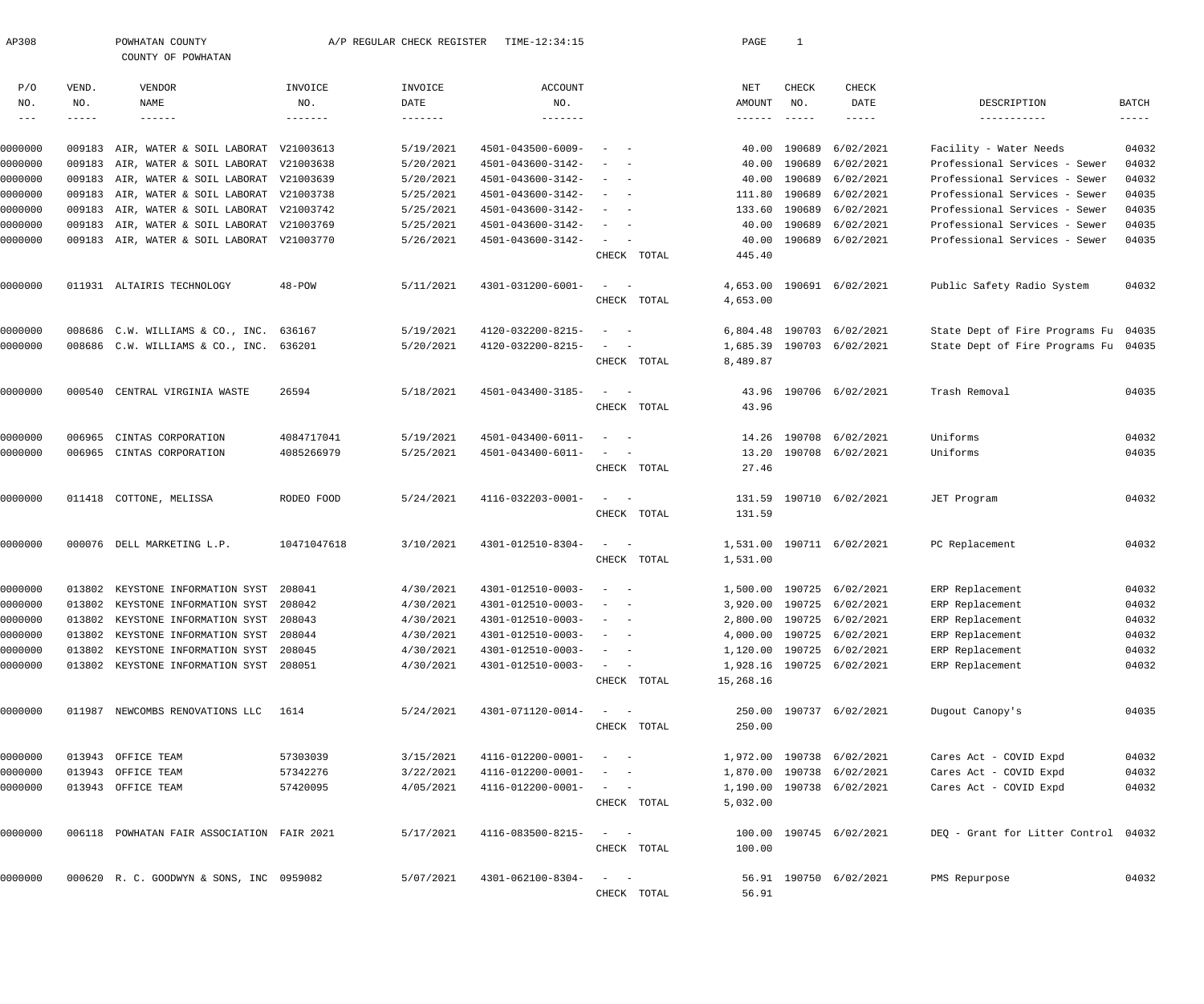| AP308         |               | POWHATAN COUNTY<br>COUNTY OF POWHATAN         |                 | A/P REGULAR CHECK REGISTER | TIME-12:34:15           |                                                                                                                             | PAGE                        | 2             |                            |                                      |                      |
|---------------|---------------|-----------------------------------------------|-----------------|----------------------------|-------------------------|-----------------------------------------------------------------------------------------------------------------------------|-----------------------------|---------------|----------------------------|--------------------------------------|----------------------|
| P/O<br>NO.    | VEND.<br>NO.  | VENDOR<br>NAME                                | INVOICE<br>NO.  | INVOICE<br>DATE            | <b>ACCOUNT</b><br>NO.   |                                                                                                                             | NET<br>AMOUNT               | CHECK<br>NO.  | <b>CHECK</b><br>DATE       | DESCRIPTION                          | BATCH                |
| $\frac{1}{2}$ | $- - - - - -$ | $- - - - - - -$                               | $- - - - - - -$ |                            |                         |                                                                                                                             | ------                      | $- - - - - -$ | $- - - - - -$              | -----------                          | $\cdots\cdots\cdots$ |
| 0000000       |               | 013375 SIGN CRAFTERS, INC                     | 21 37314        | 5/14/2021                  | 4301-062100-8304-       | $\sim$<br>CHECK TOTAL                                                                                                       | 105.00                      |               | 105.00 190756 6/02/2021    | PMS Repurpose                        | 04032                |
| 0000000       |               | 006267 TIMBERLAKE, II, JAMES B.               | REIM 5/24/21    | 5/24/2021                  | 4116-032203-0001-       | $\sim$ .<br>$\sim$ $-$<br>CHECK TOTAL                                                                                       | 74.17                       |               | 74.17 190765 6/02/2021     | JET Program                          | 04032                |
| 0000000       |               | 013617 ARC DOCUMENT SOLUTIONS LL 62MDI9141183 |                 | 5/28/2021                  | 4116-012200-0001-       | $\sim$<br>$\sim$<br>CHECK TOTAL                                                                                             | 7,882.80<br>7,882.80        |               | 190779 6/09/2021           | Cares Act - COVID Expd               | 04037                |
| 0000000       | 007296        | BOUND TREE MEDICAL, LLC                       | 84069643        | 5/24/2021                  | 4120-032301-6013-       | $\sim$ $-$                                                                                                                  | 115.80                      |               | 190784 6/09/2021           | Medical Supplies                     | 04037                |
| 0000000       | 007296        | BOUND TREE MEDICAL, LLC                       | 84071483        | 5/25/2021                  | 4120-032301-6013-       | $\overline{\phantom{a}}$                                                                                                    |                             |               | 1,388.34 190784 6/09/2021  | Medical Supplies                     | 04037                |
| 0000000       |               | 007296 BOUND TREE MEDICAL, LLC                | 84071484        | 5/25/2021                  | 4120-032301-6013-       | $\sim$ 100 $\mu$<br>$\overline{\phantom{0}}$                                                                                |                             |               | 476.00 190784 6/09/2021    | Medical Supplies                     | 04037                |
|               |               |                                               |                 |                            |                         | CHECK TOTAL                                                                                                                 | 1,980.14                    |               |                            |                                      |                      |
| 0000000       |               | 006510 EMERGENCY SERVICES                     | 497             | 6/02/2021                  | 4120-032300-3110-       | $\sim$ .<br>$\overline{\phantom{a}}$                                                                                        |                             |               | 33,063.45 190791 6/09/2021 | Contract Services-Daytime Cove 04037 |                      |
|               |               |                                               |                 |                            |                         | CHECK TOTAL                                                                                                                 | 33,063.45                   |               |                            |                                      |                      |
| 0000000       | 013527        | L3HARRIS TECHNOLOGIES, IN COP0602202101HH     |                 | 6/02/2021                  | 4301-031200-6001-       | $\sim$<br>$\sim$ $-$                                                                                                        | 385,500.00 190796 6/09/2021 |               |                            | Public Safety Radio System           | 04037                |
| 0000000       | 013527        | L3HARRIS TECHNOLOGIES, IN COP0602202102HH     |                 | 6/02/2021                  | 4301-031200-6001-       | $\sim$ $-$                                                                                                                  | 385,500.00 190796 6/09/2021 |               |                            | Public Safety Radio System           | 04037                |
| 0000000       | 013527        | L3HARRIS TECHNOLOGIES, IN 93358586            |                 | 1/05/2021                  | 4301-031200-6001-       | $\overline{\phantom{a}}$<br>$\sim$ $-$                                                                                      |                             |               | 4,871.03-190796 6/09/2021  | Public Safety Radio System           | 04037                |
| 0000000       | 013527        | L3HARRIS TECHNOLOGIES, IN 93368057            |                 | 6/03/2021                  | 4301-031200-6001-       | $\sim$ 100 $\mu$<br>$\overline{\phantom{a}}$<br>CHECK TOTAL                                                                 | 767,469.97                  |               | 1,341.00 190796 6/09/2021  | Public Safety Radio System           | 04037                |
| 0000000       |               | 013982 MARGARET MYRICK-WITTIG                 | 358             | 4/21/2021                  | $501 - 000200 - 0003 -$ | $\omega_{\rm{max}}$ and $\omega_{\rm{max}}$                                                                                 |                             |               | 65.00 190797 6/09/2021     | Customer Deposits Payable            | 04037                |
|               |               |                                               |                 |                            |                         | CHECK TOTAL                                                                                                                 | 65.00                       |               |                            |                                      |                      |
| 0000000       |               | 010924 MITCHELL PEST                          | 145730          | 4/02/2021                  | 4501-043600-3320-       | $\sim$<br>$\sim$                                                                                                            |                             |               | 95.00 190798 6/09/2021     | Maintenance and Svc Contracts        | 04037                |
|               |               |                                               |                 |                            |                         | CHECK TOTAL                                                                                                                 | 95.00                       |               |                            |                                      |                      |
| 0000000       |               | 009543 NATIONAL SECURITY & DOOR               | 116096          | 5/26/2021                  | 4301-062100-8304-       |                                                                                                                             |                             |               | 2,427.90 190799 6/09/2021  | PMS Repurpose                        | 04037                |
|               |               |                                               |                 |                            |                         | CHECK TOTAL                                                                                                                 | 2,427.90                    |               |                            |                                      |                      |
| 0000000       |               | 014009 PILKENTON, VERONICA                    | REIM 05172021   | 5/17/2021                  | 4116-083500-8215-       | $\frac{1}{2} \left( \frac{1}{2} \right) \left( \frac{1}{2} \right) = \frac{1}{2} \left( \frac{1}{2} \right)$<br>CHECK TOTAL | 57.68                       |               | 57.68 190802 6/09/2021     | DEQ - Grant for Litter Control 04037 |                      |
|               |               |                                               |                 |                            |                         |                                                                                                                             |                             |               |                            |                                      |                      |
| 0000000       |               | 007325 RICHMOND OXYGEN CO.                    | 363026          | 5/05/2021                  | 4120-032301-6013-       | $\sim$<br>$\sim$ $-$                                                                                                        |                             |               | 49.00 190808 6/09/2021     | Medical Supplies                     | 04037                |
| 0000000       | 007325        | RICHMOND OXYGEN CO.                           | 363027          | 5/05/2021                  | 4120-032301-6013-       |                                                                                                                             | 39.00                       | 190808        | 6/09/2021                  | Medical Supplies                     | 04037                |
| 0000000       | 007325        | RICHMOND OXYGEN CO.                           | 363472          | 5/19/2021                  | 4120-032301-6013-       | $\overline{\phantom{a}}$                                                                                                    | 41.00                       |               | 190808 6/09/2021           | Medical Supplies                     | 04037                |
| 0000000       |               | 007325 RICHMOND OXYGEN CO.                    | 363473          | 5/19/2021                  | 4120-032301-6013-       | $\sim$ 100 $\mu$<br>$\overline{\phantom{a}}$<br>CHECK TOTAL                                                                 | 63.00<br>192.00             |               | 190808 6/09/2021           | Medical Supplies                     | 04037                |
|               |               |                                               |                 |                            |                         |                                                                                                                             |                             |               |                            |                                      |                      |
| 0000000       |               | 007745 ROOF SYSTEMS OF VA, INC.               | 1902607         | 5/21/2021                  | 301-000200-0008-        | $\sim$<br>$\sim$ $-$                                                                                                        |                             |               | 63,900.00 190809 6/09/2021 | Retainages Payable                   | 04037                |
| 0000000       |               | 007745 ROOF SYSTEMS OF VA, INC.               | 1902607         | 5/21/2021                  | 4301-062100-8304-       | CHECK TOTAL                                                                                                                 | 9,009.60<br>72,909.60       |               | 190809 6/09/2021           | PMS Repurpose                        | 04037                |
| 0000000       |               | 012283 SMARTSITES                             | 0013412         | 6/01/2021                  | 4116-032200-0010-       | $\frac{1}{2}$ and $\frac{1}{2}$<br>$\sim$                                                                                   |                             |               | 1,125.00 190811 6/09/2021  | SAFER Expenses                       | 04037                |
|               |               |                                               |                 |                            |                         | CHECK TOTAL                                                                                                                 | 1,125.00                    |               |                            |                                      |                      |
| 0000000       |               | 011193 VERIZON                                | 13574714 5/21   | 5/27/2021                  | 4501-043400-5230-       | $\frac{1}{2} \left( \frac{1}{2} \right) \left( \frac{1}{2} \right) = \frac{1}{2} \left( \frac{1}{2} \right)$                |                             |               | 50.23 190817 6/09/2021     | Telephone System                     | 04037                |
|               |               |                                               |                 |                            |                         | CHECK TOTAL                                                                                                                 | 50.23                       |               |                            |                                      |                      |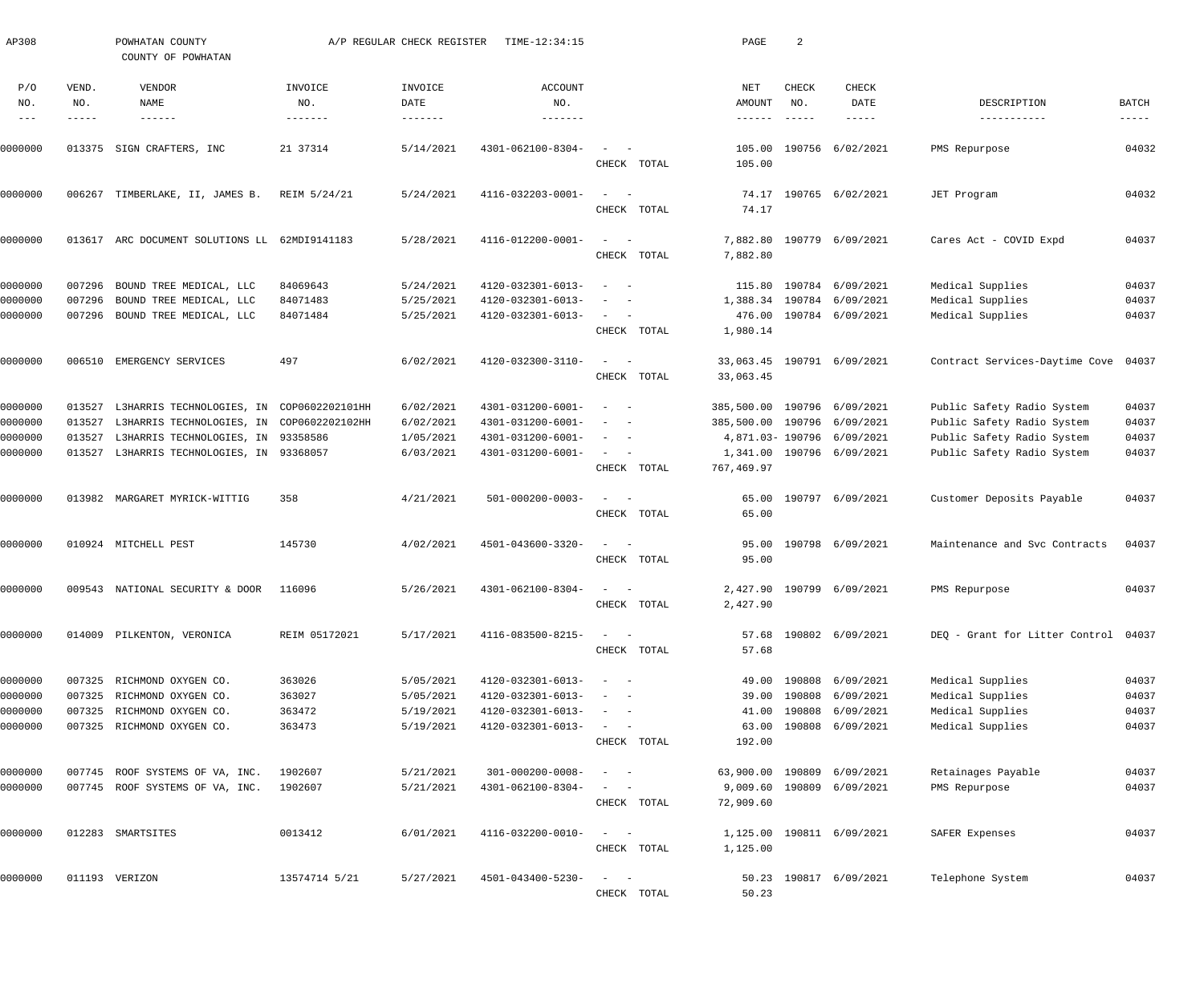| AP308          |              | POWHATAN COUNTY<br>COUNTY OF POWHATAN |                | A/P REGULAR CHECK REGISTER  | TIME-12:34:15           |                                        |             | PAGE             | 3                                |                         |                                |                             |
|----------------|--------------|---------------------------------------|----------------|-----------------------------|-------------------------|----------------------------------------|-------------|------------------|----------------------------------|-------------------------|--------------------------------|-----------------------------|
| P/O            | VEND.        | <b>VENDOR</b>                         | INVOICE        | INVOICE                     | <b>ACCOUNT</b>          |                                        |             | NET              | CHECK                            | CHECK                   |                                |                             |
| NO.<br>$- - -$ | NO.<br>----- | NAME<br>$- - - - - - -$               | NO.<br>------- | DATE<br>$- - - - - - - - -$ | NO.<br>-------          |                                        |             | AMOUNT<br>------ | NO.<br>$\qquad \qquad - - - - -$ | DATE<br>-----           | DESCRIPTION<br>-----------     | <b>BATCH</b><br>$- - - - -$ |
| 0000000        | 011181       | WELLS FARGO FINANCIAL                 | 5015182400     | 5/20/2021                   | 4501-043400-3320-       |                                        | CHECK TOTAL | 257.09<br>257.09 | 190819                           | 6/09/2021               | Maintenance and Service Contra | 04037                       |
| 0000000        | 009183       | AIR, WATER & SOIL LABORAT             | V21003857      | 5/28/2021                   | 4501-043500-3140-       | $\overline{\phantom{a}}$               |             | 40.00            | 190824                           | 6/15/2021               | Professional Services - Water  | 04039                       |
| 0000000        | 009183       | AIR, WATER & SOIL LABORAT V21003946   |                | 6/02/2021                   | 4501-043600-3142-       |                                        |             | 111.80           | 190824                           | 6/15/2021               | Professional Services - Sewer  | 04039                       |
| 0000000        | 009183       | AIR, WATER & SOIL LABORAT V21003947   |                | 6/02/2021                   | 4501-043600-3142-       |                                        |             | 133.60           | 190824                           | 6/15/2021               | Professional Services - Sewer  | 04039                       |
| 0000000        | 009183       | AIR, WATER & SOIL LABORAT             | V21003992      | 6/03/2021                   | 4501-043600-3142-       |                                        |             | 40.00            | 190824                           | 6/15/2021               | Professional Services - Sewer  | 04039                       |
| 0000000        | 009183       | AIR, WATER & SOIL LABORAT V21003993   |                | 6/03/2021                   | 4501-043600-3142-       |                                        |             | 40.00            | 190824                           | 6/15/2021               | Professional Services - Sewer  | 04039                       |
| 0000000        | 009183       | AIR, WATER & SOIL LABORAT V21004119   |                | 6/08/2021                   | 4501-043600-3142-       |                                        |             | 395.40           | 190824                           | 6/15/2021               | Professional Services - Sewer  | 04039                       |
| 0000000        | 009183       | AIR, WATER & SOIL LABORAT V21004120   |                | 6/08/2021                   | 4501-043600-3142-       | $\sim$                                 |             | 265.20           | 190824                           | 6/15/2021               | Professional Services - Sewer  | 04039                       |
|                |              |                                       |                |                             |                         |                                        | CHECK TOTAL | 1,026.00         |                                  |                         |                                |                             |
| 0000000        | 008668       | BANK OF AMERICA                       | 06/01/2021     | 6/01/2021                   | 4116-035500-0008-       |                                        |             | 62.91            | 190827                           | 6/15/2021               | Emerg Perform Grant            | 04042                       |
| 0000000        | 008668       | BANK OF AMERICA                       | 06/01/2021     | 6/01/2021                   | 4116-035500-0008-       |                                        |             | 279.98           | 190827                           | 6/15/2021               | Emerg Perform Grant            | 04042                       |
| 0000000        | 008668       | BANK OF AMERICA                       | 06/01/2021     | 6/01/2021                   | 4116-035500-0008-       |                                        |             | 56.90            | 190827                           | 6/15/2021               | Emerg Perform Grant            | 04042                       |
| 0000000        | 008668       | BANK OF AMERICA                       | 06/01/2021     | 6/01/2021                   | 4116-035500-0008-       |                                        |             | 127.63           | 190827                           | 6/15/2021               | Emerg Perform Grant            | 04042                       |
| 0000000        | 008668       | BANK OF AMERICA                       | 06/01/2021     | 6/01/2021                   | 4116-083500-8215-       |                                        |             |                  | 501.73 190827                    | 6/15/2021               | DEQ - Grant for Litter Control | 04042                       |
| 0000000        | 008668       | BANK OF AMERICA                       | 06/01/2021     | 6/01/2021                   | 4116-035500-0008-       |                                        |             | 628.76           | 190827                           | 6/15/2021               | Emerg Perform Grant            | 04042                       |
| 0000000        | 008668       | BANK OF AMERICA                       | 06/01/2021     | 6/01/2021                   | 4120-032300-8215-       |                                        |             | 420.28           | 190827                           | 6/15/2021               | Capital Outlay                 | 04042                       |
| 0000000        | 008668       | BANK OF AMERICA                       | 06/01/2021     | 6/01/2021                   | 4120-032300-8215-       |                                        |             | 2,066.14         | 190827                           | 6/15/2021               | Capital Outlay                 | 04042                       |
| 0000000        | 008668       | BANK OF AMERICA                       | 06/01/2021     | 6/01/2021                   | 4301-062100-8304-       |                                        |             | 285.06           | 190827                           | 6/15/2021               | PMS Repurpose                  | 04042                       |
| 0000000        | 008668       | BANK OF AMERICA                       | 06/01/2021     | 6/01/2021                   | 4501-043400-6100-       |                                        |             | 199.99           | 190827                           | 6/15/2021               | Personal Protective Equipment  | 04042                       |
| 0000000        | 008668       | BANK OF AMERICA                       | 06/01/2021     | 6/01/2021                   | 4501-043600-3310-       |                                        |             | 3.05             | 190827                           | 6/15/2021               | Repairs and Maintenance        | 04042                       |
| 0000000        | 008668       | BANK OF AMERICA                       | 06/01/2021     | 6/01/2021                   | 4501-043600-3310-       |                                        |             | 52.90            | 190827                           | 6/15/2021               | Repairs and Maintenance        | 04042                       |
| 0000000        | 008668       | BANK OF AMERICA                       | 06/01/2021     | 6/01/2021                   | 4501-043600-6016-       |                                        |             | 1,019.00         | 190827                           | 6/15/2021               | Chemicals                      | 04042                       |
| 0000000        | 008668       | BANK OF AMERICA                       | 06/01/2021     | 6/01/2021                   | 4501-043600-3310-       | $\sim$                                 |             | 86.52            | 190827                           | 6/15/2021               | Repairs and Maintenance        | 04042                       |
|                |              |                                       |                |                             |                         |                                        | CHECK TOTAL | 5,790.85         |                                  |                         |                                |                             |
| 0000000        |              | 009991 BMS DIRECT                     | 151776         | 5/31/2021                   | 4501-043400-5210-       |                                        |             |                  |                                  | 136.18 190832 6/15/2021 | Postage                        | 04039                       |
|                |              |                                       |                |                             |                         |                                        | CHECK TOTAL | 136.18           |                                  |                         |                                |                             |
| 0000000        | 007296       | BOUND TREE MEDICAL, LLC               | 840047759A     | 3/31/2021                   | 4120-032301-6013-       |                                        |             |                  |                                  | 587.01 190835 6/15/2021 | Medical Supplies               | 04039                       |
| 0000000        | 007296       | BOUND TREE MEDICAL, LLC               | 84085251       | 6/07/2021                   | 4120-032301-6013-       |                                        |             | 594.00           | 190835                           | 6/15/2021               | Medical Supplies               | 04039                       |
| 0000000        |              | 007296 BOUND TREE MEDICAL, LLC        | 84085252       | 6/07/2021                   | 4120-032301-6013-       | $\sim$ $  -$                           |             | 1,599.51         |                                  | 190835 6/15/2021        | Medical Supplies               | 04039                       |
|                |              |                                       |                |                             |                         |                                        | CHECK TOTAL | 2,780.52         |                                  |                         |                                |                             |
| 0000000        |              | 014026 BOYER, JANET                   | UTIL REFUND    | 6/11/2021                   | $501 - 000200 - 0003 -$ | $\sim 100$<br>$\sim$                   |             |                  |                                  | 65.00 190836 6/15/2021  | Customer Deposits Payable      | 04039                       |
|                |              |                                       |                |                             |                         |                                        | CHECK TOTAL | 65.00            |                                  |                         |                                |                             |
| 0000000        |              | 011439 BUSINESS CARD                  | 05/27/2021     | 5/27/2021                   | 4116-031212-6015-       | $\sim$ 100 $\sim$ 100 $\sim$           |             |                  |                                  | 104.90 190840 6/15/2021 | Ancillary Expenses             | 04046                       |
|                |              |                                       |                |                             |                         |                                        | CHECK TOTAL | 104.90           |                                  |                         |                                |                             |
| 0000000        | 011610       | <b>BUSINESS CARD</b>                  | 05/27/2021     | 5/27/2021                   | 4116-031212-6015-       | $\sim$<br>$\sim$ $-$                   |             |                  |                                  | 69.65 190841 6/15/2021  | Ancillary Expenses             | 04044                       |
| 0000000        | 011610       | BUSINESS CARD                         | 05/27/2021     | 5/27/2021                   | 4116-031201-5540-       |                                        |             | 68.44            |                                  | 190841 6/15/2021        | Triad Expenses                 | 04044                       |
| 0000000        |              | 011610 BUSINESS CARD                  | 05/27/2021     | 5/27/2021                   | 4116-031201-5540-       | $\sim$ 100 $\sim$ 100 $\sim$           |             | 306.28           |                                  | 190841 6/15/2021        | Triad Expenses                 | 04044                       |
|                |              |                                       |                |                             |                         |                                        | CHECK TOTAL | 444.37           |                                  |                         |                                |                             |
| 0000000        |              | 011611 BUSINESS CARD                  | 05/27/2021     | 5/27/2021                   | 4116-031212-6015-       | $\overline{\phantom{a}}$<br>$\sim$ $-$ |             |                  |                                  | .00 190842 6/15/2021    | Ancillary Expenses             | 04043                       |
| 0000000        |              | 011611 BUSINESS CARD                  | 05/27/2021     | 5/27/2021                   | 4116-031212-6015-       | $\sim$<br>$\sim$ $-$                   |             | 31.45            |                                  | 190842 6/15/2021        | Ancillary Expenses             | 04043                       |
| 0000000        |              | 011611 BUSINESS CARD                  | 05/27/2021     | 5/27/2021                   | 4116-031212-6015-       | $\sim$ $  -$                           |             | 1,128.90         |                                  | 190842 6/15/2021        | Ancillary Expenses             | 04043                       |
|                |              |                                       |                |                             |                         |                                        | CHECK TOTAL | 1,160.35         |                                  |                         |                                |                             |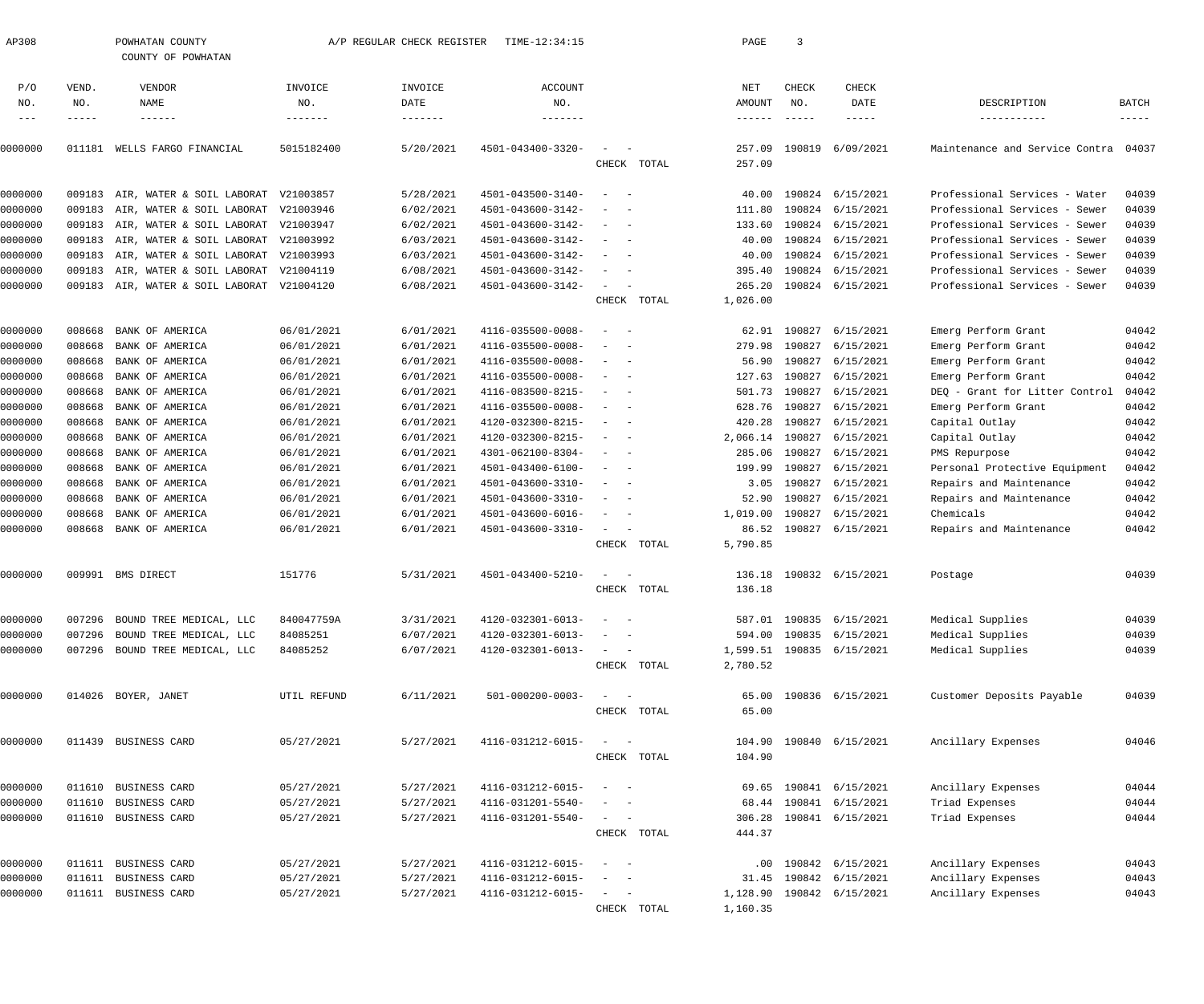| AP308                 |                       | POWHATAN COUNTY<br>COUNTY OF POWHATAN      |                                     | A/P REGULAR CHECK REGISTER | TIME-12:34:15                |                                                                          | PAGE                    | $\overline{4}$                              |                           |                                      |                               |
|-----------------------|-----------------------|--------------------------------------------|-------------------------------------|----------------------------|------------------------------|--------------------------------------------------------------------------|-------------------------|---------------------------------------------|---------------------------|--------------------------------------|-------------------------------|
| P/O<br>NO.<br>$- - -$ | VEND.<br>NO.<br>----- | VENDOR<br>NAME                             | INVOICE<br>NO.<br>$- - - - - - - -$ | INVOICE<br>DATE<br>------- | ACCOUNT<br>NO.<br>-------    |                                                                          | NET<br>AMOUNT<br>------ | CHECK<br>NO.<br>$\qquad \qquad - - - - - -$ | CHECK<br>DATE<br>$------$ | DESCRIPTION<br>-----------           | <b>BATCH</b><br>$- - - - - -$ |
| 0000000               | 012919                | BUSINESS CARD                              | 05/27/2021                          | 5/27/2021                  | 4116-031212-6015-            |                                                                          | .00                     | 190843                                      | 6/15/2021                 | Ancillary Expenses                   | 04045                         |
| 0000000               | 012919                | BUSINESS CARD                              | 05/27/2021                          | 5/27/2021                  | 4116-031212-6015-            | CHECK TOTAL                                                              | 73.16<br>73.16          |                                             | 190843 6/15/2021          | Ancillary Expenses                   | 04045                         |
| 0000000               |                       | 008686 C.W. WILLIAMS & CO., INC.           | 636530                              | 6/07/2021                  | 4120-032200-8215-            | $\begin{array}{cccccccccc} - & & & & & & & - \end{array}$<br>CHECK TOTAL | 1,124.89<br>1,124.89    |                                             | 190844 6/15/2021          | State Dept of Fire Programs Fu 04039 |                               |
| 0000000               | 000540                | CENTRAL VIRGINIA WASTE                     | 26736                               | 6/07/2021                  | 4116-083500-8215-            | $\sim$<br>$\sim$ $-$<br>CHECK TOTAL                                      | 2,400.00<br>2,400.00    |                                             | 190846 6/15/2021          | DEQ - Grant for Litter Control 04039 |                               |
| 0000000               | 006965                | CINTAS CORPORATION                         | 4086018468                          | 6/02/2021                  | 4501-043400-6011-            | $\sim$                                                                   | 15.63                   | 190848                                      | 6/15/2021                 | Uniforms                             | 04039                         |
| 0000000               | 006965                | CINTAS CORPORATION                         | 4086643918                          | 6/09/2021                  | 4501-043400-6011-            | CHECK TOTAL                                                              | 14.70<br>30.33          |                                             | 190848 6/15/2021          | Uniforms                             | 04039                         |
| 0000000               |                       | 011224 ELECTRONIC SYSTEMS, INC.            | IN1848279                           | 6/02/2021                  | 4501-043400-3320-            | $\begin{array}{cccccccccc} - & & & & & & & - \end{array}$<br>CHECK TOTAL | 45.25<br>45.25          |                                             | 190864 6/15/2021          | Maintenance and Service Contra 04039 |                               |
| 0000000               | 009639                | EMS MANAGEMENT &                           | 042929                              | 5/31/2021                  | 4120-032300-5845-            | $\begin{array}{cccccccccc} - & & & & & & & - \end{array}$<br>CHECK TOTAL | 3,110.90<br>3,110.90    |                                             | 190865 6/15/2021          | EMS Transport Third Party Bill 04039 |                               |
| 0000000               |                       | 011391 HALEY FORD                          | 44430526                            | 6/01/2021                  | 4301-012500-8301-            | $\begin{array}{cccccccccc} - & & & & & & & - \end{array}$<br>CHECK TOTAL | 12,758.40<br>12,758.40  |                                             | 190879 6/15/2021          | Sheriff's Vehicles                   | 04039                         |
| 0000000               |                       | 011149 HERTLESS BROTHERS                   | 15360                               | 6/02/2021                  | 4501-043600-6009-            | $\begin{array}{cccccccccc} - & & & & & & & - \end{array}$<br>CHECK TOTAL | 4,050.00<br>4,050.00    |                                             | 190884 6/15/2021          | Facility - Sewer Needs               | 04039                         |
| 0000000               |                       | 010076 MORROW, ERIC                        | 221                                 | 6/08/2021                  | 4501-043400-3146-            | $\begin{array}{cccccccccc} - & & & & & & & - \end{array}$<br>CHECK TOTAL | 350.00<br>350.00        |                                             | 190913 6/15/2021          | Professional Services                | 04039                         |
| 0000000               |                       | 012955 POWHATAN COUNTY PUBLIC              | 146                                 | 3/31/2021                  | 4501-043400-6008-            |                                                                          |                         |                                             | 239.11 190926 6/15/2021   | Gas/Grease/Oil/Vehicle Repairs 04038 |                               |
| 0000000               |                       | 012955 POWHATAN COUNTY PUBLIC              | 147                                 | 3/31/2021                  | $4501 - 043400 - 6008 - - -$ | CHECK TOTAL                                                              | 500.82                  |                                             | 261.71 190926 6/15/2021   | Gas/Grease/Oil/Vehicle Repairs 04047 |                               |
| 0000000               |                       | 013375 SIGN CRAFTERS, INC                  | 21 37136                            | 3/17/2021                  | 4301-014100-0001-            | $\frac{1}{2}$ and $\frac{1}{2}$ and $\frac{1}{2}$<br>CHECK TOTAL         | 425.00                  |                                             | 425.00 190940 6/15/2021   | Skaggs Road Office Renovations 04041 |                               |
| 0000000               |                       | 009667 SYNAGRO CENTRAL, LLC                | 22594                               | 5/31/2021                  | 4501-043400-3145-            | $\sim$ $  -$<br>CHECK TOTAL                                              | 3,855.00                |                                             | 3,855.00 190948 6/15/2021 | Sludge Removal                       | 04041                         |
| 0000000               | 006721                | UNIVERSITY OF VIRGINIA                     | RLD35985                            | 6/06/2021                  | 4501-043400-5540-            | $\qquad \qquad -$                                                        |                         |                                             | 270.00 190955 6/15/2021   | Conferences & Training               | 04041                         |
| 0000000               |                       | 006721 UNIVERSITY OF VIRGINIA              | RLD35986                            | 6/06/2021                  | 4501-043400-5540-            | CHECK TOTAL                                                              | 270.00<br>540.00        |                                             | 190955 6/15/2021          | Conferences & Training               | 04041                         |
| 0000000               |                       | 007415 VIRGINIA UTILITY                    | 05210355                            | 5/31/2021                  | 4501-043500-3140-            | $\sim$ $ -$                                                              |                         |                                             | 40.95 190957 6/15/2021    | Professional Services - Water        | 04041                         |
| 0000000               |                       | 007415 VIRGINIA UTILITY                    | 05210355                            | 5/31/2021                  | 4501-043600-3142-            | CHECK TOTAL                                                              | 81.90                   |                                             | 40.95 190957 6/15/2021    | Professional Services - Sewer        | 04041                         |
| 0000000               |                       | 009183 AIR, WATER & SOIL LABORAT V21004149 |                                     | 6/09/2021                  | 4501-043500-3140-            |                                                                          | 40.00                   |                                             | 190964 6/23/2021          | Professional Services - Water        | 04048                         |
| 0000000               |                       | 009183 AIR, WATER & SOIL LABORAT V21004168 |                                     | 6/10/2021                  | 4501-043600-3142-            |                                                                          | 40.00                   | 190964                                      | 6/23/2021                 | Professional Services - Sewer        | 04048                         |
| 0000000               |                       | 009183 AIR, WATER & SOIL LABORAT V21004169 |                                     | 6/10/2021                  | 4501-043600-3142-            |                                                                          | 40.00                   |                                             | 190964 6/23/2021          | Professional Services - Sewer        | 04048                         |
| 0000000               |                       | 009183 AIR, WATER & SOIL LABORAT V21004299 |                                     | 6/15/2021                  | 4501-043600-3142-            |                                                                          |                         |                                             | 133.60 190964 6/23/2021   | Professional Services - Sewer        | 04048                         |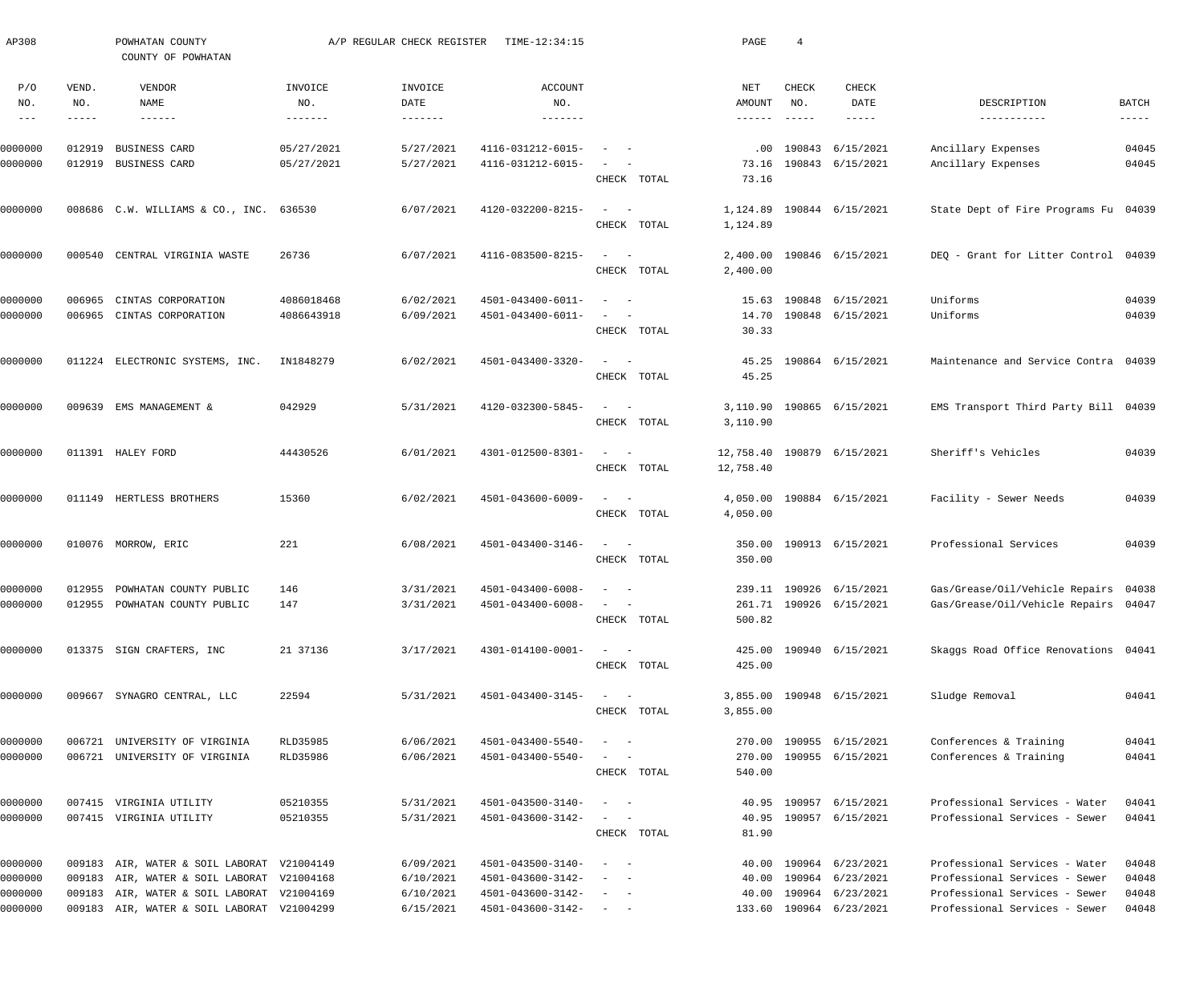| AP308                       |                               | POWHATAN COUNTY<br>COUNTY OF POWHATAN                     |                                    | A/P REGULAR CHECK REGISTER | TIME-12:34:15                          |                                                                                                                                          | PAGE                             | -5                            |                                             |                                                                |                        |
|-----------------------------|-------------------------------|-----------------------------------------------------------|------------------------------------|----------------------------|----------------------------------------|------------------------------------------------------------------------------------------------------------------------------------------|----------------------------------|-------------------------------|---------------------------------------------|----------------------------------------------------------------|------------------------|
| P/O<br>NO.<br>$\frac{1}{2}$ | VEND.<br>NO.<br>$- - - - - -$ | VENDOR<br>NAME<br>$- - - - - - -$                         | INVOICE<br>NO.<br>-------          | INVOICE<br>DATE            | <b>ACCOUNT</b><br>NO.<br>-------       |                                                                                                                                          | NET<br>AMOUNT<br>$- - - - - - -$ | CHECK<br>NO.<br>$- - - - - -$ | CHECK<br>DATE<br>$- - - - - -$              | DESCRIPTION<br>-----------                                     | BATCH<br>$- - - - - -$ |
| 0000000                     |                               | 009183 AIR, WATER & SOIL LABORAT V21004300                |                                    | 6/15/2021                  | 4501-043600-3142-                      | $\equiv$<br>$\sim$<br>CHECK TOTAL                                                                                                        | 111.80<br>365.40                 |                               | 190964 6/23/2021                            | Professional Services - Sewer                                  | 04048                  |
| 0000000                     |                               | 011931 ALTAIRIS TECHNOLOGY                                | $49 - POW$                         | 6/11/2021                  | 4301-031200-6001-                      | $\sim$<br>$\overline{\phantom{a}}$<br>CHECK TOTAL                                                                                        | 6,439.00<br>6,439.00             |                               | 190965 6/23/2021                            | Public Safety Radio System                                     | 04048                  |
| 0000000                     |                               | 012849 AQUA VIRGINIA                                      | 1188328 6/21                       | 6/03/2021                  | 4501-043600-5130-                      | $\equiv$<br>$\sim$<br>CHECK TOTAL                                                                                                        | 18.81                            |                               | 18.81 190967 6/23/2021                      | Water - Sewer Facilities                                       | 04048                  |
| 0000000                     |                               | 006655 BLOSSMAN GAS COMPANIES                             | 15653097                           | 6/02/2021                  | 4501-043600-5120-                      | $\sim$<br>$\sim$<br>CHECK TOTAL                                                                                                          | 508.09<br>508.09                 |                               | 190970 6/23/2021                            | Fuel (htg)                                                     | 04048                  |
| 0000000                     |                               | 013947 CAPITAL ELECTRIC                                   | S043560522.001                     | 3/05/2021                  | 4501-043600-3310-                      | $\sim$ .<br>$\sim$ $-$<br>CHECK TOTAL                                                                                                    | 18.45<br>18.45                   |                               | 190973 6/23/2021                            | Repairs and Maintenance                                        | 04048                  |
| 0000000                     | 014030                        | COMFORT ASSURANCE HEATING I1527                           |                                    | 6/04/2021                  | 4116-031201-5540-                      | $\sim$ .<br>$\sim$ $-$<br>CHECK TOTAL                                                                                                    | 260.00<br>260.00                 |                               | 190976 6/23/2021                            | Triad Expenses                                                 | 04048                  |
| 0000000<br>0000000          | 000860<br>000860              | DOMINION ENERGY VIRGINIA<br>DOMINION ENERGY VIRGINIA      | 0998223150 6/21<br>1875198911 6/21 | 6/02/2021<br>6/03/2021     | 4501-043600-5110-<br>4501-043500-5110- | $\sim$ $-$<br>$\overline{\phantom{a}}$<br>$\overline{\phantom{a}}$<br>CHECK TOTAL                                                        | 96.62<br>124.97<br>221.59        | 190982                        | 6/23/2021<br>190982 6/23/2021               | Electricity<br>Electricity                                     | 04048<br>04048         |
| 0000000                     | 000860                        | DOMINION ENERGY VIRGINIA                                  | 3085476897 6/21                    | 6/02/2021                  | 4501-043600-5110-                      | $\qquad \qquad -$<br>CHECK TOTAL                                                                                                         | 141.65<br>141.65                 |                               | 190983 6/23/2021                            | Electricity                                                    | 04048                  |
| 0000000<br>0000000          | 000860<br>000860              | DOMINION ENERGY VIRGINIA<br>DOMINION ENERGY VIRGINIA      | 6656300552 6/21<br>7897055856 6/21 | 6/03/2021<br>6/03/2021     | 4501-043500-5110-<br>4501-043600-5110- | $\sim$ $-$<br>$\overline{\phantom{m}}$<br>$\overline{\phantom{a}}$<br>$\overline{\phantom{a}}$<br>CHECK TOTAL                            | 309.69<br>2,407.39<br>2,717.08   |                               | 190984 6/23/2021<br>190984 6/23/2021        | Electricity<br>Electricity                                     | 04048<br>04048         |
| 0000000                     | 000860                        | DOMINION ENERGY VIRGINIA                                  | 9052426195 6/21                    | 6/03/2021                  | 4501-043600-5110-                      | CHECK TOTAL                                                                                                                              | 87.95                            |                               | 87.95 190985 6/23/2021                      | Electricity                                                    | 04048                  |
| 0000000<br>0000000          | 007147                        | DRAPER ADEN ASSOCIATES,<br>007147 DRAPER ADEN ASSOCIATES, | 2021050356<br>2021050356           | 5/31/2021<br>5/31/2021     | 4501-043500-3140-<br>4501-043600-3142- | $\sim$<br>CHECK TOTAL                                                                                                                    | 925.00<br>1,850.00               |                               | 925.00 190986 6/23/2021<br>190986 6/23/2021 | Professional Services - Water<br>Professional Services - Sewer | 04048<br>04048         |
| 0000000                     |                               | 008336 FERGUSON ENTERPRISES INC. 2180720                  |                                    | 5/26/2021                  | 4501-043500-3310-                      | $\omega_{\rm{max}}$ and $\omega_{\rm{max}}$<br>CHECK TOTAL                                                                               | 251.68                           |                               | 251.68 190988 6/23/2021                     | Repairs and Maintenance                                        | 04048                  |
| 0000000                     |                               | 009245 INNOVATIVE BIO                                     | 1062021                            | 6/06/2021                  | 4501-043600-3320-                      | $\frac{1}{2} \left( \frac{1}{2} \right) \left( \frac{1}{2} \right) \left( \frac{1}{2} \right) \left( \frac{1}{2} \right)$<br>CHECK TOTAL | 2,850.00                         |                               | 2,850.00 190993 6/23/2021                   | Maintenance and Svc Contracts                                  | 04048                  |
| 0000000                     |                               | 011863 POWHATAN HIGH SCHOOL                               | ANTI LITTER DON                    | 6/11/2021                  | 4116-083500-8215-                      | $\begin{array}{cccccccccc} - & & & & & & & - \end{array}$<br>CHECK TOTAL                                                                 | 750.00                           |                               | 750.00 190999 6/23/2021                     | DEQ - Grant for Litter Control 04048                           |                        |
| 0000000                     |                               | 009055 QUANTUM CONTROLS, INC.                             | 014345                             | 5/10/2021                  | 4501-043600-3310-                      | $\frac{1}{2} \left( \frac{1}{2} \right) \left( \frac{1}{2} \right) \left( \frac{1}{2} \right) \left( \frac{1}{2} \right)$<br>CHECK TOTAL | 169.00                           |                               | 169.00 191002 6/23/2021                     | Repairs and Maintenance                                        | 04048                  |
| 0000000                     |                               | 000780 QUILL CORPORATION                                  | 17334804                           | 6/10/2021                  | 4301-062100-8304-                      | $\frac{1}{2}$ and $\frac{1}{2}$ and $\frac{1}{2}$<br>CHECK TOTAL                                                                         | 223.52                           |                               | 223.52 191003 6/23/2021                     | PMS Repurpose                                                  | 04048                  |